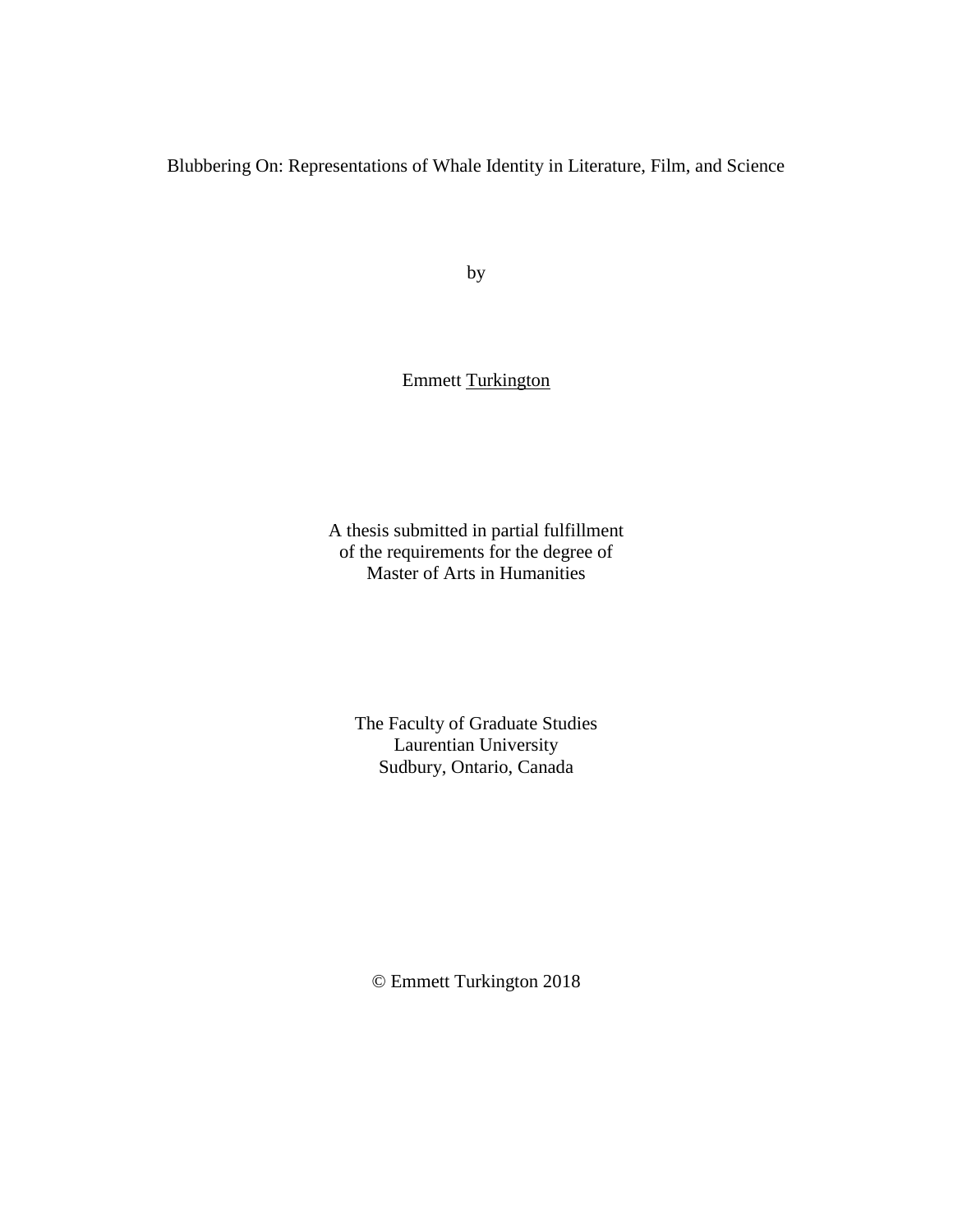## **THESIS DEFENCE COMMITTEE/COMITÉ DE SOUTENANCE DE THÈSE Laurentian Université/Université Laurentienne**

Faculty of Graduate Studies/Faculté des études supérieures

Title of Thesis Titre de la thèse Blubbering On: Representations of Whale Identity in Literature, Film, and Science Name of Candidate Nom du candidat Turkington, Emmett Degree Diplôme Master of Arts Department/Program Date of Defence Département/Programme Humanities Date de la soutenance Tbd1 **APPROVED/APPROUVÉ** Thesis Examiners/Examinateurs de thèse: Dr. Brett Buchanan (Supervisor/Directeur de thèse) Dr. Mrinalini Greedharry (Committee member/Membre du comité)

Dr. Alain Beaulieu (Committee member/Membre du comité)

Dr. Greg Garrard Dean, Faculty of Graduate Studies (External Examiner/Examinateur externe) Doyen, Faculté des études supérieures

Approved for the Faculty of Graduate Studies Approuvé pour la Faculté des études supérieures Dr. David Lesbarrères Monsieur David Lesbarrères

#### **ACCESSIBILITY CLAUSE AND PERMISSION TO USE**

I, **Emmett Turkington**, hereby grant to Laurentian University and/or its agents the non-exclusive license to archive and make accessible my thesis, dissertation, or project report in whole or in part in all forms of media, now or for the duration of my copyright ownership. I retain all other ownership rights to the copyright of the thesis, dissertation or project report. I also reserve the right to use in future works (such as articles or books) all or part of this thesis, dissertation, or project report. I further agree that permission for copying of this thesis in any manner, in whole or in part, for scholarly purposes may be granted by the professor or professors who supervised my thesis work or, in their absence, by the Head of the Department in which my thesis work was done. It is understood that any copying or publication or use of this thesis or parts thereof for financial gain shall not be allowed without my written permission. It is also understood that this copy is being made available in this form by the authority of the copyright owner solely for the purpose of private study and research and may not be copied or reproduced except as permitted by the copyright laws without written authority from the copyright owner.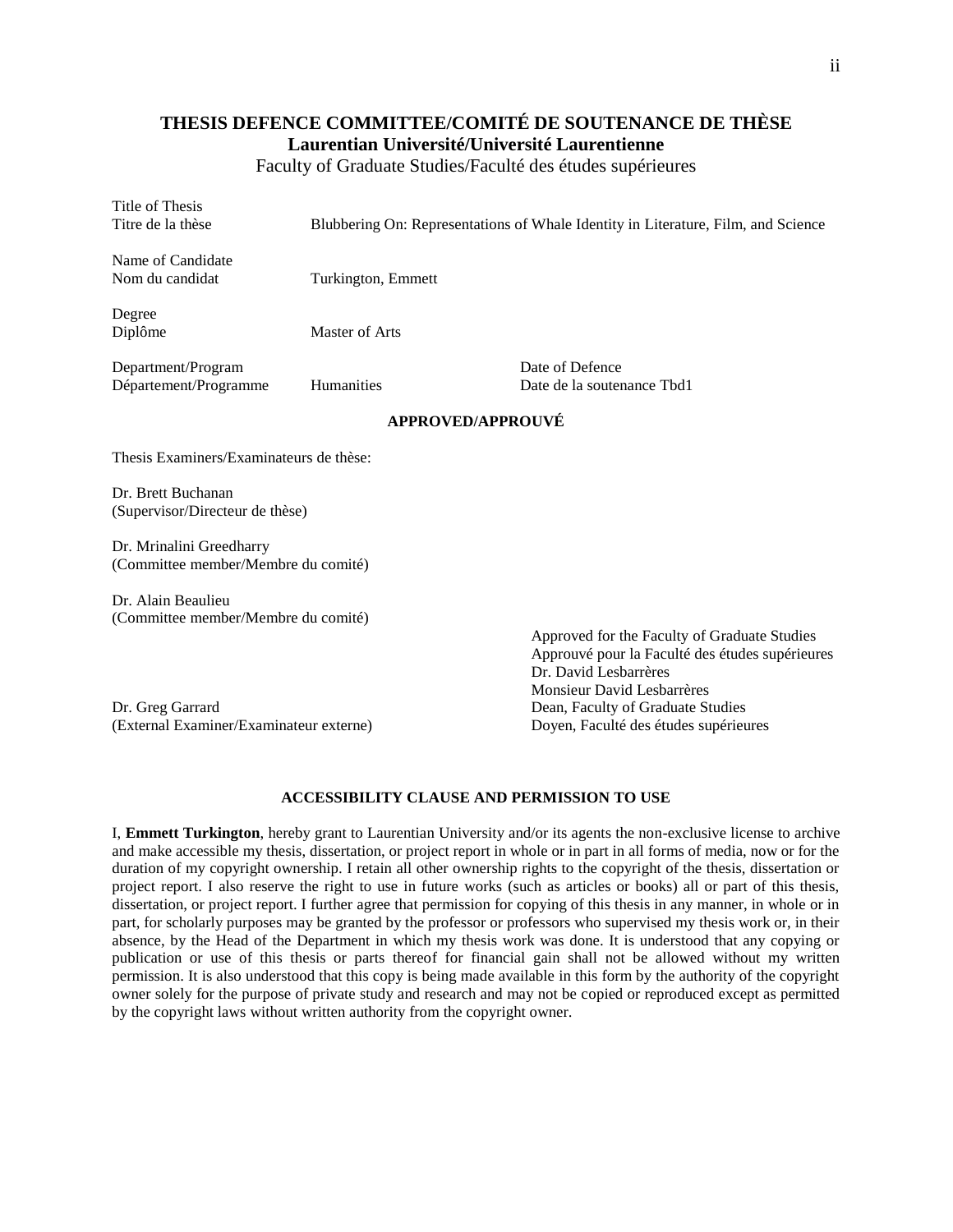# Abstract

<span id="page-2-0"></span>Representation of nonhuman animals is a complex and multifaceted subject. Through the act of representation, it is important for us to consider the impact humans have on constructing the identity of nonhuman animals. Due to the variety of ways humans engage in the act of representation, this project looks at how three representative modes (literature, film, and science) shape our understanding of whales and construct a whale's identity in the process. The study is based on a human-animal studies framework and uses Vinciane Despret's notion of *agencement* to deal with the subject of nonhuman identity.

# <span id="page-2-1"></span>Keywords

Human-animal studies, nonhuman identity, whale identity, nonhuman representation, Moby-Dick, wildlife documentary, ethography, agencement.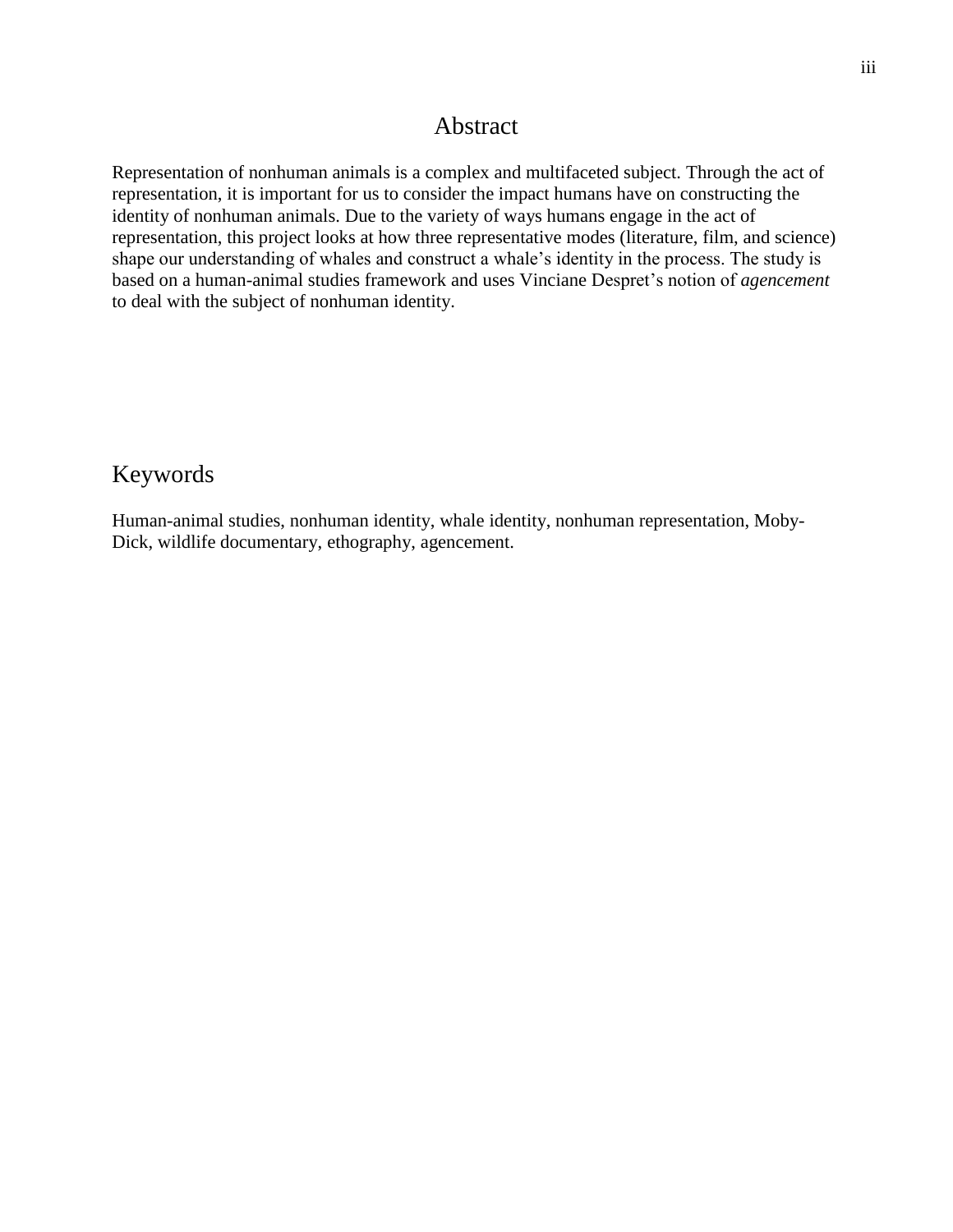# Acknowledgments

<span id="page-3-0"></span>I would like to extend thanks to my family and friends who supported me throughout this project. Without your questions, your kindness, and your belief in my work I would not be where I am I today. To my colleagues at Laurentian and to those students I met throughout the program at conferences and in classes, thank you for your encouragement and support. To the Huu-ay-aht community in Bamfield, your kindness and dedication to wilderness conservation has been a source inspiration throughout the writing process. Thank you for taking the time to answer my questions and make me realize that an art student like myself can in fact make a difference. I would also like to thank my thesis committee members, Mrinalini Greedharry, Alain Beaulieu, and Greg Garrard for their insight and guidance. Thank you for taking the time to help me see this project through to the end. And finally, my deepest thanks and gratitude go to my thesis supervisor, Brett Buchanan. From the very beginning of this project you helped me keep my ideas under control. Thank you for all your hard work over the last two and half years and for your constant encouragement and belief in my writing.

This work is dedicated to my father, Harold Turkington.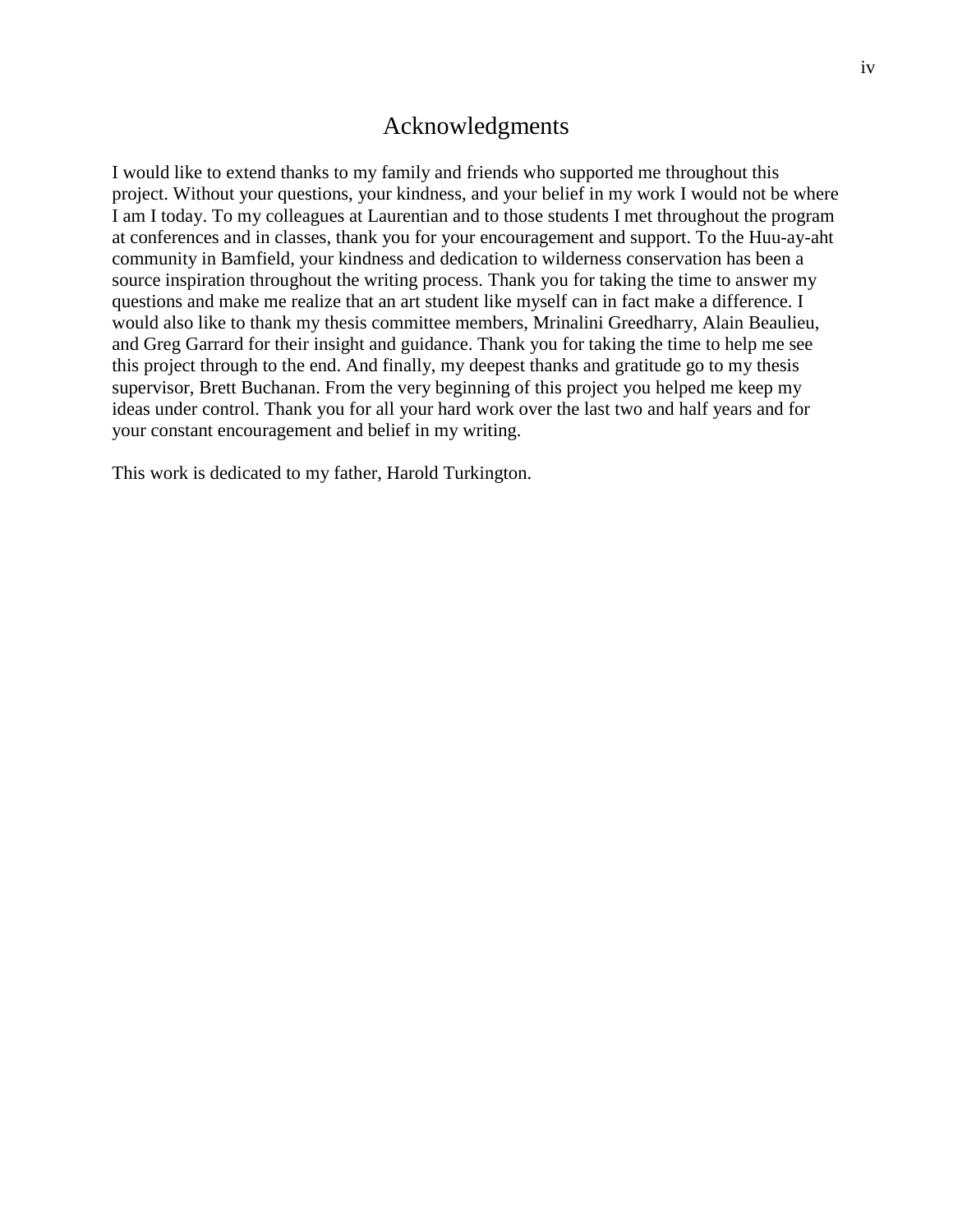# **Table of Contents**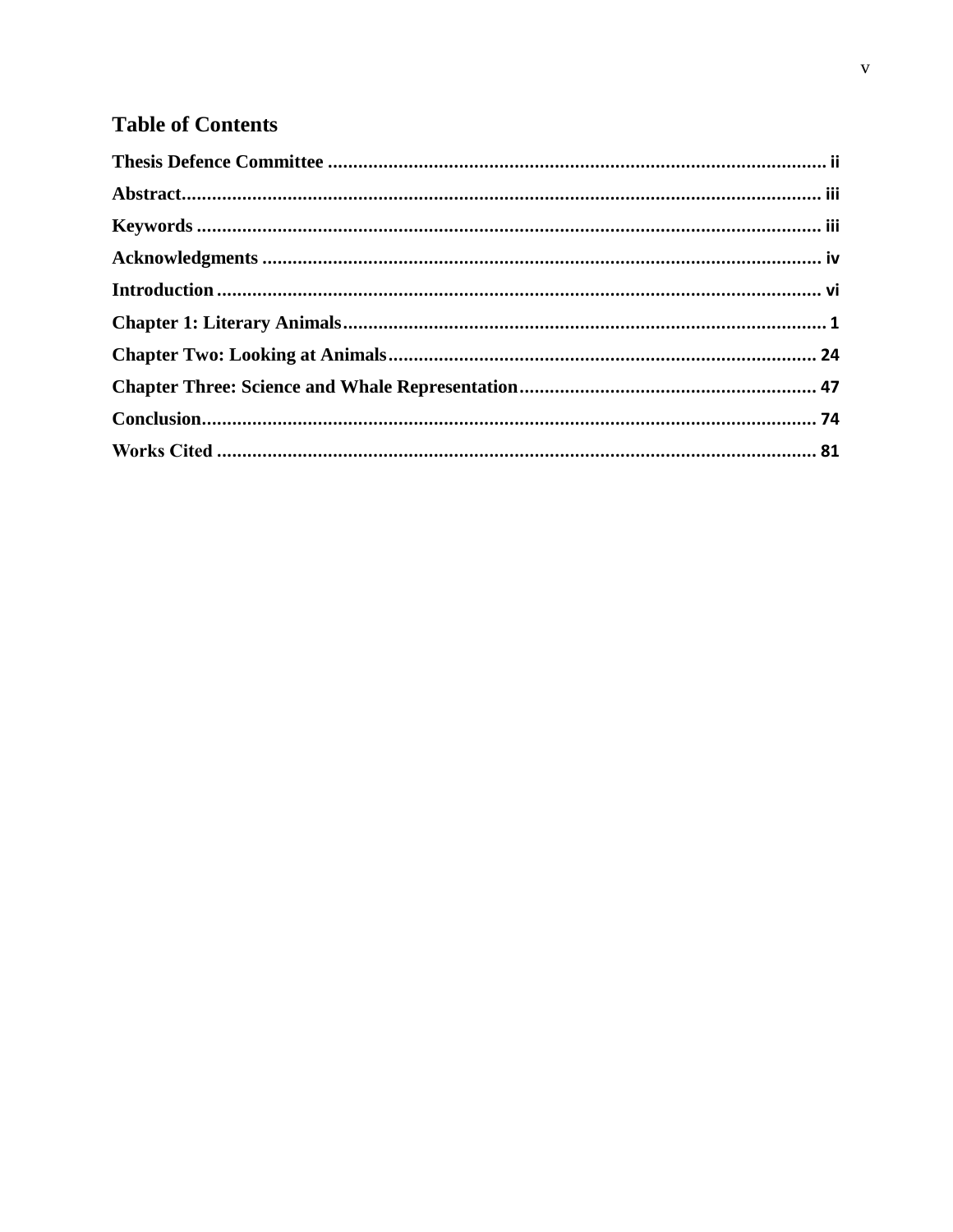### <span id="page-5-0"></span>**Introduction**

Representations of whales have become an increasingly common phenomenon in popular culture and media. Scores of Internet videos, children's stories, and even household decorations are dedicated to the large ocean dwelling mammals. Even before the publication of Herman Melville's literary classic, *Moby-Dick (1851),* whales appeared in myth and lore all around the world. Examples of this can be found in the early Judeo-Christian writings of Leviathan in Genesis and the great whale in the book of Jonah, in the Inuit stories of Sedna's severed fingers, and as the disguised wizard in the Norse saga *Heimskringla*, to name only a few. Because of their elusive and mysterious nature, whales have continued to be a source of fascination and terror for humans living on or off the water. Perhaps their prevalence in media today comes from a place of nostalgia; a mammalian dream of life back in the oceans.

Today, these mythic representations have been overlaid with graphic depictions of world whaling brought to us by authors like Melville, organizations like the International Whaling Commission (IWC), and campaigns from activist groups like Greenpeace and Sea Shepard. Instead of the elusive creatures spoken about in myth and legend, we are now presented with scientific reports and taxonomies, video footage and photographs of 'real' animals, and marine facilities where we can experience some of these animals firsthand. Popular documentary films like Gabriela Cowperthwaite's *Blackfish* (2013) and Greg MacGillivray's *Humpback Whales* (2015), are some of the more common sources of whale information we are exposed to today and these films base a good deal of their subject matter on a particular set of claims. Specifically, they advocate that whales and dolphins are highly intelligent, have a strong ability to feel and communicate with one another, have complex community and family structures, and they face the possibility of extinction. Although these claims have been laid out by well-intentioned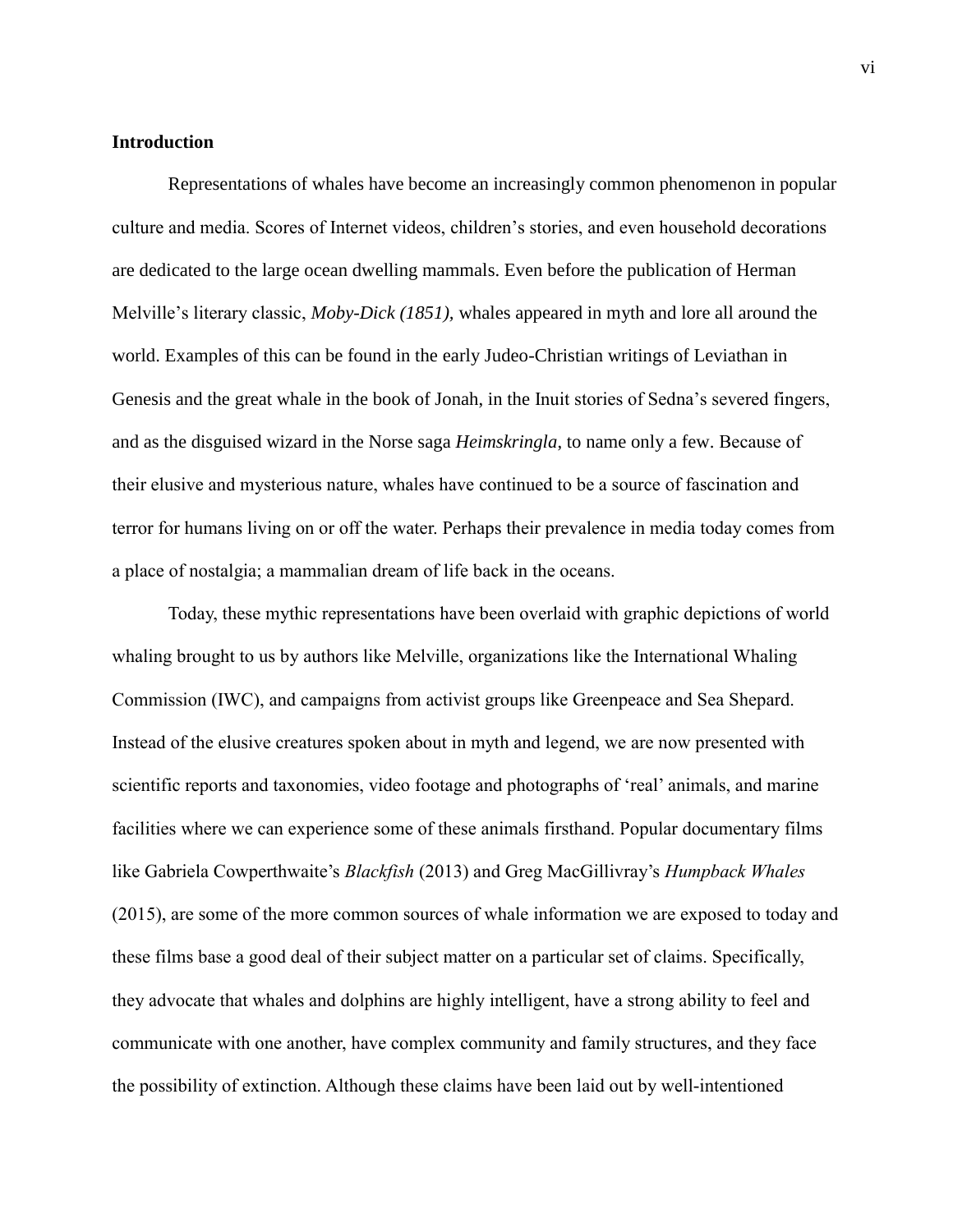advocates like Dr. Robbins Barstow of the Cetacean Society International<sup>1</sup>, it is important to recognize how thinking in this way homogenizes whales by placing them in a single category (Barstow 6). While it is true that many whales show signs of high intelligence, and that certain groups of whales like the Blue whale are indeed facing the threat of extinction, it is not the case for all whales. Employing this sort of homogenizing rhetoric in order to speak for different whale species is part of a recurring problem facing animal representation. French philosopher, Jacques Derrida, was one of the first people to address this issue of a totalizing animal category at the Cerisy-de-Salle conference, "The Autobiographical Animal". Looking critically at the humananimal binary that has existed for centuries in various discourses, Derrida questioned the binary's legitimacy altogether. For him, the fault came in the form of a totalizing animal category that lumped all nonhuman beings under one moniker: animal. As he pointed out, the usage of "animal" was only the rather arrogant distinction between human and animal that did not acknowledge the diverse array of complex lives of nonhuman species. Employing the expression 'the animal' for Derrida is at once an avowal and disavowal; an asinine presupposition of an understanding without knowing (Derrida 24). It is because of the nonhuman being's complexity, as emphasized by Derrida, that we should be cautious of, and critical towards, a rhetoric that tends to homogenize all living beings.

In regards to my work, the question of the animal and how we think of and think with nonhuman beings is always present. My purpose in this project is to explore the ways in which humans represent nonhuman identity and agency across descriptive modes. I believe that through the process of representation, the nonhuman animals that we choose to represent end up shaping our constructions of the nonhuman through a form of co-constitution. Considering the potential

 $\overline{a}$ 

<sup>&</sup>lt;sup>1</sup> For more examples of these types of claims see "Brain Power" at uk.whales.org and "Declaration of Rights for Cetaceans: Whales and Dolphins" at http://www.cetaceanrights.org/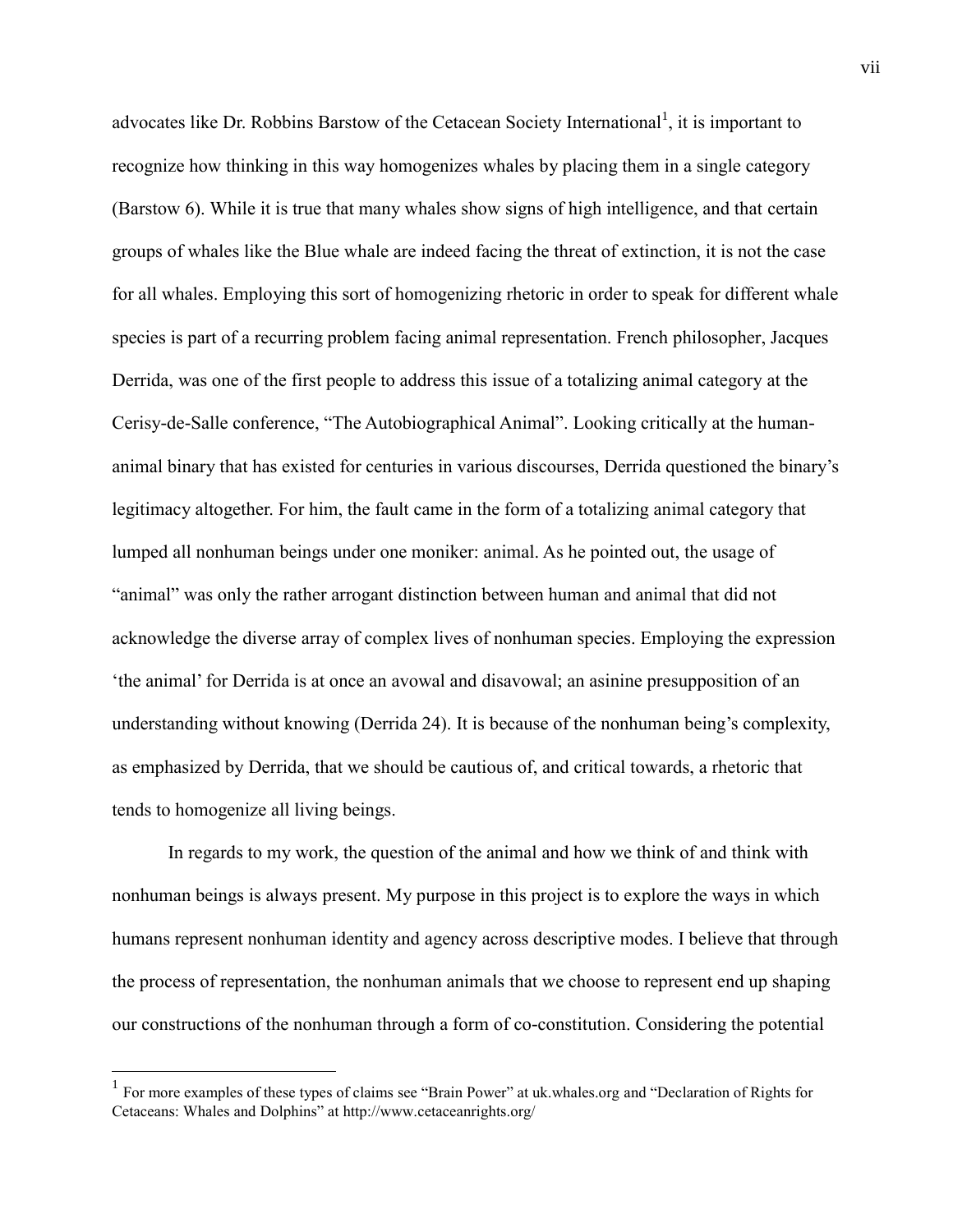scope of such a project it has been necessary to limit my inquiry to a single order of animals. For the sake of my research, I have directed my focus towards whales and how humans have represented them in literature, film, and scientific writing. Although I mostly use the term "whales" or "whale" throughout my work, I do so with an understanding of the complexity and difference between and within species. For my purpose, there is no immediate need to refer directly to a particular species in each chapter because my aim is to talk about cetaceans as a whole without making species specific claims. While Chapter One deals primarily with representations of Sperm whales, Chapter Two focuses more broadly on whales as a collective group, and the third chapter deals with Humpbacks and Orcas, I do not believe it necessary to call attention to specific species when making my point. My objective is not to validate claims of intelligence, cognitive ability, or moral status which vary from whale species to whale species, but to understand how this group of animals is represented across different modes collectively. However, like anti-whaling activists and members of the IWC who use various whale characteristics to open discussion on animal rights, challenge and develop conservation practices, and address issues of human impact on species extinction, I believe bringing cetaceans into public discourse will prove to be useful. But *useful how* and *for whom* are important questions that still need to be answered. I believe that talking about and thinking with nonhuman animals is the necessary step in addressing the backwards anthropocentric logos that has dominated Western discourse since the time of Aristotle. It is important that we recognize the complex alterity of the nonhuman and learn *with* them, rather than perpetuate a cycle of theorizing *against* it.

In order to better understand how my work on representation of whales is framed, it is necessary to know how attitudes towards whales have changed over the centuries. Considering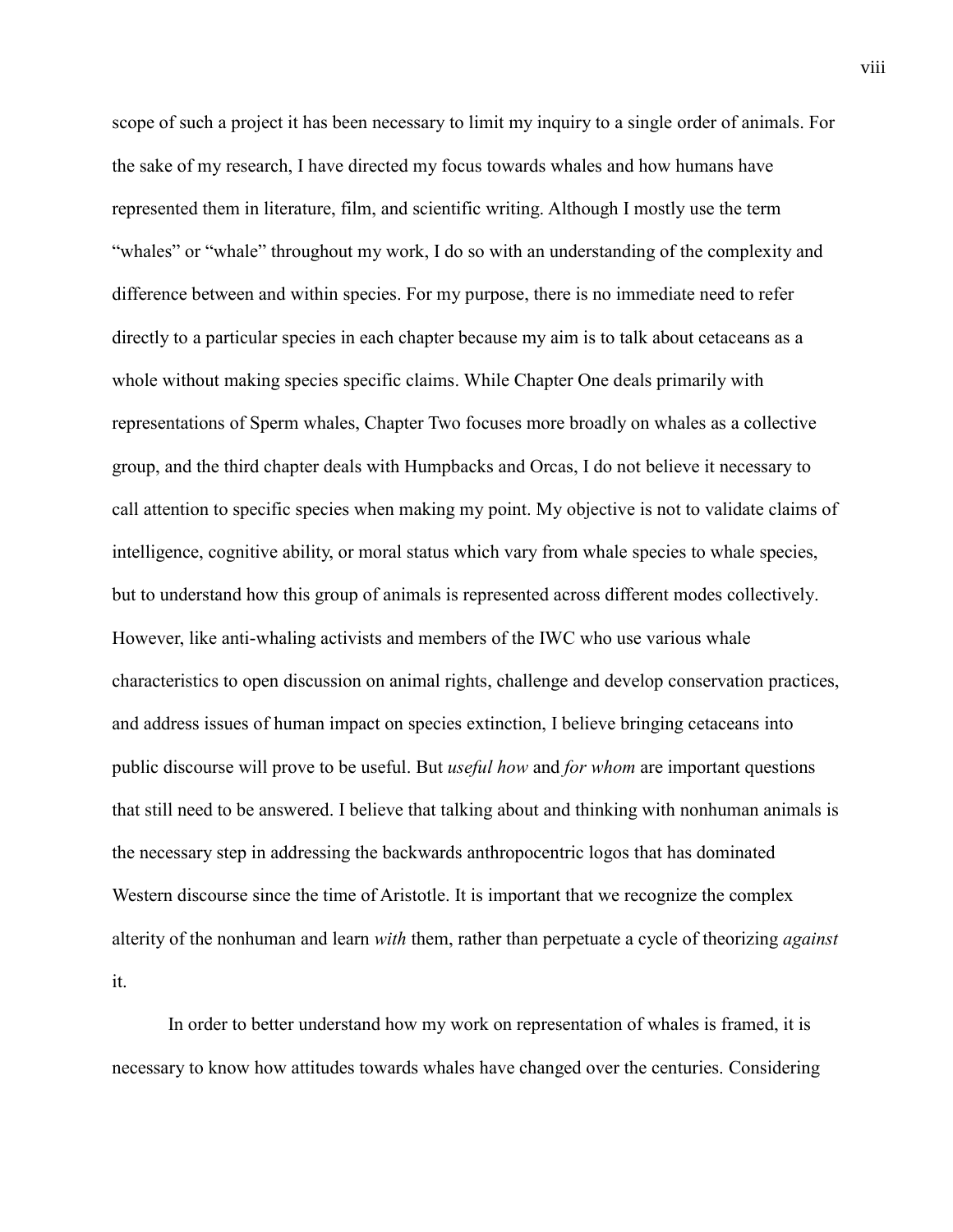that the international moratorium on industrial and commercial whaling was only established in 1986, almost three decades after the formation of the IWC, anti-whaling attitudes are a new phenomenon. Despite the reverence shown in myth and legend across cultures, people have hunted whales for their meat, fat, and oil for centuries. Along the western coasts of North America, "whalebones found in archaeological sites in Makah and Nuu-chah-nulth territories show that whales were significant to Native cultures as far back as 4,000 years" (Coté 20). Across the Atlantic, the Basques were among the first Europeans to hunt whales regularly beginning as early as the eleventh century and becoming what historical researcher Daniel Francis has referred to as "Europe's first commercial whalers" (19). Originally, whales were hunted as a local food source because of their size and the rich, fatty layer of blubber that covered their enormous bodies. For members of a small coastal community, one whale could provide enough food to last for weeks. The Basques, however, found markets for a number of other whale products that extended far beyond food. Oil was one of the most sought after resources of the Middle Ages and whales happened to house barrels of it in their transport sized bodies. Removing the fatty blubber from a dead whale and rendering it in a large pot over a fire, allows oil to separate from the skin and tissue. Further rendering of this oil in another pot refines the product and increases its quality. Although the refining process was very labour intensive and incredibly foul smelling, the oil was used throughout Europe "as a lubricant for machinery, to clean wool and soften leather, and in the preparation of soap, medicines and paint" (Francis 21). The Basques recognized the economic potential of whaling and soon took their hunts away from their original whaling grounds into deeper waters, earning them the title of the world's first pelagic whalers (Francis 8).

The English and the Dutch soon followed the Basques in their pursuit of whales onto the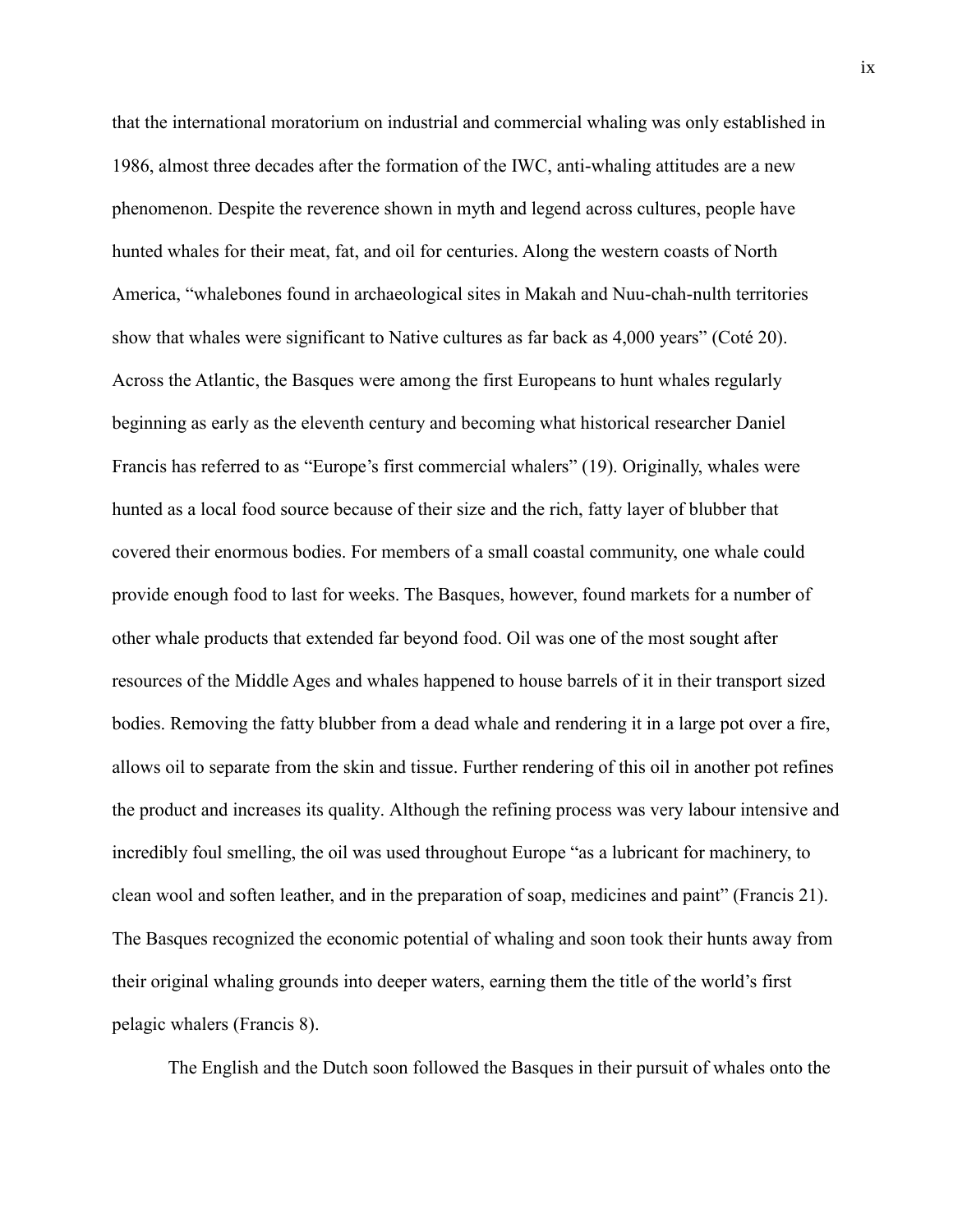open oceans. By the  $17<sup>th</sup>$  century, four countries had begun to build sizeable whaling fleets and modify technologies to support longer whaling voyages. One of the most groundbreaking innovations of the time was the use of a tryworks system aboard whaling vessels. Initially, whalers were confined to land-based whaling stations to render the oil from whales they hunted which typically meant shorter voyages or frequent stops along the coast (Francis 48). The tryworks system, however, turned the deck of the ship into a makeshift whaling station where crewmembers could render their catches at sea. By eliminating the need to return to port or a land-based whaling station the tryworks allowed whaling fleets to undertake longer voyages, increase the number of whales they caught, and subsequently, bring home more oil.

In the pursuit of new oceanic trade routes and the desire to explore the unknown and undocumented longitudes and latitudes, the British and other European countries soon discovered new whaling territories that had yet to be exploited. One of the earliest pelagic whaling grounds, for example, was discovered in 1607 by Henry Hudson during a voyage in search of the Northwest Passage through the Canadian arctic. Reporting on the voyage, Hudson wrote "that the waters near Spitsbergen [were] teeming with whales," a comment that led the Basques, Dutch, and English to send their fleets North on the hunt (Francis 9). Whaling grounds like Spitsbergen often became places of conflict and political tension as each nation went after the same populations of animals. Arguments over who had the right to hunt in a given territory occurred often in the early years of Northern whaling, escalating at times to the point of naval warfare between the English Muscovy Company and the Dutch Noordsche Compagnie (Francis 35). In time, both companies agreed to share the rights to the area in order to avoid further conflict. However, this instance was only the beginning of a series of conflicts between nations over the right to hunt whales in the open oceans. Whale stocks and a nation's right to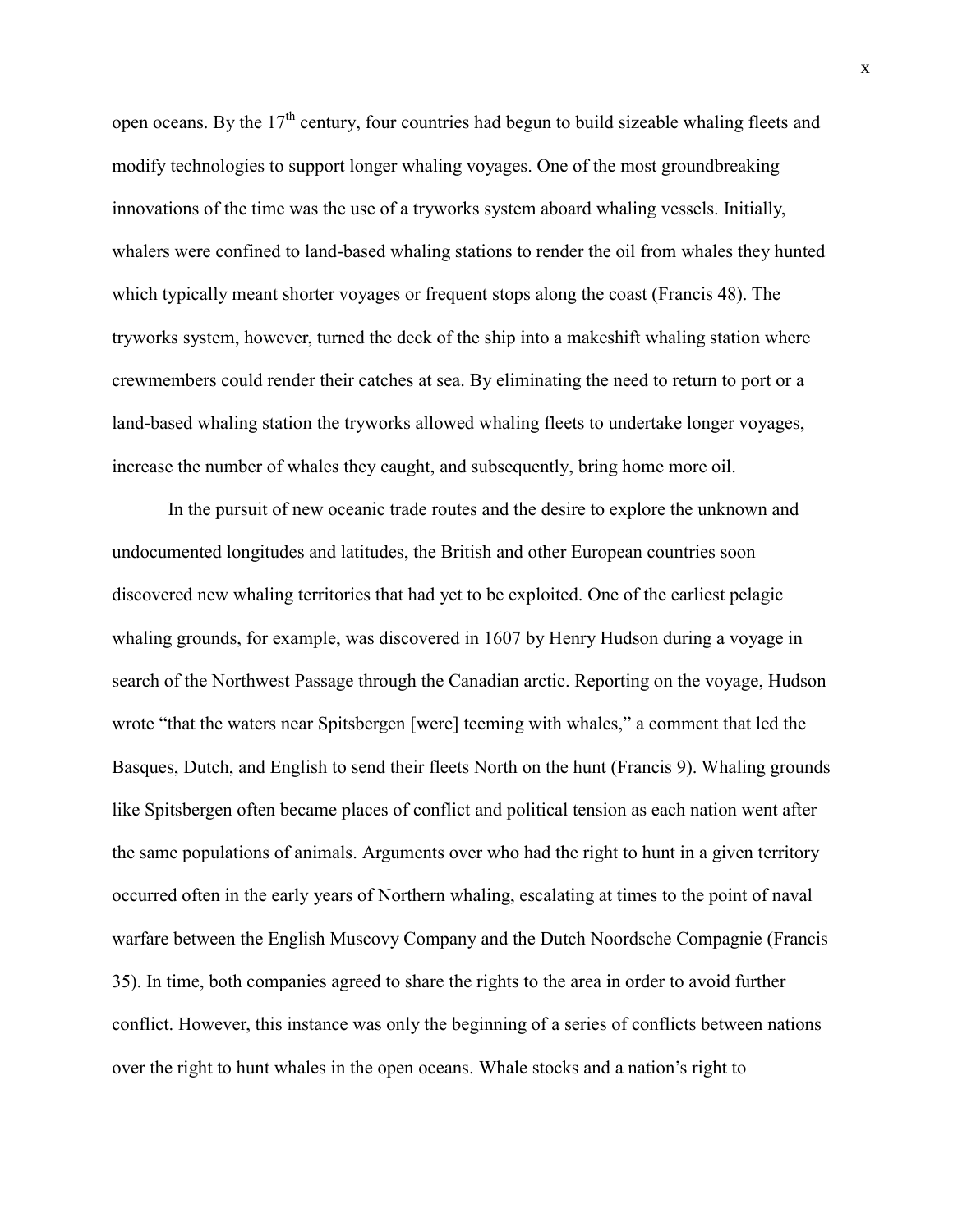access/harvest them eventually became the cause of wars and political tension. Yet despite their place at the center of these conflicts, Western European nations only recognized whales as resources. This way of thinking however, was not shared by many of the indigenous communities in the Pacific Northwest and the Canadian Arctic, who saw the animals as both animate agents and sources of food. Although whales were hunted for their meat and blubber by coastal communities, their populations were not exploited on the same scale as European whaling operations.

Questions of autonomy, agency, or intelligence in the nonhuman were not as common in literature of the  $17<sup>th</sup>$  and  $18<sup>th</sup>$  centuries as they are today. Philip Armstrong notes in his book *What Animals Mean in the Fiction of Modernity*, the idea of a whale exhibiting any kind of rational thought or premeditated behaviour was often dismissed as instinct or anomaly (114). The reasoning behind this dismissal of agency or purposive behaviour derives from the idea that a whale could not hold the status of moral agent because it was ipso facto a nonhuman. Philosophers and theologians from the Middle Ages and well into the 18<sup>th</sup> century maintained the idea that human dominion over nature was part of a natural order. In *Summa Contra Gentiles*, written in the 13<sup>th</sup> century, Thomas Aquinas explained how God created a hierarchy or Chain of Being to help map out how beings in the universe interact with one another. By way of understanding this hierarchy, Aquinas divided the universe into two categories: principal agents (rational creatures) and instruments (all other things). A rational creature (i.e. human), according to him, "requires that the care of providence should be bestowed on it for its own sake: whereas the condition of other things that have not dominion over their actions shows that they are cared for, not for their own sake, but as being directed to other things" (63). From this, Aquinas asserted that the *nonhuman* instruments are to be used for the principal agent's benefit, "directed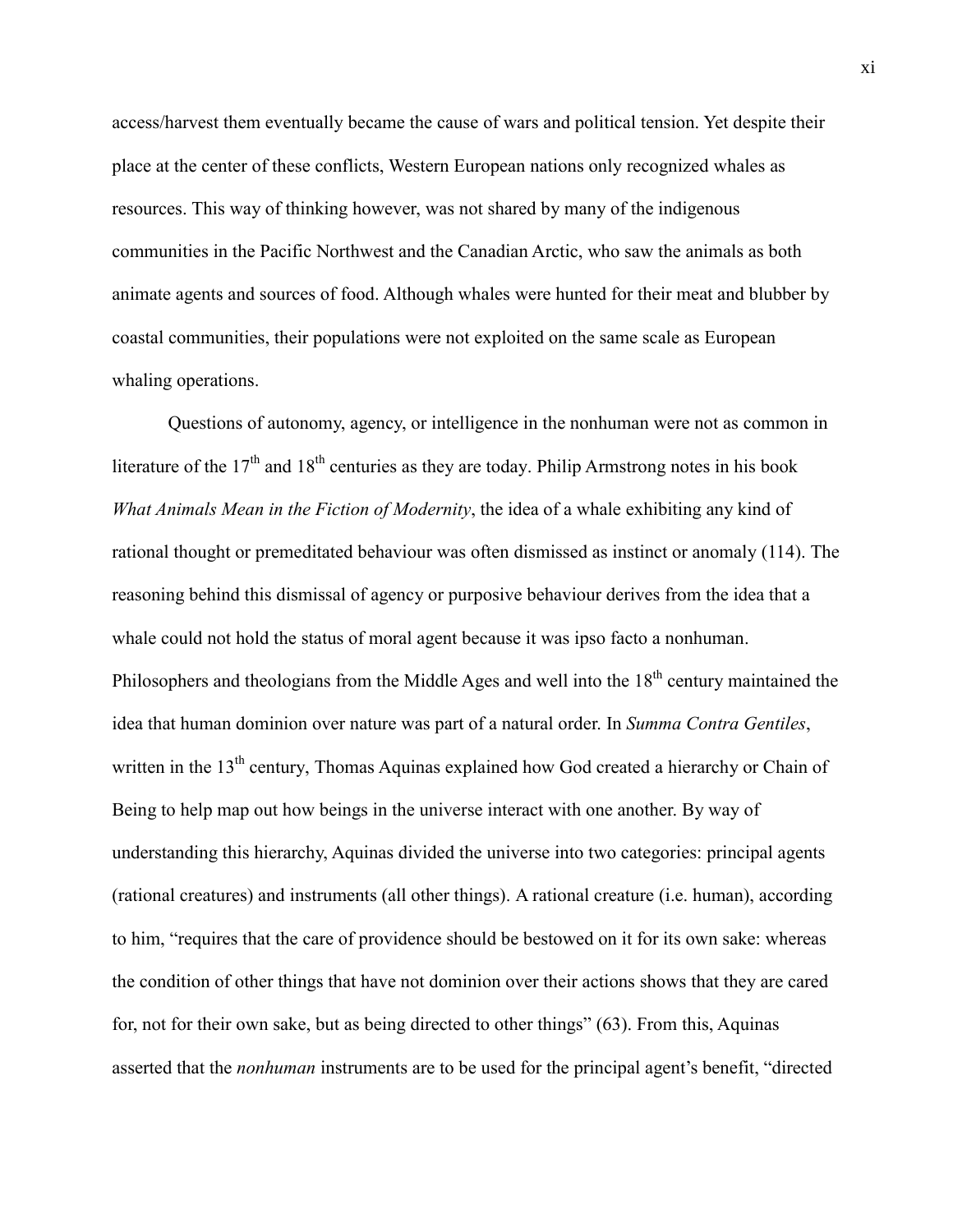to the perfection of the whole" (ibid). Steeped in its biblical context and the assertion that nonhuman beings are lacking moral agency and autonomy, Aquinas' work can be viewed as a justification of human exploitation of nature. Employing this type of thinking allowed humans to raise livestock, hunt whales, and grow food, without feeling guilty in the process because these nonhuman beings had been placed there by a divine power to help them.

In the  $17<sup>th</sup>$  century, the question of an animal's status as a moral agent was picked up by French philosopher René Descartes. Like his predecessor, Descartes' renewal of the question presented a dualism that separated humans and animals based on the former's capacity for rational thought. Descartes conceded that animals have sensations similar to humans, but did not believe this enough of a justification for them to have thought ("Letter to Marquess" 60). From his observations there were only imitations and the motions of animals "could all originate from the corporeal and mechanical principle" ("Letter to More" 61). In essence, animals were only clever machines with base feelings, lacking altogether in rational thought and mind. But once more, the inability to present animals as having moral agency reinforced the attitude that whales and other animals could be exploited without any moral repercussions. William Scoresby's *Journal of a Voyage to the Northern Whale-Fishery* (1832), for example, is an artifact that offers a strikingly Aquinas-like tone and point of view. In his description of whaling, Scoresby remarks that, "like the rest of the lower animals, it was designed by Him who 'created great whales, and every living creature that moveth', to be subject to man" (134). Unfortunately for whales and other animals, accounts like Scoresby's were common at the time. An animal-as-resource mindset was the unquestioned norm.

Around the same time, Europe and North America opened some of the world's first public zoos. France's *Jardin des Plantes* opened its menagerie in 1794 showcasing hundreds of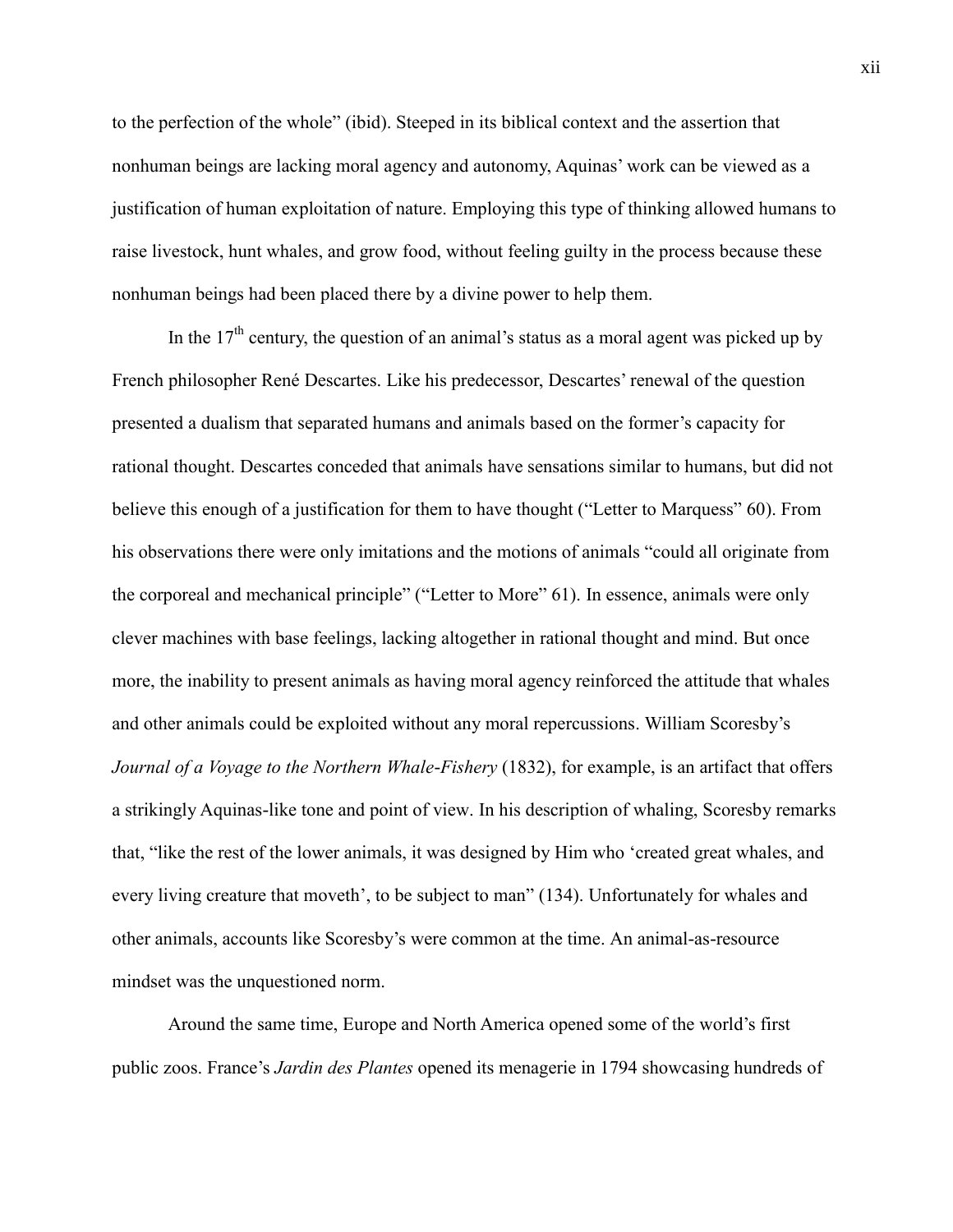different species. In Austria, Vienna's *Tiergarten Schonbrunn* became accessible to the public in 1779, offering audiences a sample of exotic nature (Macdonald, "History of Zoos"). At this point, animal bodies became resources twofold: they were harvested economic resources (oil, fur, meat, etc.,) and entertainment resources put on display to satisfy human curiosity. While the vast majority of whales were being killed for their oil, baleen, and bones, some were captured and sold to aquaria around the world. "In 1861 Phineas T. Barnum…imported a pair of belugas to his American Museum on Broadway," meanwhile in England, other live whales "were delivered to aquaria in Manchester and Blackpool" (Hoare 12). Zoos and aquaria took on the role of living museums; visitors paid an entry fee and the animals provided them with experiences of wildlife. In his essay "Why Look at Animals?", John Berger discusses the emergence of zoos and aquaria along with their function in society. According to Berger, "a zoo [or aquarium] is a place where as many species and varieties of animal as possible are collected in order that they can be seen, observed, studied. In principle, each cage is a frame around the animal inside it" (Berger 260). One of the differences, however, between cetaceans and other animals in captivity is the performative role associated with their captivity. Today, places like SeaWorld and Marineland offer crowds performances by trained whales, dolphins and porpoises. On any given day, visitors can expect to see animals perform underwater and aerial acrobatics, and follow verbal instruction and physical cues, furthering the notion that cetaceans (among other animals) are sources of entertainment.

Curiosity drove researchers to gather information about cetacean behaviour and habits, and more accurately understand how these animals lived in their aquatic environments. As new technologies and methods of scientific study emerged in the early  $20<sup>th</sup>$  century, human attitudes began to change and take a positive turn. As Berger noted in his essay, zoos and aquaria allowed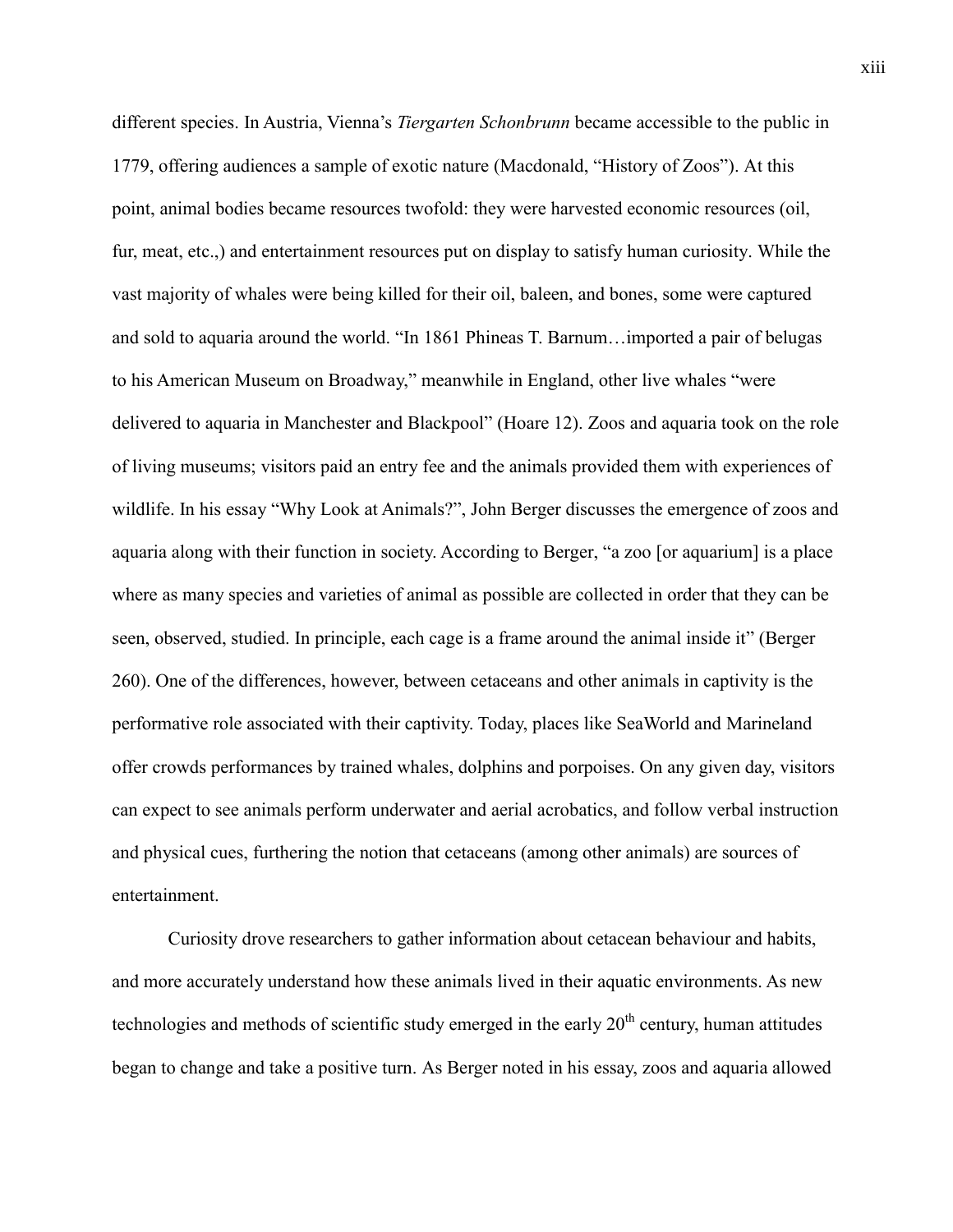us to see, observe and study animals closely, which is what marine scientists and behavioural psychologists began to do. In captivity, there was the chance to conduct controlled experiments and observe behaviour like intra/interspecies communication firsthand, which led to the conclusion that cetaceans were more than the resources we previously thought they were. Whales and dolphins were no longer simply "a spouting fish with a horizontal tale" (Melville 117). Following the publication of John C. Lilly's work on dolphins in 1967 and Roger Payne's recordings of humpback whale songs on vinyl<sup>2</sup>, cetaceans took on a new cultural importance. Their intelligence became something to marvel at while their songs helped us fall asleep. This information made whales and dolphins relatable to humans, and consequently more worthy of compassion, sympathy and protection. Alongside these studies, a new regulative body emerged to monitor and protect whale populations in the wild. On 2nd December 1946, the IWC "was set up under the International Convention for the Regulation of Whaling," to regulate commercial whaling and manage whale stocks ("History Purpose"). Since its formation, the IWC has conducted its own scientific studies on cetaceans (lifestyles, behaviours, feeding habits, population stocks, etc.), and used this information to put an end to large scale whaling operations through its 1982 moratorium.

It was during this time that the anti-whaling campaigns of activist organizations like Greenpeace, Sea Shepard, and Project Jonah began to form. These organizations developed their mandates and mission statements from claims made by scientists like Gregory Bateson, Peter Warshall, and Paul Spong, and animal rights advocates like Peter Singer, Martha Nussbaum, and Tom Regan. Bateson, for example, observed and documented examples of complex social structures, complex behaviour, and human-like intelligence among whales (Bateson 146). In

 $\overline{a}$ 

<sup>2</sup> see Roger Payne, *Songs of the Humpback Whale*. This album released in the 1970s became a bestseller, selling over 100,000 copies worldwide. It is also the first "environmental" recording of its time.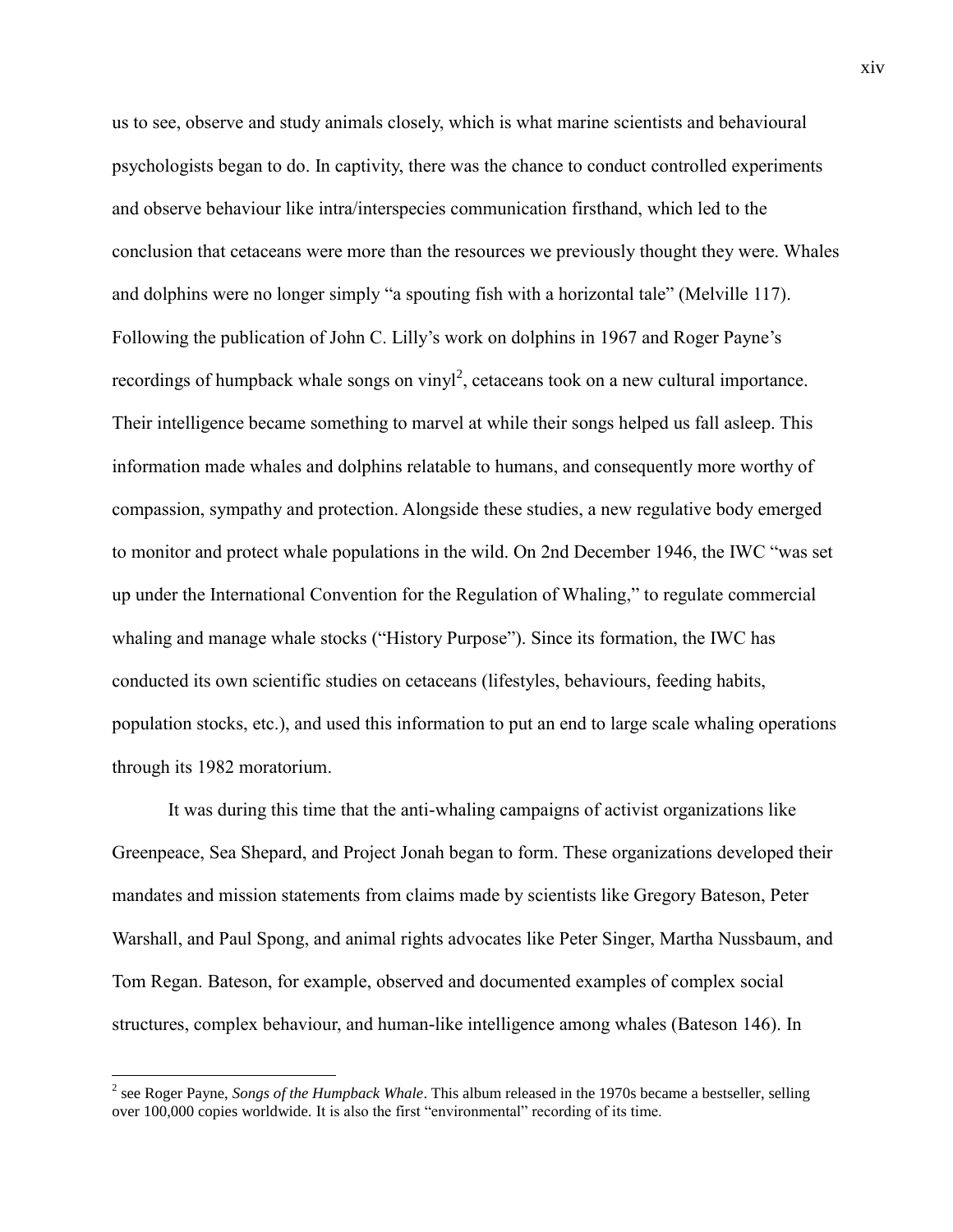terms of whale/animal welfare, Singer presented an ethical framework that built upon Jeremy Bentham's utilitarian or "greater happiness" principle. Singer presented a revised framework for the treatment of nonhuman life, advocating that "we extend to other species the basic principle of equality that…should be extended to all members of our own species" (Singer 169). Although Singer's idea of recognizing the nonhuman's interests and respecting them as equal to our own is shared by many scholars and animal rights activists today, it is still subject to criticism.

Currently, there is a variety of voices speaking out for, and at times on behalf of, nonhuman beings. Aside from the activist organizations mentioned above, the emerging work in the realms of human-animal studies and multispecies studies show a new branch of critical environmental thinking. From issues of conservation to extinction, zoos to cohabitation, antilandscapes to the question of wilderness, individuals have been challenging traditional ways of thinking about and interacting with our environment. One way of doing this is by questioning how we think about nature outright; moving away from thinking *about* animals towards thinking *with* animals. With respect to my work in this project, my interest is the representation of animal lives, specifically representations of whales across different descriptive modes. While such a project could fit comfortably under a range of disciplinary categories, I am pursuing my questions and thesis from within the interdisciplinary narratives of human-animal studies, or environmental humanities more broadly.

My study is deeply informed by new and innovative ways of thinking with animals. In his book *Animal Rites*, Cary Wolfe problematizes one of Ludwig Wittgenstein's observations regarding communication across species lines. The quote of interest from Wittgenstein reads, "If a lion could talk, we could not understand him," which implies a muteness on behalf of the animal, a trait that is contested by Wolfe as well as Vicky Hearne further in the text (qtd. in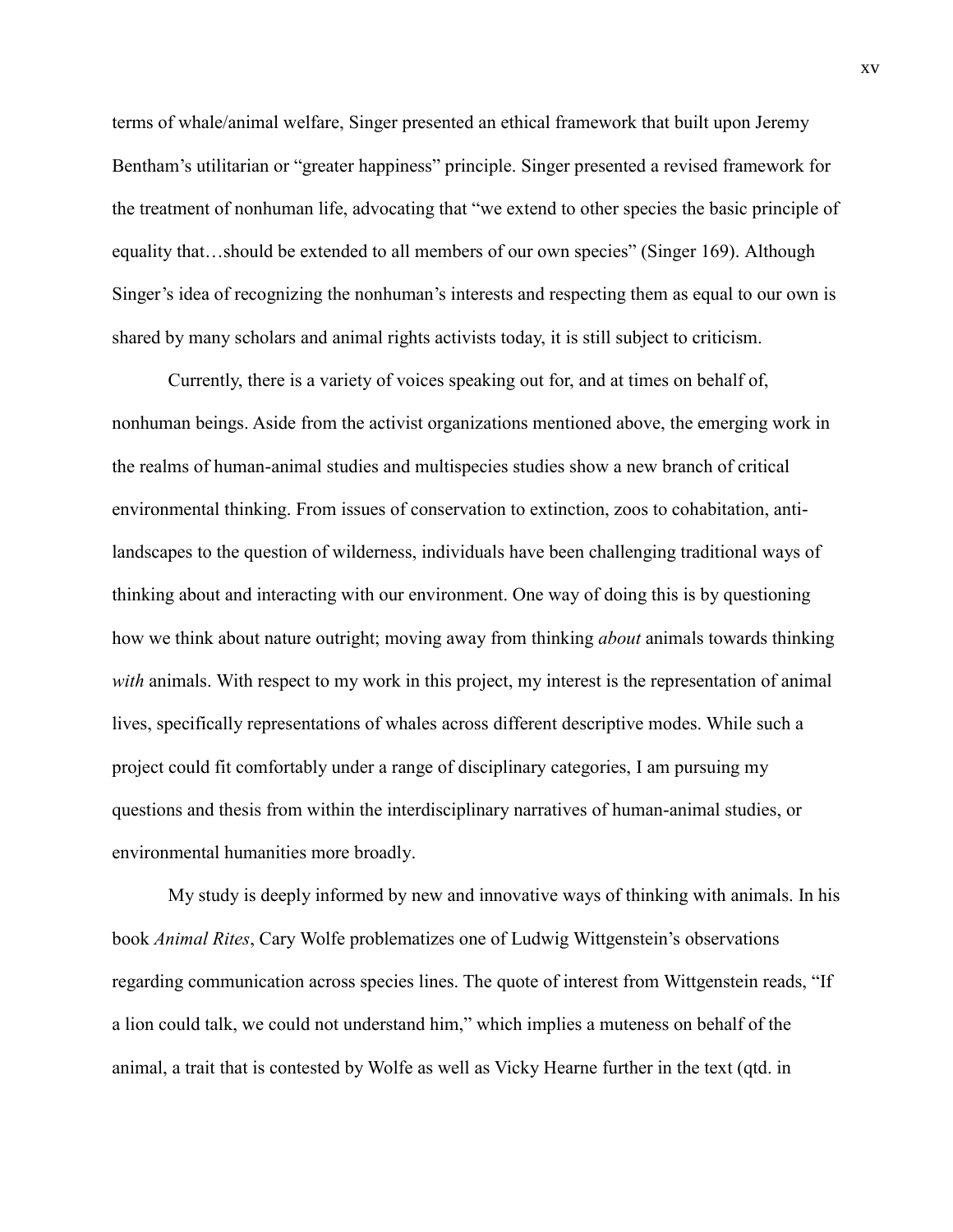Wolfe 44). As both Hearne and Wolfe suggest, Wittgenstein's claim falls victim to its contingent humanism, neglecting to think outside or "beyond" the human. As someone interested in the lives and inner workings of cetaceans, this practice of thinking "beyond" the human is what has motivated this project and stands as one of the main objectives of my work.

This idea of moving beyond the human when discussing our relationship to nonhuman life has been developed by researchers in the humanities over the last four decades. Gilles Deleuze and his colleague Félix Guattari took up the idea in the early 1980s with *A Thousand Plateaus*, wherein they problematize the process of becoming. In their work, they discuss the various forces, boundaries, borders, and alliances at play in the process of becoming which lead to multiplicity and *becoming-with* (Deleuze & Guattari 38-39). From an ontological perspective, Deleuze and Guattari maintain that beings are entangled in messy ways; individual lives are shaped and affected by the lives and actions of others. As Derrida approached the idea by problematizing the human-animal binary and the use of "the animal" singular, offering up the word *animot* – a French neologism that sounds out "animaux" (animals) and "mot" (word) – as a substitute in order to account for nonhuman complexity and diversity (Derrida 41). His criticism of liberal humanism and the man or the "auto" of the "autobiographical animal" became a turning point for human-animal studies. Theorists like Donna Haraway, Cary Wolfe, and Vinciane Despret however, were also working on these sorts of questions to challenge traditional ways of thinking about animals. Unlike Deleuze and Derrida, these scholars moved away from theorizing with literary animal tropes and instead focused on real animals. In her *Companion Species Manifesto* (2003), for example, Haraway *thinks with* her own dog in order to explore ideas of companion species and interspecies relationships. Despret on the other hand, uses Arabian babblers in her paper "Ethology between Empathy, Standpoint and Perspectivism: the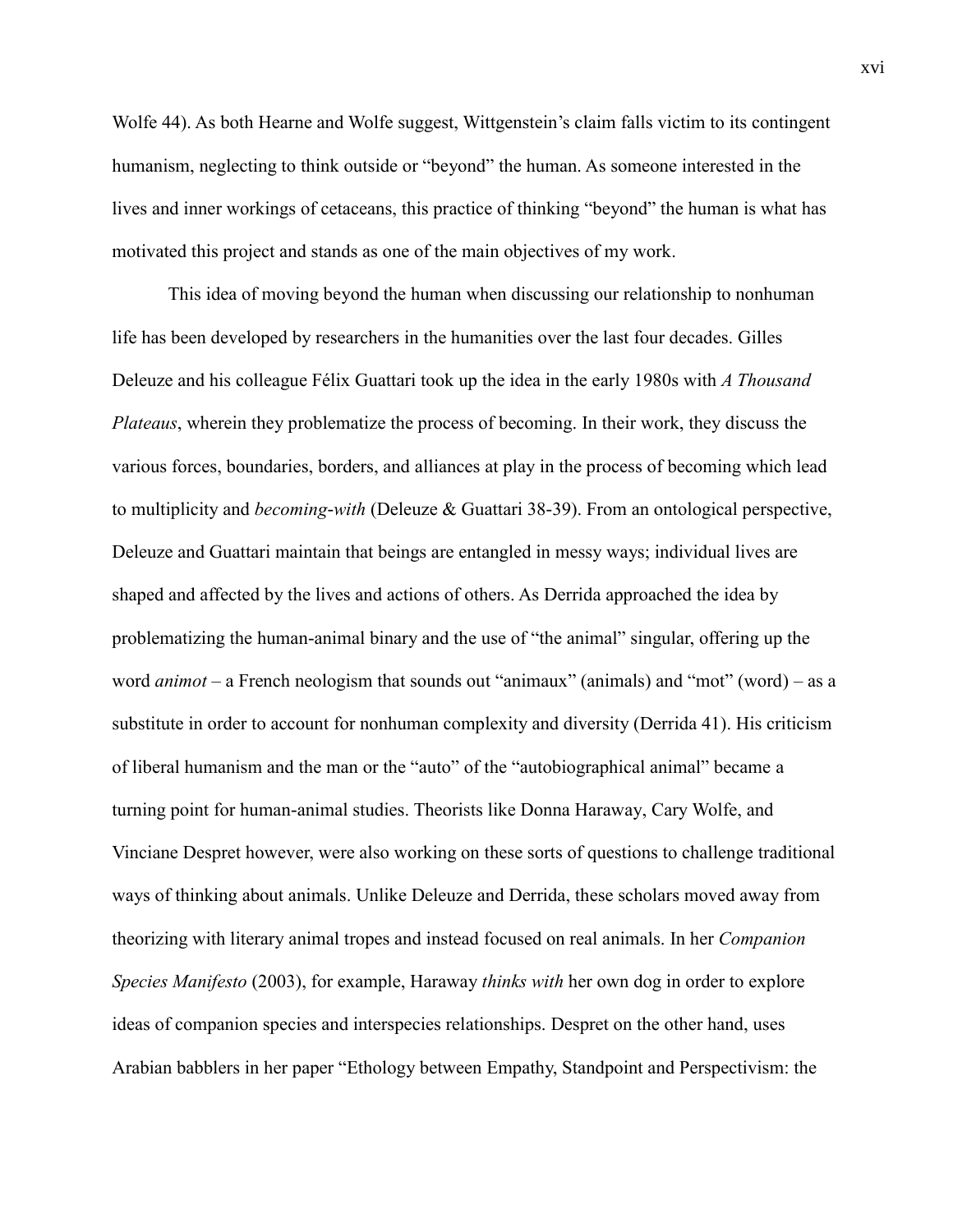case for Arabian babblers", to work through questions of nonhuman agency.

My other reason for engaging with representations of whales using a human-animal studies perspective is the opportunity it affords me to widen the scope of my study and establish new ways of thinking about the environment. Because of the interdisciplinary nature of this field, I am able to draw from more than one disciplinary perspective to help frame my research. When it comes to broader concerns regarding the environment today, no single viewpoint or framework will be adequate. Instead, what is becoming increasingly clear from the work of Thom van Dooren, Wolfe, and Despret, is that we need multiple perspectives, insights, and discourses to help us solve complex environmental problems. Situating my work within the domain of humananimal studies, and drawing from authors like those mentioned above, my goal is to engage with three different representative modes in order to determine how we develop our understanding of whale identity through representation and further determine whether this process has an impact on our treatment of them. An animal's identity is often problematized with issues of agency. For my purpose, I will draw heavily from Despret's idea of *agencement* in her work "From Secret Agents to Interagency". Building on Deleuze and Guattari's work on becoming-animal in *A Thousand Plateaus*, Despret's re-presentation of agency as *agencement* focuses on "a rapport of forces that makes some beings capable of making other beings capable, in a plurivocal manner, in such a way that the *agencement* resists being dismembered, resists clear-cut distribution" (Despret 38). Using *agencement* in place of agency will help me establish my claim that a nonhuman subject's identity is co-constituted through creative, scientific, dramatic, and spiritual representation. This co-constitution is a continual process, a *being-towards-becoming* that manifests itself throughout human-nonhuman interactions and entangled engagements. Here my work aligns with other thinkers like Jakob von Uexküll whose book, *A Foray into the Worlds of*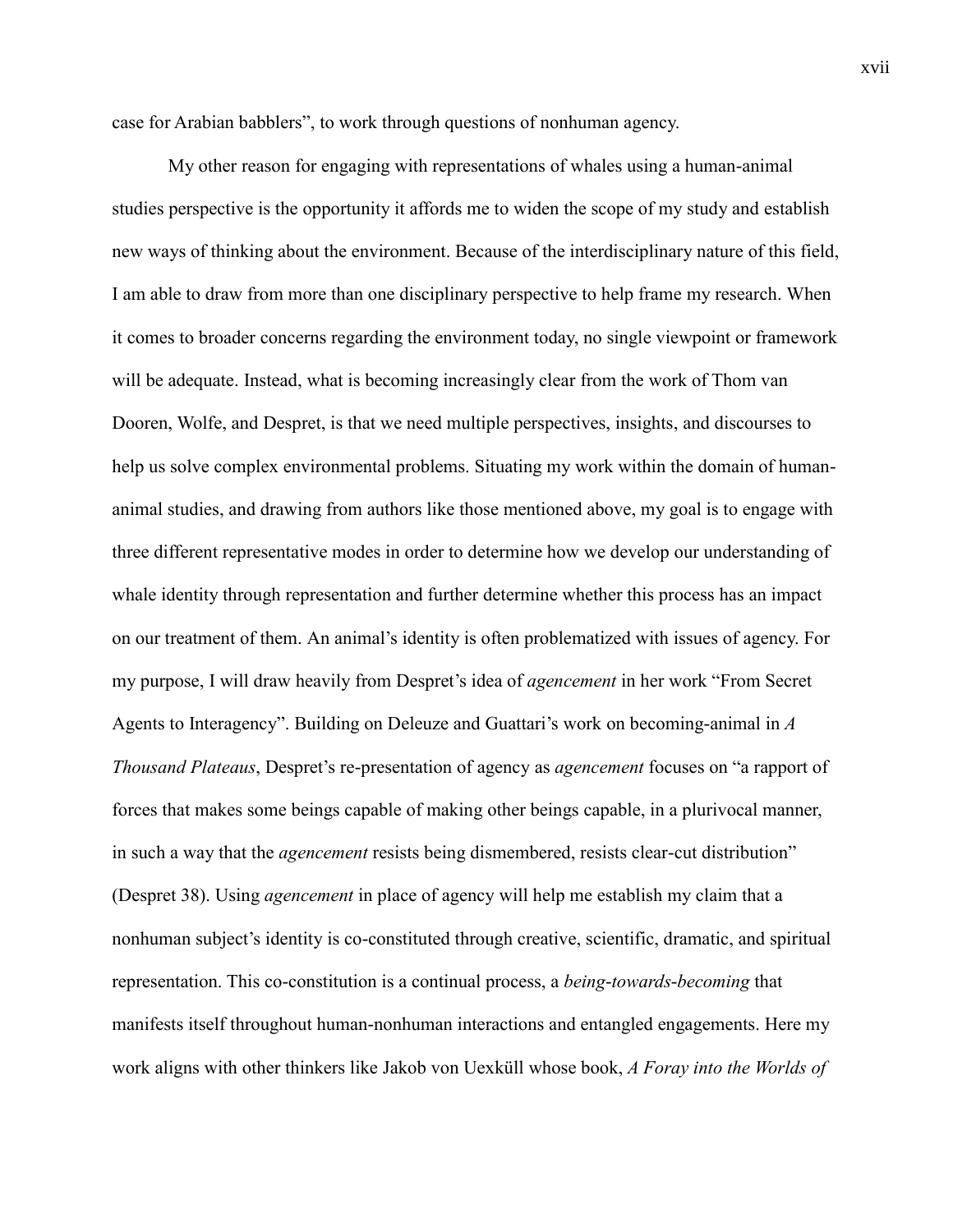*Animals and Humans*, focused on demonstrating that nonhuman animals are not simply passing objects in the world devoid of subjectivity. For Uexküll, it is important for us to consider the lived and perceived worlds of nonhumans and recognize how the nature of a variety of perceptions and sensations are not uniquely human (Uexküll 3). As many human-animal studies scholars maintain, a variety of nonhuman animals do in fact lead complex lives. In *Thinking Through Animals*, Matthew Calarco lists a few examples which speak to this complexity:

> primates passing along novel behaviors through cultural means; elephants grieving and mourning for dead companions; cross-species altruism among various animal species; birds creating elaborate ruses to deceive other animals; squirrels with precise long-term memories… (Calarco 6)

As these examples suggest, nonhuman animals are not as different or far removed from humans as many once believed. Many actions or characteristics that were once considered strictly human are now being observed across species lines. Perhaps we are finally beginning to recognize the nonhuman animal for who it is.

### *Scope and nature of the project*

Although many scholars have written about the whale in Melville's *Moby-Dick*, the majority have often viewed the animal as a type of figurative screen for human projection. To be sure, the whale stands out as the novel's nonhuman antagonist, pitted against the monomaniacal captain Ahab in a battle to the death, but the whale, as Ahab's foil, never quite becomes an acting agent in many academic readings. Based on my reading of Armstrong's chapter "Rendering the Whale" in *What Animals Mean in the Fiction of Modernity*, I argue that Melville's representation of whales in *Moby-Dick* is a uniquely progressive approach to establishing a whale narrative. Because of its progressive approach to nonhuman agency as well as being one of the most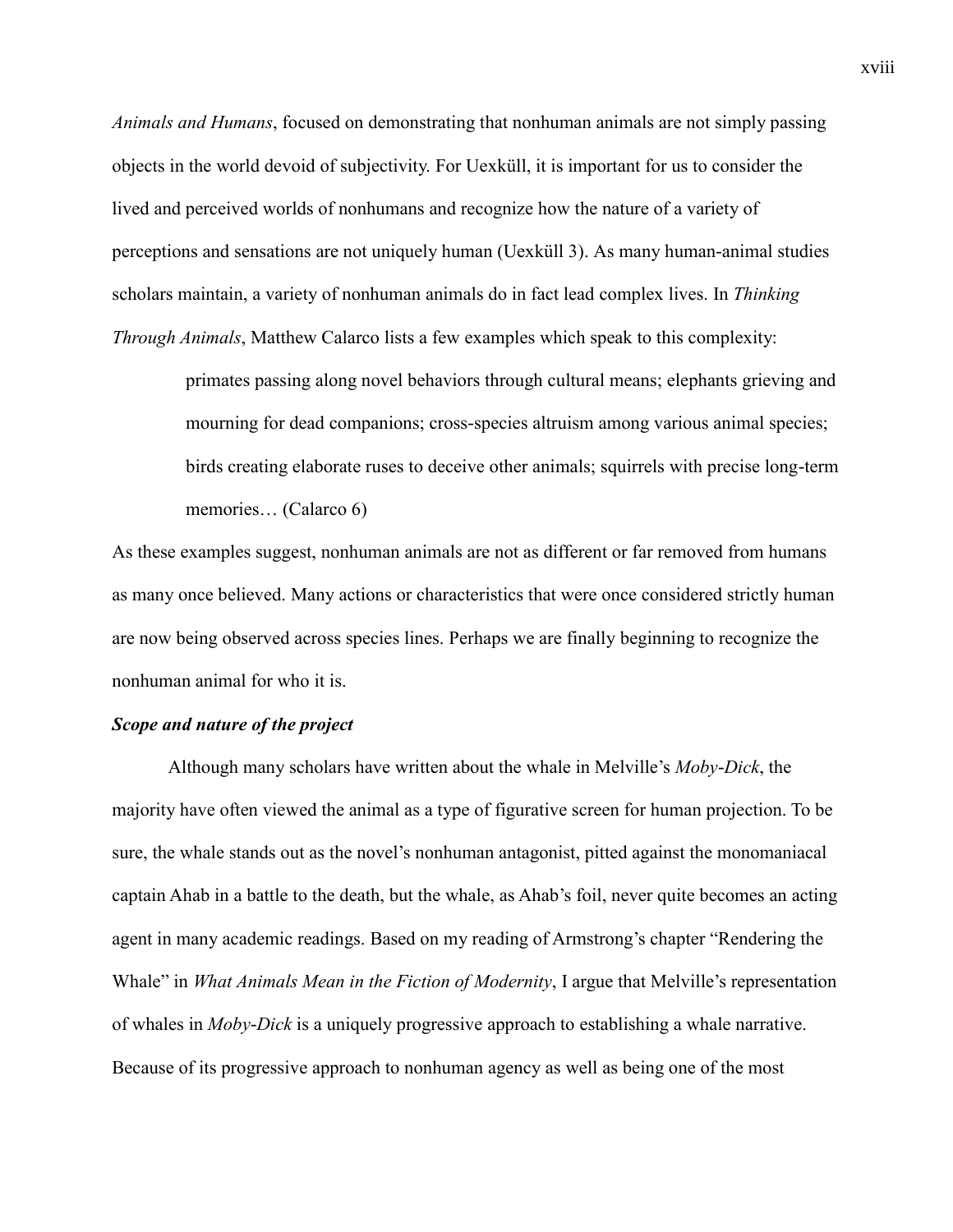celebrated works of the  $19<sup>th</sup>$  century, my analysis of whale representation will begin here.

The complexity of Melville's novel offers a rich terrain for innovative analysis and insights. For my work, I have focused on specific passages for close reading to explore how Melville engages with the process of whale representation. Many of the ideas at play in the novel shaped the way people understood whales during his era and as I intend to show, continue to shape our understanding today. One of the main observations in this chapter is the wide range of language and imagery used to describe and represent whales in the text. Melville's descriptions vary throughout the text from the scientific and taxonomic to the poetic and fantastical. Subsequently, these descriptions will be discussed and compared with descriptions of Moby-Dick, who, as I will show, is situated in a category apart from other whales in several unique ways. Kept apart from the other whales in the text through description, Moby-Dick disrupts the idea of "whale" and becomes a prime example of nonhuman complexity. Regardless of the novel's progressive nature, I believe that the divisive representation or categorization of "whales" and "Moby-Dick" is both a fascinating and troublesome one. For instance, one of the reasons other scholars may have overlooked Moby-Dick's animality or disregarded his potential as an active agent may be due in part to Melville's treatment of Moby-Dick as anomalous. In this way, my analysis of Melville's representation of Moby-Dick will focus on the idea of whale as anomaly. Engaging the novel from this perspective, I use Deleuze and Guattari's notion of "becoming-animal", and Despret's idea of *agencement* to help show how the anomalous character of Moby-Dick resonates on a cultural level that subverts traditional understandings of animal being and co-constitutes identity.

Moving away from literary representations of whales, my second chapter focuses on wildlife documentary films and Hollywood blockbusters. Today visual media is perhaps the most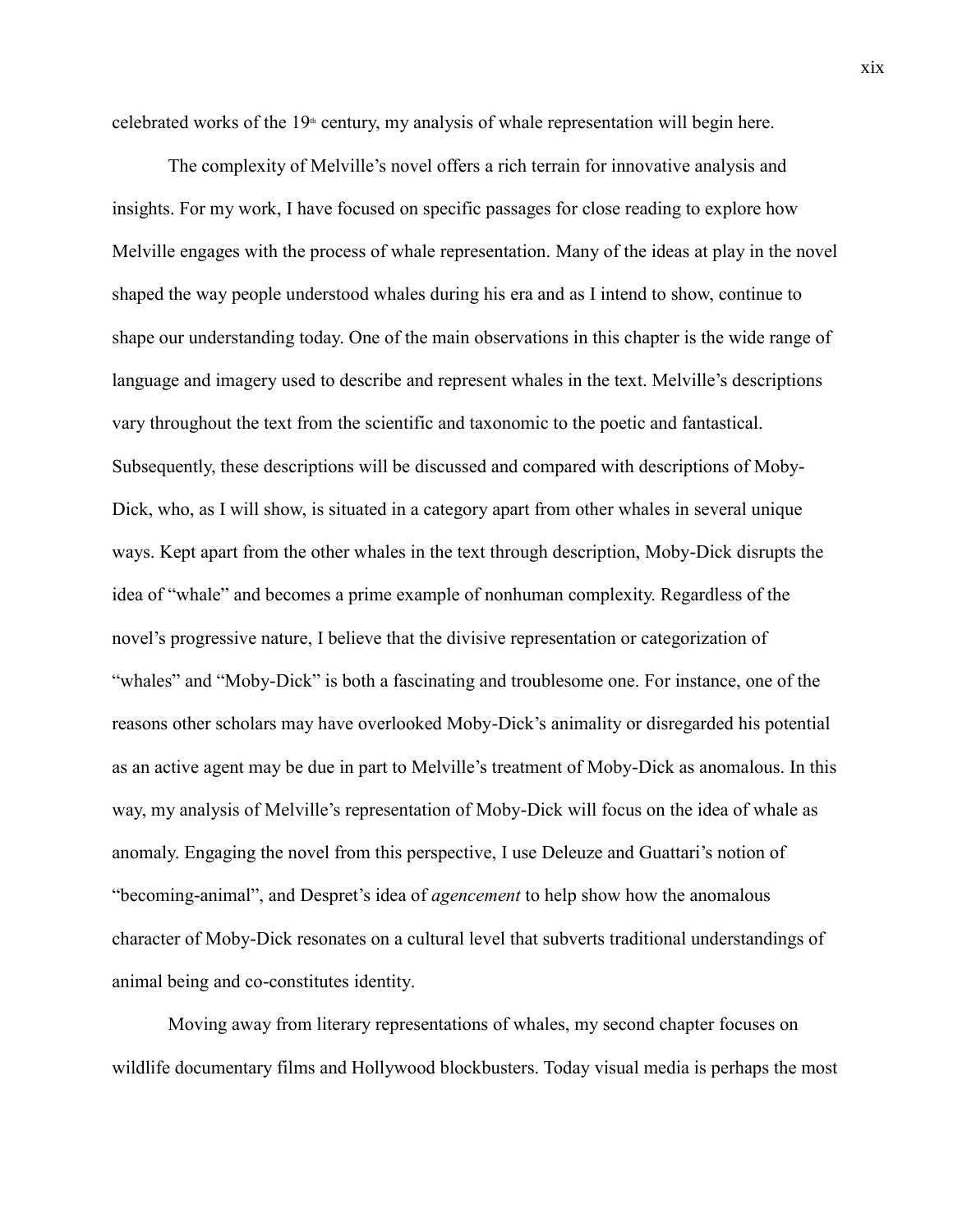commonly used platform for disseminating information. Film, television, and photography provide easily digestible packets of information used to educate and entertain. A number of documentary films and photo collections have been dedicated to capturing animal life—think BBC's Planet Earth or National Geographic— for audiences that would not normally have the chance to see them otherwise. In this chapter, I look at MacGillivray-Freeman's documentary film *Humpback Whales* (2015) and Michael Anderson's adventure horror, *Orca* (1977). Because of their genre difference, each film has its own unique methods of representing whales. In MacGillivray-Freeman's film, my analysis is directed more towards the anthropomorphic story arc presented by the filmmakers. When creating a documentary film using wild animals, there is a concentrated effort to orchestrate each shot and scene in order to have a unified end result, often to produce what Deleuze refers to as a "closed-system, making clichéd or static images" (Colman 18). The film is an amalgam of pieced together time-sequences often combined with narration to create the illusion of a whole for the audience despite the temporal gaps between scenes and the finite run time of the film. My analysis of the film also engages with how the use of perspective, observer and observed, works against any notion of rendering animals knowable by keeping them at a distance.

Where Anderson's film is concerned, I am less interested in story arc and perspective as I am with the portrayal of the whale as its own autonomous agent. Like Spielberg's cult classic *Jaws* that debuted just a few years before it, "Orca" attempts to capture our fear of wild animals that act without explanation. Where MacGillivray-Freeman's documentary attempts to reinforce certain attitudes or ideas about whales by showing audiences examples of "normal" behaviour, Anderson's film presents a picture more akin to Melville's Moby-Dick. Mourning the death of its pregnant mate, the main killer whale in "Orca" wages a personal guerrilla war against the human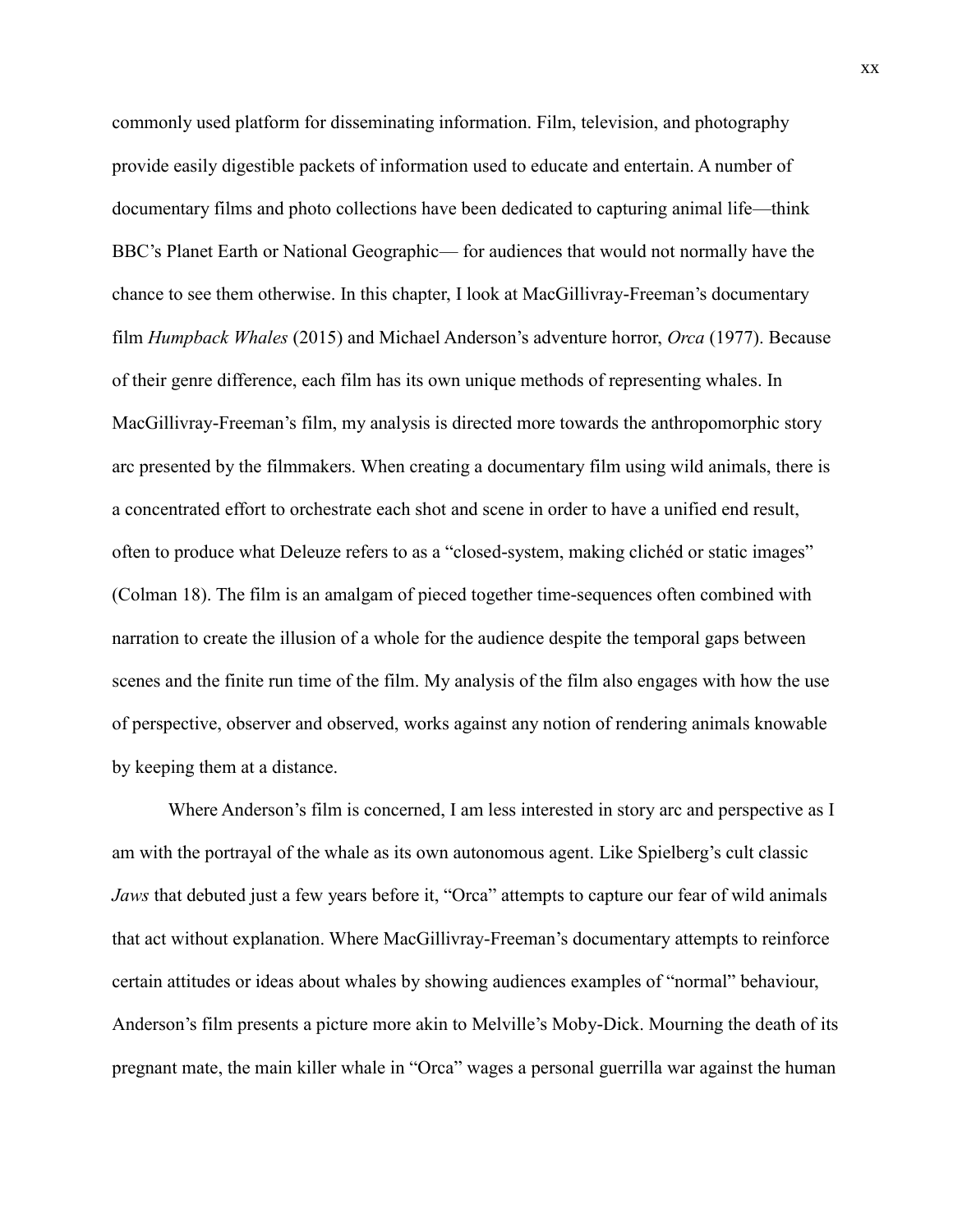hunters. His behaviour, compared to other whales in the film who seem relatively unaffected by his mate's death, is anomalous in the same way that Moby-Dick's was. Here again I maintain that the representation of whales as anomalous through their intentional and autonomous actions coconstitute the whale's agency in Anderson's film while also realizing the agency of the other characters. Throughout the film, the whale's actions are entangled with those of the humans in turn working to establish and realize the agency of both parties.

Having worked through literary and filmic representations of whales, my third and final chapter engages with a more traditional form of representation. Some of the most common animal representations have been made available to us through the natural sciences, most notably biology, ecology, and ethology. For years, scientists have engaged in meticulous studies of humans, animals, plants, and minerals, to broaden our understanding and help make sense of the myriad worlds around us. Their work presents us with taxonomies and detailed categorical lists which have shaped the way we interact with others and have become part of the foundation for conservation policies and environmental sustainability initiatives. However, the curiosity that drives scientific investigation never lets our questioning stop, and never lets us believe that we have arrived at an absolute truth. Early "scientific" portrayals of whales by writers like Pliny and Beale, for example, have proven to be either misconstrued, false, or conflated. But our curiosity and desire to understand the unknown fuels research and experimentation of all kinds, especially when it comes to animals.

In my third chapter I discuss how taxonomic classification, fieldwork, and critical anthropomorphism, for example, structure scientific representations of nonhuman life. Beginning with a brief section on the process of categorization, I discuss how the work of Aristotle and later, Carolus Linnaeus, shaped the way scientists see and document the natural world. To follow,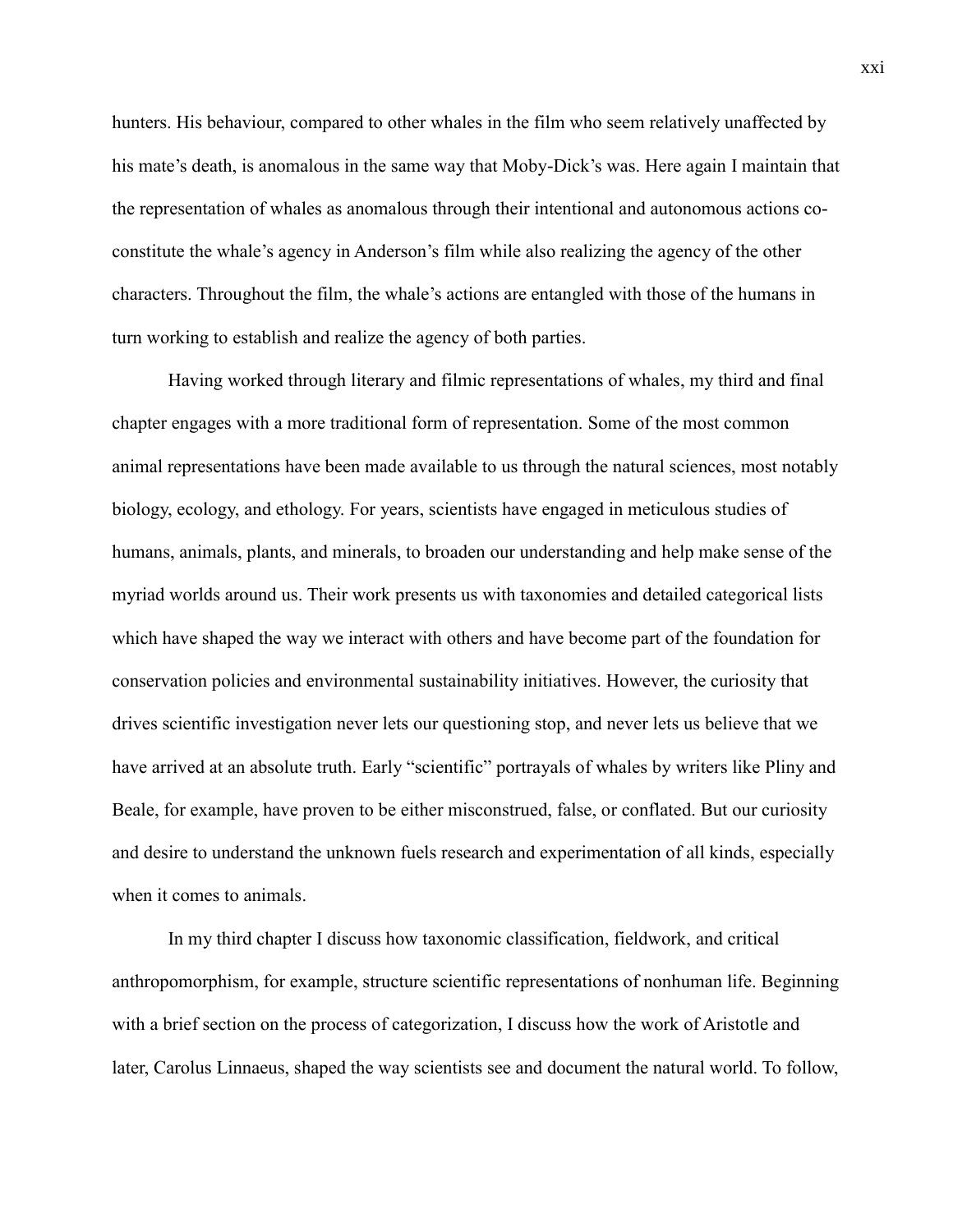I discuss how early scientific whaling expeditions attempted to classify and understand the animals they pursued. From these sections I enter into a discussion of a more complicated issue, namely the use of anthropomorphism in scientific discourse. Using examples from Frans de Waal, Lynda Birke, and Marc Bekoff to name only a few, I look at how critical anthropomorphism helps us rethink our relationship to the nonhuman by allowing space for commonality, likeness, and understanding. A close reading of a chapter of Hal Whitehead and Luke Rendell's scientific work, *The Cultural Lives of Whales and Dolphins*, helps highlight some of the challenges scientists face when attempting to represent nonhuman worlds. As a recent and somewhat controversial contribution to marine mammal studies written in a popular and accessible way for non-scientist readers, Whitehead and Rendell's book sets out to prove that whales and dolphins live cultural lives similar to humans. What is striking about this work is its move away from traditional scientific thinking by employing anthropological, sociological, and psychological theories to advocate whale autonomy and agency. Similar to Melville in *Moby-Dick*, Whitehead and Rendell use their experiences of/with whales along with strong descriptive language to validate their claims and also shed light on some of the obstacles scientists continue to face. The chapter concludes by addressing the kinds of spaces and environments where human researchers and whales meet. Using Traci Warkentin and Leesa Fawcett's work along with insights from other fieldworkers, I explore how environments promote as well as limit the nonhuman's ability to respond and resist human efforts of representation. My aim in this chapter is to explore how authors like Whitehead and Rendell for example, intentionally use scientific findings to influence cultural, political, and environmental thought. In this way, I identify how certain instances of scientific writing works to co-constitute the whale's identity by drawing from a traditional scientific understanding of whales and then turning this on its head.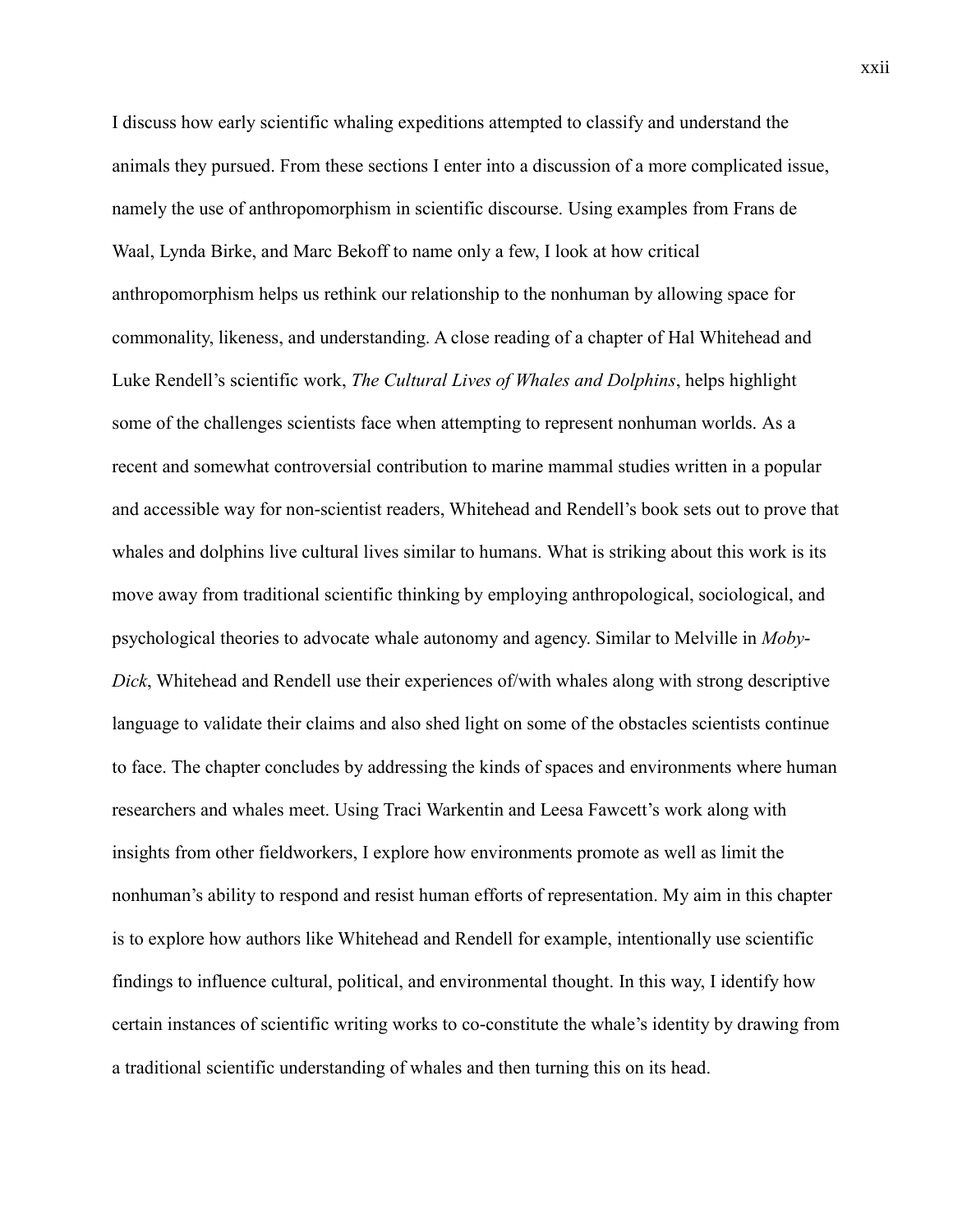### *Outcomes—Towards a Contribution*

I have always had a fond appreciation for science. As a child I dreamed about growing up to be a paleontologist, digging up prehistoric dinosaur remains in Drumheller, Alberta. Later, I changed my mind after watching a documentary with my grandfather about the Mariana's Trench and decided to become a marine biologist so I could explore the oceans in one of Cousteau's submarines. These plans changed a few years later when I found out what a zoologist was and learned that I could work with and study all kinds of living animals. Oh, and I could spend my days in a zoo which 11-year-old Emmett thought was the coolest thing ever. Despite my fondness for scientific discovery and my childhood aspirations, my studies eventually led me down the path of literature and philosophy. When discussing the early stages of this project with family, friends, and my colleagues at the university, the idea of studying representations of animals led to many confused looks and more than a few questions about what I expected to achieve with my work. A lot of the people I spoke to found the idea of a humanities student engaging with an animal subject matter incomprehensible. What could I contribute that science hadn't already established through quantitative analysis and extensive experimentation? How could I even begin to talk about animals without first having a background in biology or ecology? After a month long place-based learning course at a marine sciences center on the coast of Vancouver Island, the questions eventually distilled down into one: So, are you doing science?

The simple answer to this question is no. Although parts of this project deal with scientific issues, subject matter and methods of study, I do not claim my work to be scientific, nor do I claim to speak as a scientist. As Derrida pointed out in *The Animal That Therefore I Am*, questions concerning animals are complex and complicated, which is why no one method is best suited for addressing animal lives. It is important for science to continue its inquiry into the lives,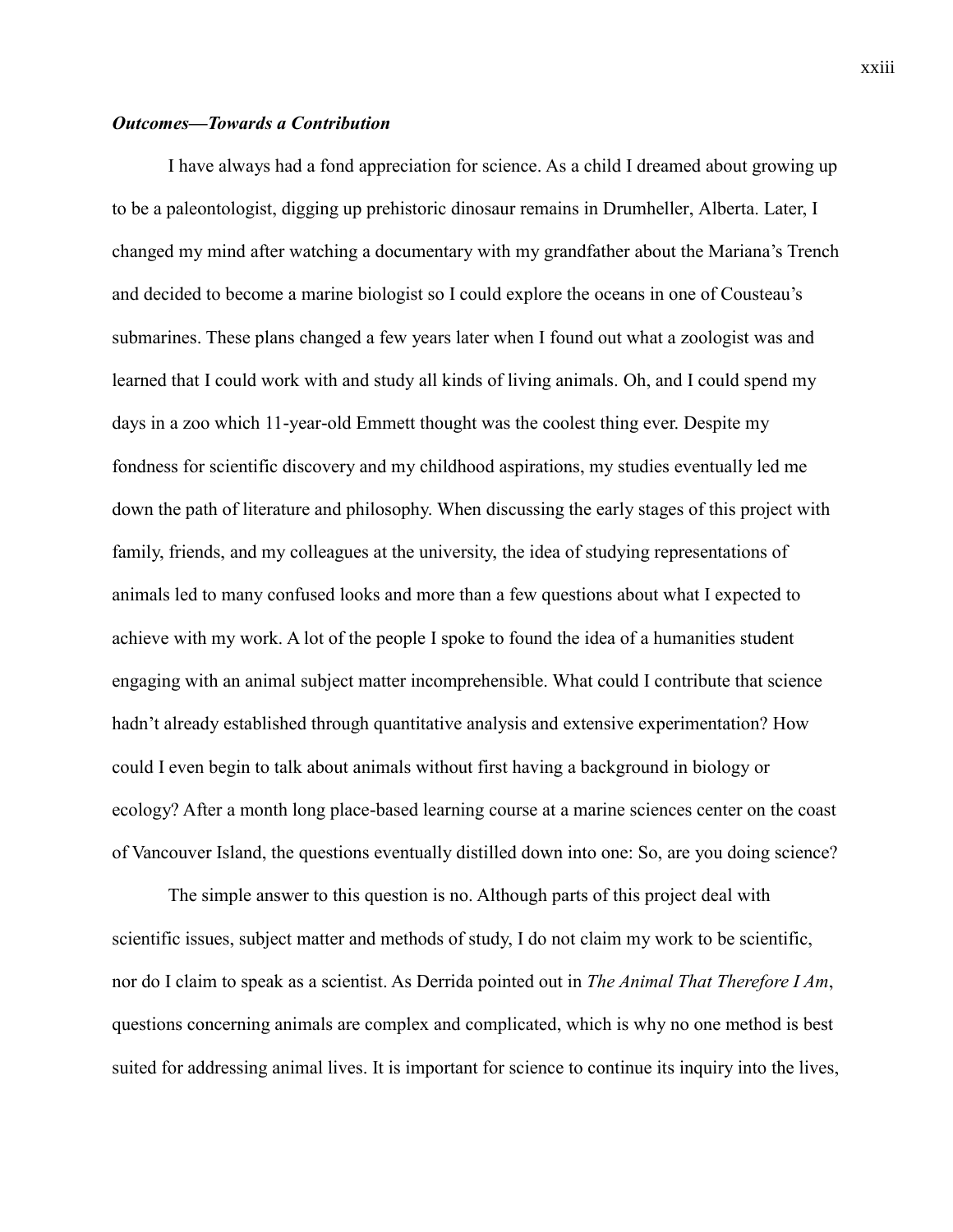habits, and inner workings of animals, but it is also necessary for philosophers, literary theorists, anthropologists, and other members of the humanities and social sciences to do the same. My work on representation of whales in literature, film, and science offers another perspective by which to approach questions of animal life. Moving away from the more traditional ways of seeing animals as objects of study or economic resources, this project explores the potential of thinking *with* animals as subjects and beings with their own lifestyles, intentions, and desires. Using Despret's theory of *agencement* in addition to van Dooren and Rose' practice of lively ethography (or lively storytelling) to engage with my chosen texts and films, I show how different narrative modes constitute a nonhuman's identity, and, in turn, may very well coconstitute our own as well.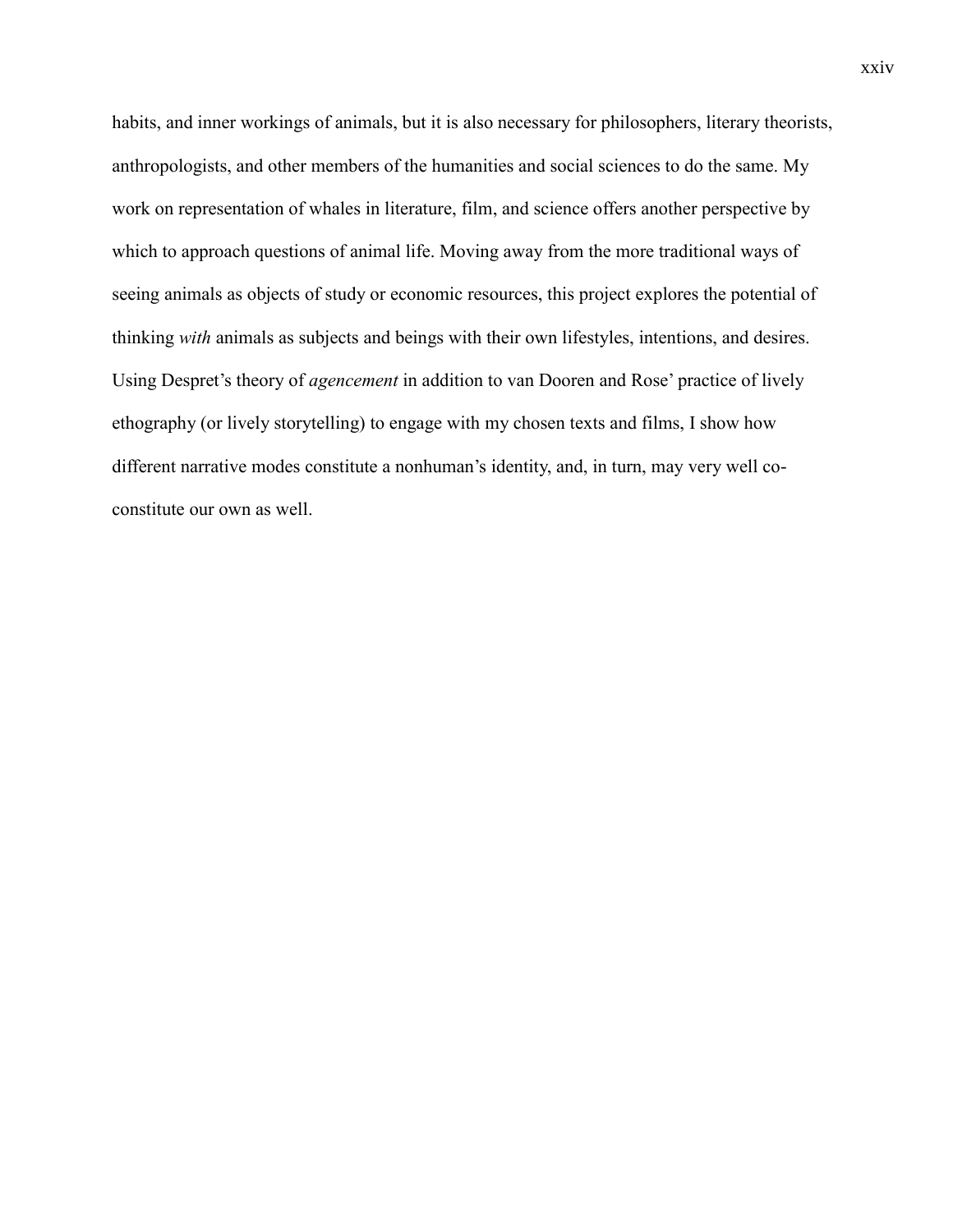#### Chapter 1

#### Literary Animals

<span id="page-24-0"></span>"First, we must ask, does it have to be a whale?"

Peter J. Bentley, *Correspondence with Herman Melville*

Animals in literature are not a new phenomenon. As far back as the  $6<sup>th</sup>$  century we can find mischievous foxes, liberated wolves, boastful mules, and mournful swans in *Aesop's Fables*. Aesop even has a fable about warring whale and dolphin kingdoms ("Fable 220" 110). In the medieval period, allegorical animal stories like Reynard the fox sought to entertain and educate listeners. Flashing forward to present day, many middle school students will find themselves reading George Orwell's *Animal Farm*, as part of their English curriculum. Susan McHugh comments on this long history of animals in human storytelling, writing that "[a]nimals abound in literature across all ages and cultures" (487). But she is also quick to point out that "…only rarely have they been the focal point of systematic literary study" (ibid). As McHugh and other thinkers have noted, animals in literature have been repeatedly studied as metaphor for as long as Western literary history has been concerned. Animals, as they have traditionally been understood in literature and the arts, help readers and audiences actualize their own humanity by teaching them how *to be* human. Philosopher Kelly Oliver explores this issue, albeit in relation to Western philosophy, in detail in her book, *Animal Lessons*. As part of her engagement with the philosophical question of the animal, Oliver examines the dimensions in which animals have come to teach humans. Her thesis, formed by looking at the animal in relation to some of philosophy and literary theory's big names like Heidegger, Lacan, and Kristeva, maintains that in the process of understanding what it means to be human, animals have always been used in juxtaposition to highlight the ways we are not like 'them'. For example, over the centuries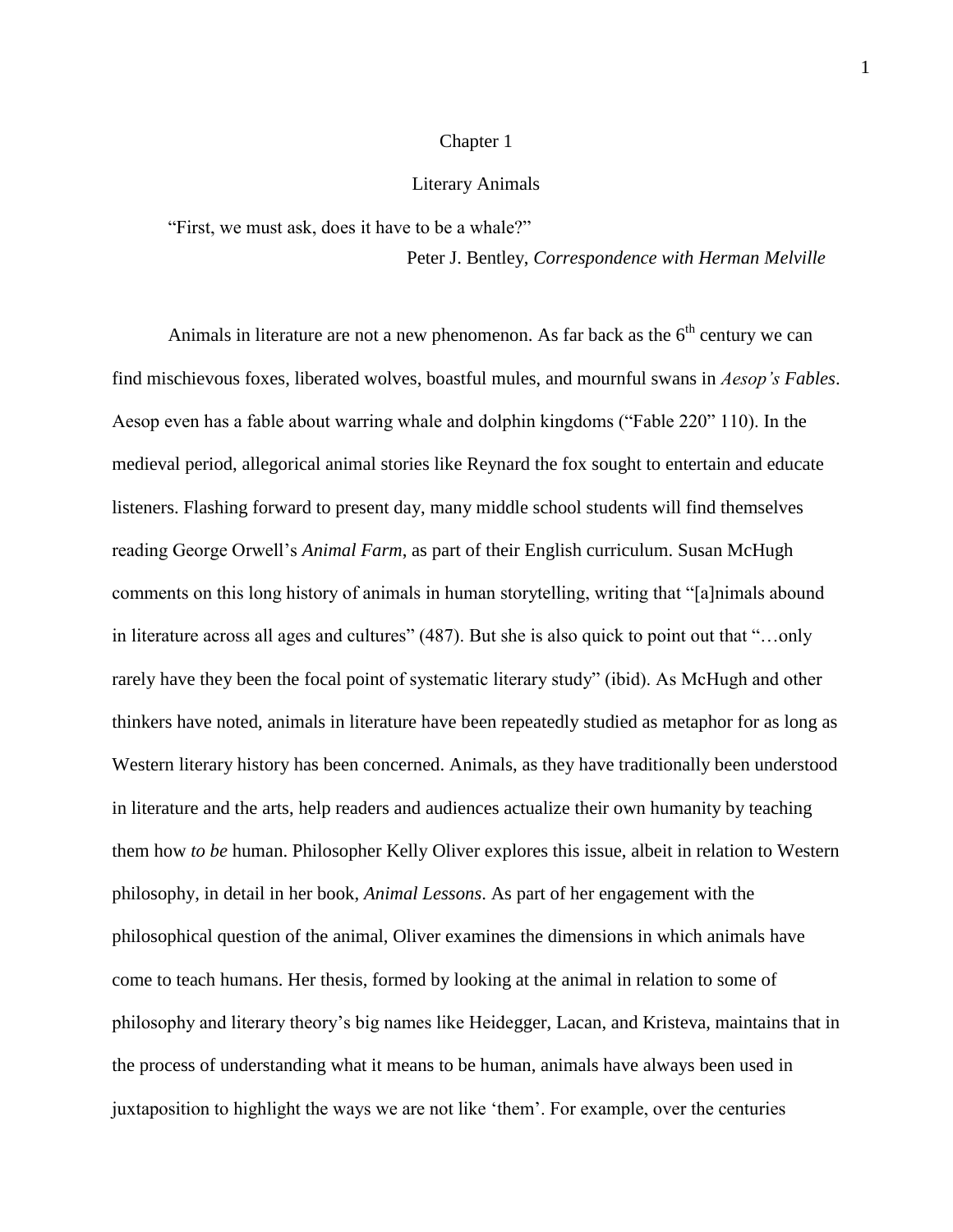humans have studied animals alongside humans and asserted that the former is without mind, language, culture, etc., in order to establish difference and distinction. Ideas like these put forth by Oliver highlight some of the key issues of the human/animal divide mentioned earlier in my introduction. The construction of animals as beings that lack specific qualities and characteristics possessed by humans has for a long time been the dominant narrative. Animals fall victim to substitutive logics where readers and critics fill them with meaning without recognizing them as beings in their own right and, as Derrida and others have pointed out, erase any trace of the animal in the text and elsewhere in the world.

More recently, human-animal studies theorists have begun the process of shifting the focus towards animal subjectivity and representations of identity and agency. Part of this process has been identifying nonhuman subjectivity in texts and moving past the idea of animals as only metaphor, screen, or symbol. In reference to literary animals, McHugh asserts that "animals are being reconceptualized as active participants in all sorts of cultural production, and that participation has material and methodological consequences for literary scholarship" ("Literary Animal Agents" 490). Upon close analysis, Herman Melville's *Moby-Dick* stands a key example of this assertion. With its complex array of historical, literary, and religious allusions, its detailed representation of industrial whaling, and its varied descriptions of cetaceans, Melville's novel has sparked considerable and lengthy discussion amongst scholars throughout the  $20<sup>th</sup>$  century. Elizabeth Schultz discusses *Moby-Dick* as a piece of environmental literature, Milton R. Stern proposes that the novel was an example of Melville's rejection of cosmic and aesthetic idealism, and Betsy Hilbert emphasizes the importance of the novel's nonfiction components<sup>3</sup>. Despite the extensive amount of Melville scholarship that has taken place over the last century, it is only

 $\overline{a}$ 

<sup>3</sup> See Schultz, "Melville's Environmental Vision in *Moby-Dick*"; Milton, *The Fine Tempered Steel of Herman Melville*; Hilbert, "The Truth of the Thing: Nonfiction in *Moby-Dick*".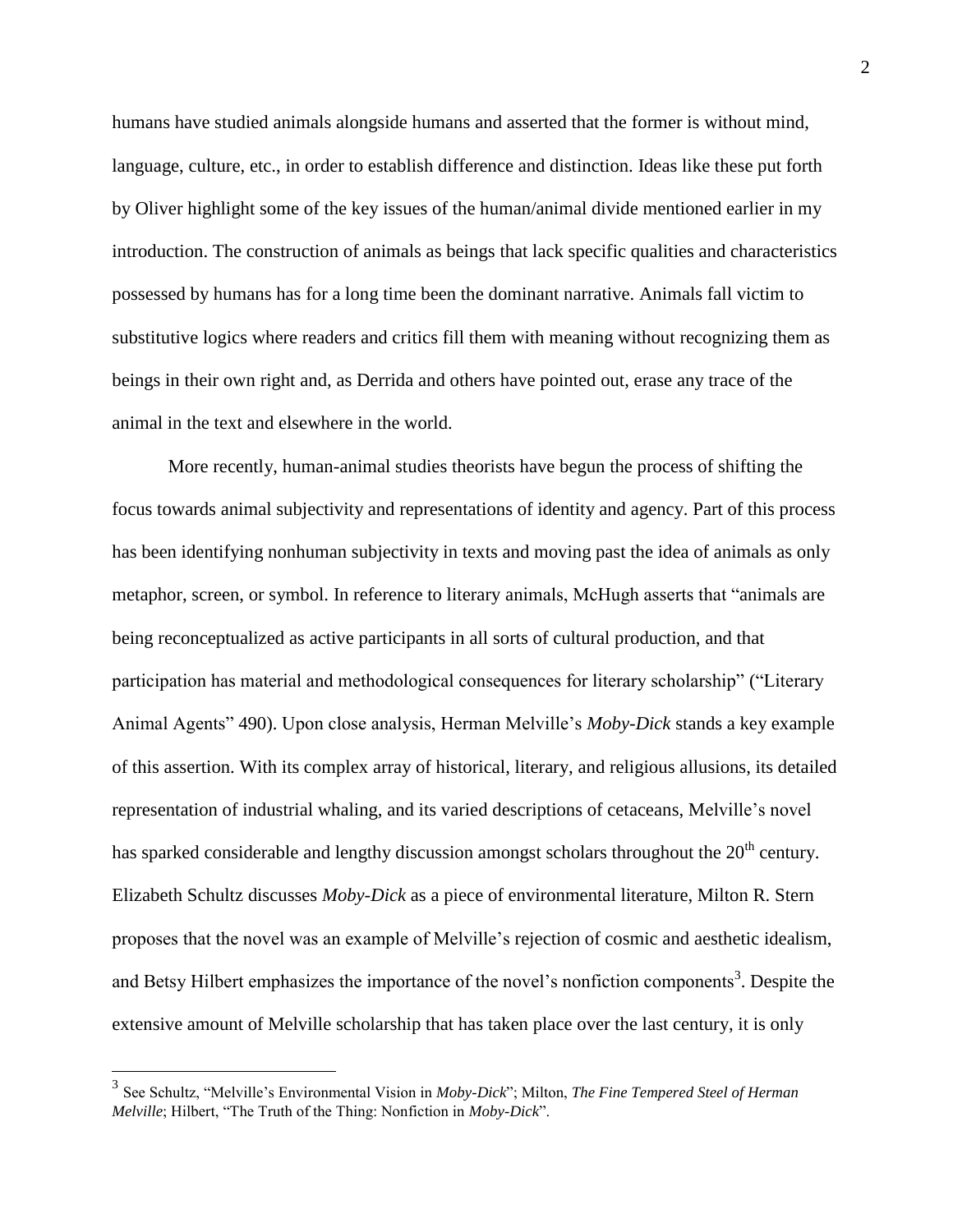within recent years that scholars have begun to seriously focus on the whale(s) in the novel and really talk about the animal narrative in its own right. Notably, literary scholar Philip Armstrong, has written in considerable detail on issues of animal agency and the material and representational co-constitution of humans and nature in *Moby-Dick*.

Throughout this chapter I will critically engage with some of Melville's representations of whales and present my analysis of these in relation to the construction of a 'whale identity'. Melville's novel, I argue, goes beyond typical examples of maritime literature and other animaloriented narratives of the early  $19<sup>th</sup>$  century by presenting the nonhuman as a dynamic and complex subject as opposed to a mechanistic object. One major way in which my work diverges from the writings of Armstrong and other critics is in my assertion that Melville distinguishes Moby Dick in terms of representation from other whales in his novel. As I outline in the examples that follow, Melville's representations of whales oscillate between a number of dichotomous descriptions – from passivity to action, natural to mechanistic, instinctual to intentional – and thus leaves the reader with no static or one-dimensional version of *being whale*. Despite the many possibilities these dichotomous descriptions afford a reader to critique, Melville's almost deferential representation of Moby Dick, his treatment of him as something profoundly *other,* or as Deleuze and Guattari say, as an anomaly, is what demands further exploration.

At the heart of Deleuze and Guattari's book *A Thousand Plateaus*, lies a rhizome. "A rhizome," they write, "has no beginning or end; it is always in the middle, between things, interbeing, *intermezzo*" (25). The authors explore the idea of rhizomes in different ways throughout their work, applying it to music, logic, and even *Moby-Dick*. In their chapter "Becoming-Intense, Becoming-Animal, Becoming-Imperceptible", Deleuze and Guattari use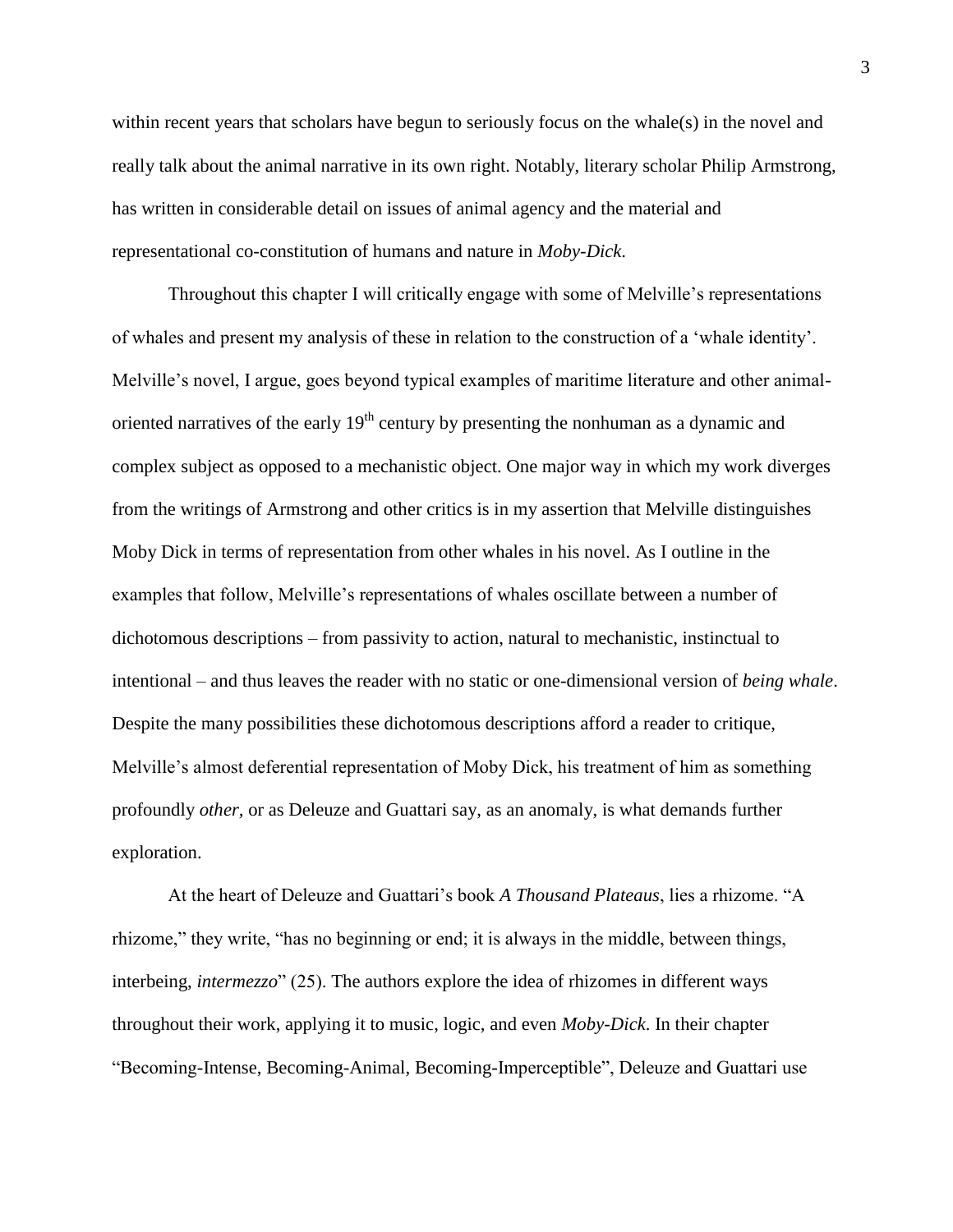Moby Dick, Ishmael and captain Ahab as examples of becoming-animal to expand preconceived boundaries of animality and humanity. Becoming, as they maintain in their work, "produces nothing other than itself…it is not an evolution…it concerns alliance" and becominganimal "always involves a pack, a band, a population, a peopling, in short, a multiplicity" (Deleuze & Guattari 239). Additionally, they explain that not every animal is necessarily a part of a pack, but rather they *are* the pack. For them, Moby Dick and his human counterparts act on one another in ways that clearly exemplify multiplicities, a key feature associated with becoming-animal. One of the points they raise in their chapter refers to Moby-Dick as anomalous, as an outlier from the pack (species), emphasizing his process of *becoming-whale*  "as a position or set of positions in relation to a multiplicity" (Deleuze & Guattari 244). Yet in developing these ideas, Deleuze and Guattari are critical of what agency is and how it works for an individual. In their understanding of Nature for example, which includes human and the nonhuman, any notion of fixed identities is replaced by "assemblages, alliances, passages, and becomings between both beings and things" (Beaulieu 74). There is a move away from identity and in that same instant, a move away from agency in that becoming is a spontaneous occurrence outside of the production of new or different identities. It is for this reason, I use Despret's reworking of the term *agencement* to help address the issue of whale agency in the novel. Based on my understanding of Deleuze and Guattari's interpretation of Melville's text and their description of Moby Dick's rhizomatic nature, I believe that a connection can be made between literary and literal whales. Applying the idea of becoming-animal and anomaly, in addition to Despret's re-worked notion of *agencement*, I argue that *Moby-Dick* is an example of literature co-constituting nonhuman identity and further, that the novel is a form of ethography.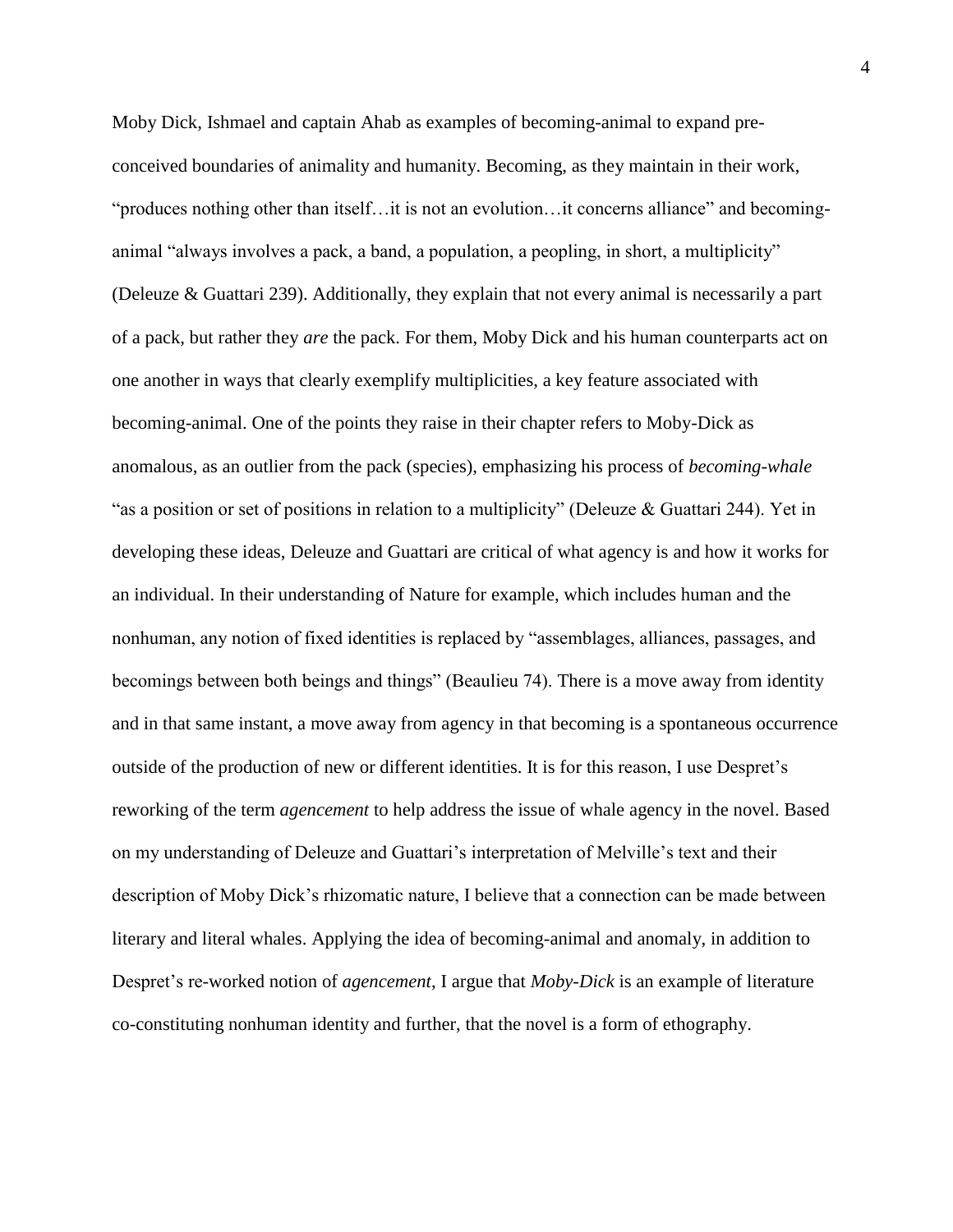### *Moby-Dick, Historically Regarded*

Although it is perhaps his most well-known and celebrated work, *Moby-Dick* was Herman Melville's sixth novel. Prior to *Moby-Dick*, Melville's time spent aboard the *Achusnet* and other ships provided the groundwork for him to publish his first two novels, *Typee* and *Omoo*, based loosely off of his and friend Toby Greene's experiences of deserting their ship and living among the natives of the Marquesas Islands. "*Typee*… was a sensation among the men of an American renaissance keen to distinguish itself from British literature" which kick started Melville's literary career and "turned [him] into America's first literary sex symbol" (Hoare 161- 62). Following this theme of semi-autobiographical fiction Melville continued to write from experience, publishing "*Redburn*, a fictionalized account of his first sea voyage to Liverpool; and *White-Jacket*, another slice of his life story whose subtitle proclaims 'The World in a Man-o-War'" (Hoare 136). *Moby-Dick*, however, builds on the author's time at sea while breaking away from personal experience to deal with more complex philosophical ideas, religious teachings, and societal conflict. Oh, and an albino Sperm whale.

At the time of its publication in 1851, *Moby-Dick* was far from the success that we consider it to be today. Its release was met with mixed feelings and, as author Philip Hoare notes, it "confused and confounded the critics" (187). One anonymous reviewer from London's *Athenaeum* wrote that it was "an ill-compounded mixture of romance and matter-of-fact," and another reviewer, agreeing with the *Athenaeum,* added that the novel "[was] not worth the money asked for it, either as literary work or as a mass of printed paper" ("Ill-Compounded Mixture" 597; "Not Worth Money" 604). Hoare explains that "in order to register its copyright, [the novel] was first published in London under the title *The Whale*, in three volumes…with bright blue boards and a handsomely embossed gilt whale swimming down each spine" (188). The book's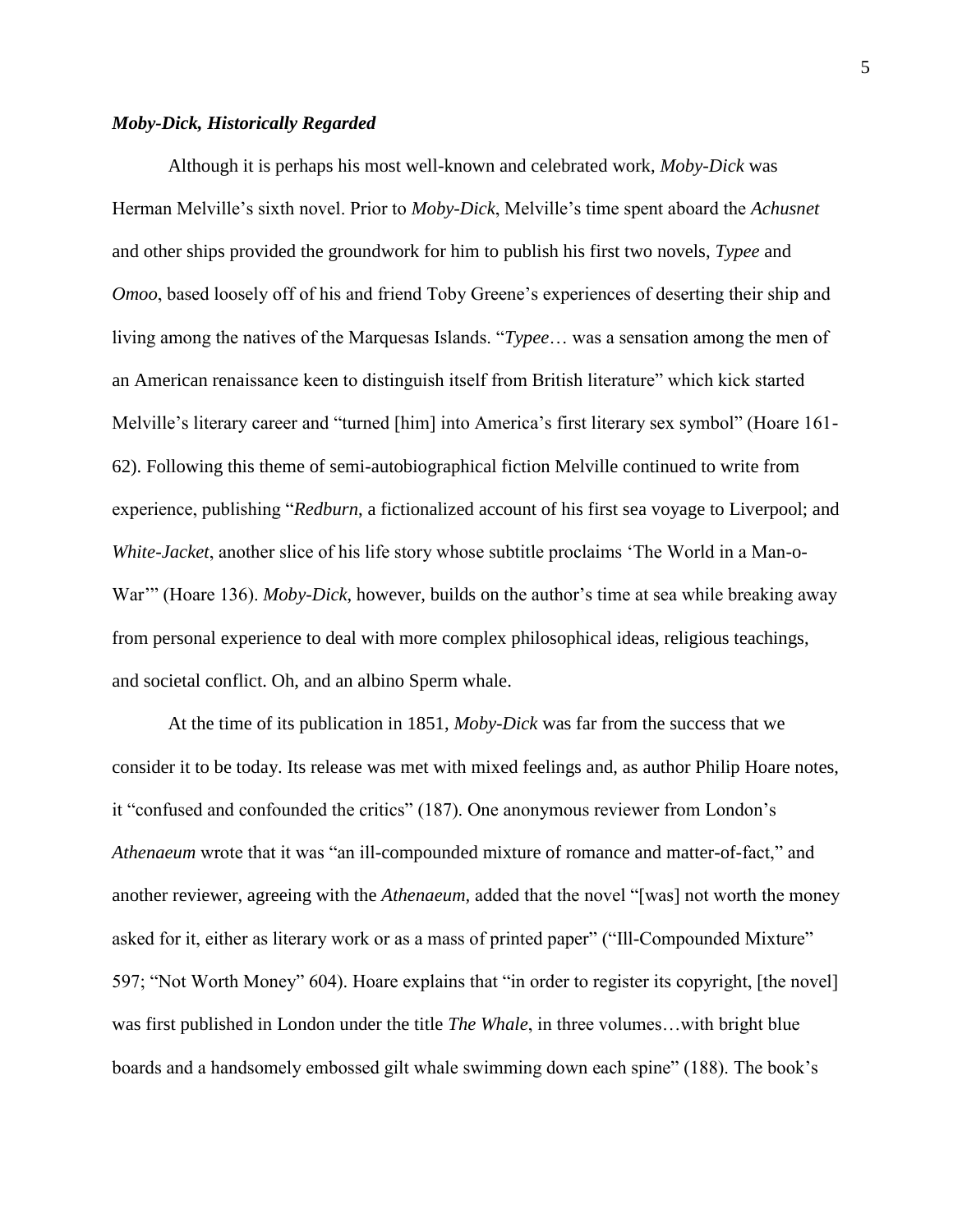lavish design, combined with publisher Richard Bentley's decision to "excise the epilogue in which Ishmael survives to tell his tale (as well as sections considered blasphemous or obscene)" led to its unfortunate failure in the UK (ibid). In much the same way, the American version of the novel met a similar fate. Despite remaining relatively unchanged from the original manuscript, the novel was sold as a single volume and priced at £1.50 which most readers found too expensive. Finally, as if to rub salt on a fresh wound, a warehouse fire burned the bulk of printed copies in storage at the publishing house (Hoare 189).

Yet despite falling short of its mark on publication, *Moby-Dick—*along with Melville's other writings— experienced a revival in the 1920s thanks to American literary scholar Raymond Weaver. Often referred to as the "Leader of the Melville Revival", Weaver's publications on Melville's work renewed an interest in the late author who had fallen into obscurity after his death in 1891. Out of the abyss *Moby-Dick* loomed from the presses and into the hands of curious new audiences who, unlike their predecessors in the mid  $19<sup>th</sup>$  century, found an imaginative and poetic epic. During Melville's time, whales were seen "as a commodity, its fats and oils and other bodily products were intimately familiar…" to people in England and the United States (*What Animals Mean* 111). Considering the whale's function as an economic resource – especially the Sperm whale – at the time, it is not hard to see why a story about a vengeful Sperm whale ran against the grain. To present an intentional animal, one with a sense of moral agency, was to undermine the longstanding belief that humans were superior to nonhuman others, even if the animal was fictional. But Armstrong argues that Melville's representation of the whale (Moby Dick) as an intentional actor/agent in the text is there for a reason. As a writer who critiqued religion, politics, society, and science, it can also be argued that Melville's work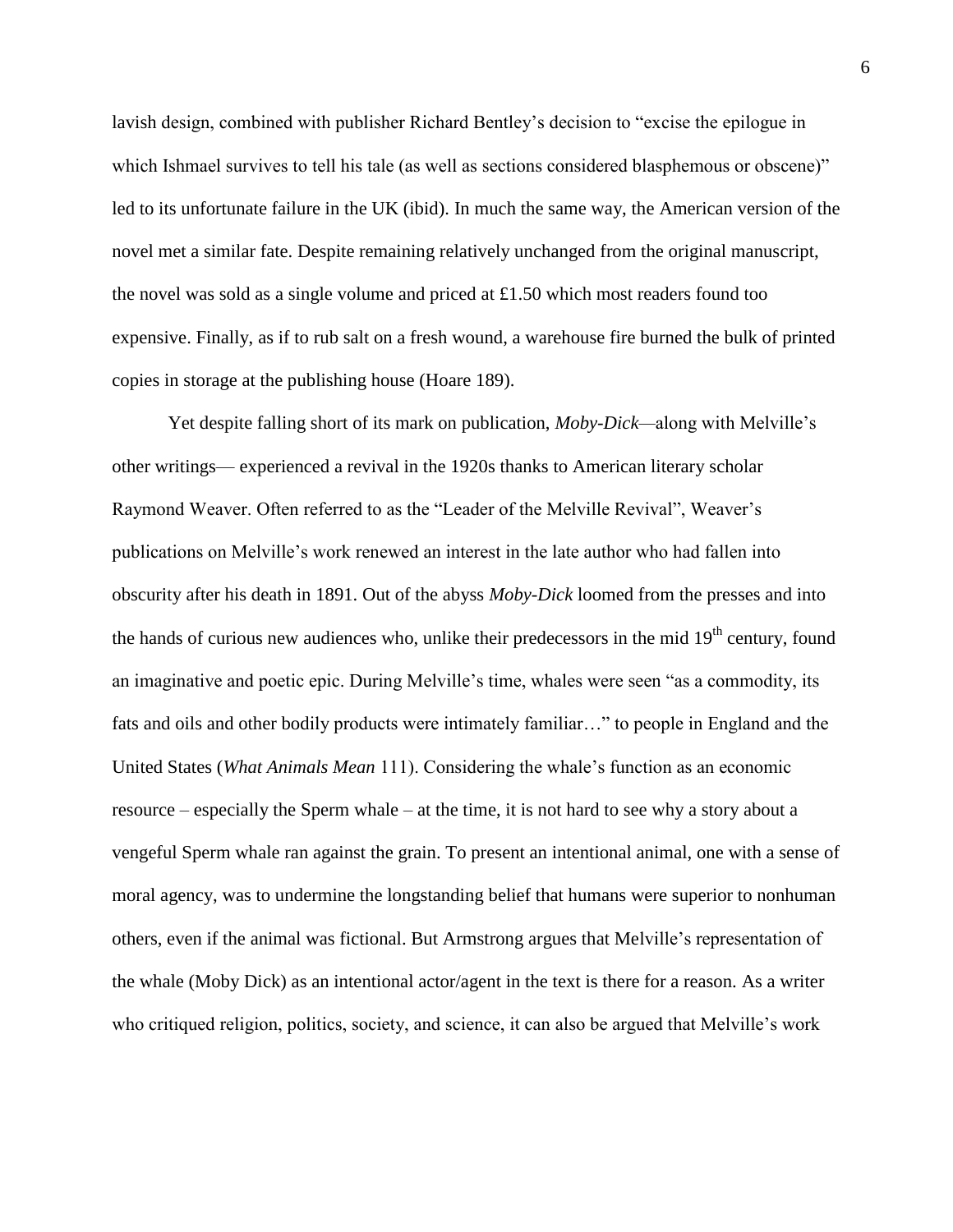set out to challenge the dominant anthropocentric thinking of the time. On this point, Armstrong explains that:

…*Moby-Dick* fractures the orthodox nineteenth-century model of agency into a profusion of agentive effects. This radical redefinition of the relation between human and animal proved illegible to his contemporaries, and to twentieth-century critics, insofar as both retained their investment in a humanist valorization of coherence and singularity. (*What Animals Mean* 119)

*Moby-Dick* challenges preconceived ideas of who and what whales are by providing a dynamic multi-layered narrative for readers to follow.

Because of its renaissance in the American literary scene and the many references that appear in pop culture/media today, many people seem to have at least a moderate understanding of *Moby-Dick*'s plot. A cursory explanation would most likely amount to: The perilous journey of a young man on a boat accompanying a crazy captain hell-bent on killing an albino whale, followed by the person giving the explanation proclaiming that you should "call them Ishmael." While this explanation is not entirely far off –captain Ahab *is* technically driven mad by his desire to kill Moby Dick—it doesn't do justice to the complex literary epic Melville created. On its surface *Moby-Dick* is the story of captain Ahab's monomaniacal hunt for the albino Sperm whale, Moby Dick; the whale responsible for the loss of one of his legs. A colourful crew set sail aboard *The Pequod*, an American whaler, to hunt whales and bring home oil. Over the course of the voyage, Ahab's desire for vengeance replaces the crew's initial purpose of whaling; his objective of finding and killing the white whale becomes the most important reason for being at sea. Although this is the central plot that drives the action of the novel, critics have argued that there is more than one narrative at work. Armstrong for example, calls attention to the competing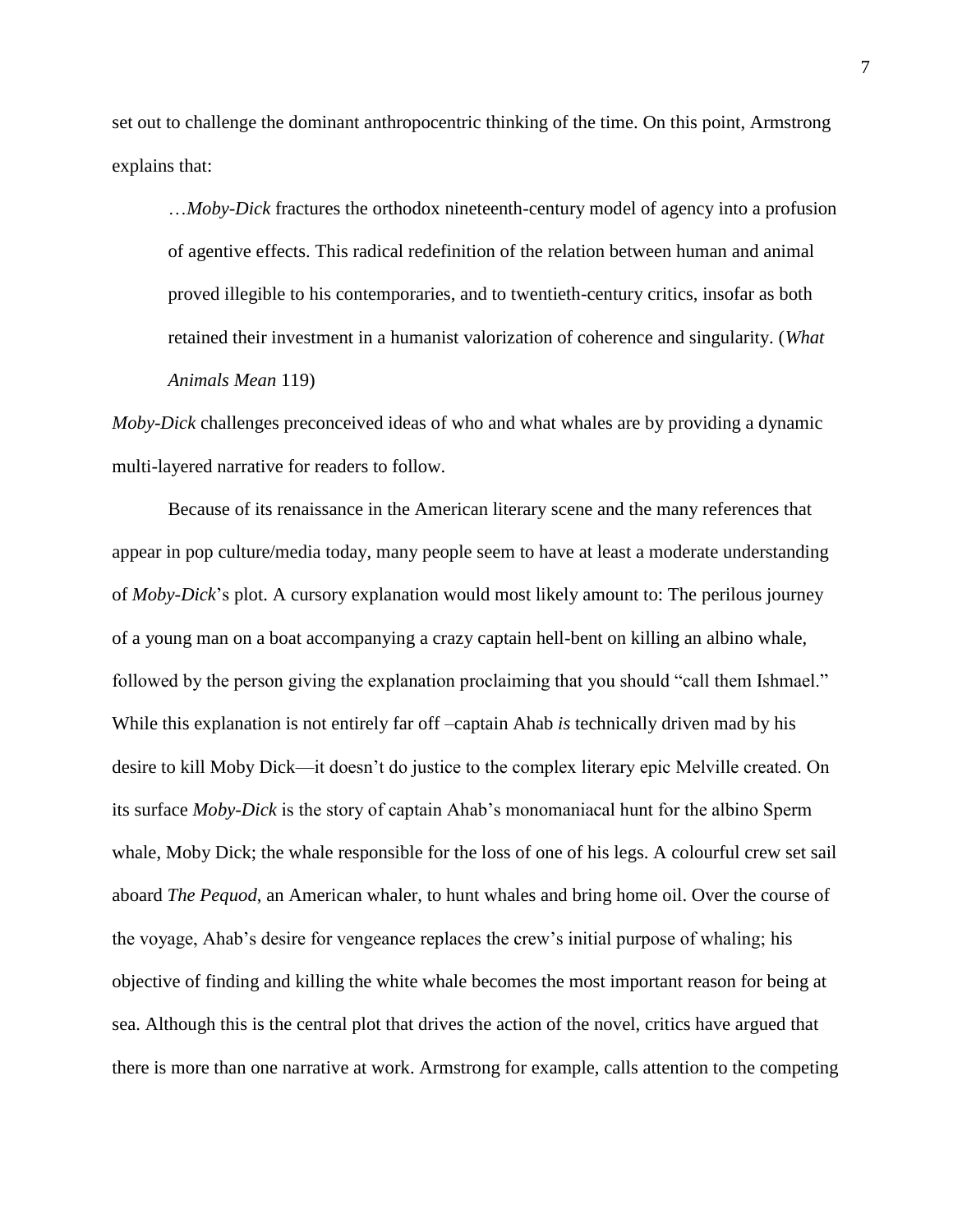whale narrative that runs parallel to Ishmael's own which makes us question whether the novel is only about Ishmael and Ahab, contending that the whale has just as important a role as a character. J. A. Ward on the other hand, looks at the cetological digressions that surface within the novel as a method of explanation that helps orient and contextualize whaling for the reader (Ward 168). What has been made clear by these critics along with many others is that *Moby-Dick* is not simply a story about hunting whales. It is a novel about relationships: between technology and nature, human and nonhuman, animate and inanimate, reality and spirituality, art and science.

#### *Cetology: How Whales Take Shape*

Rereading *Moby-Dick* with the intention of being attentive to the nonhumans therein, I endeavoured to think of whales as subjects rather than objects. In order to effectively engage in a human-animal studies critique it is necessary to recognize the presence of a nonhuman as more than object, screen, or textual symbol. Searching for subjectivity in the nonhuman, I found myself face to face with the pale visage of Moby Dick. Not every whale is like Moby Dick and as Ahab and Ishmael would have us believe, Moby Dick is definitely not like every other whale. But why the difference and to what end does representing Moby Dick in such a way serve? The more I searched for answers in the text, the more I came to assume that Moby Dick represented something that expands our understanding of whales as a whole. This observation, elaborated further on in its own respective section, expands our understanding of *being whale* by stressing Moby Dick's outlier and renegade character. No matter how different he is from the other whales in the novel, Moby Dick will always remain a large bull Sperm whale. For now, let me present what I have learned of Melville's other whales and provide some insight into *who* they might be based on their varied representations.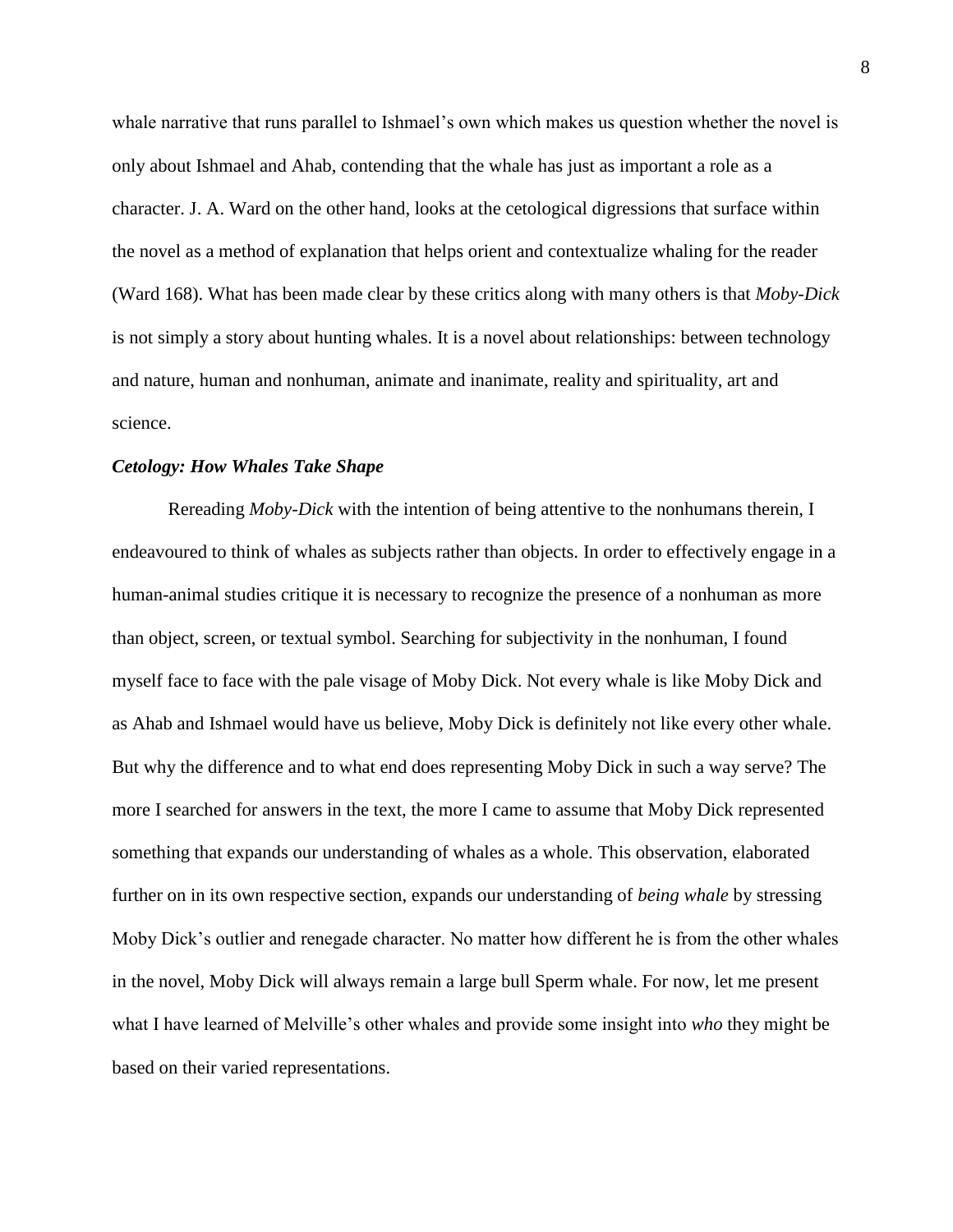Throughout *Moby-Dick* it is not uncommon to see whales represented in many different and sometimes disparate ways. As scholars like Howard P. Vincent and J. A. Ward have noted, "Melville [discusses] the whale in almost every aspect: biological, sociological, phrenological, paleontological, historical, anatomical, and economical" (Vincent qtd. in Ward 171). While the varied modes of representation are used to elaborate specific contextual examples, I believe that they are all working pieces in an assemblage of whale identity. Armstrong and T. Hugh Crawford approach *Moby-Dick* and its nonhuman characters in a similar manner. In their respective analyses, both draw upon cultural critic Bruno Latour's notion of networks and material/social assemblages<sup>4</sup>, to engage in a critical reading of Melville's whales. To briefly summarize the guiding principle of Latour's actor-network-theory, in any socio-technological assemblage, things/nonhumans must also be included and regarded as actors. As Crawford explains, *Moby Dick* "questions the stability of language, its ability "to 'capture' or 'grasp' the thing itself,"" but Melville does not dwell on the inadequacy of words to articulate and represent things/nonhuman (Crawford 15). Instead, Melville:

focuses on the construction of networks that enable things to emerge as things... The point then becomes, not whether the things are "really" there or whether they are adequately represented, but rather what state of affairs (a socio-technical set of practices) exists or can be produced to know and use the things that *both* predate and are produced by a particular network. (ibid)

Armstrong's work provides a similar perspective, echoing Latour's theory by showing that "at certain moments [the whales] act as screens for the projection of models for human society; at others they are called upon to shape that society, or are shaped by it" ("Leviathan is a Network"

 $\overline{a}$ 

<sup>4</sup> See Latour, *Reassembling the Social: An Introduction to Actor-Network-Theory* and *We Have Never Been Modern*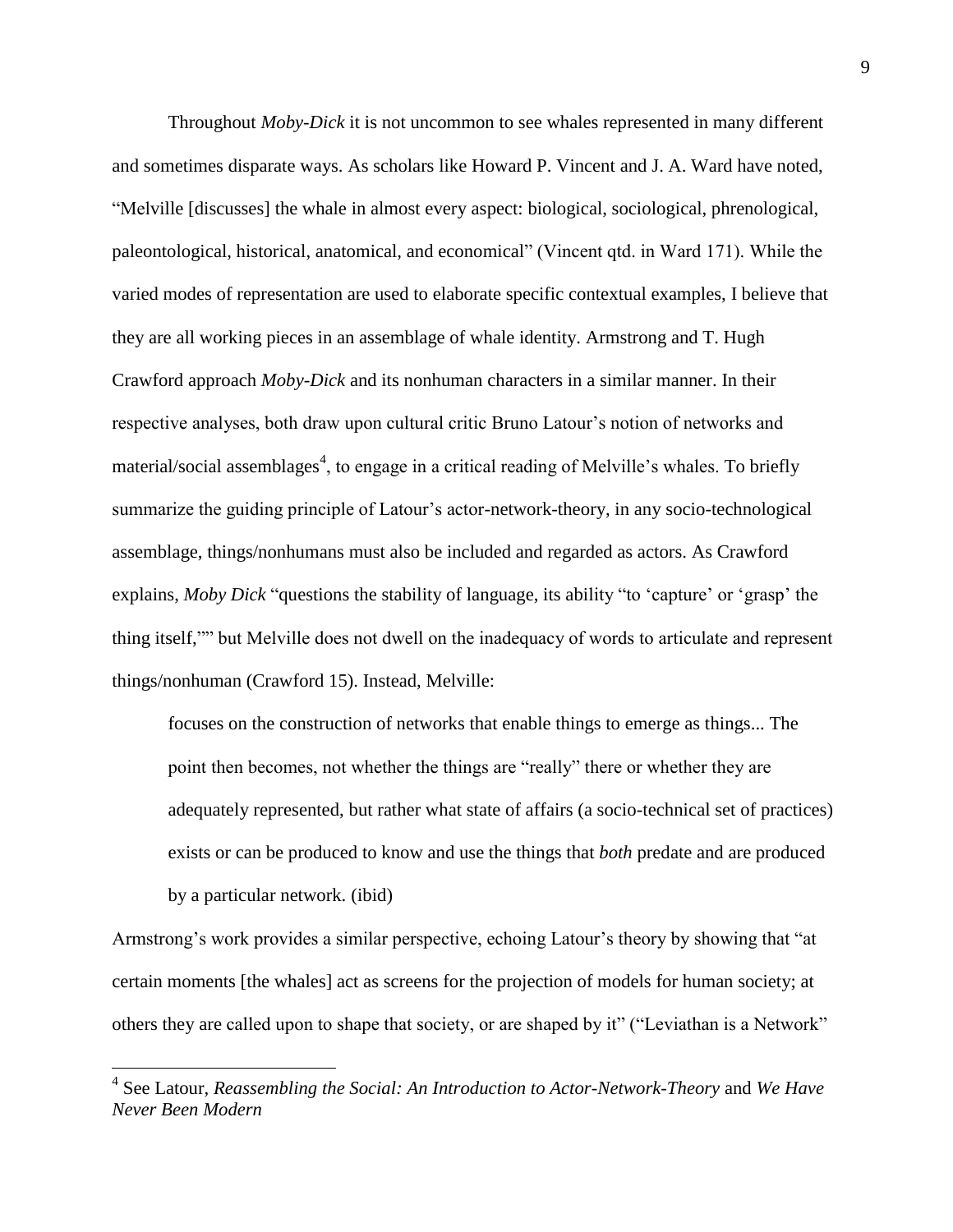1041). It is the latter part of Armstrong's claim in which the whales "are called upon to shape society" that bears the most weight in establishing the complex network of forces at work for both literary and literal animals. Bearing this in mind and using Crawford and Armstrong's application of Latour's actor-network-theory to *Moby-Dick* as a starting point, what follows are more detailed explanations of certain examples of whale representation in the novel.

Arguably one of the most off-putting elements of *Moby-Dick* for many first-time readers is the amount of technical scientific writing Melville engages in. Scientific representations in the form of taxonomies and descriptions of biological characteristics abound within *Moby-Dick*. For example, the observations of  $18<sup>th</sup>$  century naturalists are often used and cited by Melville to validate Ishmael's claims regarding various cetological subjects. Scholarly editions of the novel like the one presented by Hershel Parker and Harrison Hayford, have identified primary source material for the novel like Thomas Beale's *Natural History of the Sperm Whale* and Frederick Debell Bennett's *Narrative of a Whaling Voyage Round the Globe, from the Year 1833 to 1836*. Each of these texts, among the many others Melville drew inspiration from, shaped the scientific representation of whales throughout the novel and provided the basis for chapters like "Cetology" and "The Tail". An important and interesting observation to be made in regard to Ishmael's taxonomies and physiological descriptions of whales is that they are all pre-Darwinian. But what does the novel being pre-Darwinian have to do with Melville's representation of whales?

In short, this revelation helps us understand the struggle Ishmael faced in trying to understand the diversity and complexity of these animals without knowledge of evolution. For example, echoing the views of his time, Ishmael plainly asserts that "… a whale is a *spouting fish with a horizontal tail*" (Melville 117). Of course, this claim and others like it have since been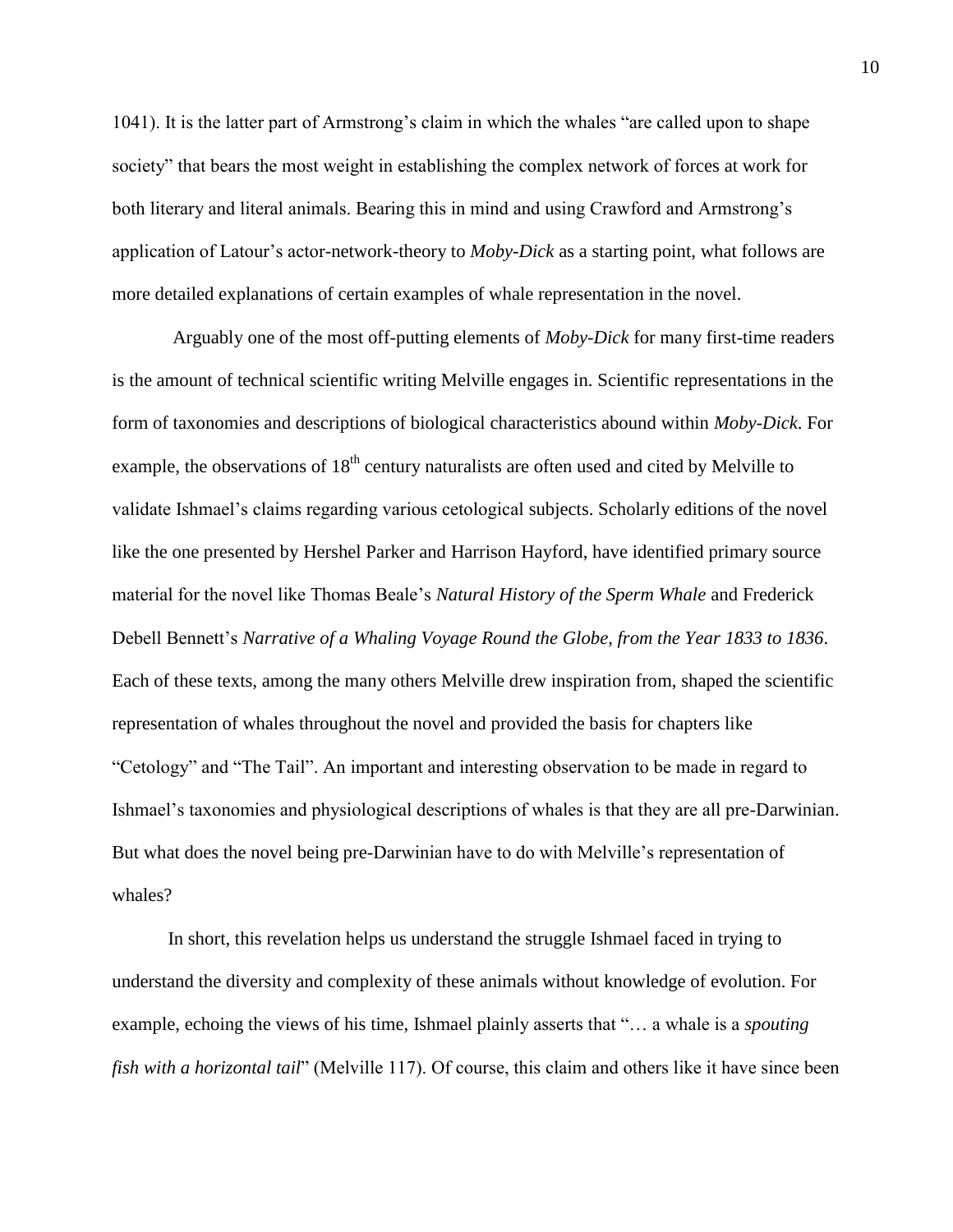debunked, but it is indicative of the knowledge available among naturalists writing these animal histories. These were the scientific 'facts' that established what people considered a whale to be; these claims defined the whale's identity as an ahistorical being. In her article "From Secret Agents to Interagency", Vinciane Despret argues that Darwin's discovery of evolution and study of species interaction opens up a new way of engaging with the world—a way that didn't exist when Melville was writing *Moby-Dick*. Using Darwin's study of Orchids and their insect pollinators as her example, she explains that:

Darwin enters the historical game of co-evolution, a game that undoes and redoes, a game that *re-members* the creatures that actively involve themselves in the process. He enacts as well as being enacted by new narratives, new assemblages, which in turn activate each of the beings involved, and involve more beings in a cascade of practices. (Despret 36- 37)

In effect, Darwin's work changed the way scientists and other scholars look, interact, engage with the world by establishing a connection across species lines. Returning to *Moby-Dick*, this revelation is incredibly fascinating. Although Melville's scientific passages elicit pre-Darwinian perspectives and attitudes towards the natural world, the representation of Moby Dick and whales on a larger scale in the novel, seems to engage in the kind of enacting and being enacted by new assemblages in the way that Despret attributes to Darwin. Although it is hard to say if this was intentional on his part, Melville's novel reveals a complex mode of scientific thinking that is very much ahead of its time.

Moving beyond the pre-Darwinian aspect of *Moby-Dick*, the novel's many cetological chapters reinforce a specific reading of whales. As Ward explains in his work "The Function of Cetological Chapters in *Moby-Dick*", the expository scientific writing of chapters concerned with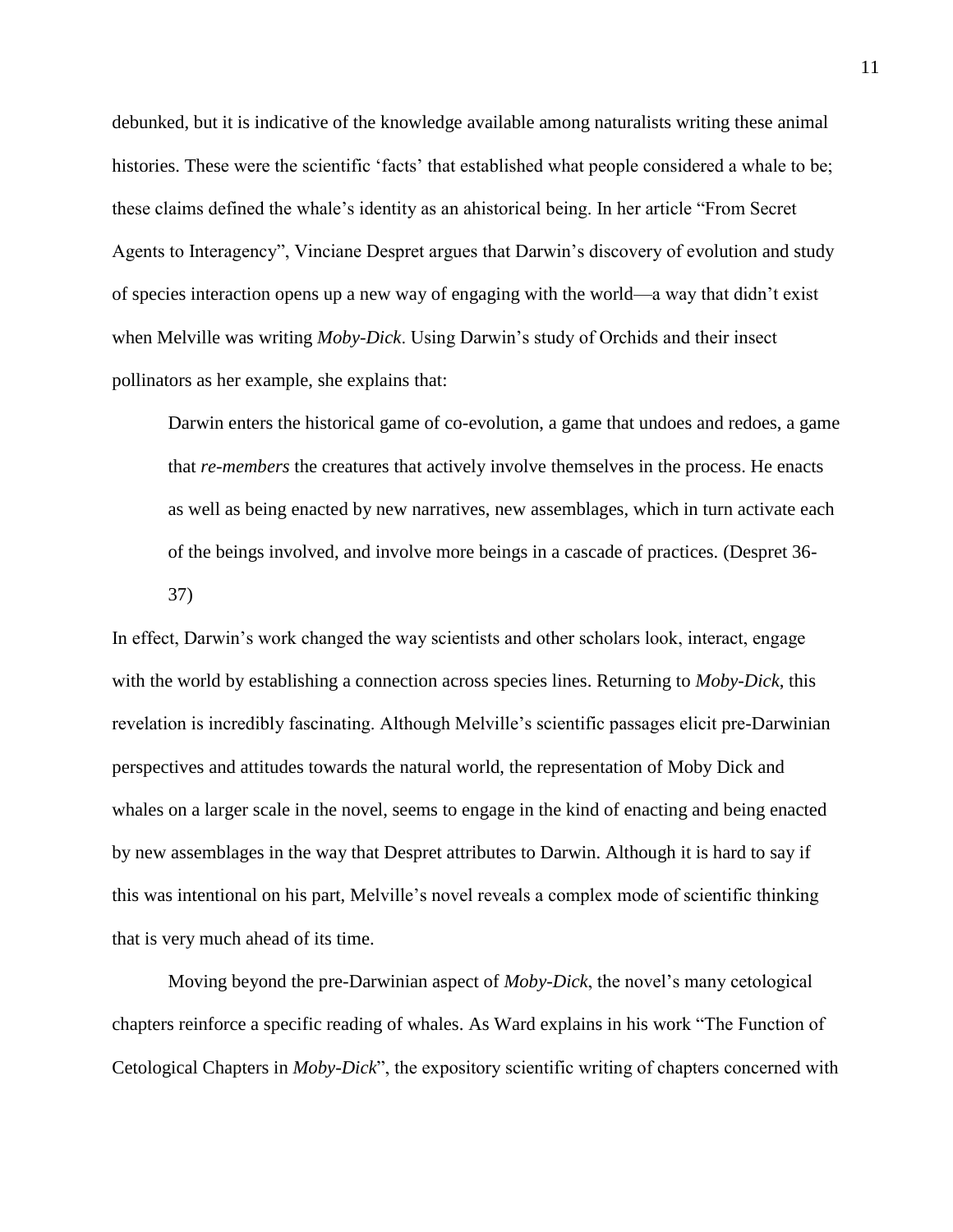whales and whaling processes are used to better acquaint the reader with the novel's subject matter. Without a working understanding of a whale's physiology, behaviour, etc., the action at the center of the novel's plot would not have the same effect. Ward argues that "the narrative sections of the novel would be nearly incomprehensible without the extensive descriptions of the whale and whaling process" (168). Additionally, these chapters and their scientific descriptions help establish a tangible idea that make whales knowable to some degree. *Moby-Dick*'s chapter "Cetology" is perhaps the novel's most well-known example of cetological scientific writing. Within this chapter Ishmael endeavours to "project a draught of a systematization of cetology", and provide some "classification of the constituents of a chaos" (Melville 115, 116). Yet in spite of his detailed systematization of cetaceans, Ishmael states outright that he "promises nothing complete; because any human thing supposed to be complete, must for that very reason infallibly be faulty" (Melville 116). This concession is first and foremost a small jab at  $18<sup>th</sup>$  and  $19<sup>th</sup>$ century naturalists and also an expression of understanding, describing and relating to different species that is in many ways ahead of its time.

From his own experiences sailing aboard the *Achusnet*, Melville understood that whales and other cetaceans were very difficult to study in the wild. Therefore, having Ishmael doubt his ability to arrive at a complete and total understanding of cetaceans is both justifiable and earnest. There are always more questions to ask and more observations and discoveries to be made especially when your subject lives in a place that is inaccessible to humans—at least at the time this book was published. But be that as it may, Melville's incorporation of cetological chapters is still an attempt to establish whales, especially Moby Dick, in a realistic way by approaching the animals in a manner that people understand, especially considering that many people at the time had never seen a whale. The chapter "The Great Heidelburgh Tun," for example, has Ishmael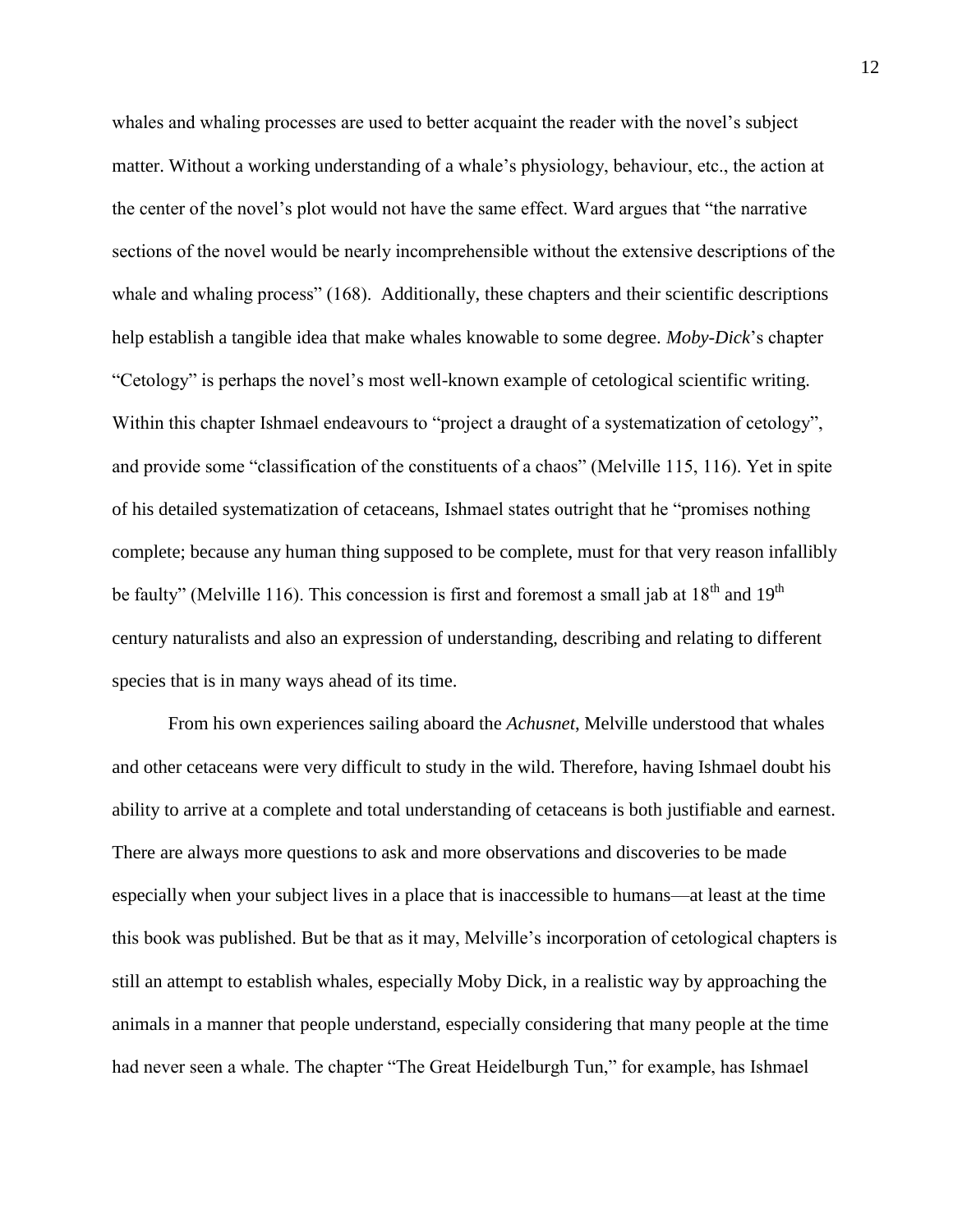launch into a description of the "curious internal structure" of a Sperm whale's head, establishing the whaler in this context as "the operator" and the whale as "the thing operated upon" (Melville 268). Ishmael begins:

Regarding the Sperm Whale's head as a solid oblong, you may, on an inclined plane, sideways divide it into two quoins, whereof the lower is the bony structure forming the cranium and jaws, and the upper an unexpanded vertical apparent forehead of the whale. (Melville 269)

From here, he continues to describe the operator's surgical actions that allow for further subdivision of the whale's head into various compartments. Likening the whole of the fleshy mass to the Heidelburgh Tun – an enormous German wine cask—he emphasizes the sheer size of the whale's head through association. Following this, the retrieval of spermaceti oil from the internal compartment in the whale's head is intentionally described in the proceeding chapter, "Cistern and Buckets". As Ward and others have commented, Melville's cetological chapters are used to contextualize the whales physiologically, anatomically, and also establish an understanding of whaling processes themselves. Therefore, reading a description of the whale's head in one chapter and then reading of the process by which a whaler retrieves the oil in the next prepares readers for future encounters with whales in the text. A Sperm whale, something that was once ultimately inaccessible and unknowable in most contexts, becomes available for study and understanding through physical description.

Another chapter that exemplifies this sort of physical description is "The Tail". Here Ishmael describes the form and functions of the Sperm whale's tail, employing a scientific tone and vocabulary to do so. He begins by outlining the size, thickness, and placement of the tail in relation to the whale's body and explains that "the entire member seems a dense webbed bed of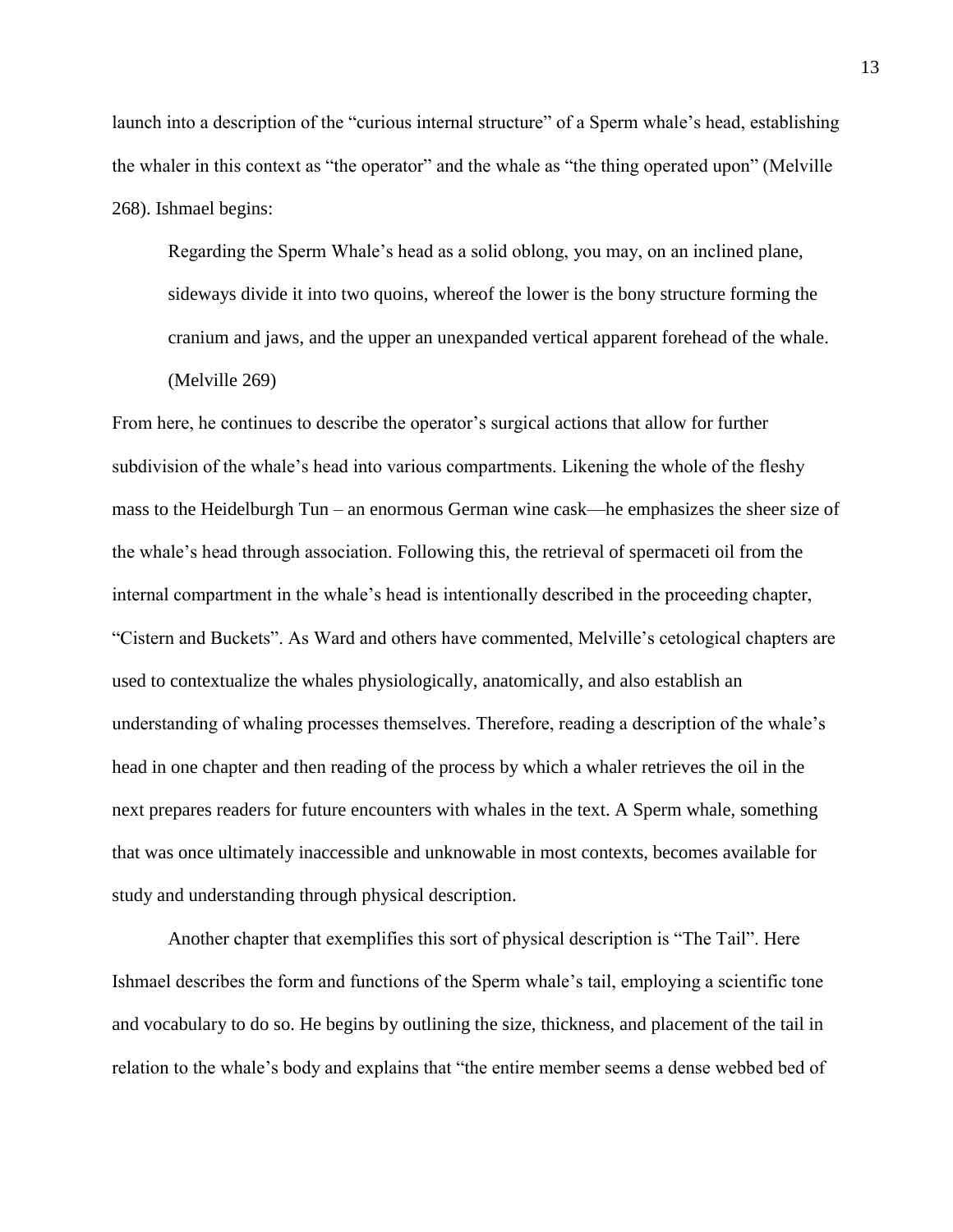welded sinews; but cut into it, and you find that three distinct strata compose it: upper, middle, and lower" (Melville 293). Further on he outlines the "five great motions" of the tail: as a fin for progression, as a mace in battle, in sweeping, in lobtailing, and in peaking flukes (Melville 294). Ishmael describes this appendage in much the same way as the preceding chapter regarding the whale's head. Here we are made to understand the function and dimensions of the Sperm whale's tail; we are given physical characteristics of a physical being that are accessible and make sense to us. However, in the final paragraph of this chapter Ishmael realizes that regardless of all the descriptions of the tail, he is still faced with an "inability to express it" (Melville 296). "Dissect him how I may, then," Ishmael proclaims, "I but go skin deep; I know him not, and never will" (ibid). What's striking about this proclamation is the acknowledgment that for all of his research and scientific observation, he (Ishmael) will only ever have a moderate understanding of his complex subject. The whale, despite being categorized, analyzed, and studied, still remains a mystery to humankind. In this instance, Ishmael points towards the distinction between what it means to know whales and how humans come to interpret this knowledge and represent it.

As I noted earlier in brief, Melville devotes a great deal of attention to whaling processes and whale products. In chapters like "The Try-Works" and "A Squeeze of the Hand", Melville engages with whales by using the methods and practices of the whaling industry as his examples. Incorporating these seemingly banal and relatively dry passages he further develops a representation of whales based on physical characteristics, although there is a slight but noticeable shift. The whales in these passages are not only living physical beings, but living commodities as we see for instance when Ishmael refers to large male Sperm whales as "Fortybarrel-bulls" (Melville 307). Considering that the whaling industry brought humans in direct contact with living whales, it would not be unwarranted to say that this sort of contact influenced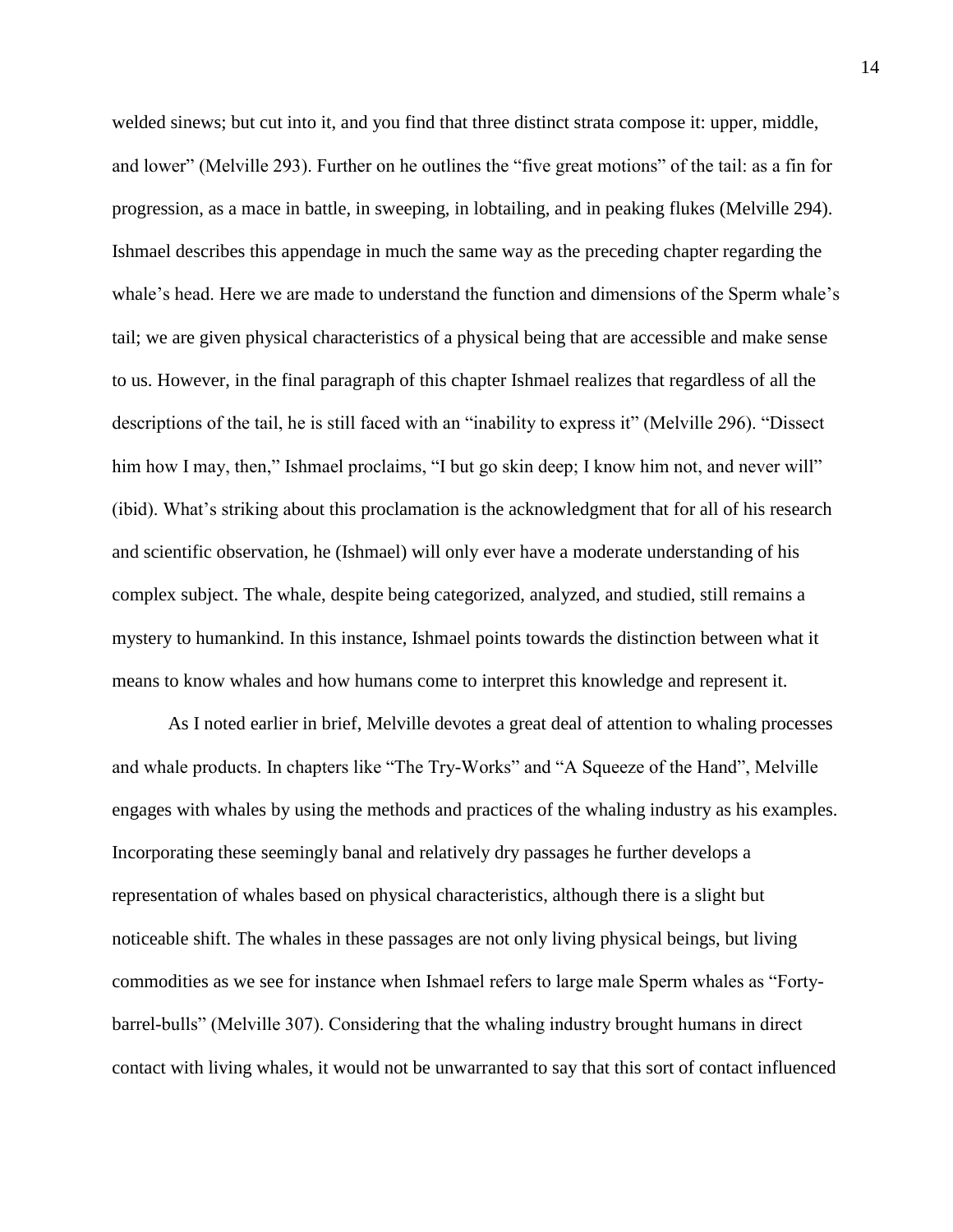human-whale interactions. The primary forms of engagement between whales and whalers were the violent hunts, followed by the processing and rendering of the dead animal's body for future consumption. These industrial acts remove the nonhuman's subjectivity and replace it with a cold anthropocentric objectivity. Unlike representations in other chapters that focus on the physiological, Melville's whaling passages show the whale in economic terms: oil, meat, blubber, and money.

However, these chapters provide Melville with the opportunity to question and challenge the human-whale dynamic of the whaling industry by having Ishmael become affected and changed by it. For example, in "A Squeeze of the Hand", the whale's oil elicits both a physical and emotional response in Ishmael as he manipulates the raw spermaceti with some fellow crewmembers. Working the oil, he is able to forget about his "horrible oath" to Ahab and begins to feel "divinely free from all ill-will, or petulance, or malice, of any sort…" (Melville 322). At the same time, Ishmael accidently squeezes the fingers of his fellow crewmembers, mistaking them for "the gentle globules" of fleshy sperm. These accidental finger squeezes elicit "an abounding, affectionate, friendly, loving feeling," that gets Ishmael squeezing hands and fingers purposely and "looking up into [the crewmembers'] eyes sentimentally" (Melville 323). What starts off as a common industrial task quickly turns into a moment of passion and introspection for Ishmael. He is changed by the oil, by its aroma, its texture; he is connected to others by means of the whale.

An example from "The Pequod Meets the Virgin" shows Ishmael being affected by whales in a similar way. Encountering an old and sickly bull Sperm whale with "blind bulbs" for eyes, a missing fin and a large infected sore on its body, Ishmael describes a "terrific, most pitiable, and maddening sight" (Melville 279). Flask, the *Pequod*'s cruel third mate, repeatedly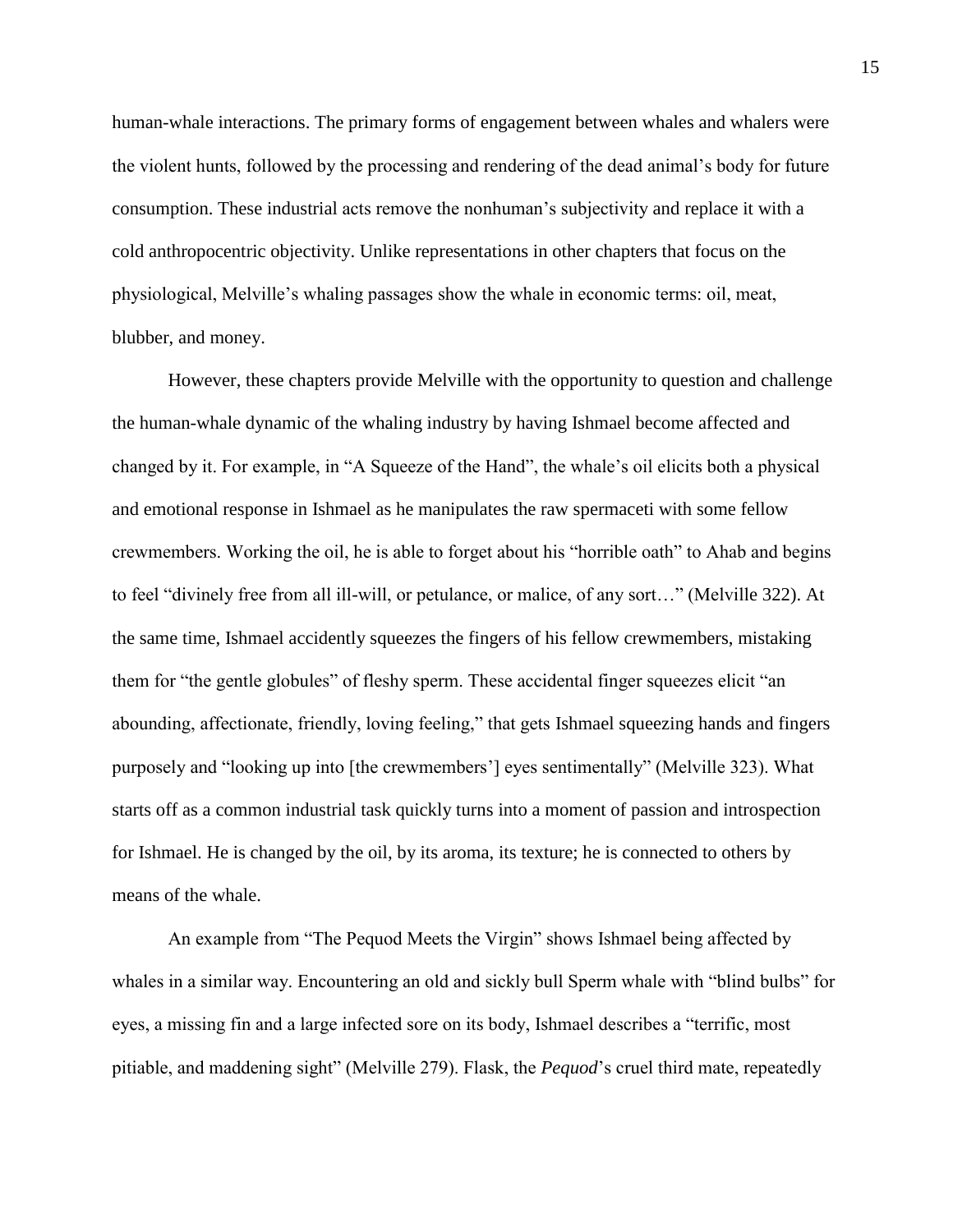stabs the sick whale, causing it "more than sufferable anguish" (Melville 282). The tormenting of the whale evokes in Ishmael a sense of pity and sympathy towards the nonhuman that is new in the novel. These passages call whaling into question for Ishmael and problematize its function and purpose based on the perceived suffering of whales by whalers. It would also appear in this section, that as Ishmael humanizes the whale, he also begins to recognize it as an agent.

Representations of whales vary from chapter to chapter in *Moby-Dick*. At times, Melville offers a scientific representation of whales in which the reader is informed of their anatomical features or their behaviour. Other times, whales are represented in artistic, mythical, and literary terms. Embedded in these representations are *real* whales, ones that Melville and his sources encountered during their travels at sea. In their own particular and unique ways, the animals affected, inspired, and provoked authors, naturalists, and other artists to *re*-create them. Referring to Etienne Souriau's idea of the artist responding to "the requirements and demands" of the "*oeuvre à faire,"* to help develop her idea of nonhuman agency, Despret writes that, "the *oeuvre*… appeals for its fulfillment in anther mode of existence" (40). In this context, she argues that there is a co-constitution of subjects brought about by *agencements*, that is to say, a rapport of forces<sup>5</sup>. Through *agencements*, the whales affect their observers, inspiring or provoking them through the acts of whaling or observing. During these moments, crewmembers, naturalists, novelists, are called to respond to the whales. The ambiguity of whales during this time and their inaccessibility to humans, for example, instigated a response from Melville in the form of a novel about whales. Within this response, the whales "achieve their existence and acquire agency in turn" (ibid). This is in part brought on by the whales' resistance, resistance to be hunted, resistance to be killed, resistance to be turned into resources, etc. As Despret maintains,

<sup>&</sup>lt;sup>5</sup><br><sup>5</sup> Despret maintains that "Force" in this context is "to be understood in terms of its power to affect other forces to which it is related, and to be affected by other forces in turn" (38).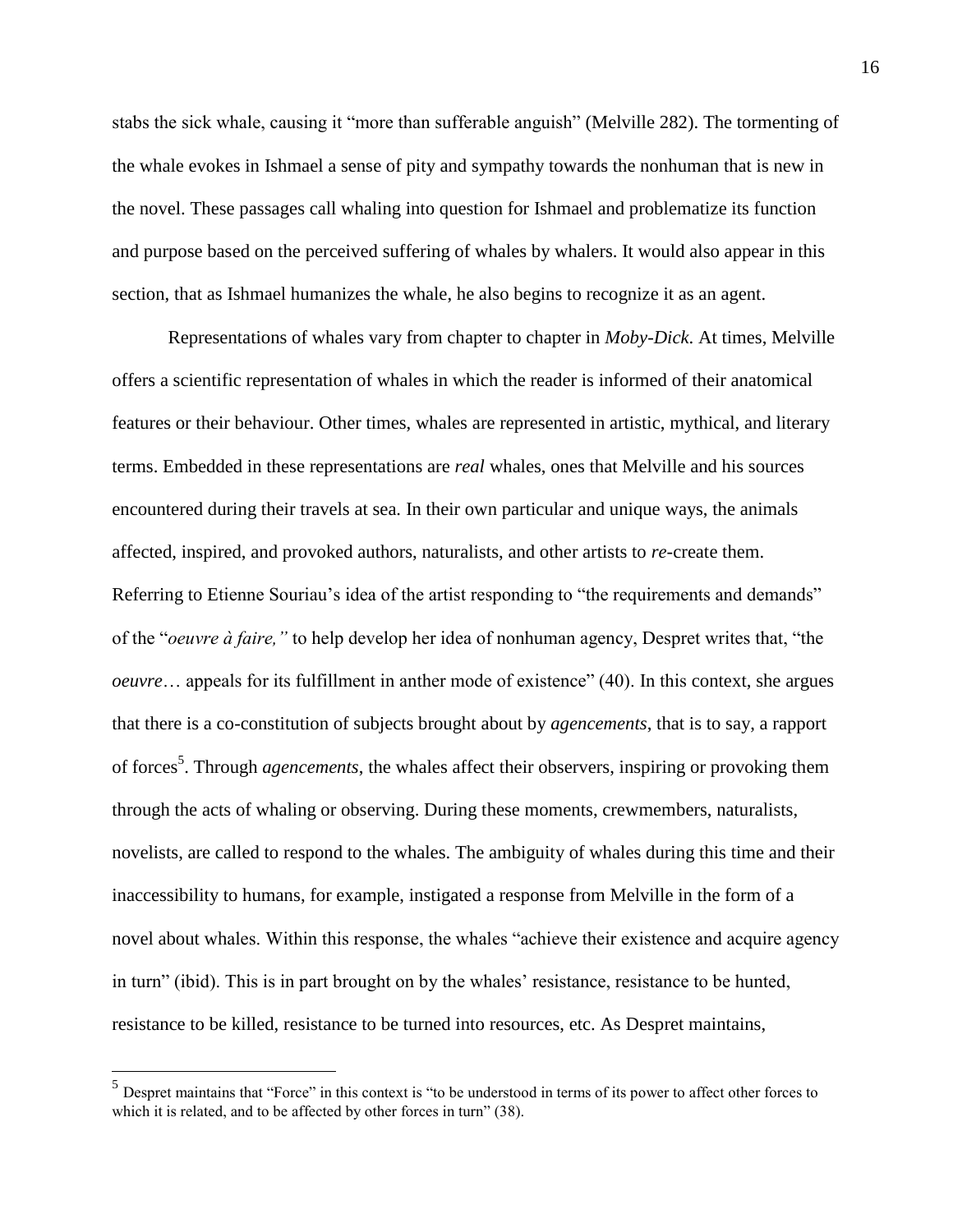"resisting is not reacting, but open responding embedded in a cascade of "faire faire," "making do," which is open to surprise which testifies to the active involvement of the beings in (and creating) the *agencement*" (Despret 44). There is also the dependency upon other beings, waiting for those who inspire new ways of becoming agents and *vice versa*. All this talk of agency, *agencement* and affective forces now directs us to Moby Dick, the primary whale agent in the novel.

## *Moby Dick: Outlier and Renegade*

Unlike the other whales that only surface in the text long enough for Ishmael to make a remark or aside before jumping straight on to another thought, Moby Dick reappears consistently again and again. Of course, this reappearance is not unwarranted considering that he is the novel's primary agonist, the Holy Grail at the end of Ahab's mad quest. But through Ishmael's descriptions of Moby Dick, the whale takes on an identity and story of his own making. We are introduced to the "special individualizing tidings concerning Moby Dick" in the chapter bearing his name through a historical account in which Ishmael describes the whale's features, exploits, and legacy (Melville 152). Pieced together fragments picked up from other whalers and fellow crew imbue the whale with "suggestions of supernatural agencies, which eventually [invest him] with new terrors unborrowed from anything that visibly appears" (Melville 153). At first glance we are presented with a supernatural creature, one that seems to defy all common conceptions and human understanding of other whales. Then Ishmael puts forth "the unearthly conceit that Moby Dick [is] ubiquitous, that he had actually been encountered in opposite latitudes at one and the same instant of time," reinforcing a sort of transcendent animal (Melville 154). Finally, the animal's history culminates with sailors and whalemen "declaring Moby Dick not only ubiquitous, but immortal (for immortality is but ubiquity in time)" (ibid).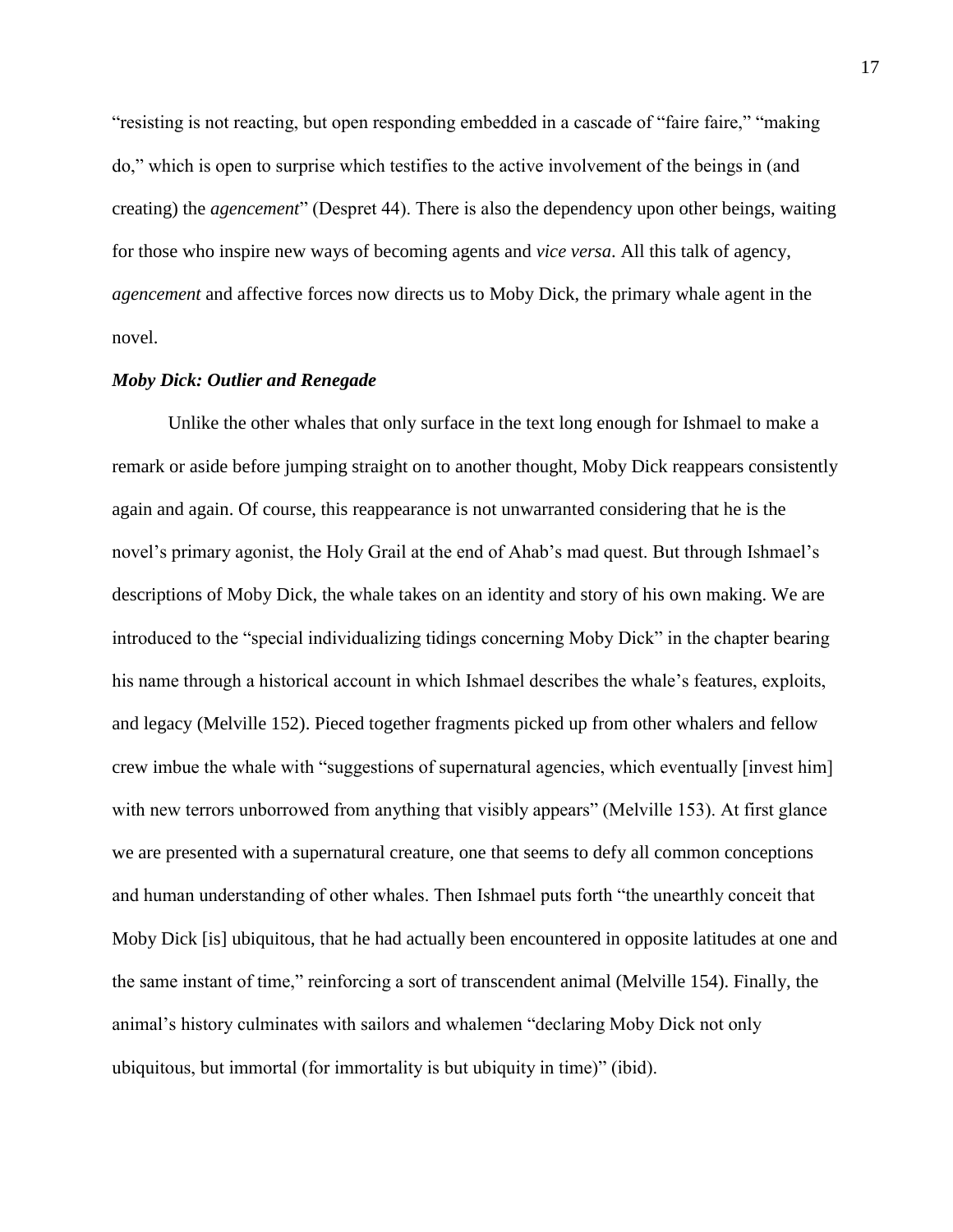What do we make of this historical description that is more mystical and fabulous than the claims developed in more objective scientific chapters? What should we think about an animal that seems to transcend space and time, existing as an omnipresent force in the world? Furthermore, how does this impact our understanding of whales in real life? One way of approaching this idea would be to understand Moby Dick as manifestation of the nonhuman's inaccessibility. The technical scientific writing in *Moby-Dick* discussed earlier was a means of making whales accessible to readers through physical descriptions and popular scientific language, but Moby Dick pushes this boundary because he is more than just a depiction of something real.

But it was not the supernatural qualities that made Moby Dick so terrifying to Ishmael and other sailors. It was the animal's execution of premeditated behaviour that caused so much concern; it was "…that unexampled, intelligent malignity which, according to specific accounts, he had over and over again evinced in his assaults" (Melville 155). This intelligence is what destabilizes the  $18<sup>th</sup>$  and  $19<sup>th</sup>$  century scientific conceptions of whales and mobilizes Moby Dick as an actor or agent in the text. Ishmael also calls attention to this saying: "such seemed the White Whale's infernal aforethought of ferocity, that every dismembering or death that he caused was not wholly regarded as having been inflicted by an unintelligent agent" (Melville 155-56). A whale acting with intention disrupts and destabilizes earlier conceptions in that it implies a sense of moral agency. And whales behaving in such a manner were not unknown to scientists and sailors.

Recently, critics have begun to call attention to Melville's knowledge of "fighting whales." Philip Hoare, for example, writes that "in his years at sea, Melville heard tales of lethal encounters between man and whale," learning of whales that attacked ships like the *Coral* and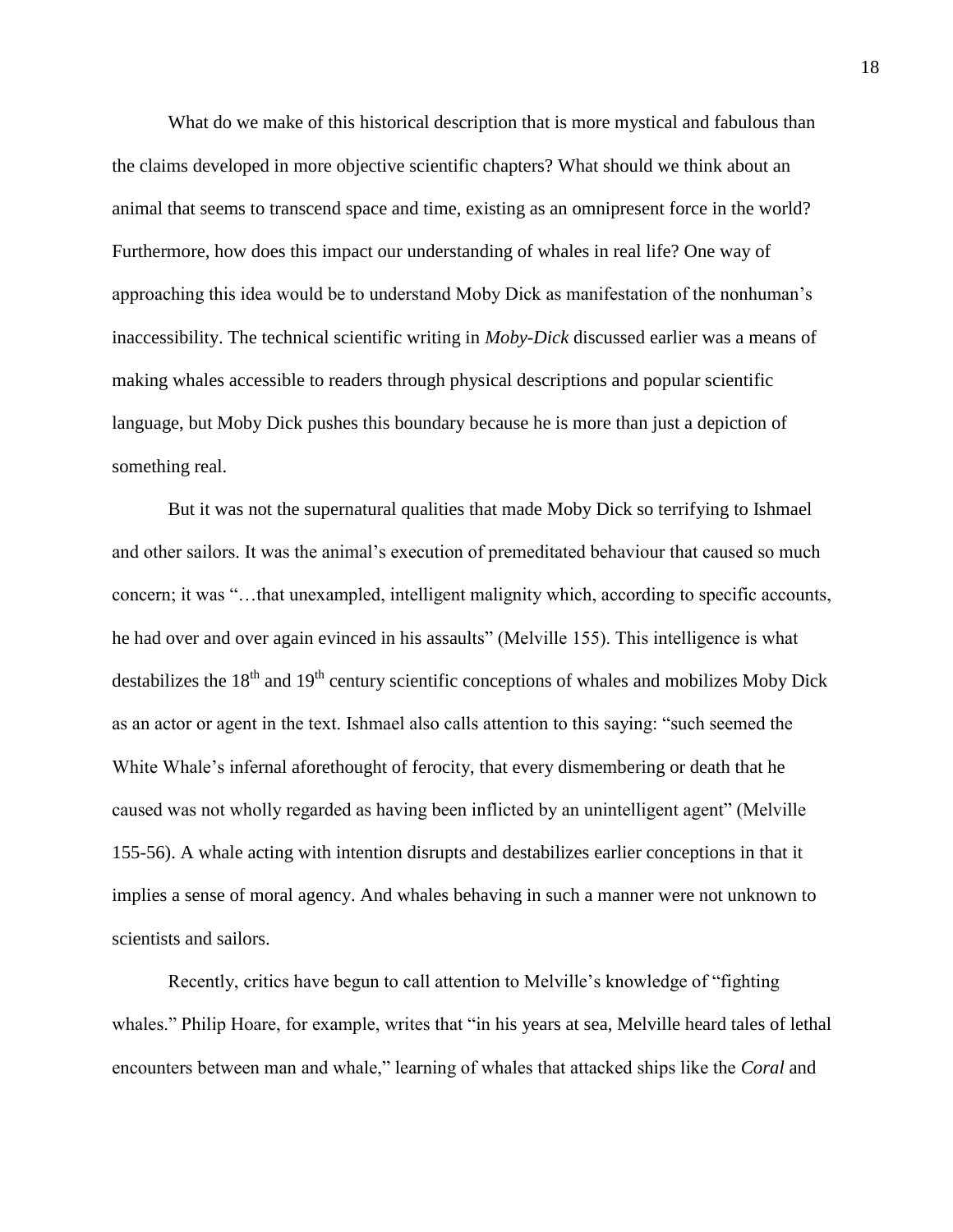the *Union* (Hoare 166-67). Perhaps the most famous of these accounts would have been Owen Chase's account of the whaleship *Essex*, a boat stove in by a rogue whale in the South Pacific. Chase, one of the *Essex*'s only surviving crewmembers, published his account of the large bull Sperm whale and its battle with the *Essex* in 1821. In his account, Chase explains that the assault on the *Essex* was premeditated, showing signs of "decided, calculating mischief, on the part of the whale," further adding that it "was any thing but chance" (Chase 40). Nathaniel Philbrick, a leading authority on the history of Nantucket, provides a detailed history of the *Essex* and the events surrounding its demise in his book, *In the Heart of the Sea*, which highlights some examples of behavior similar to that described in Chase's account.

In 1835 the crew of the English whaleship *Pusie Hall* were forced into full retreat by what they termed a "fighting whale." ... In 1836, the *Lydia*, a Nantucket whaleship, was struck and sunk by a sperm whale, as was the *Two Generals* a few years later. In 1850, the *Pocahontas*, out of Martha's Vineyard, was rammed by a whale but was able to reach port for repairs. Then, in 1851, the year that *Moby-Dick* was published, a whaleship was attacked by a sperm whale in the same waters where the *Essex* had been sunk thirty-one years before. (Philbrick 224).

As Philbrick's passage shows, whales with a temperament similar to Moby Dick's were rare but not altogether unheard of. The possibility of whales attacking after being struck by a harpoon was quite common and was considered by whalers to be little more than a reflex or reaction to their pain. However, as more accounts like the one Chase published in 1821 started to appear, people began to question whether or not these attacks were happening by chance. But as Armstrong notes, "the imputation to whales of agency of any kind was among the most contested of notions for writers of the time," highlighting his claim using examples from Scoresby, Bennett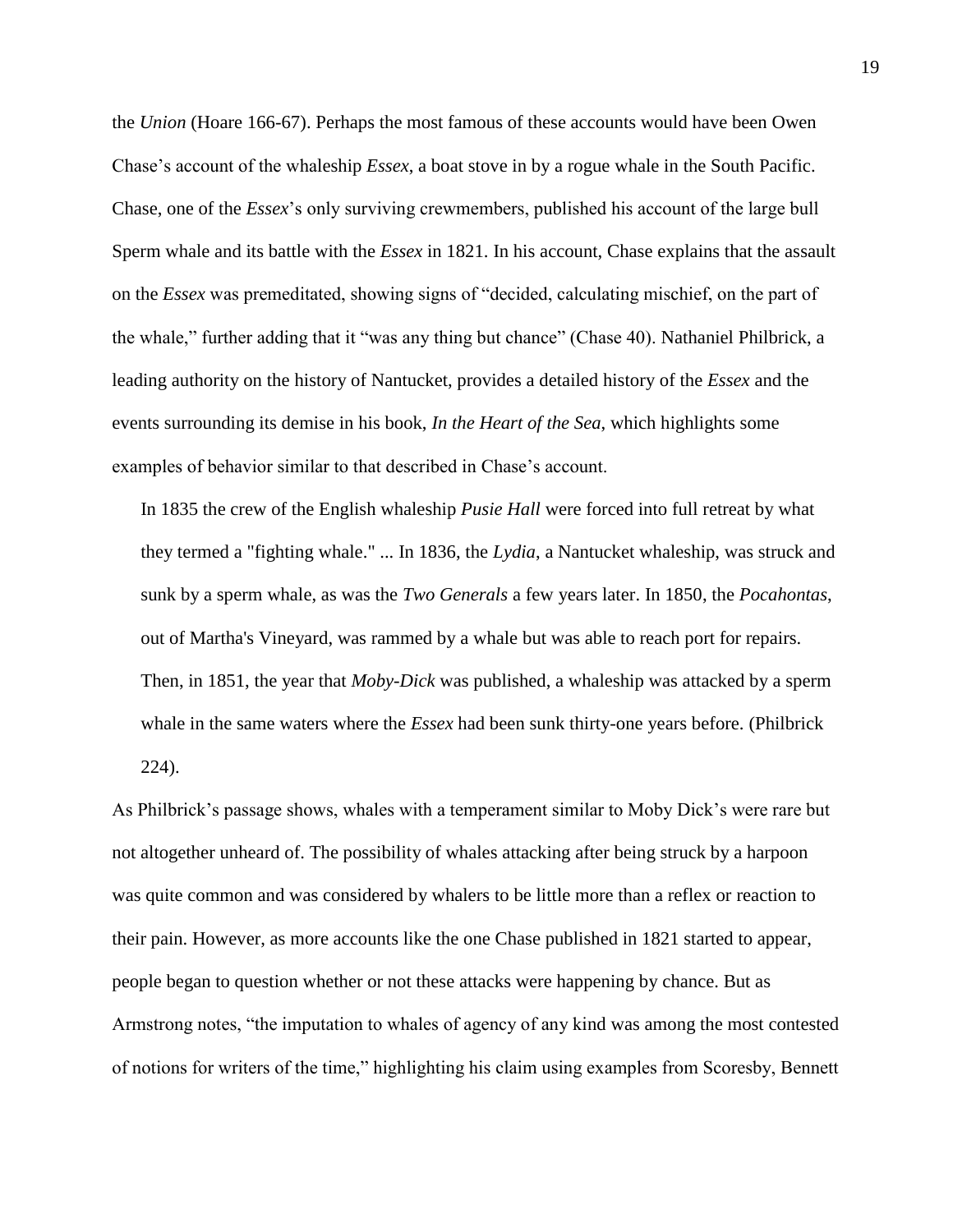and Beale who each advocate that whale action is either instinct, reflex, or accident (*What Animals Mean* 114). Admitting that whales have agency and the ability for premeditated behavior would then place them within the human sphere and make killing them a political issue. This was something the whaling industry of the time did not want people to believe, but it was also something Melville thought necessary to address by having Ishmael become affected by the whales in the novel.

What naturalists in the  $18<sup>th</sup>$  and  $19<sup>th</sup>$  centuries attempted to do, and I believe Melville was critical of this, was offer a taxonomical representation of the natural world based on observation. However, these representations, these taxonomies and classifications only provide us with a twodimensional image of living beings. In effect, they fall short of conveying the complexity of nonhuman life and render it vague and opaque instead. Melville, on the other hand, represents this complexity by having Moby Dick push the boundaries of whale identity; presenting him, in the words of Deleuze and Guattari, rhizomatically and anomalously as a type of borderline. As a rhizome, Moby Dick is the *and* or the *between* of things, perpetually engaged in the process of becoming and becoming-*with* other whales, his environment, the whaling industry, Ahab, etc. Deleuze and Guattari explain that "the rhizome operates by variation, expansion, conquest, capture, offshoots," and Moby-Dick exhibits this sort of operation (21). The notion of becominganimal in Deleuze and Guattari's work consists of two principles: first, the pack and contagion; second, an alliance. Within the pack there exists renegades, loners, and anomalies that form parts of an assemblage of multiplicities. Now, in the process of becoming-animal there is always an alliance that connects the anomalous to the Other; for example, "Captain Ahab has an irresistible becoming-whale… operating directly through a monstrous alliance with the Unique, the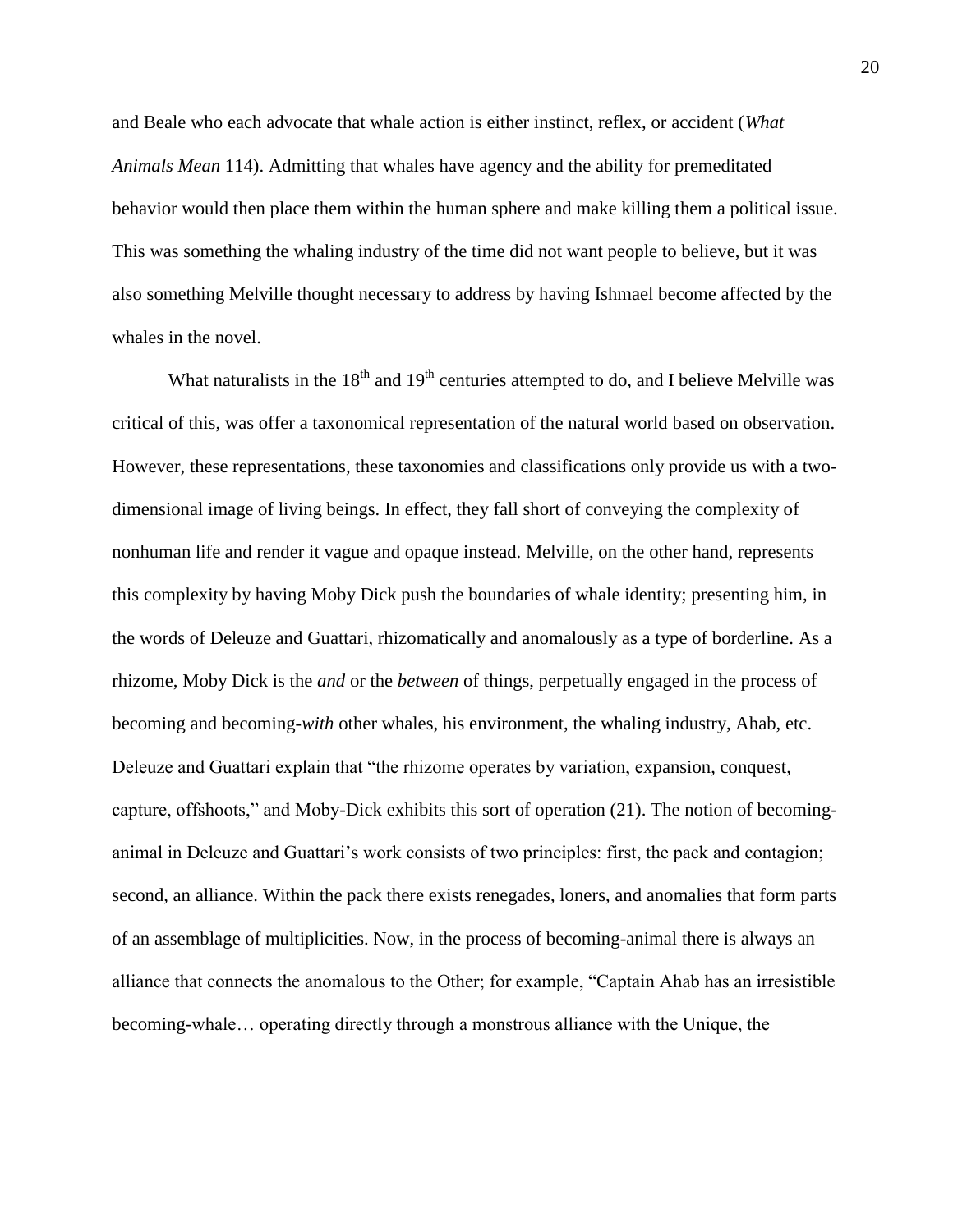Leviathan, Moby Dick" (Deleuze & Guattari 243). But in terms of the anomaly, that is to say, Moby Dick, the authors explain that it is not

the bearer of a species…nor is it a model or unique specimen; nor is it the perfection of a type incarnate; nor is it the eminent term of a series; nor is it the basis of an absolutely harmonious correspondence. (Deleuze & Guattari 244)

Although Deleuze and Guattari make the case for Moby Dick and Ahab engaging in the multilayered process of becoming-whale, the idea of a singular (nonhuman) agency is something they are critical of. Despret, as I have discussed earlier, puts forth an argument for nonhuman agency by means of *agencement*. Through the various entangled engagements between Moby Dick and other characters in the text, the whale inspires and provokes responses from other agents. His existence as an agent or actor, for example, is made manifest by Ahab's desire for revenge. Furthermore, his behavior and actions are examples of a complexity that is either ignored or entirely missing from early scientific accounts of whales.

# *Moby-Dick as Ethography*

*Moby-Dick* is nothing short of being an incredibly strange and confusing novel. In many ways, the book's structure, Melville's complicated use of language, his (seemingly) random incorporation of poetic, dramatic, and technical passages, and the unreliability of his narrator all make for a unique reading experience. However, in its complicated strangeness, *Moby-Dick* achieves something spectacular that other novels back then and today have continuously failed to do. Ishmael's attention and interest in all things whale provide readers with a dynamic and complicated web of associations. As I've shown throughout this chapter, a whale in *Moby-Dick* is more than just a living, breathing, swimming animal. Instead, a whale's identity is bound up in a series of entangled representations that work with and against one another to establish a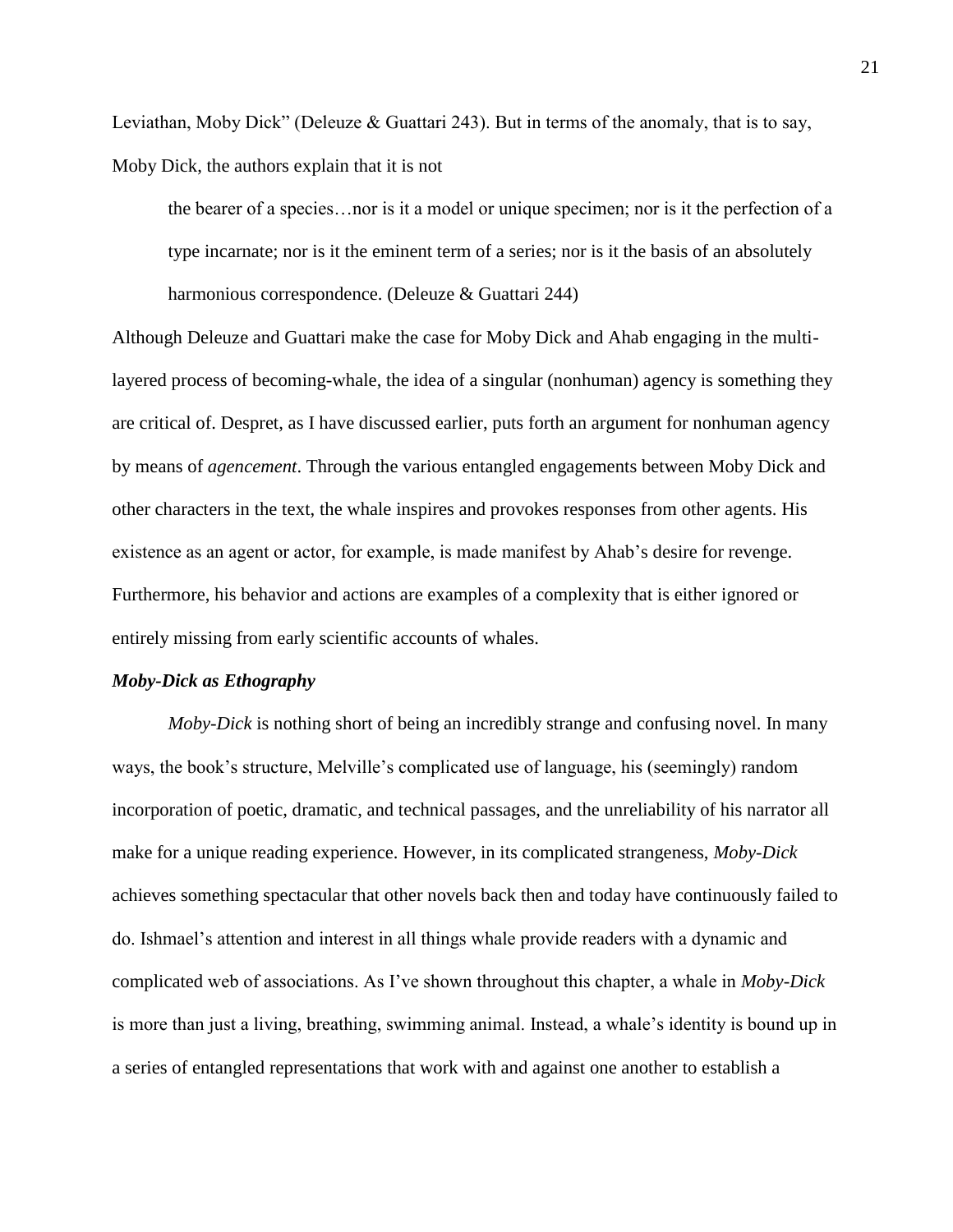complex relational being. Furthermore, this depiction or presentation of whale identity within its literary context challenges the ways in which we engage with whales and other species in real life by allowing us to see them as diverse ways of knowing the world. Susan McHugh reaffirms this idea explaining that "[s]pecies forms, approached as ways of knowing, indicate the limits of comparable human ways of being as well as insist on more open-ended potentials…" ("Literary Animal Agents" 488).

In their self-reflective work on the thinking and writing practices of multispecies studies, scholars Thom van Dooren and Deborah Bird Rose discuss the role of storytelling in addressing the diverse lifeways of nonhuman others. Although they write in response to ethno/ethographic accounts of nonhuman life, that is, work dealing with *real* animals, I believe their claims hold true for the literary animals in *Moby-Dick*. The turning point in our writing about and thinking *with* animals demands a shift in perspective, a more inclusive approach that does not simply repeat a cyclical anthropocentric narrative. An approach like this asks us to extend the scope of our storytelling to tell the stories of others. As they explain their views on future ethographies, van Dooren and Bird Rose write, it "is not to slip into the hubris of claiming to tell another's stories but, rather, to develop and tell our own stories in ways that are open to other ways of constituting, of responding to and in a living world" (85). From my reading of *Moby-Dick*, the novel maintains this idea of an "open storytelling" in the way that it represents whales in varying degrees. Inasmuch as the main narrative deals with the exploits of the *Pequod* and her crew, a prominent "whale narrative" runs parallel in which whale identity, agency, subjectivity are explored. Both narratives respond to one another; both are constituted, shaped, and actualized by the other.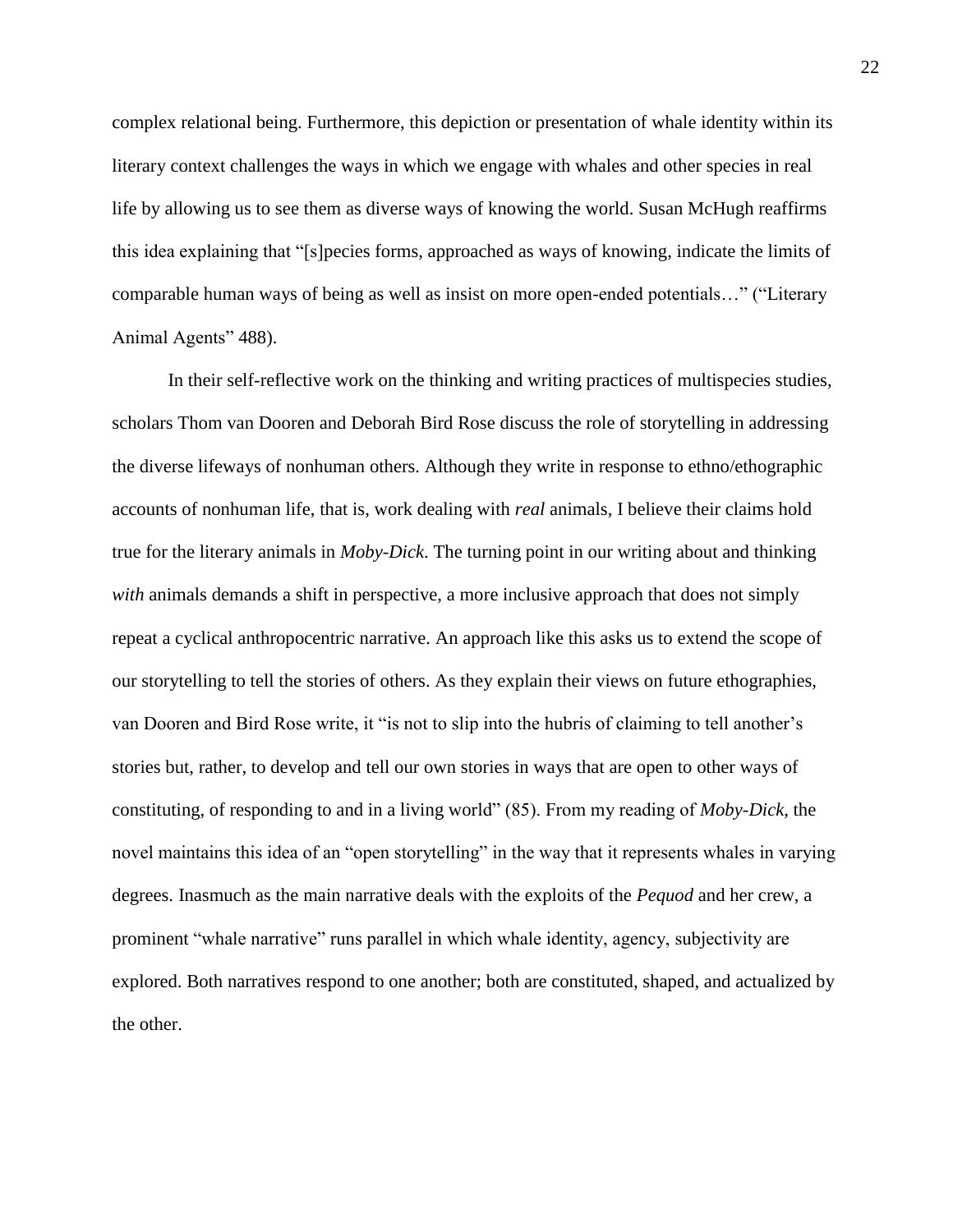What van Dooren and Rose aim to do in their article is lay out the building blocks and establish the preliminary foundation for multispecies studies scholars to use going forward. In doing so, they challenge us to push our limits of interaction, reception, recognition, and understanding to encompass a broader set of lifeways that take shape through stories and storytelling. As I have said already, these scholars focus primarily on ethno/ethographic modes of storytelling, but their work as well as the work of authors like Anna Tsing, Eben Kirksey, and Ursula Münster, all stress the importance of an interdisciplinary approach to effectively deal with these stories. As I have come to understand during my analysis of *Moby-Dick*, Melville employs many of the techniques and ideas described here. His work is an example of how to think *with*  whales, how to philosophize with them, how to know ourselves through them.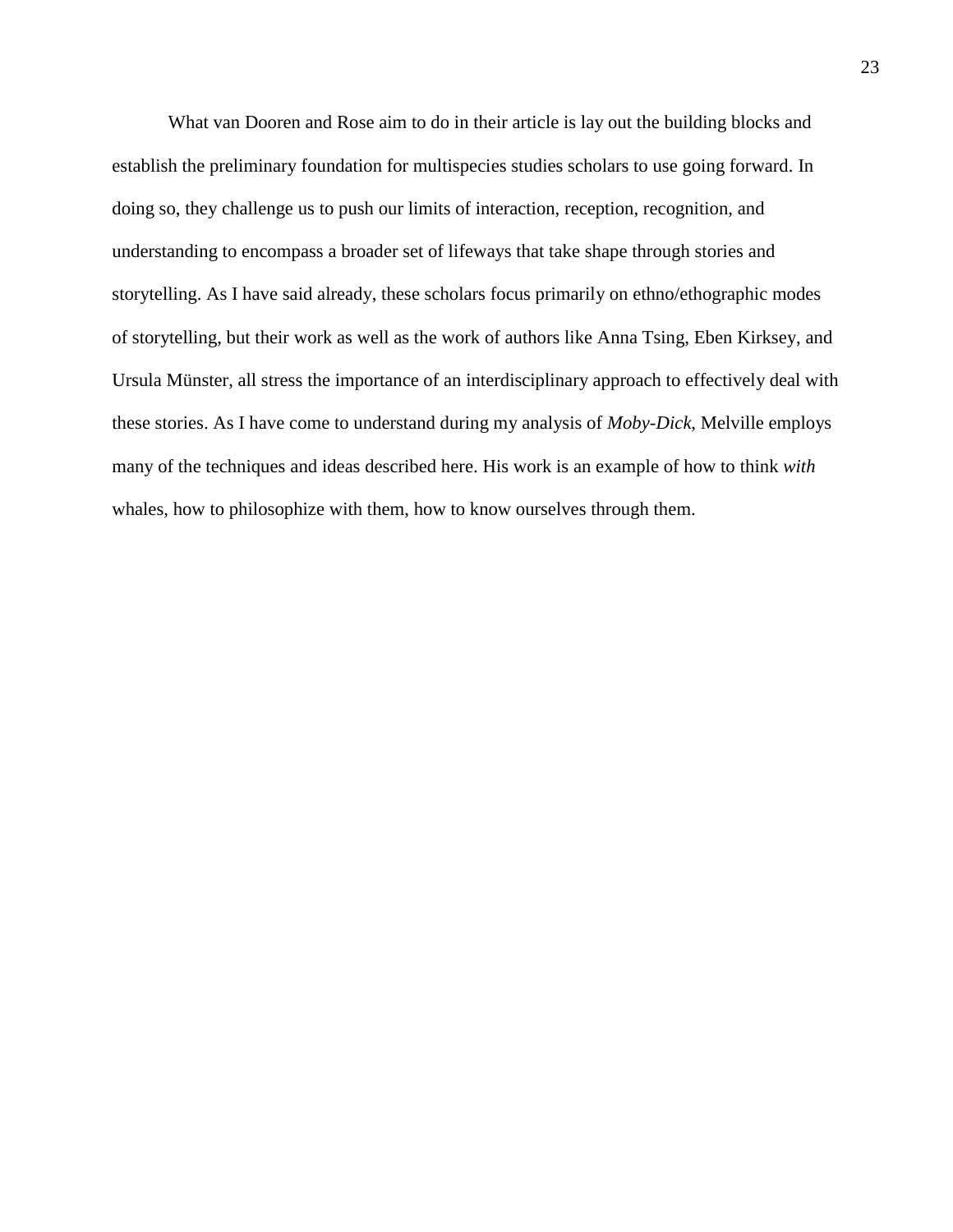## Chapter Two

#### Looking at Animals

"The animals of the mind, instead of being dispersed, have been co-opted into other categories so that the category *animal* has lost its central importance. Mostly they have been co-opted into the *family* and into the *spectacle*"

John Berger, "Why Look at Animals?"

The process of looking and being looked at has a deep history among theorists of the  $20<sup>th</sup>$ century. Psychoanalyst, Jacques Lacan, referred to this process as 'the gaze' (in French, *le regard*), and it has been studied in many different ways across disciplines. Michel Foucault for example, used the "medical gaze" and the panopticon to explore systems of power, while Edward Said used the "postcolonial gaze" to explore the relationship between colonizer and colonized in times of imperial expansion and colonization<sup>6</sup>. For Lacan and other psychoanalysts, "practices of looking [are] important processes in the formation of the subject" (Sturken & Cartwright 76). The gaze of a white colonial male, for example, defines what he sees based upon a pre-established set of values and beliefs. The colonized subject under the colonial male's gaze would be seen as different, lacking, or 'other' depending on these values and beliefs, which leads the observer to form conclusions about their own identity. There is an affirmation through negation. Louis Althusser and Judith Butler engage this idea of subject-making or subjectification in their respective work, incorporating the added dimension of interpellation to help flesh out the process of identity making.

For Althusser, ideology acts a mediating force between the individual and various power structures. Additionally, there is a form of calling out that happens, what Althusser refers to as interpellation, in which the subject of the call or the gaze is made complicit in the ideological

 6 See Foucault, *The Birth of the Clinic*; Foucault, *Discipline and Punish*; Said, *Orientalism*.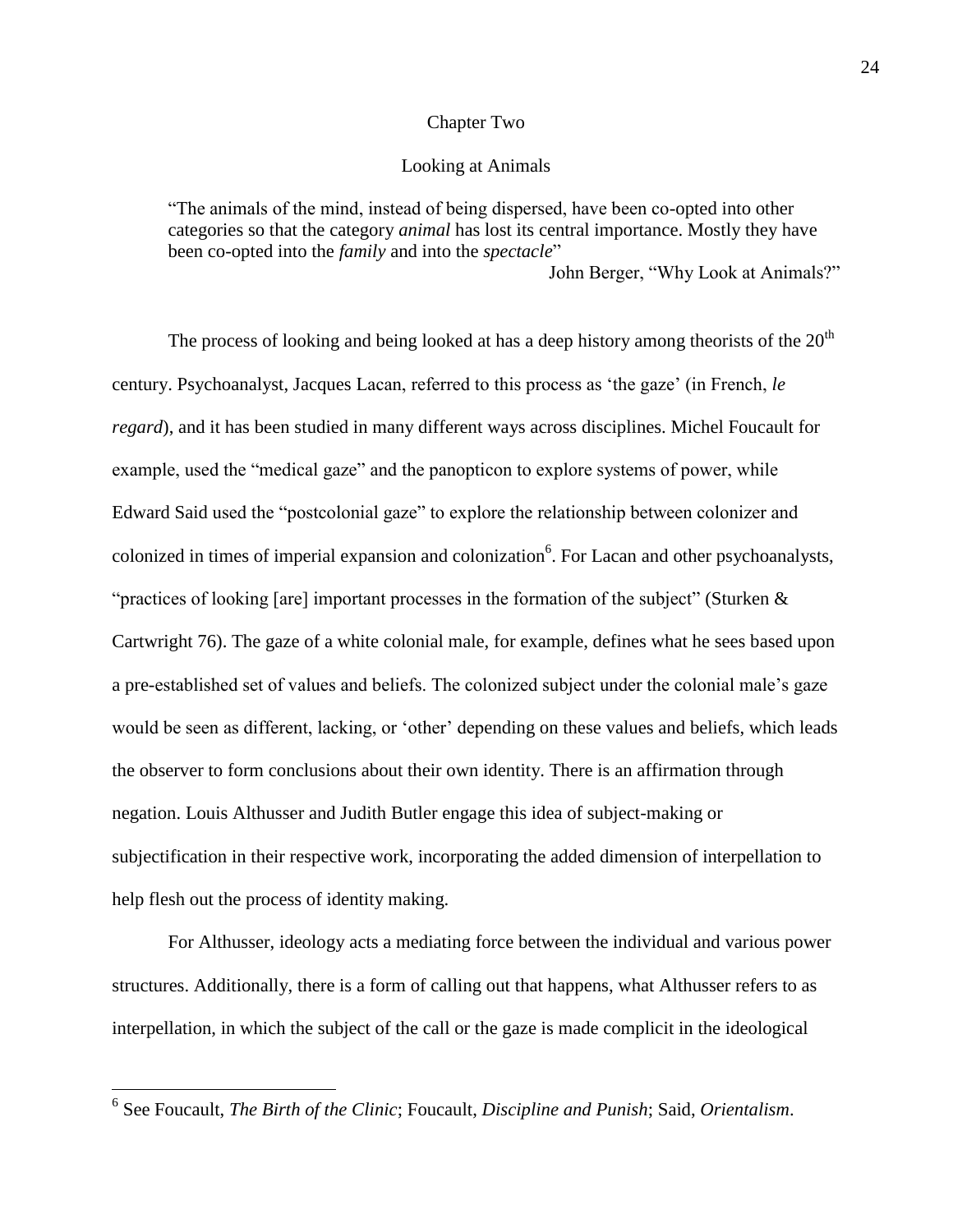systems of the individual. He writes, "ideology has always-already interpellated individuals as subjects, which amounts to making it clear that individuals are always-already interpellated by ideology as subjects, which necessarily leads us to one last proposition: individuals are alwaysalready subjects" (Althusser 176). Butler picks up Althusser's idea of subject-making in her work, *Excitable Speech*, explaining that when an object is called to or given a name they are "given the possibility of social existence, initiated into a temporal life that exceeds the prior purposes that animate that call" (Butler 2). Interpellation in this context, is important in bringing the subject into being. But what has this got to do with animals?

To be sure, many of the theorists writing about the gaze were exclusively directing their efforts towards human subjects, but with the increasing number of captive animals in places like zoos, sanctuaries, and aquaria, perspectives gradually began to shift. Derrida called attention to the anthropocentric efforts of other theorists in *The Animal That Therefore I am*, beginning his commentary by challenging the idea of the subject with the question: "can we say that the animal has been looking at us?" (3). What follows in the text is Derrida's acknowledgment of feeling embarrassment, nakedness, and shame in the eyes of his little cat. His acknowledgment of the animal's gaze, the real cat in front of him, stands as a subversion of anthropocentric subjectivity. As Derrida explains, one of the main issues that arises out of the human-animal binary, an idea that was already discussed briefly in my introduction, is that animals are lacking in regards to their being. Historically, animals were excluded from having subjectivity, agency, autonomy, language; all of which were reserved for humans to distinguish themselves and their superiority. The animal suffered from an inability to respond to the human call or gaze. However, as Derrida and others have advocated, this flawed logic fails to acknowledge the difference and complexity of nonhuman beings by reducing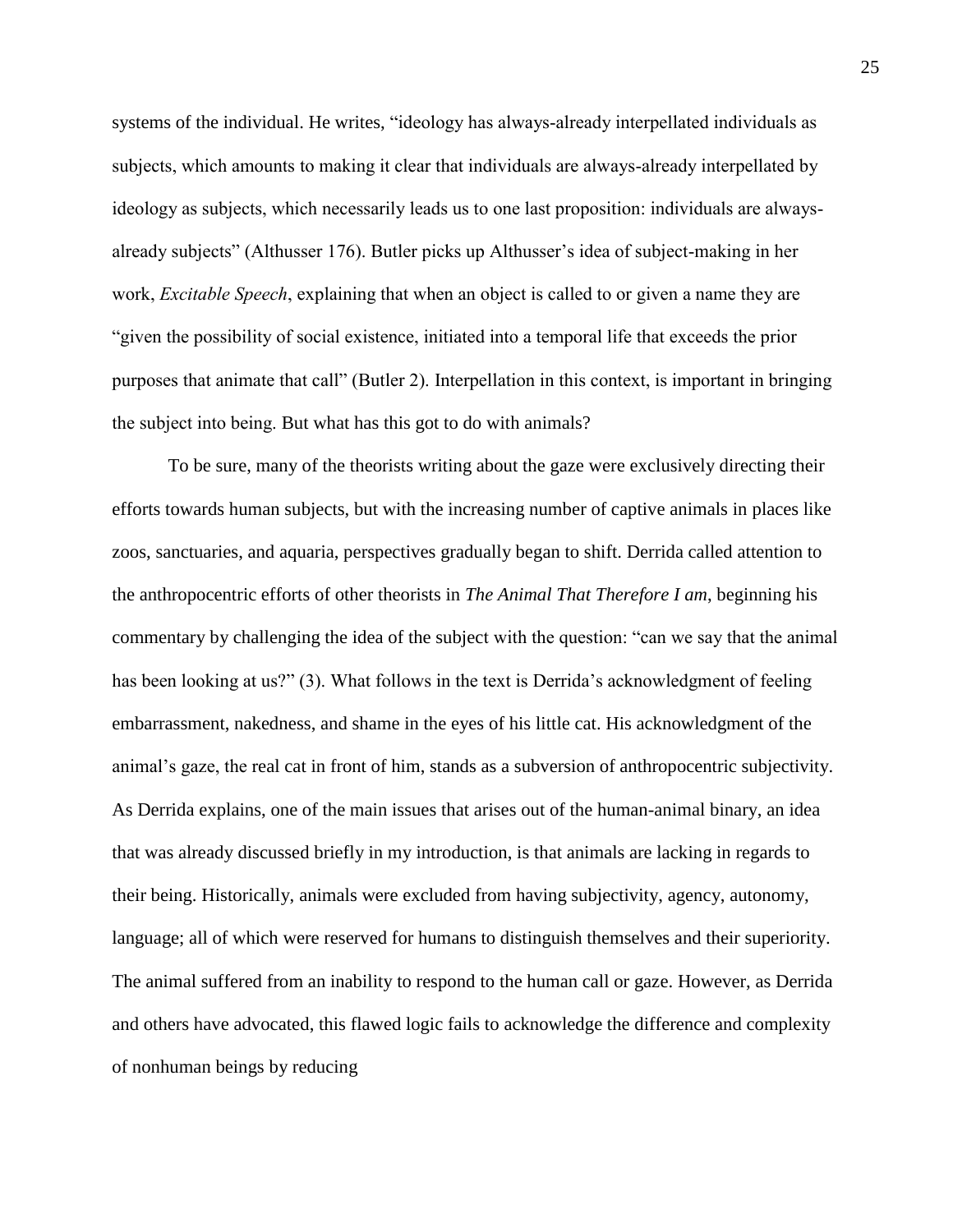this differentiated and multiple difference… to one between the human subject, on the one hand, and the nonsubject that is the animal in general, on the other, where the latter comes to be, in another sense, the nonsubject that is subjected to the human subject. (Derrida 126).

Clearly, there is more at stake for the nonhuman than there is for us humans in the scenario Derrida describes. Animals were reduced, isolated, excluded from becoming subjects while humans were privileged by way of some anthropocentric exceptionalism.

John Berger, an art critic whose quote opens this chapter, also deals with the gaze of the animal in an essay dedicated to the representation of animals in art and their transition from living beings into spectacles. For Berger, the gaze of the animal has an arresting and affective power over humans caught in it. He explains that:

The eyes of an animal when they consider man are attentive and wary. The same animal may well look at other species in the same way. He does not reserve a special look for man. But by no other species except man will an animal's look be recognized as familiar. Other animals are held by the look. Man becomes aware of himself returning the look. (Berger 252)

Our awareness – at least, the human awareness that Berger writes about in his work – is manifested through our engagements with and experiences of nonhuman animals. Perhaps this is why we are so fascinated with animals and one of the underlying reasons for keeping them in captivity. Whatever the reason may be, the gaze of the animal has continued to stimulate discussion in regards to art, visual media, and entertainment mediums like circuses and zoos.

Up until this point I have looked at how Melville's novel *Moby-Dick* represents whales and, in effect, works to co-constitute whale identity. In the preceding section, Deleuze and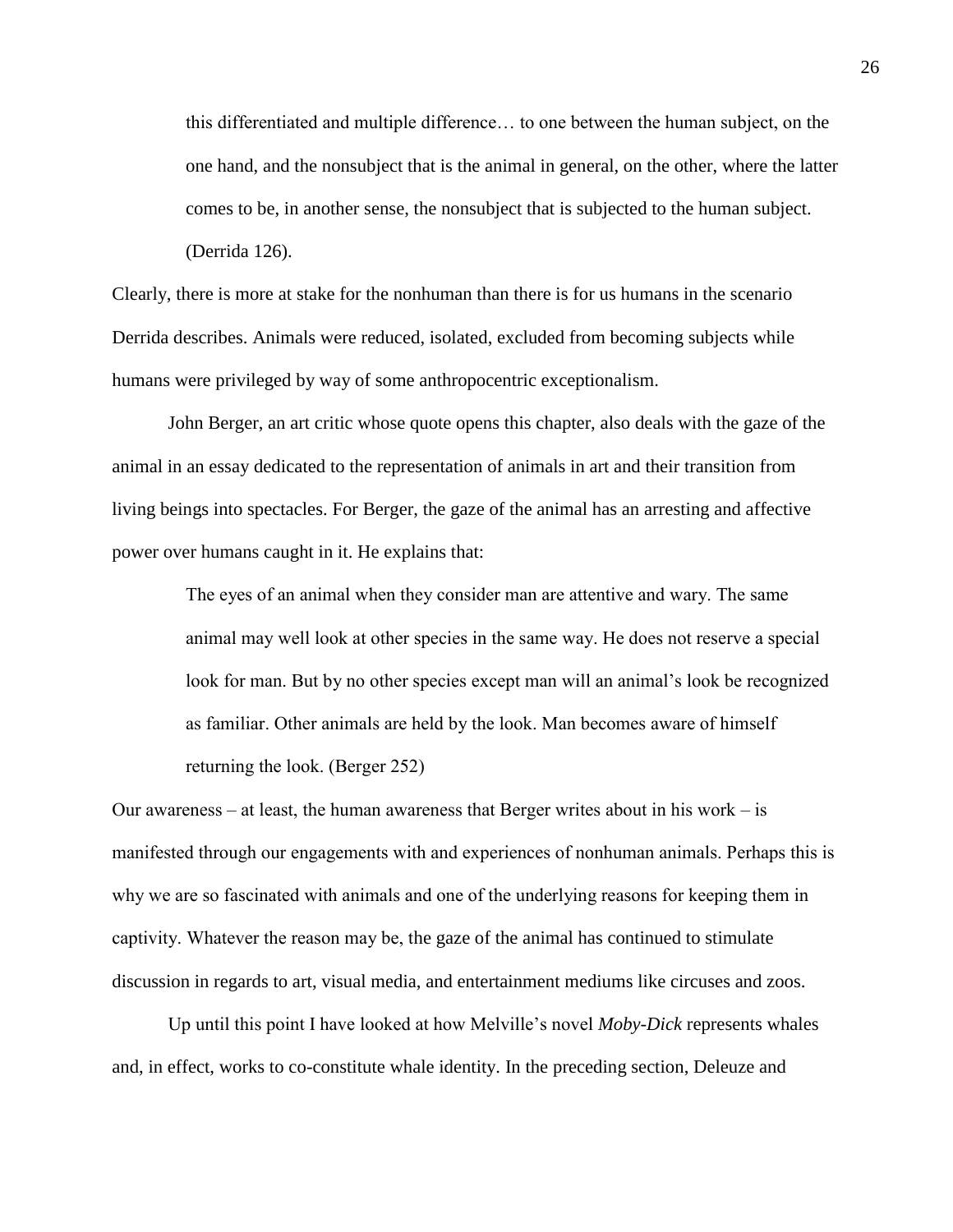Guattari's notion of becoming-animal and the entangled web of becomings Vinciane Despret describes as *agencement*, were used to help make sense of the construction of nonhuman identity. With this in mind, I believe that exploring how whales are represented in visual media is a necessary step in understanding how a medium can shape or influence how we see nonhuman animals. I build on several claims established earlier but with a focus on how visual media has a unique dimension that is sometimes used in literature (i.e. using pictures of real animals in literature). Film and photography, as I will explain, allow for audiences to engage with subject matter in a specular way, which creates an enriched experience/connection between the audience/viewer and the nonhuman. Considering the basic representative quality of visual media, that is, the fact that it is always a representation of something, the question of how whales are represented leads to some very interesting and problematic conclusions. While film is a popular and effective tool for educating audiences on environmental issues such as climate change, extinction, and conservation, filmmakers are sometimes motivated to simply entertain us. This is most notable in regards to Hollywood blockbusters and high budget films, and also something that both of the films discussed in this chapter fall victim to in their own respective ways. However, it is important to note that there are filmmakers who produce films with the intention of challenging and shocking audiences rather than simply trying to entertain. As with any art form, there are different ways in which people choose to explore ideas and concepts in their work. That being said, the more experimental side of filmmaking, or filmmaking as a means of creating art, is not something that I have space to address in this this chapter, but is something that would benefit from further research.

Throughout this chapter, I focus on the role visual media plays in co-constituting whale identity by looking at ideas expressed by human-animal studies theorists such as Jonathan Burt,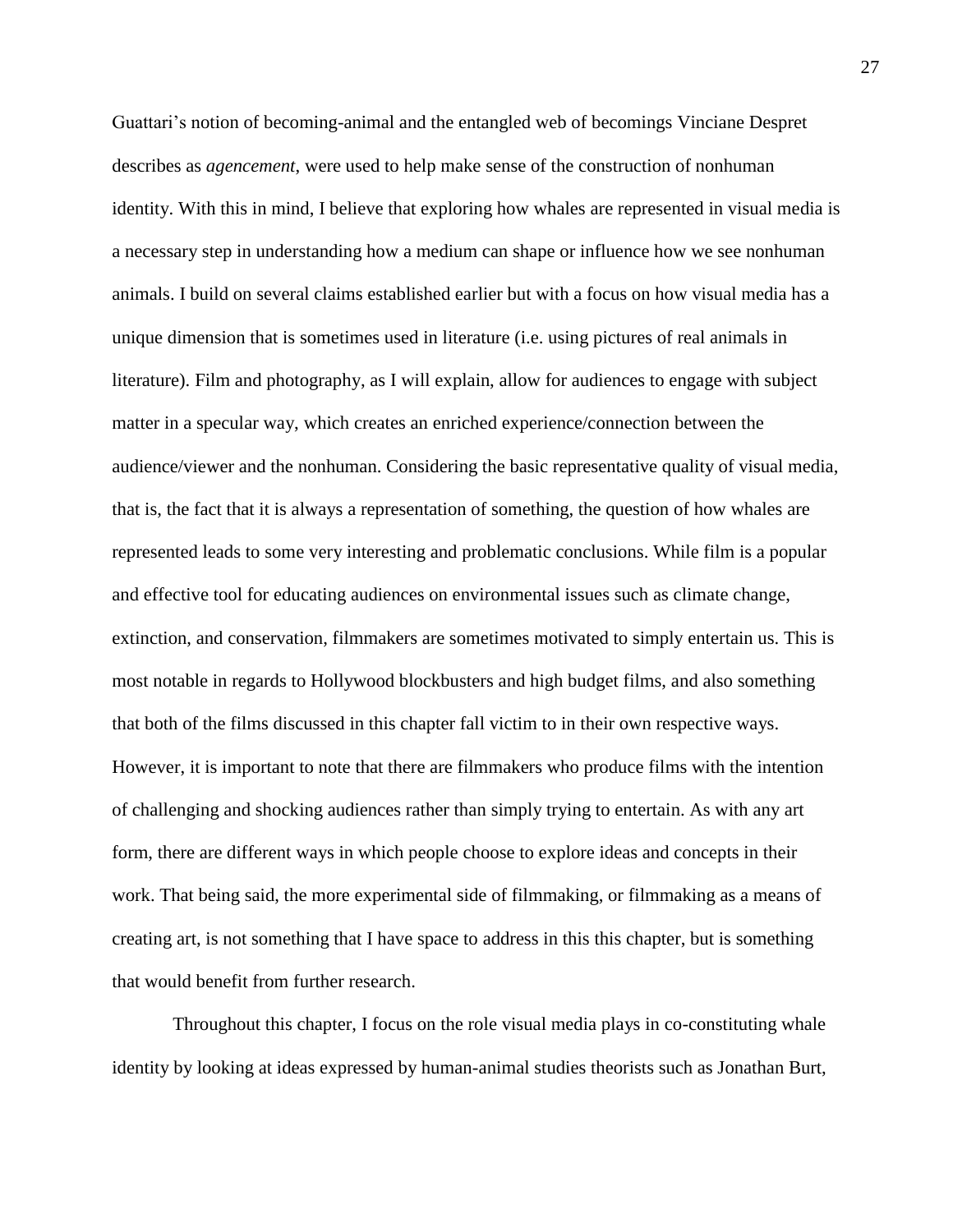Akira Mitzuta Lippit, and Katarina Gregersdotter along with film theorists like Gregory Currie and Noël Carroll. The ideas proposed by these theorists, along with several others, frame my discussion of identity construction and are followed by an analysis of Greg McGillivray's documentary film, *Humpback Whales* (2015) and Michael Anderson's eco-horror, *Orca* (1977) to conclude the chapter. One of the elements addressed within this section is the role of human spectatorship in the consumption of visual media, namely questions regarding *how* we see nonhuman animals in film and *who* is being seen/represented in these productions. Our gaze and our understanding of the animal's gaze both play a part in the construction of animal identities. To be sure, the effect of the gaze is compounded by the eye-like technology at work in visual media. But as Berger and others have noted, while our gaze has the power to hold, cage, and frame the animal in front of it, the animal

> scrutinises [the human] across a narrow abyss of non-comprehension. [...] The man too is looking across a similar, but not identical, abyss of non-comprehension. And this is so wherever he looks. He is always looking across ignorance and fear. And so, when he is being seen by the animal, he is being seen as his surroundings are being seen by him. His recognition of this is what makes the look of the animal familiar. And yet the animal is distinct, and can never be confused with man. Thus, a power is ascribed to the animal, comparable with human power but never coinciding with it. The animal has secrets which, unlike the secrets of caves, mountains, seas, are specifically addressed to man. (Berger 254)

Animals in film, as I will explore throughout this chapter, have the power to refuse our gaze, challenge it and lead us to question our own identities in relation to theirs.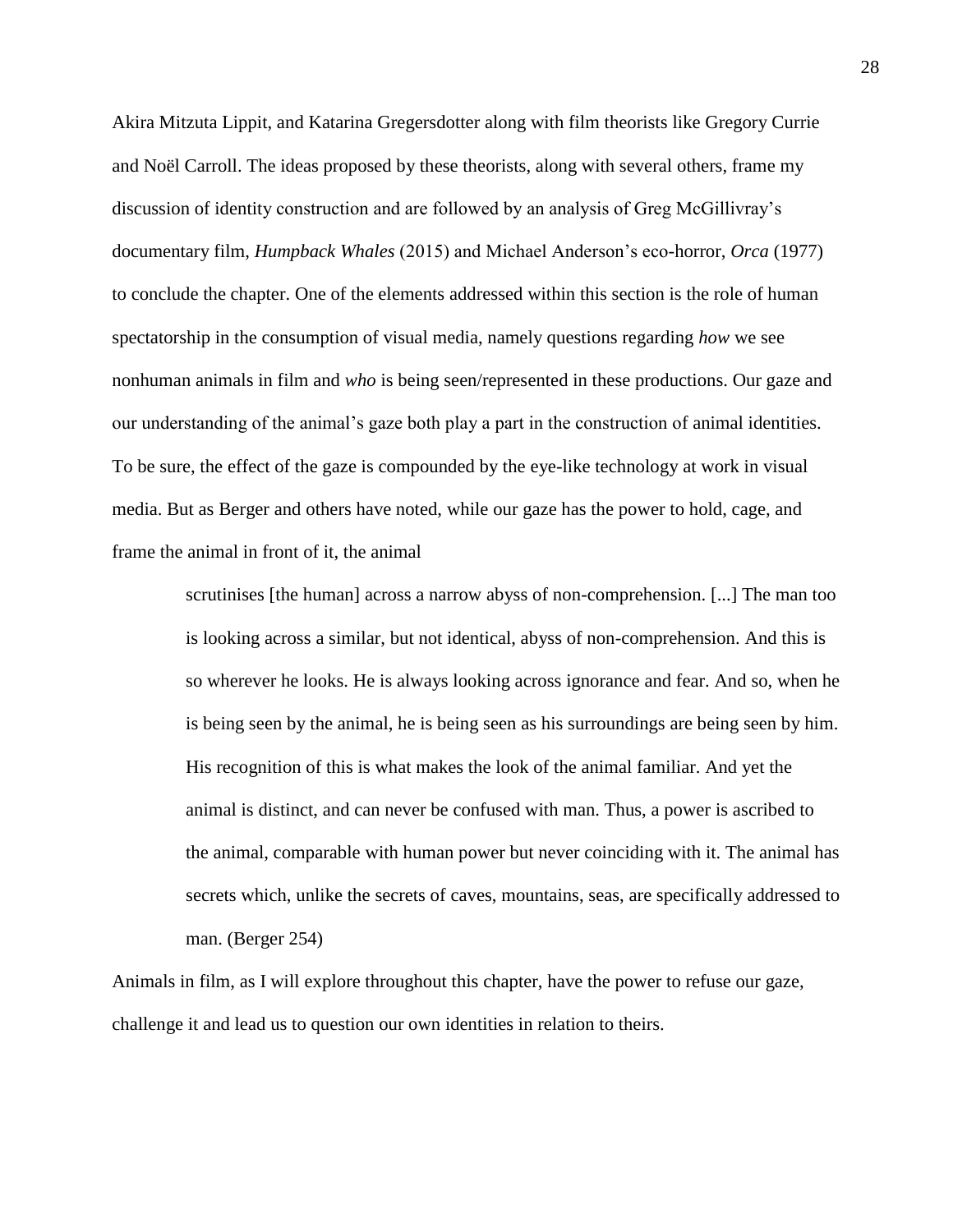#### *Electric Menagerie: Film Technologies and the Invisible Animal*

At the end of the  $19<sup>th</sup>$  century, Eadweard Muybridge produced one of the first movingimage sequences of a horse and rider. Following this initial production, Muybridge went on to produce the collection, *Animals in Motion*, which focused on representing the movement of animals through film (Lippit 185). As Jonathan Burt explains, Muybridge along with fellow photographers like Étienne-Jules Marey, and Ottomar Anschütz,

> depicted all manner of living creatures and explored techniques important to the development of moving film; namely, increasingly refined timing mechanisms, fast film, and precision in camera design to capture the rapid movement of animal and human bodies. (Burt 210)

As filming and photographic technologies developed, more photographers and filmmakers began to capture and reproduce nature in ways that audiences had never seen before. Burt, along with Akira Mizuta Lippit, explores the relationship between animal/nonhuman representation and (film) technology in their work, maintaining that the relationship arises out of the nonhumans' disappearance from everyday life. For Burt, the history of the animal's disappearance is twofold: first, in the form of species extinction and loss of global biodiversity; second, as an "effacement" where animals and other nonhumans are depicted as if they were quasi-human (203-204). Explaining this idea of disappearance, Burt borrows from the work of John Berger, who writes about the increasing invisibility of animals in  $18<sup>th</sup>$  and  $19<sup>th</sup>$  century art and culture. As these authors contend, the relationship between humans and animals changed dramatically as humans moved from rural pastoral living towards more industrialized urban living. As the divide between nature and human culture widened, the nonhuman slowly faded into the background, replaced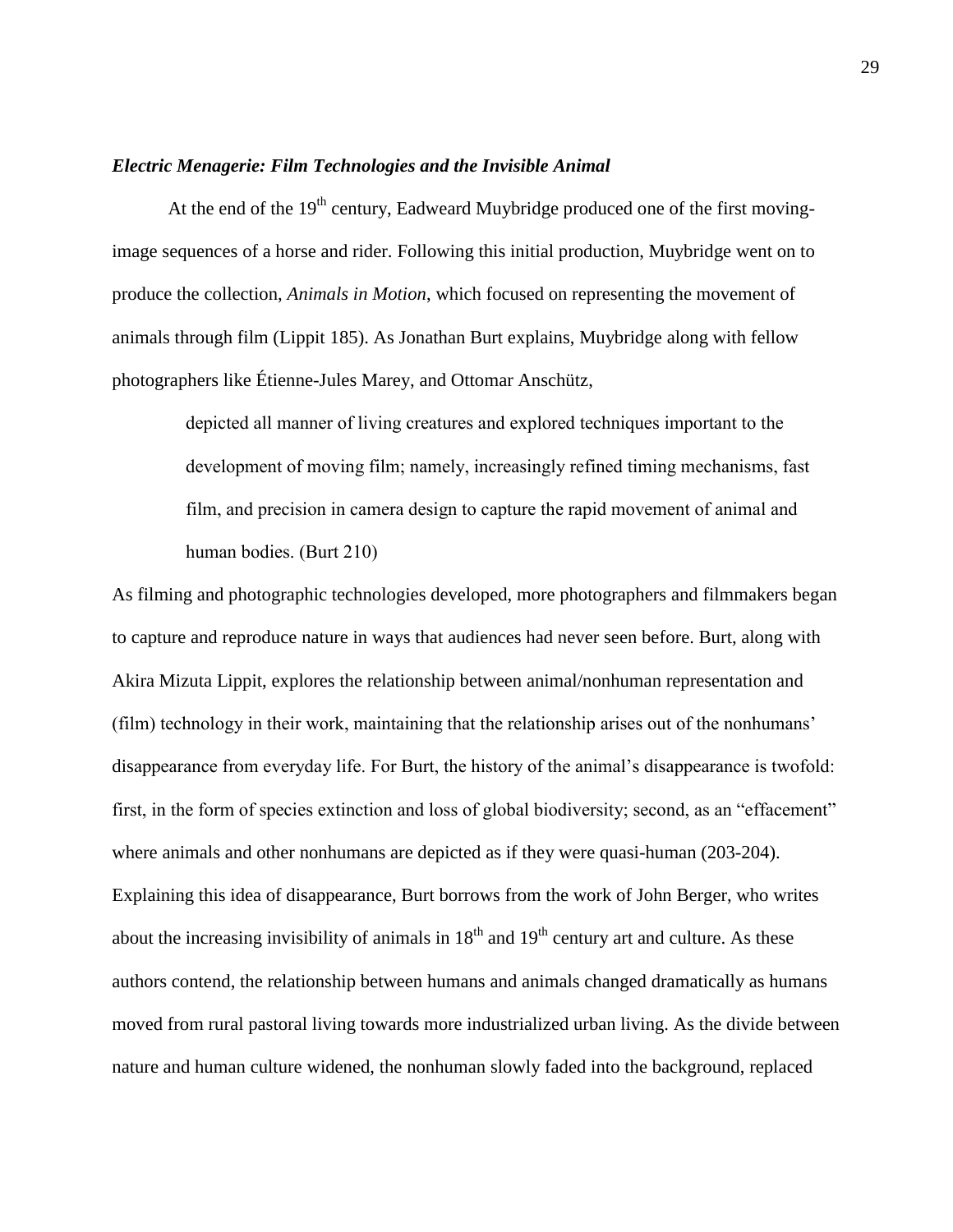instead by representation in art and other media. Lippit also argues this thesis – a correlation between the idea of disappearance followed by representation – in his book *Electric Animal*, writing that "as animals began to disappear from the phenomenal world, they became increasingly the subjects of nineteenth and twentieth-century reproductive media" (Lippit 184- 85). However, Lippit also claims in a way similar to Derrida, that the nonhuman's presence in the phenomenal world is supplemental considering that animals have "been excluded from the essential categories that constitute being" (184). To clarify, animals have supplemented these categories by defining their limits and borders, while at the same time being excluded from these same categories.

The idea of disappearing animals may seem odd considering the prevalence of wildlife photography, documentaries and other media involving nonhuman animals in circulation today, but it is real in both a literal and figurative sense. As Burt mentions in his work, the first kind of disappearance comes in the form of an actual loss of biodiversity. This type of loss can be understood in terms of extinction, either natural or human-caused. In this case, the nonhuman animals mentioned or portrayed in film are literally dying out and disappearing from the phenomenal world. While at one moment, film and photography render whales and other nonhuman animals visible, accessible, relatable to human audiences, it also effectually makes their disappearance real. The lives of whales presented in documentary films, for example, can often be framed using a conservationist narrative which points towards the potential extinction of a given species, an idea I will return to later on during my analysis of MacGillivray Freeman's film. The figurative disappearance, on the other hand, is less straight forward and slightly more ambiguous. As opposed to an actual disappearance of species or loss of biodiversity, a figurative disappearance arises out of the representative mode's relationship to animal being itself.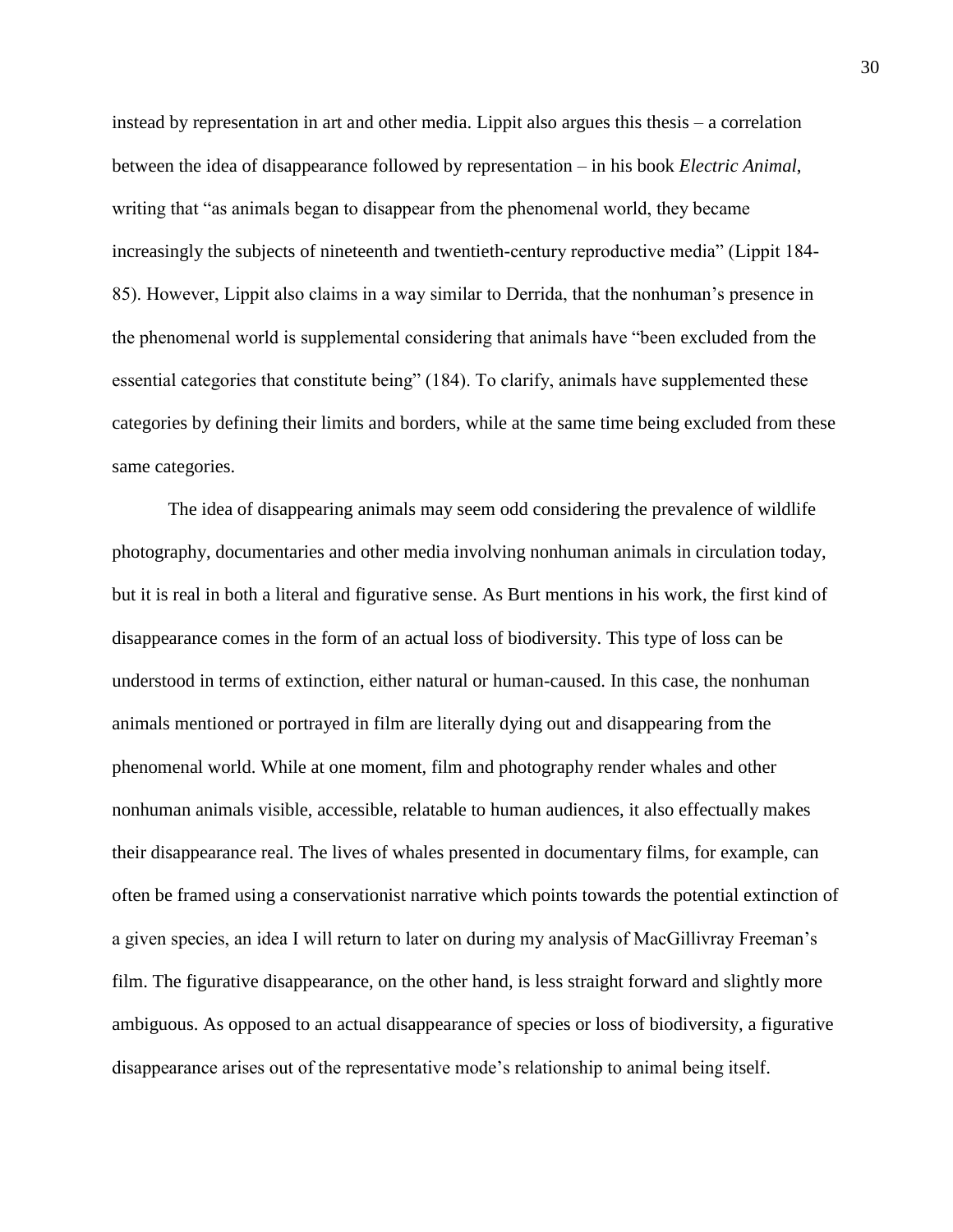As mentioned earlier, Muybridge and others relied on animal subjects to help them understand physical movement. Commenting on the contributions of these early photographic pioneers, Lippit remarks that "animals can be seen as predecessors of photography, the two joined by the ecstatic feature of their look. Animals expose an unnamable aspect of fascination" (183). While the animal look or gaze is of central importance for this chapter on visual media, film and photographic technologies also play a very important role in further developing and explaining the ideas that follow. Susan Sontag comments on the rise of visual culture and visual technologies in her essay "The Image-World". While her work does not specifically address animals or other forms of wildlife directly, it points towards some of the key ideas and issues involved in representation through visual media. For example, Sontag believes that the photographic image is something co-substantial to its subject, that "it is part of, an extension of that subject" (Sontag 81). When we look at a picture of a whale, a tree, a dung beetle, it is a copy of the subject; it is the captured reflection of light and shadow on the thing itself. But in capturing this extension of the subject, Sontag also recognizes a form of acquisition explaining that it is "a potent means of acquiring it [the subject]," and more importantly, "of gaining control over it" (ibid). In a sense, photographs or video footage of animals contain them in a sort of technological cage. They are imprisoned in the medium and simultaneously erased from the living world. One issue involved in visual technology's acquisition of its subjects is that it renders all things captured into information and subsequently precludes firsthand experience. Is this a big issue for those of us watching wildlife films? Yes and no.

Where my work is concerned, the rendering of subjects into information is useful in helping viewers make sense of environmental issues in a broad sort of way. They can break down what they see into parts that are easier to digest and understand. For example, a humpback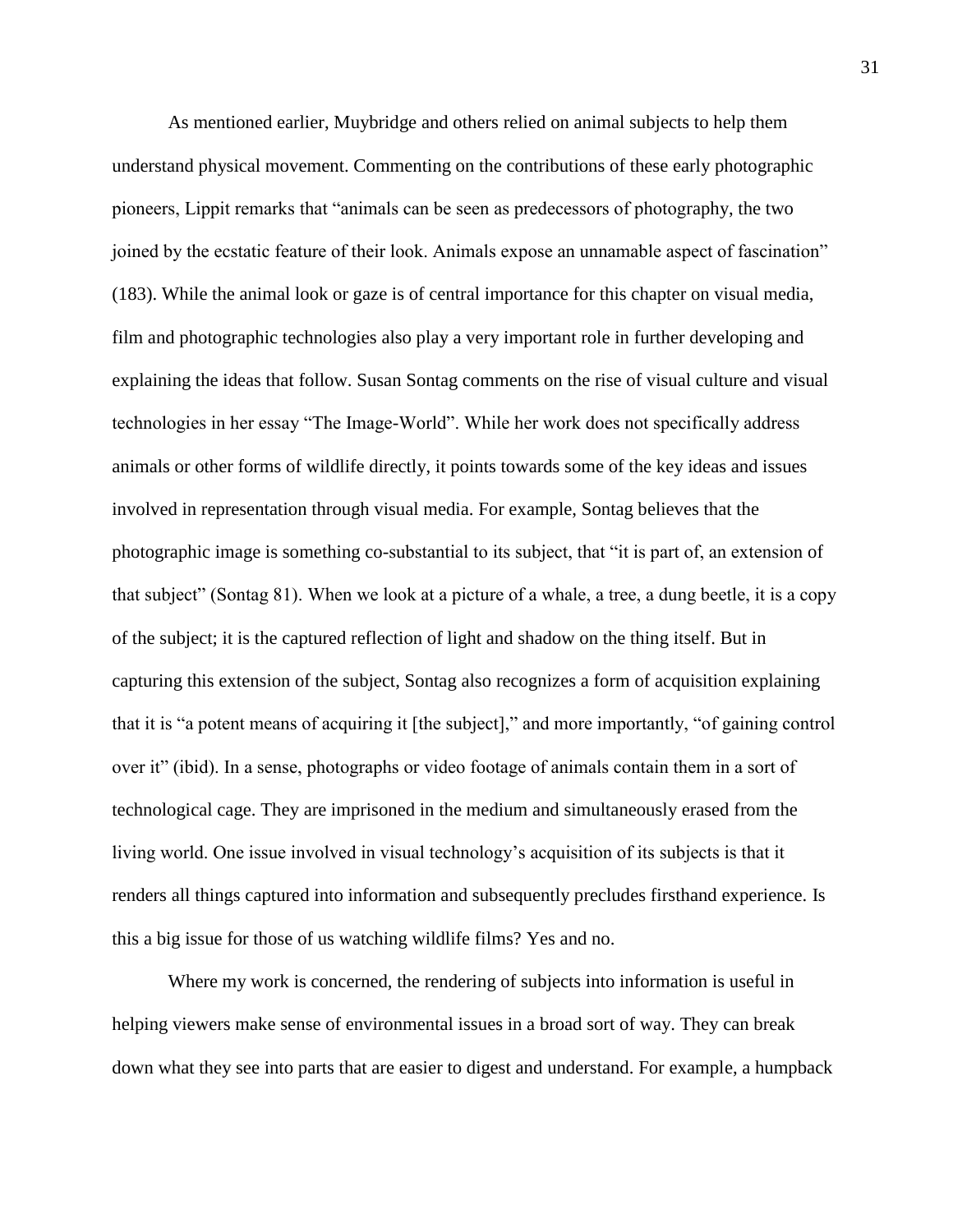covered in fishing line and tackle becomes an image associated with the state of the whale's environment, or a whale covered in old fishing line is akin to fisheries as a threat to oceanic mammals. However, as viewers begin to increasingly perceive nonhuman animals in this way, the filmic or photographic image moves them further away from genuine sensory experiences of their own. As Sontag explains, "the importance of the photographic image as the medium through which more and more events enter our experience is, finally, only a by-product of their effectiveness in furnishing knowledge dissociated from and independent of experience" (81). In many ways, visual media keeps us at a distance by creating a temporal and physical gap between us and the subject. In another way, the distance also includes the dimension of film or image as entertainment and information. At times film can incorporate both of these qualities, but the experience of viewing greatly impacts the way we come to process the whole. Sontag explains further on that:

> Like a pair of binoculars with no right or wrong end, the camera makes exotic things near, intimate; and familiar things small, abstract, strange, much farther away. It offers, in one easy, habit-forming activity, both participation and alienation in our own lives and those of others – allowing us to participate, while confirming alienation. (Sontag 87)

Alienation occurs as a byproduct of viewership due to the distancing and abstracting of subjects in visual media. But what becomes clear from Sontag and other critics' discussion on this process of alienation is that the nonhuman can be viewed as having their own form of subjectivity. This, however, may only amount to a small concession if we represent animals in ways that encourages treating them in ethically justifiable ways. For example, wildlife documentaries may attempt to encourage us to be more aware of our natural environments and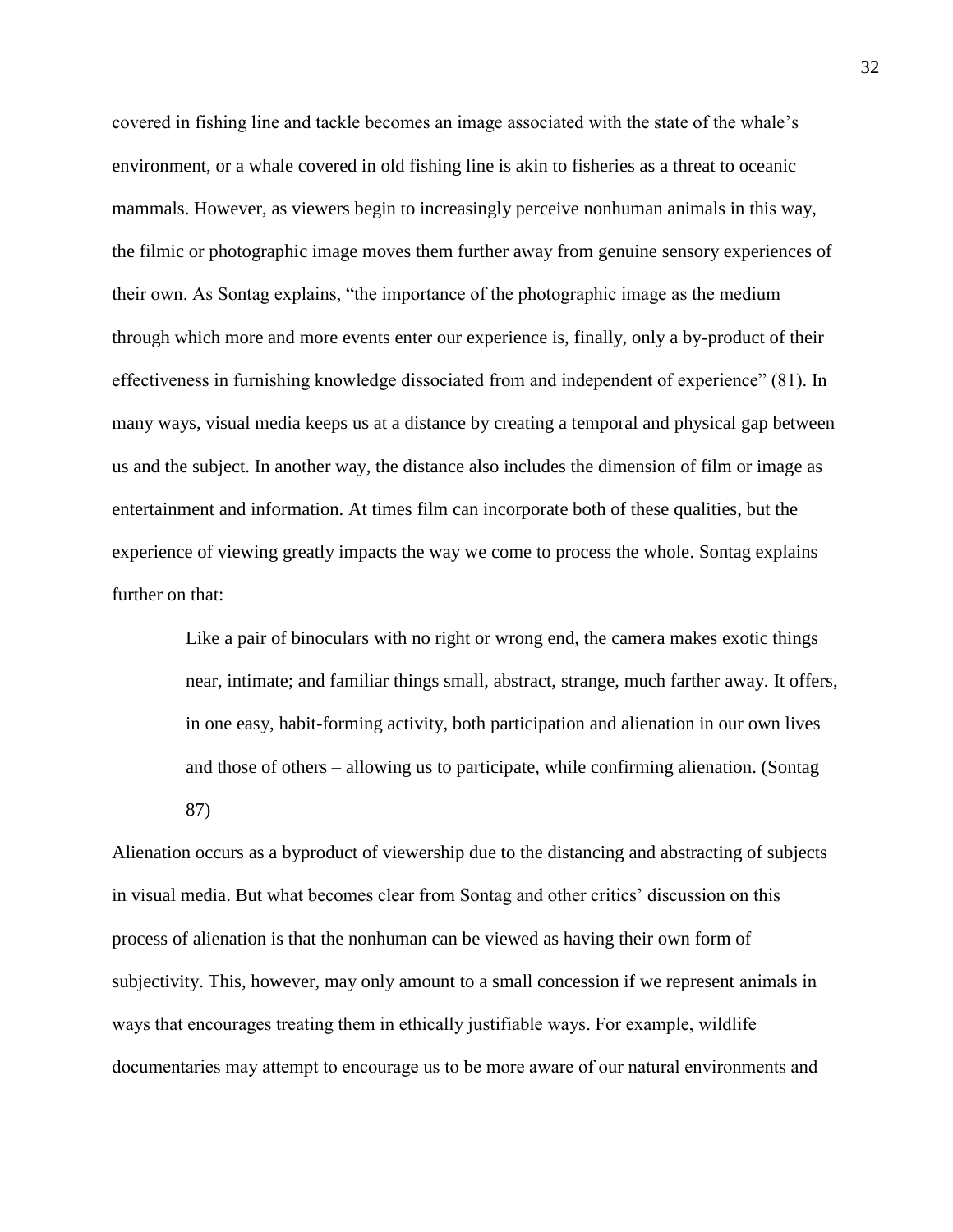the animals that live therein, but can they truly convince us that these animals on screen are more than just filmic objects? That they are living breathing beings in time with identity, personality, culture, and agency?

## *Representations of the Real: Wildlife Documentary Films*

MacGillivray Freeman's film, *Humpback Whales* (2015), offers audiences an in-depth look into the lives of one of our planet's largest mammals. Presented by the Pacific Life Foundation and narrated by the well-known actor, Ewan McGregor, the film takes audiences around the world on a cinematic journey following different groups of Humpback whales. As a wildlife documentary, *Humpback Whales* champions the idea of whale conservation by presenting a counter-extinction narrative in the form of a success story (i.e. Humpbacks were endangered because of world whaling, but their populations are recovering thanks to our efforts). As someone who is excited by all whale related things, I naturally gravitated towards this film as it arrived in theatres. Whales breaching on the big screen? Count me in! In its own way, the cinema may be the only comparable and satisfying way to see cetaceans without directly going to find them in the wild. Obviously, there is a difference between seeing something in real life and seeing a representation of it via film or photography. However, at least whales on screen in a theatre are more life-sized than television or computer screen miniatures. Big screens for big animal bodies make the most sense, right?

For what the film sets out to do, I believe MacGillivray and Freeman and their crew do a commendable job. The film's counter-extinction narrative is well thought out and carefully executed. But as with most wildlife documentary films, there are still elements that affect the ways in which humans see animals and subsequently identify who and what they are. Before getting into the heart of my discussion on wildlife films, it is important to first address what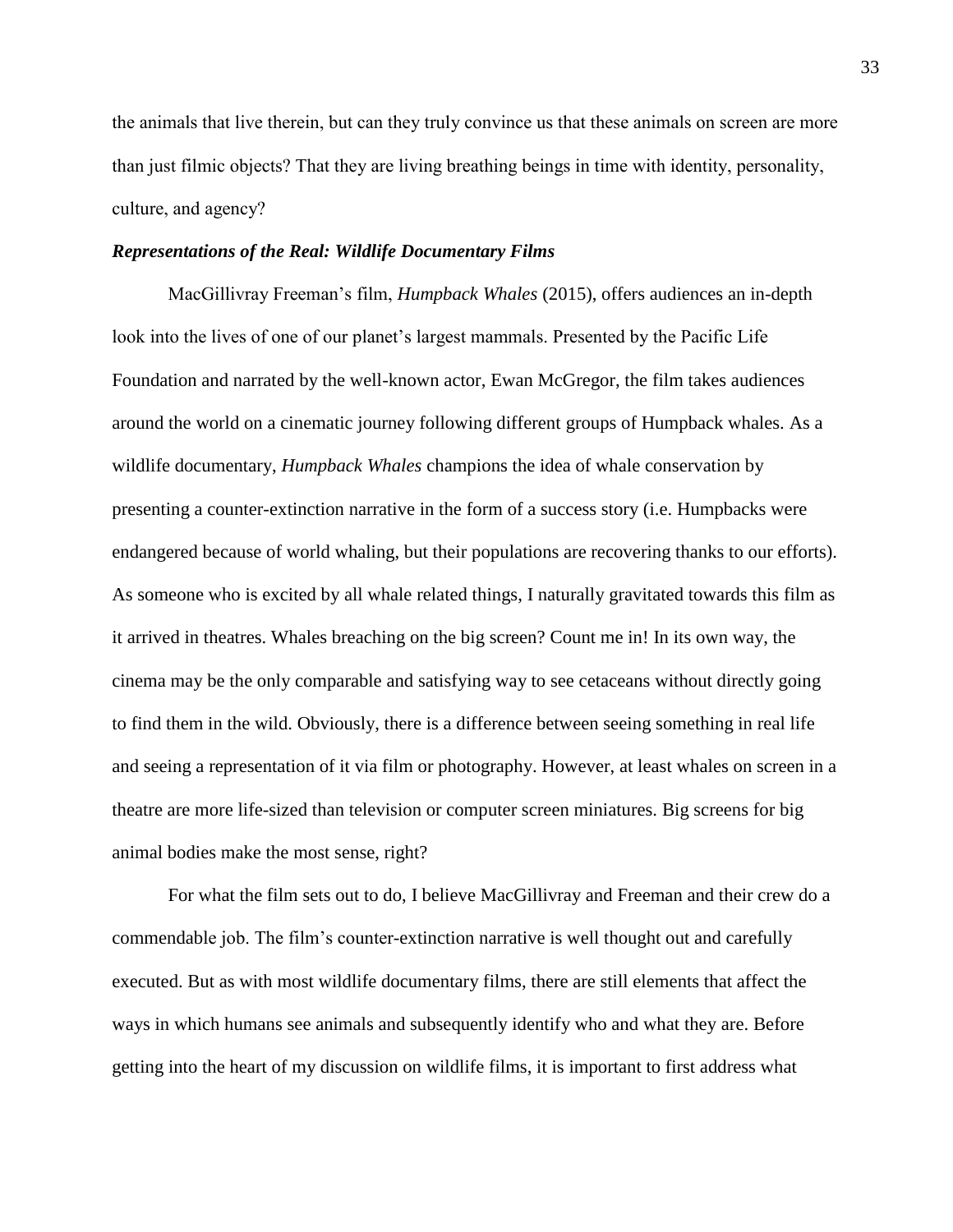makes a documentary film a documentary. In his essay, "Visible Traces: Documentary and the Contents of Photographs," Gregory Currie succinctly lays out a reworked definition of documentary designed to clarify some of the term's ambiguity. For Currie, one defining feature of a documentary is the presence of traces, or physical imprints "left on the [film] by [its] subjects" (142). The images in a documentary are visual representations of actual things captured by the director or camera operator via the camera. What we see, with animation being the only exception, is what is in front of the camera, not what the camera operator thinks is in front of it. As Currie explains, "the documentary film cannot present us with a record of events the filmmaker thinks occurred but which did not in fact occur, though the events can be recorded and presented to us in a way that misleads us about, say, their antecedents and consequences" (144). In other words, a documentary "may not represent things and events other than the things and events they are traces of" (Currie 145).

In regards to wildlife documentaries and other visual media, this idea most certainly holds true. What we see in these films and photographs are real animals. But as Lippit in his reading of Roland Barthes maintains, we see animals condemned, "both dead and alive, suspended in the photograph" with the medium becoming a type of techno-cultural crypt for the nonhuman (183). The Thylacine or Tasmanian Tiger is a poignant example of this idea; an animal that is alive in the photograph but also suspended in the photographic image. In reality, the Tasmanian Tiger is extinct because of poaching but still lives on because of a visual medium. The ways in which the filmmakers present the animals to the audience directly structures how we see and experience them. This process of structuring the viewing experience has been discussed by film theorists since the inception of visual media. More recently, Jamie Lorimer has added to the discussion, focusing on the ways filmmakers frame wildlife in their documentaries. He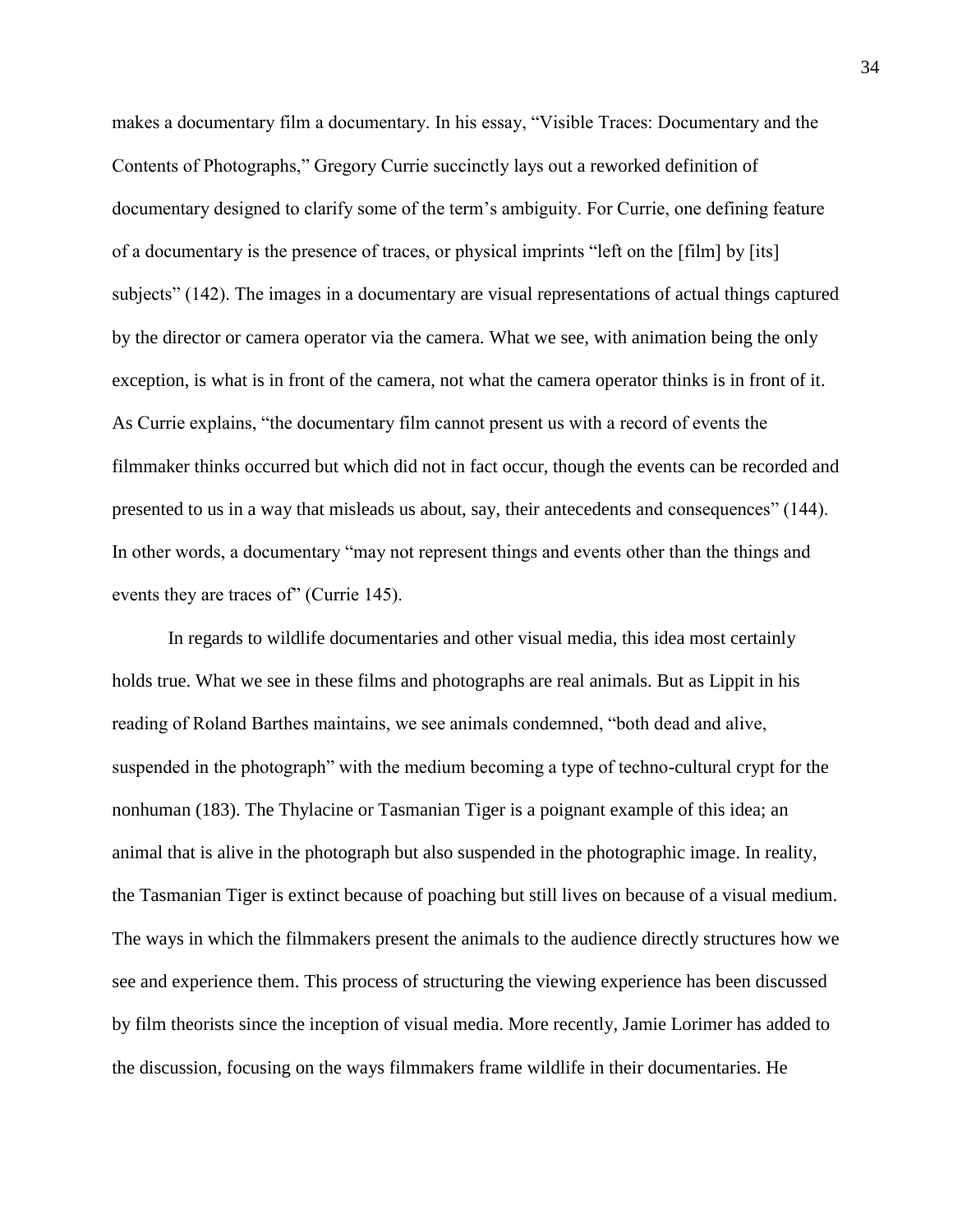writes:

The sincerity of the respect for nonhuman difference summoned forth in much awesome wildlife imagery is often open to question. There is a tendency to drift toward the pornographic in these evocations — we are presented with an improbable feast of expansive and unpopulated locations inhabited by exotic animals, which are forever fighting, fucking, eating, migrating, and dying for their impatient channel-surfing audiences. Rooted in the linear temporal logic of the movement-image, these images seek closure in the presentation of gory excess and a romantic affirmation of a pure and thrusting nature. (Lorimer 132)

For Lorimer, the idea of wildlife films being used as a method to advance or promote conservationist ideologies is at times incredibly problematic. What is wild is often framed as something untouched, untainted, and in many ways exotic for the films' audiences. The pornographic element at play in these films comes out in the excess of shots/scenes wherein a carnal and wild nature of nonhuman animals is the only thing on display. Framing the scenes in this way, filmmakers may undermine a film's goal (championing conservation, for example) by rendering the nonhuman to a set of simple sensory experiences for the viewer.

Looking at MacGillivray Freeman's film, this idea of a pornographic or meticulously framed representation of nature becomes apparent. The use of aerial shot sequences keep the viewer at a distance, fitting the whales within the limits of the screen while underwater film technologies help us penetrate and explore their subaquatic world. The camera crews now have the ability to access the hidden and mysterious life-worlds of whales and other water dwelling animals in ways that Melville and other writers of the  $19<sup>th</sup>$  century simply couldn't. According to wildlife filmmaker, Chris Palmer, audiences watching a wildlife documentary often come to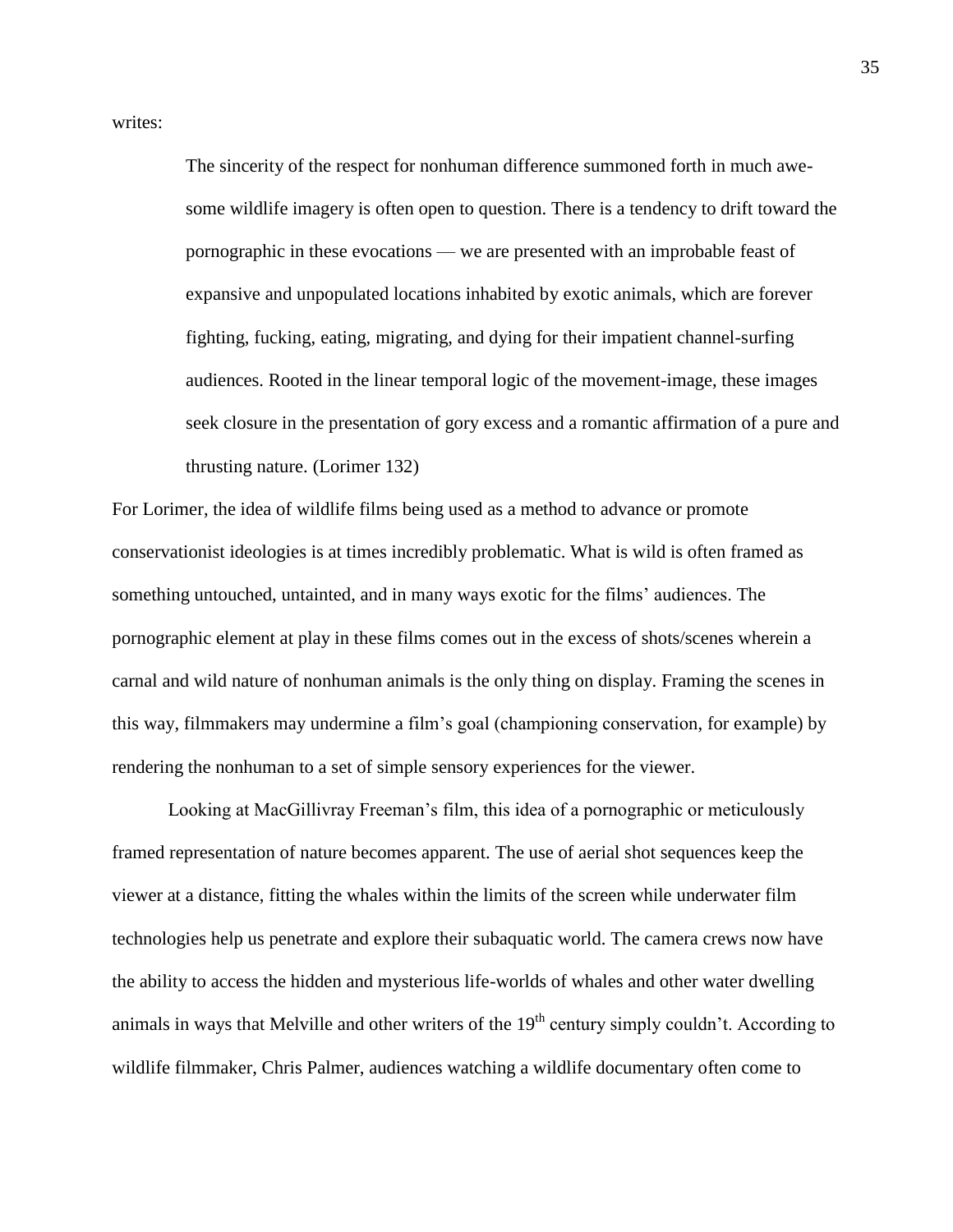expect authenticity and truth from what they're seeing. Authenticity in this respect would be understood as presenting the animals captured on film as wild and untamed, savage and unpredictable, which satisfies our romantic notion that the nonhuman other is exotic and different from ourselves. However, as Palmer explains during a TEDx talk at American University, filmmakers have a full repertoire of techniques and tricks at their disposal to increase the audience's interest in their work. To help defend his claim, Palmer provides examples from his own work in which he and his film crew committed what he describes as acts of "fakery" which include "[making] up fake stories, [renting] captive animals and [pretending] they're wild, and [using] computer generated imagery to spice up the footage" (Palmer, "Confessions"). Despite the best intentions of many filmmakers like Palmer, to educate audiences or advocate for causes they consider in need of more immediate attention and representation, there is still the need to engage, entertain, and captivate the public. Regarding his 1995 documentary on whale migration, Palmer explains that he and his crew worked hard to champion whale conservation, adhered to the science of the whales' migratory facts and patterns, but in the end "the need for a dramatic story trumped truth" (ibid). This idea is also echoed in Lorimer's work, where he recognizes that the image sequences are ordered in such a way that the narrative always reaches meaning and resolution (Lorimer 128).

Earlier I mentioned that overall, *Humpback Whales* as a documentary, does a fairly commendable job at offering a counter-extinction narrative. However, there are some points that open up the film for criticism that highlight some of the shortcomings of wildlife documentary filmmaking. First, as the film opens the narrator helps familiarize the audience with the film's subject matter by providing a number of whale facts, such as size, diving ability, etc. While this in itself is not problematic, one of the narrator's comments certainly is. As footage of humpbacks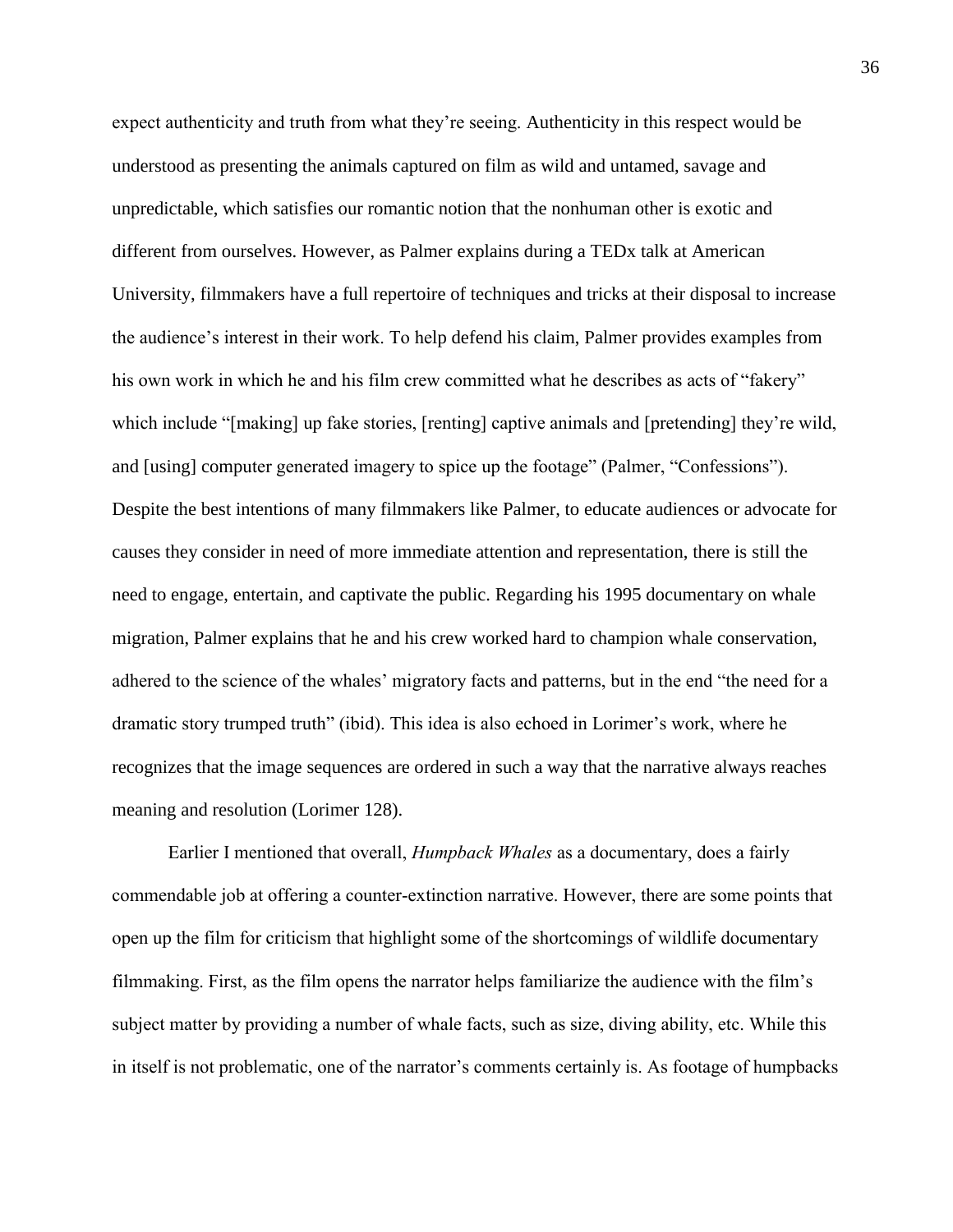swimming and breaching the water's surface fills the screen, the narrator states that "the song of the humpback helped us begin to understand, finally, that whales are magnificent complex beings worthy of protection, worthy of life." The song of the humpback is perhaps the most recognizable of the entire cetacean order, however, claiming that it is the reason we understand whales as "complex beings worthy of protection" and "worthy of life" is a troubling one. To explain, in putting forth this sort of broad and totalizing claim alongside general whale facts, the film sets the audiences up to absorb this information as truth. To be sure the humpback whale's song is beautiful to many human listeners, however, claiming that it is the reason we have recently started advocating for whales disparages the diversity of all other forms of whale life.

As this example goes to show, one problem facing wildlife filmmaking is the use of an invisible and omnipotent narrator. Karla Armbruster addresses this issue in her work, "Creating the World We Must Save: The paradox of television nature documentaries." As Armbruster understands it, the narrators in these films structure the viewing experience in a way that allows viewers to overlook issues associated with the films' production. Additionally, in identifying with the narrator "and with the perspective of the camera that so often appears to be the narrator's eye, the viewer is constructed as omniscient and capable of penetrating the most inaccessible reaches of the natural world" (Armbruster 232). One reason why this sort of identification with a narrator is problematic comes from the alienated perspective of the viewer, an idea touched upon earlier in regards to Sontag. To explain, in aligning themselves with the narrator, viewers are able to distance or disassociate themselves from the issues affecting the nature onscreen. Armbruster maintains this idea explaining that "identification with the narrator produces a sense of unobtrusiveness, an assurance of innocence of involvement in the forces affecting the natural world the camera reveals" (ibid). We are able to watch but are given the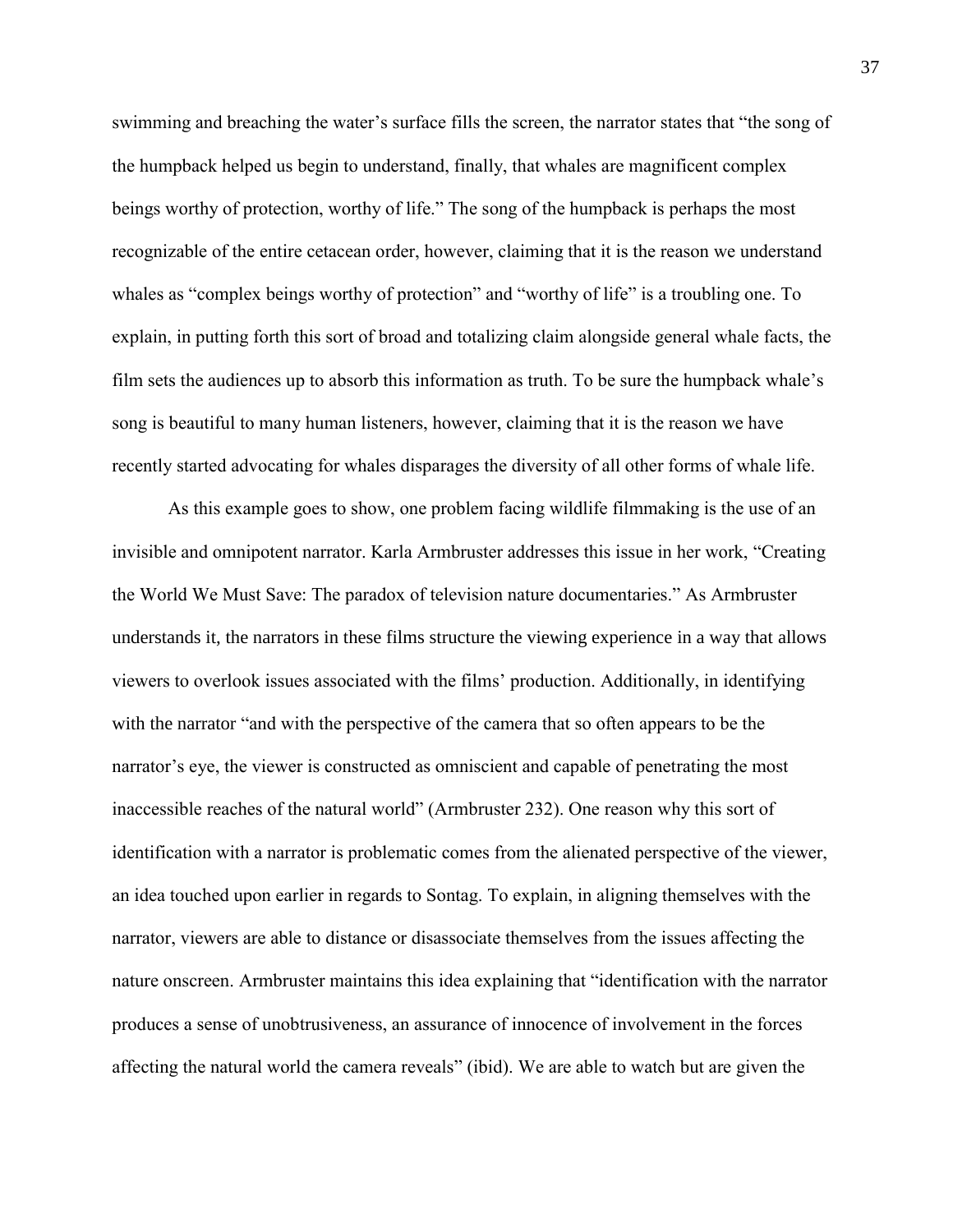sense that we are not complicit in acts of violence, destruction, exploitation, etc., of anything we bear witness to. In his analysis of wildlife filmmaking, Greg Garrard points out that:

> …the way the relationship of the viewer to wildlife is constructed may be highly problematic, narrowing our experience of nature from full sensory, intellectual and political engagement to a purely visual relation that is further distorted by overemphasis on violence and sex. (Garrard 174)

To be sure, the film emphasizes the humpbacks' family structure, their ability to reproduce and rear their young, and the competitive 'battles' associated with mating. While these are important aspects of the humpback's social life, they are definitely exploited to tell a more compelling and action-packed story.

This then brings us to the structuring of shots and sequences in order to convey a compelling, relatable, and complete story to the viewer. While it may be hard for us to connect with a jellyfish floating on an ocean current, it is not impossible for us to see ourselves as a mother or calf humpback whale. However, the film as a whole is not an unbroken shot of one specific place, nor is it an unedited work focusing on certain animals. Rather, *Humpback Whales* uses a variety of locations and whales to tell a unified story that attempts to frame the story of an entire species. While some films can in fact be made in one single shot sequence without incorporating cuts or breaks in the film, the majority of wildlife filmmaking requires multiple days of filming, location changes, and often times, different animals. An issue is that the viewers are not aware of the difficulty of finding and capturing wild animals on film. Throughout the 40 minutes of runtime, there is no mention of the crew's efforts at filming the documentary. We are never told how long the crew waited on the water looking for whales, or how their boats were forced on to shore because of poor weather conditions. In this way, the film fails to recognize the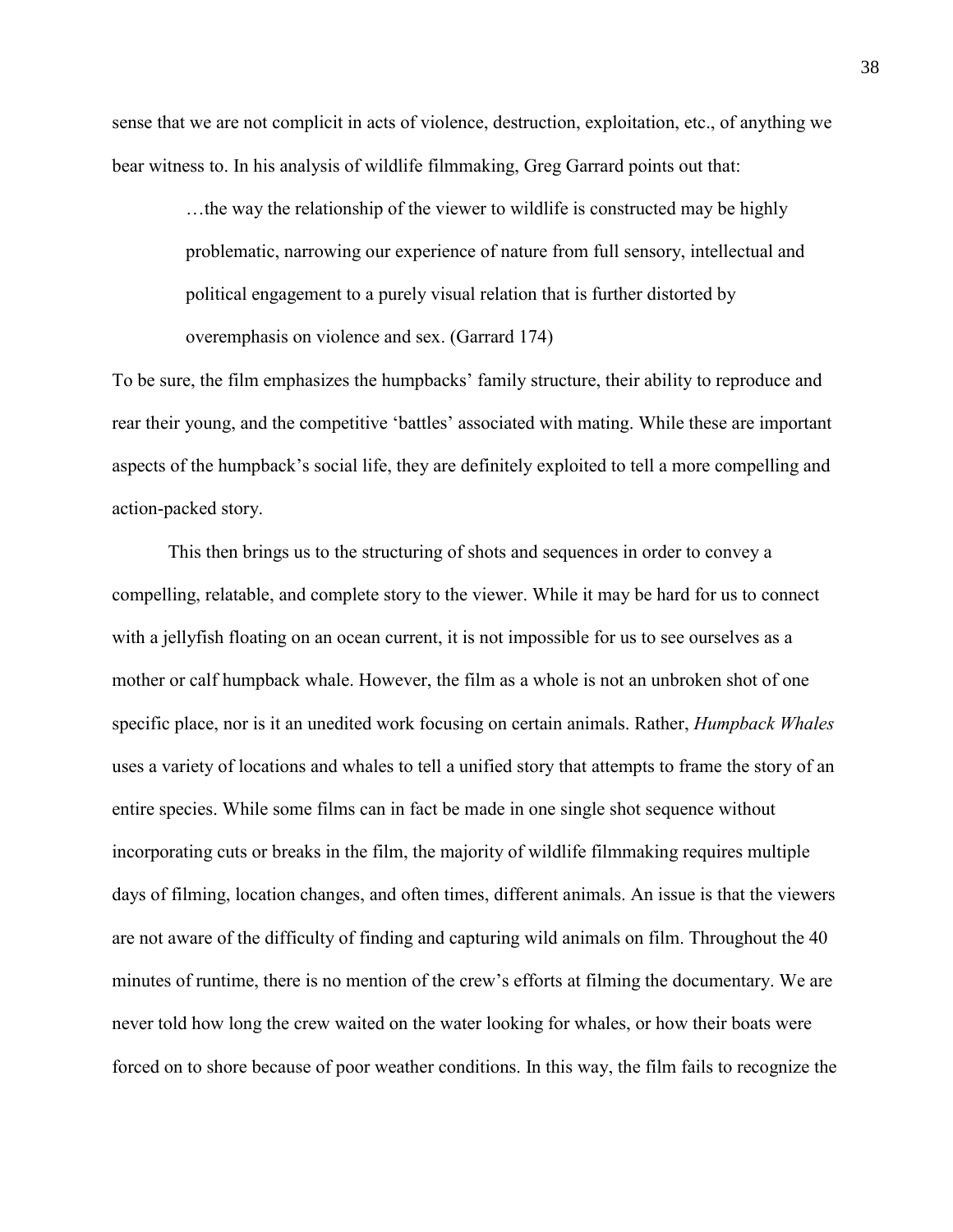ways in which animals resist our encounters with them. What we are presented with are waters apparently teeming with breaching whales, lob-tailing in the water and swimming freely in both large and small groups, while at the same time we are told by the narrator that the whales have been decimated by pelagic whaling. Regardless of the counter-extinction narrative running throughout the film, showing continuous footage of whales does not accurately demonstrate how these populations have been affected. If anything, this sort of filmmaking has the potential to lull us into thinking that the animals are doing fine because we see them onscreen.

While I recognize the accuracy of Armbruster's assessment of wildlife documentary filmmaking mentioned earlier, I also see the connection to Despret's notion of *agencement*. When we think about the whales in these documentary films, it is important to see them as agents or actors that elude and resist our desire to capture and immortalize them using visual media. However, this mode of representation, although usually framed with a specific narrative, works in a way similar to *Moby-Dick*. The films are a response, a calling out to the nonhuman, that work to help us think through questions of environment, extinction, natural disaster, and ground us in that world. Although there are ways in which wildlife documentary filmmaking may fall short of this intended mark, it is still one of the most effective means of connecting humanity with nature and the nonhuman.

#### *Hybrid Horrors and Cinematic Fictions*

Unlike documentary films, commercial Hollywood productions have a bit more room to play with their subject matter. Although the stories that drive the plots of thriller and action movies may base themselves on real subject matter like a terrorist attack or serial killer for example, the filmmakers provide audiences with a work of fiction as opposed to fact. At times this line between what is real and what isn't becomes difficult to navigate, especially when we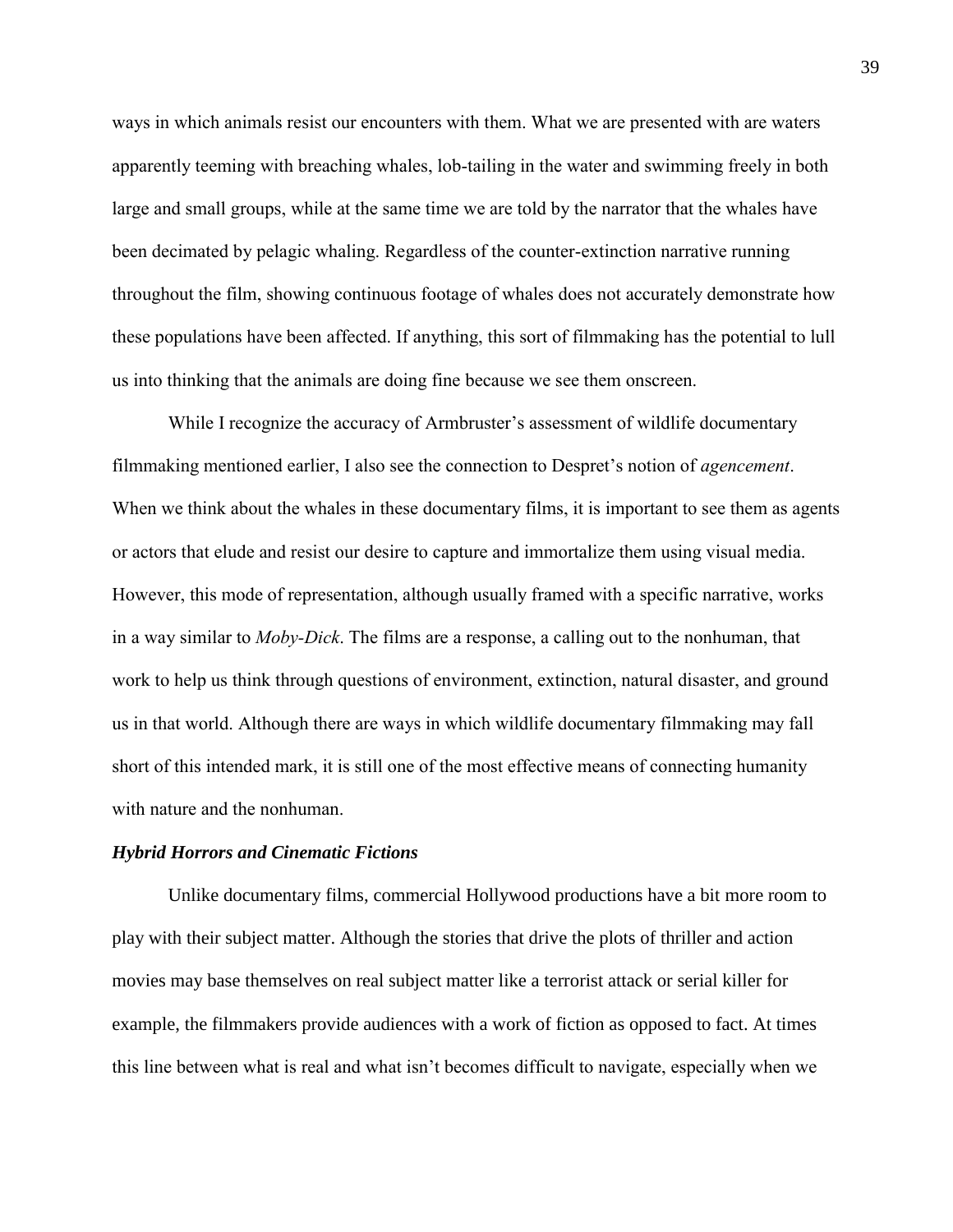consider genres like "found footage" which make us question if what we're seeing is scripted or not. The same can be said for films that claim to be based on true events where the film is a work of fiction but the events and characters can in fact be grounded in reality which has us take what we see as a kind of truth. As a genre, horror films tend to push the boundary between reality and fiction and truly play on our suspension of disbelief. Audiences know that zombie hordes and floating sentient alien brains are not actually real, but we still enjoy watching these types of films. We suspend our belief but hold on to the possibility that these beings and things could potentially exist. This possibility is perhaps what frightens us the most. Moreover, the genre tends to use and exploit some of the pre-established ideas surrounding the nonhuman animal, namely the animal as something unknown, something frightening, and something that mirrors and challenges our own humanity. Examples of this sort of human-animal challenge can be found in films about vampires and werewolves such as F. W. Murnau's *Nosferatu* (1922), an adaptation of Bram Stoker's *Dracula* and John Fawcett's chilling teenage werewolf horror, *Gingersnaps* (2001). As with most genres, subgenres develop over time as filmmakers look for new ways to captivate audiences. The emergence of eco-horror as a subgenre to the traditional horror film is an interesting and rich ground for studying the way visual fiction comes to represent nonhuman identities; a way that is different than the wildlife documentaries addressed in the previous section. My reason for choosing eco-horror as a genre for this section is twofold. First, eco-horror often plays on human fears that are either directly or indirectly connected to the environment. These fears are manifested by the events in the films and by their nonhuman actors. Second, using the nonhuman as well as elements of the natural world to evoke negative feelings (fear, anger, suspicion, etc.) and provoke audiences is what seems to be lacking from other Hollywood films like *Free Willy* (1993) and *Flipper* (1996). This is not to say that *Free Willy* as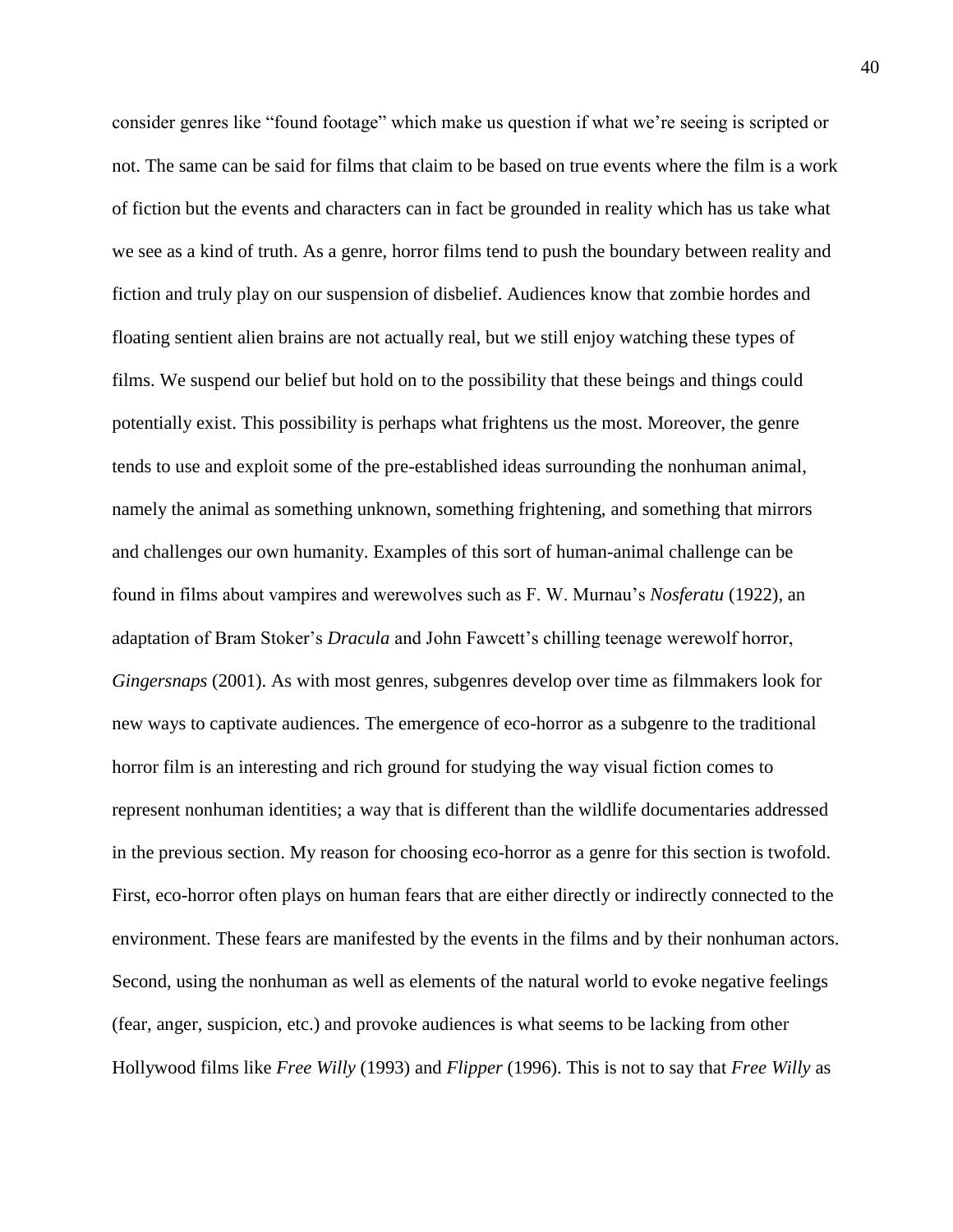a film is less noteworthy than the film I've chosen to critique in this section. I simply believe that eco-horror, especially films that deal explicitly with whales as antagonists rather than companions offer much in the way of critique.

In the collection *Animal Horror Cinema*, Katarina Gregersdotter, Nicklas Hållén and Johan Höglund, attempt to map out the various ways that animals have been incorporated into the horror genre. As they explain in their introduction, "animal horror cinema tells the story of how a particular animal or an animal species commits a transgression against humanity and then recounts the punishment the animal must suffer as a consequence" (Gregersdotter et al 3). But, as the authors note further on, this definition does not apply to all animal horror films. While this definition establishes a basis for the subgenre, Gregersdotter et al explain that some other films focus less on animals themselves and more on their environment, with natural forces like earthquakes and tornadoes being responses to humanity's exploitation of nature. In these ecohorror films as well as those that fall into the general category of animal horror cinema, the human-animal binary that concerned Derrida seems to repeat and reinforce itself. As I explain throughout this chapter, the anthropomorphization of the nonhuman works to reinforce the human-animal binary but also blur the lines and close the divide.

Following the success of Steven Spielberg's cult film, *Jaws* (1975), Michael Anderson created his own animal oriented eco-horror, *Orca* (1977). After attending a lecture by biologist Rachel Bedford (Charlotte Rampling), Captain Nolan (Richard Harris), decides to start targeting killer whales to capture and sell into captivity. In an effort to capture a bull killer whale, Nolan accidentally harpoons and kills his pregnant mate. Mourning the death of the other whale, the male seeks revenge against Captain Nolan and the crew of the *Bumpo*. What follows in the film is a battle between man and animal where Captain Nolan is forced to confront his past and pay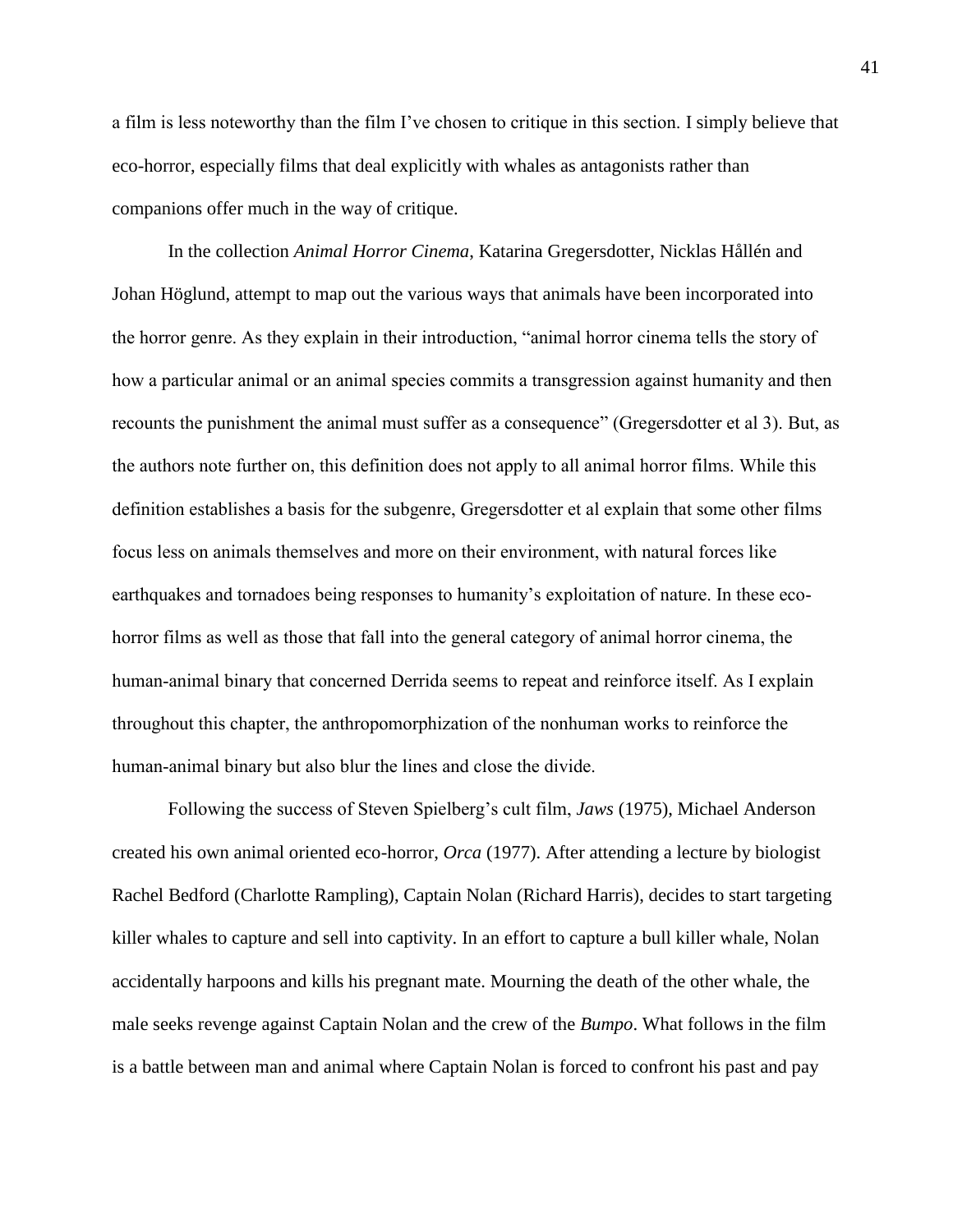for his transgressions against nature. Anderson's film, however, did not have the intended impact on audiences that he had hoped for. While *Jaws* managed to bring in an astounding 470.7 million USD at the box office, *Orca* comparatively made around 14 million USD. The difference in gross box office earnings is telling, showing that although audiences were interested in *Orca*, they were more interested in Spielberg's man-eating shark. One reason for this may be that the prevailing mythos around sharks at the time established them as apex predators with the desire to attack and kill humans. Conversely, Anderson's nonhuman antagonist (protagonist?) was motivated to kill and wreak havoc by his need for retribution.

Unlike *Jaws* and other films of the genre like *The White Buffalo* (1977) and *Grizzly*  (1976), whose nonhuman antagonists are portrayed as mindless killers devoid of emotion, the orca in Anderson's film comes to occupy a different role. The film exploits the killer whale mythos, that is, the whale's strong familial or group relationships, and its capacity for complex and premeditated thought and action. Anderson plays up the idea that killer whales are highly intelligent beings in order to establish what I consider to be an even more terrifying nonhuman antagonist than the white shark in Spielberg's film. As Gregersdotter and Hållén remark in their essay, "Anthropomorphism and the Representation of Animals as Adversaries," the killer whale in Anderson's film is "in many respects a human adversary that takes the shape of an animal" (210). According to the authors, in order for the whale in *Orca* to be acknowledged as an adversary or antagonist it must first be given a number of recognizable human qualities. They explain that

the collapse of the boundaries between the animal and human worlds coincides with the collapse of the structures that uphold the otherness of the animal in relation to the human being when the animal enters the human world in cinema, it normally takes on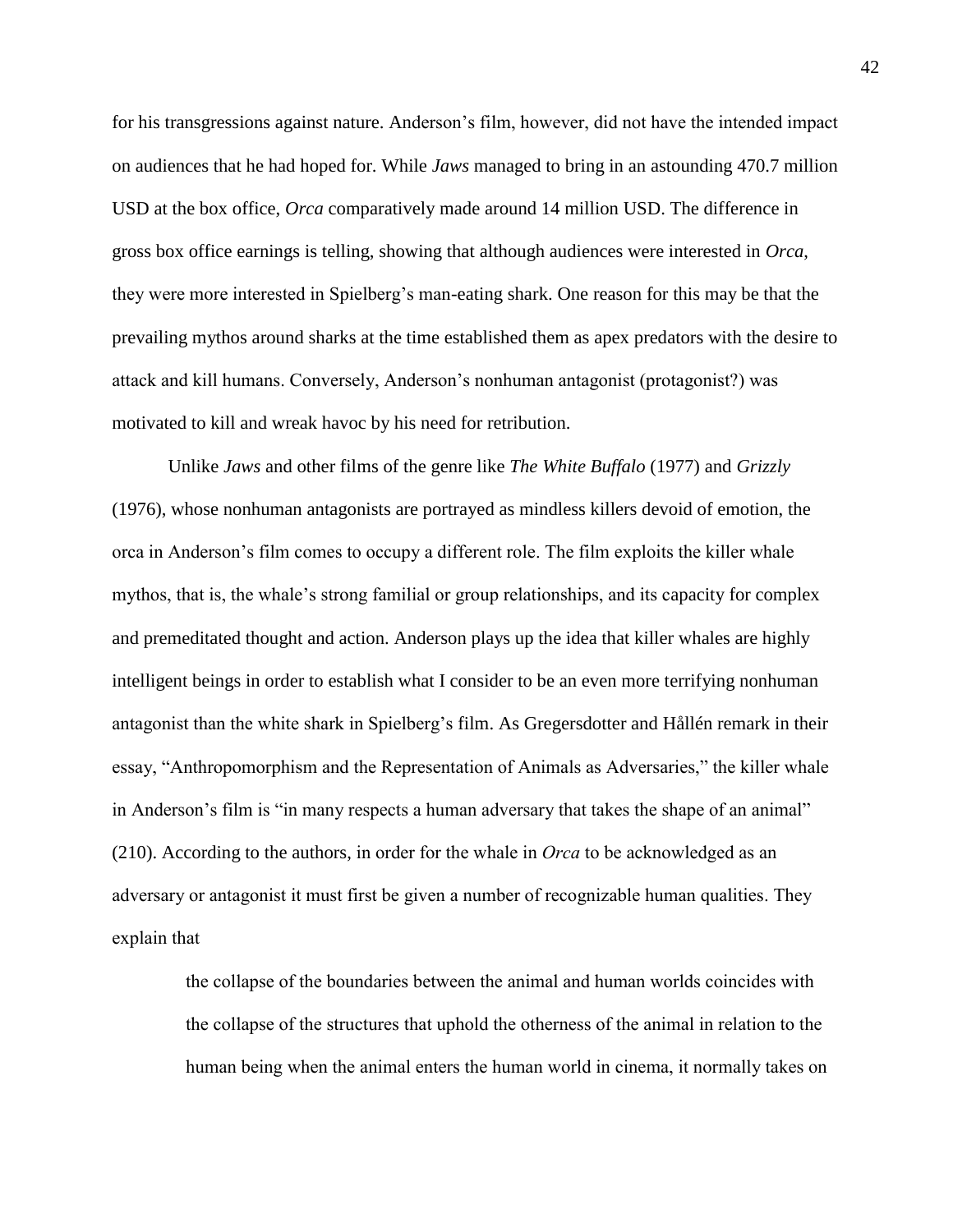human qualities and thus loses its status as an other in the strict sense of a being that remains beyond our capacity to comprehend in a phenomenological sense.

(Gregersdotter & Hållén 209)

Therefore, in order for the whale to be seen as an agent, it must first be understood as more than a mindless predator seeking out prey. It must be recognized as human-like. The distinction is somewhat ambiguous at first, but as the film develops and the whale's need for retribution continues there is an emphasis on the whale becoming-human. I would argue that is paralleled by Nolan's own experience becoming-whale.

On the one hand, Gregersdotter and Hållén propose that the anthropomorphizing of the bull orca allows Nolan to see and recognize the whale as a human. One justification for this is the association between the death of Nolan's own child and wife to that of the bull's pregnant mate at the beginning of the film. Nolan comes to relate to the whale as more than just a nonhuman other, he sympathizes with him and in turn inwardly reflects on his own transgressions as a man. Another justification that Gregersdotter and Hållén provide comes in the form of repeated close up shots of the bull orca's eye. They note that:

> when the human gaze meets the bull orca's gaze across the 'narrow abyss' between man and animal, it makes it impossible for the viewer and for Nolan to convincingly think that 'it is just an animal', precisely because its gaze demands that it be recognised as an individual who in turn recognises a fatal connection to the captain (Gregersdotter & Hållén 220).

The observation that the bull orca's gaze demands recognition is not surprising. The eyes of animals stand as metaphoric windows into the psychic realities of the nonhuman; the gaze is one way of representing the consciousness of nonhuman animals. In the context of the film it forces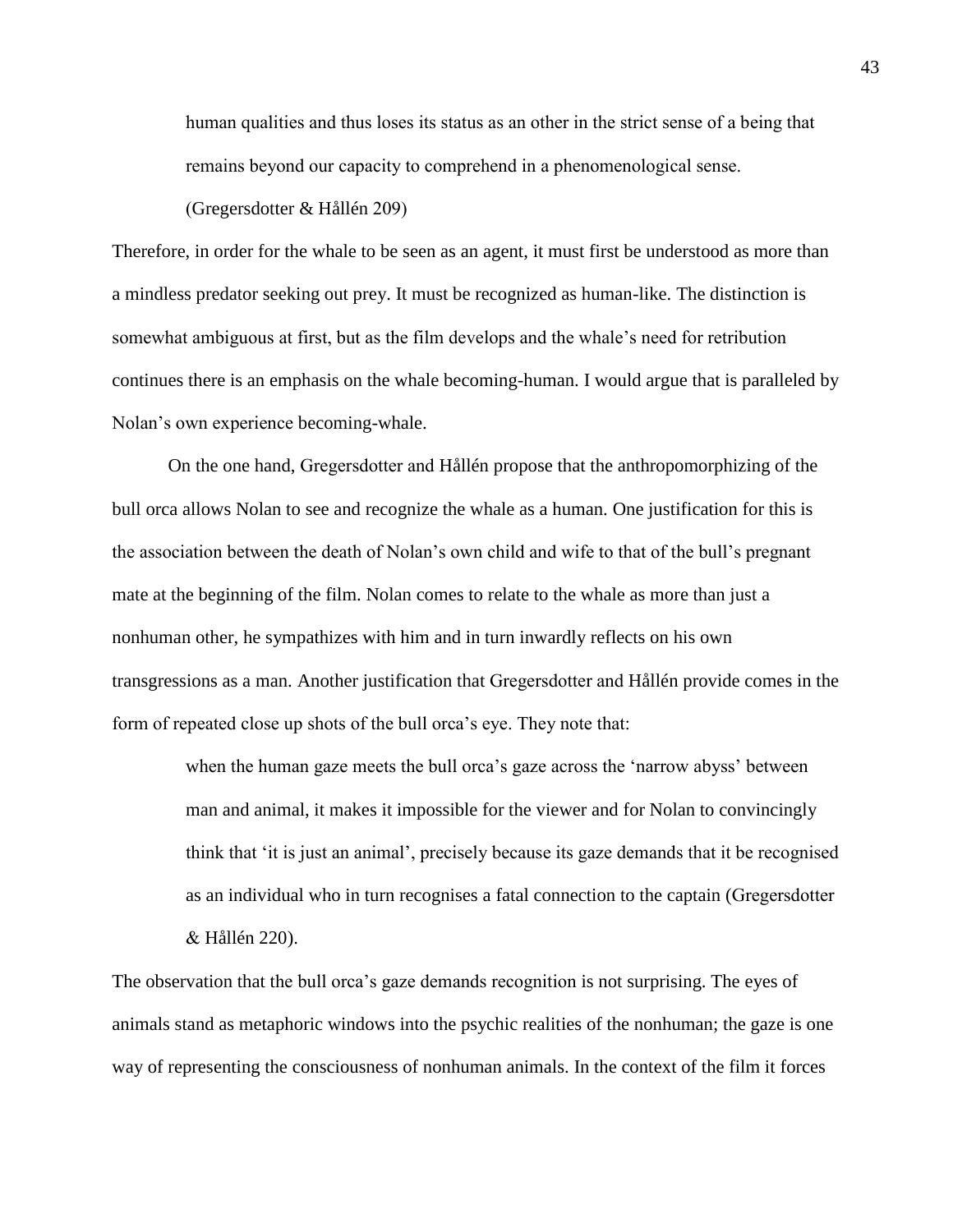Nolan and the viewer to recognize the whale as an agent, as a being with intentions, complicating the idea that it is not 'just an animal' which Gregersdotter and Hållén believe is an important step for establishing any form nonhuman agency in film. Berger, however, would caution us in regards to our use of anthropomorphism and the nonhuman gaze in film's like *Orca*. Unlike Gregersdotter and Hållén, Berger believes that anthropomorphic language/attributions are the "residue of the continuous use of animal metaphor," which fails to reveal or expose real animals (Berger 255). In film, the real animals "have gradually disappeared" (ibid). Although I understand where Berger's reservation comes from with respect to anthropomorphism, I would argue that the boundary between human and animal is incredibly porous. In films like *Orca*, the nonhuman animal penetrates into the human sphere (and vice versa) highlighting the fluidity of our distinctions. Despite being given human qualities, the whale in *Orca* forces us to reconsider how we recognize and respond to the nonhuman other. The whale in the film, for example, had a family network which was taken away by Nolan. This dissolution or destruction of the family is mirrored by Nolan's own relation to the death of his wife and child. Through this mirroring, the audience is able to see how the two characters, one human and the other whale, are not as different as they first appeared. They share an experience that extends across species lines.

## *Conclusion*

Visual media have an important role in the circulation of information and ideas. As a subsequent byproduct of visual media's proliferation in everyday consumer culture, nonhuman animals are used to entertain, educate, and captivate audiences. As the use of nonhuman animals as the subject matter of film and television programs continues, we must be mindful as informed viewers that we are not outside or removed from the environmental/ecological issues facing the natural world. It is important to understand, as Armbruster and others explain, how visual media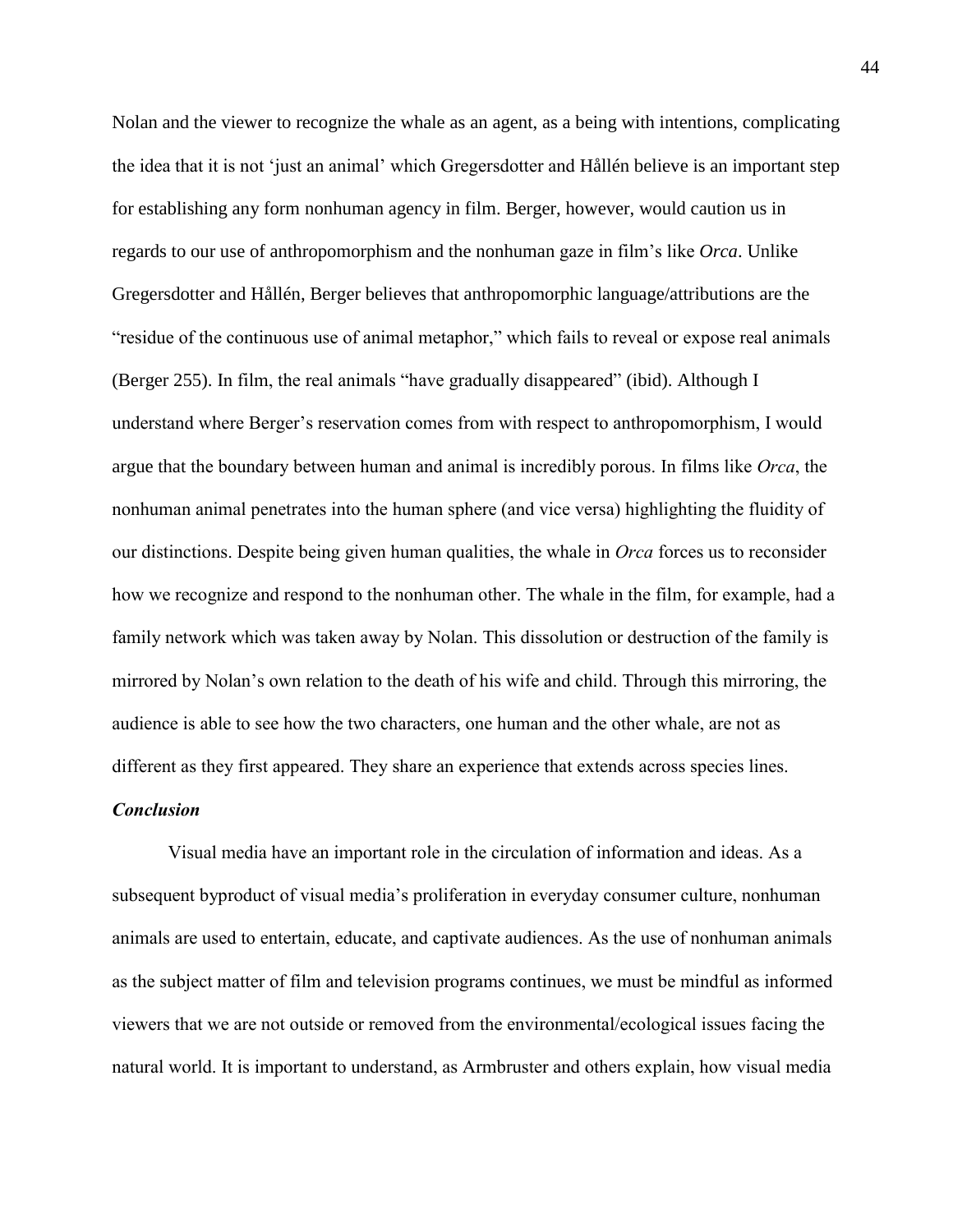and filmic technologies can distance humanity from other-than-human worlds by reinforcing binary relationships of us and them, viewer and viewed, subject and object. However, film can help us acknowledge these issues and allow nonhuman animals to penetrate or crossover into our own worlds, cultures, etc., by creating a space for them to respond and resist. Literature, along with visual media, provide us with the opportunity to tell stories across species lines. Based on the two films discussed in this chapter, I see that our visual representations of whale agency are impacted by how accessible the animals are, how we depict them, and our inability to respond to their gaze. Although film allows us to peak into the worlds of elusive marine mammals, we are still kept at a distance as spectators. In a way, this distance is an obstacle similar to the one faced by whale-watchers. We only see whales when they want to be seen. Therefore, while film helps make elusive beings more accessible, it is not a full sensory experience. Additionally, imbuing whales with anthropomorphic qualities in a film can shape how we relate to them in real life. While some scholars believe that anthropomorphizing animals has the ability to make us more compassionate and empathetic, others like Berger warn that the absence of animals from everyday life (proximity between humans and nature) is reinforced through anthropomorphization. From my analysis, I believe that both points of view are accurate in their own ways. Although our proximity to the natural world widens through industrialization/urbanization, I think it necessary that we reconnect with the nonhuman in whatever ways we can. As van Dooren and Rose maintain, acknowledging that nonhuman animals are real fleshy beings with their own stories and histories is an important step in developing ethically concerned and caring relationships with them (van Dooren & Rose 89).

The stories we tell, how we go about telling them, and who we tell them about, all matter. The films discussed within this chapter are two different examples of how whales have been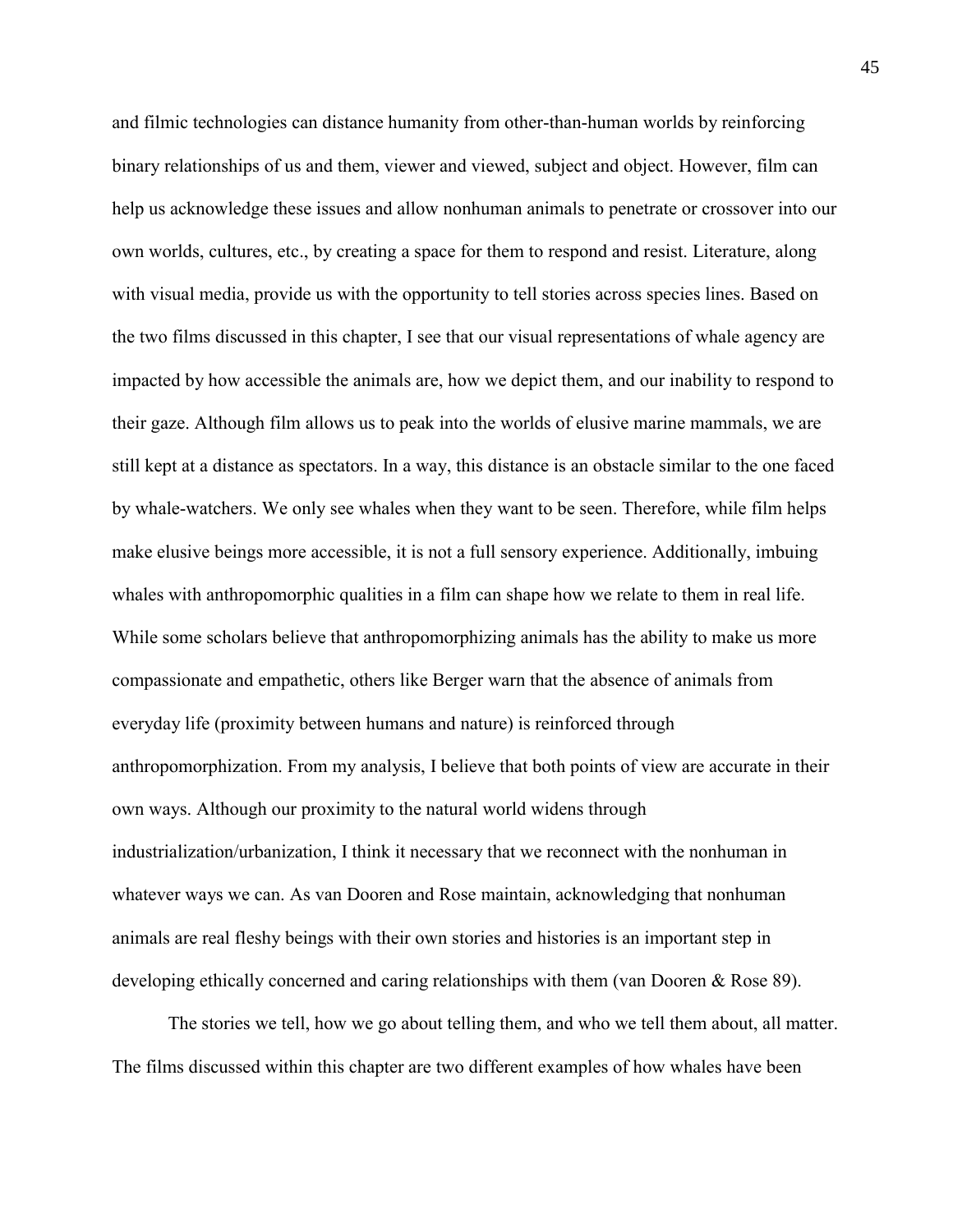used to tell stories and challenge how we respond to the nonhuman on screen. While there are a number of films that could have been used to explore this subject matter, I decided to use *Humpback Whales* and *Orca* for several reasons. Although MacGillivray-Freeman's film is similar in many ways to other whale documentaries, it happened to be available for viewing in theatres. This was my main motivation for choosing this film for the wildlife documentary portion of this chapter. *Orca*, on the other hand, is a rather unique film in and of itself. Where dozens of films have been made staging whales (especially Orca) and dolphins as friendly marine companions, Anderson's film is the only one which does the opposite. While *Free Willy*  (1993) would have allowed for a similar analysis, *Orca* offered the possibility of exploring the darker side of the nonhuman in film.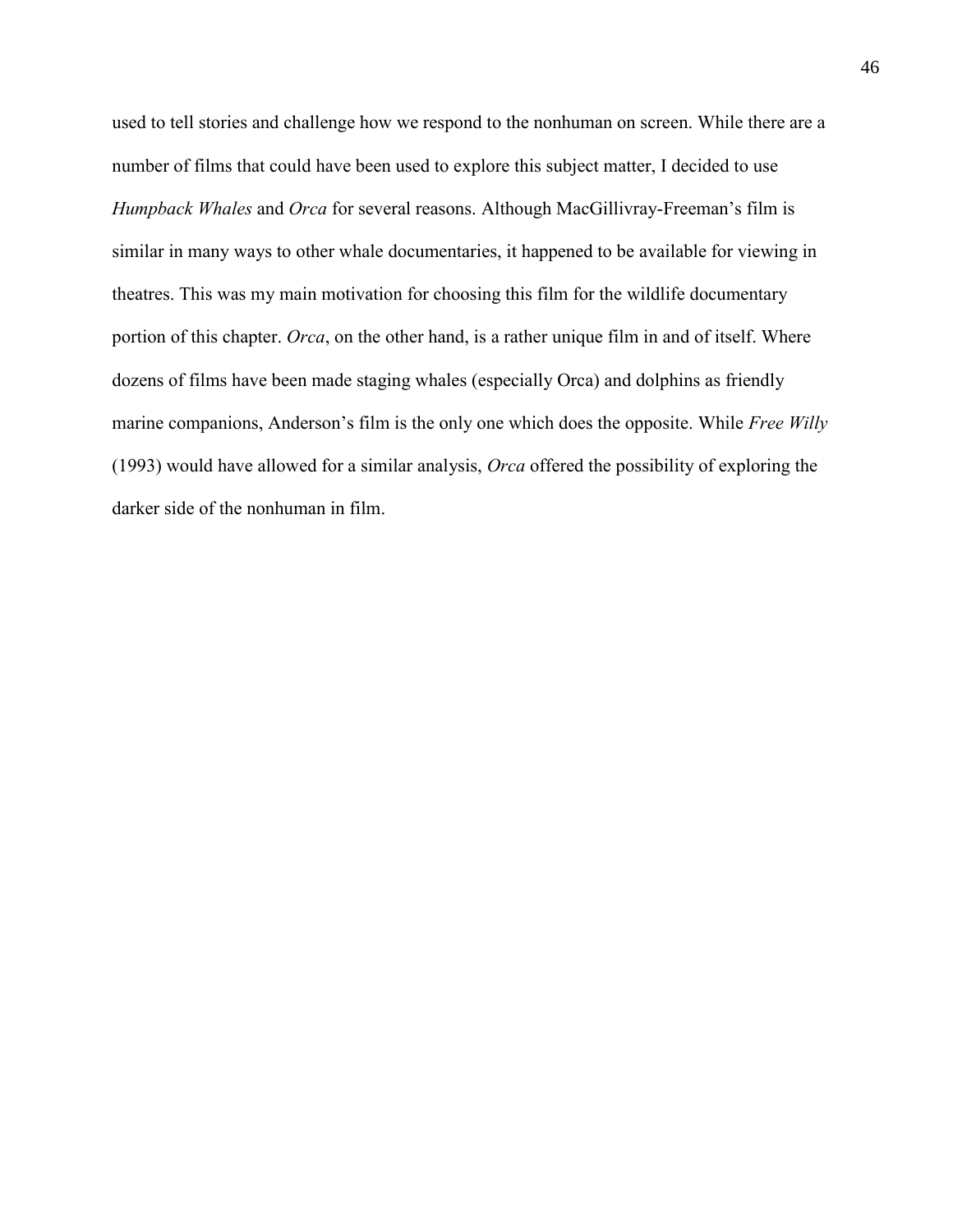# Chapter Three

#### Science and Whale Representation

In an opening address to the public of Wellington, New Zealand, the inaugural Chief Science Advisor to the New Zealand Prime Minister, Peter Gluckman, speaks on the engagement of indigenous and Western science knowledge systems. As part of his address, Gluckman presents science as an epistemology; a knowledge system that, as he explains, affects culture and societies as much as it is affected and influenced by them. While this information is not novel in any major way, Gluckman continues by cautioning against scientific knowledge becoming the dominant mode of establishing truth. He explains that

our human values and personal ethics will inevitably inform the many choices that we make in the practice of science: what we choose to research; how we research it, how we interpret it; and most importantly, how we use the knowledge produced through science. But in the past 200 years, the techniques of science have crystalized into formal processes explicitly designed to ensure the collection of data is robust and analysis follows protocols that can be replicated and thus tested and validated by anyone. This submission to testing and retesting – across borders, generations and cultures – is what gives scientific knowledge its generally accepted reliability and universality. (Gluckman 2)

What Gluckman moves towards in his address is not a condemnation of science but rather a meeting point for the diverse forms of knowledge and knowledge systems at play within societies at large. This comes as a response to the idea that science (as an epistemology) stands in opposition to different knowledge systems leading to potential contradictions or impasses. In explanation of this, Gluckman writes that "while science tries to remove values from its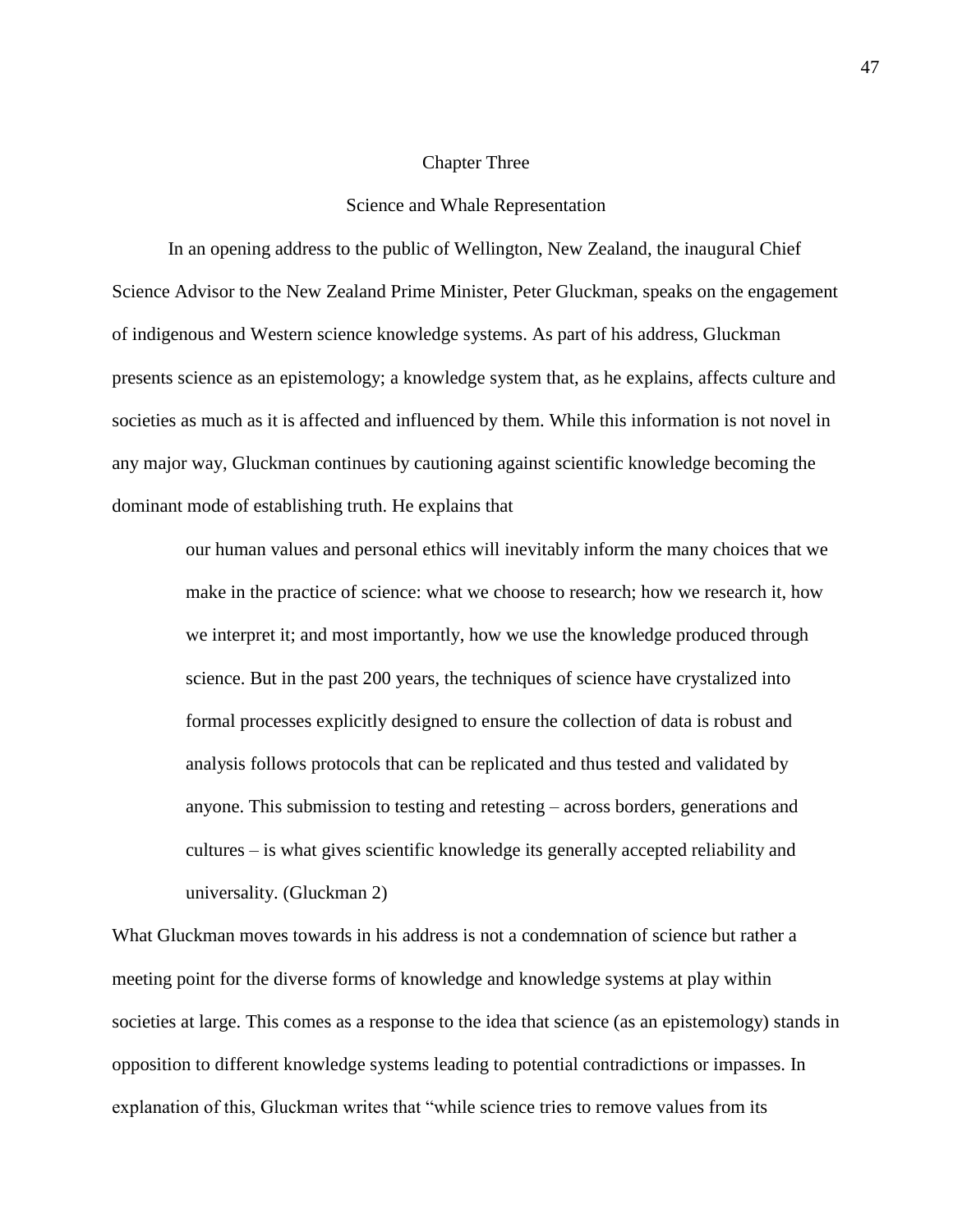collection and interpretation of data, other sources of knowledge, by their very nature, do not" (3). Therefore, the epistemological division created between scientific and other knowledge systems (indigenous, religious, moral, etc.) is often based on the inclusion or exclusion of values, or so Gluckman believes.

In relation to my work and the work of fellow multispecies studies scholars like Bruno Latour for example, establishing a common ground or meeting point between science and society/culture rather than keeping them separate and distinct is an important step in helping achieve realistic outcomes for pressing environmental issues. As I understand and will attempt to show throughout this chapter, science without subjectivity and the inclusion of personal values can fall short in terms of answering complex issues regarding the natural world. To borrow from Aristotle's method of inquiry in *The Parts of Animals* as a means of clarifying my point, there is no "one" way of understanding the world. Up until this point, science or scientific writing in some form or fashion has crept into each of my chapters. For example, the early naturalists of the 18th and 19th centuries provided important source material for Melville's *Moby-Dick*, while the incorporation of scientific experts in wildlife documentaries lent the films a degree of legitimacy and authenticity. In a similar fashion, science is also impacted by film and fiction in novel ways. As Susan McHugh notes in her book *Animal Stories*, the relationship between science and more artistic mediums like film and literature is not one sided, that is to say, that science does not remain unaffected by the arts, humanities, and social sciences. Using an interview with primatologist Jane Goodall as an example, McHugh emphasizes the influence of Goodall's childhood fascination with Edgar Rice Burroughs' *Tarzan* novels in determining her future career and studies. According to McHugh and Goodall herself, the stories inspired the primatologist to become "a better Jane" than the one Burroughs had established. But there is still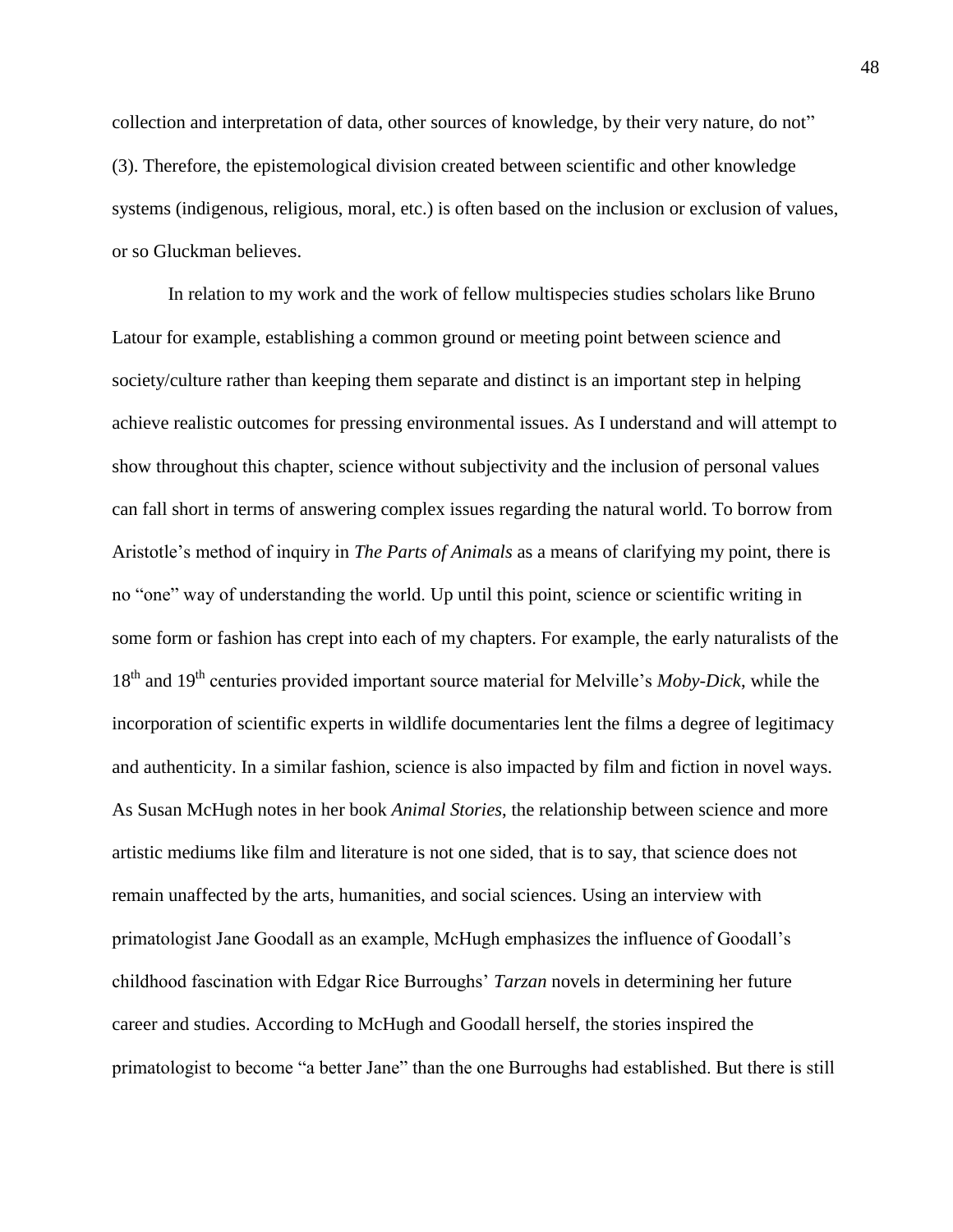much to be said about the role of science in constructing nonhuman identity. As I have emphasized in the two previous chapters, describing nonhuman identity is a two-way street. When we use a particular medium to establish agency for the nonhuman, we also shape our own in the process. Scientific investigation and scientific writing are two additional ways in which we attempt to map out and understand nonhuman identity.

The focus of this final chapter addresses the question of how scientific representations of whales are framed by looking at scientific taxonomies and how systems of classification come to influence the identity of nonhuman beings, followed by a brief look at  $18<sup>th</sup>$  and  $19<sup>th</sup>$  century scientific whaling. In these first sections, emphasis is placed on how science as an epistemology structures knowledge in specific ways that allow for certain representations of whales to become normalized (the idea that whales are great parents, for example). Following this, I move on to discuss some of the issues surrounding the use of critical anthropomorphism in animal sciences. A major issue or criticism that some biologists, among other scientists, face when conducting work on nonhuman animals is their use of anthropomorphic representation. Looking at the work of Marc Bekoff, Brian Keeley and others, I advocate that critical anthropomorphism is not something to be afraid of, but rather, a beneficial means of helping us think about and *with* whales. This discussion is followed by an analysis of Hal Whitehead and Luke Rendell's chapter "Songs of the Whale" from their book, *The Cultural Lives of Whales and Dolphins* (2015). As an attempt to prove that whales and dolphins do in fact have culture, the authors do a commendable job of engaging with their subject matter and opening up a conversation between science and other fields of study. However, it appears that Whitehead and Rendell run into problems of whale accessibility and like other scientists, are forced to make only general claims towards cetacean culture based on their study of a handful of species. Finally, the chapter concludes by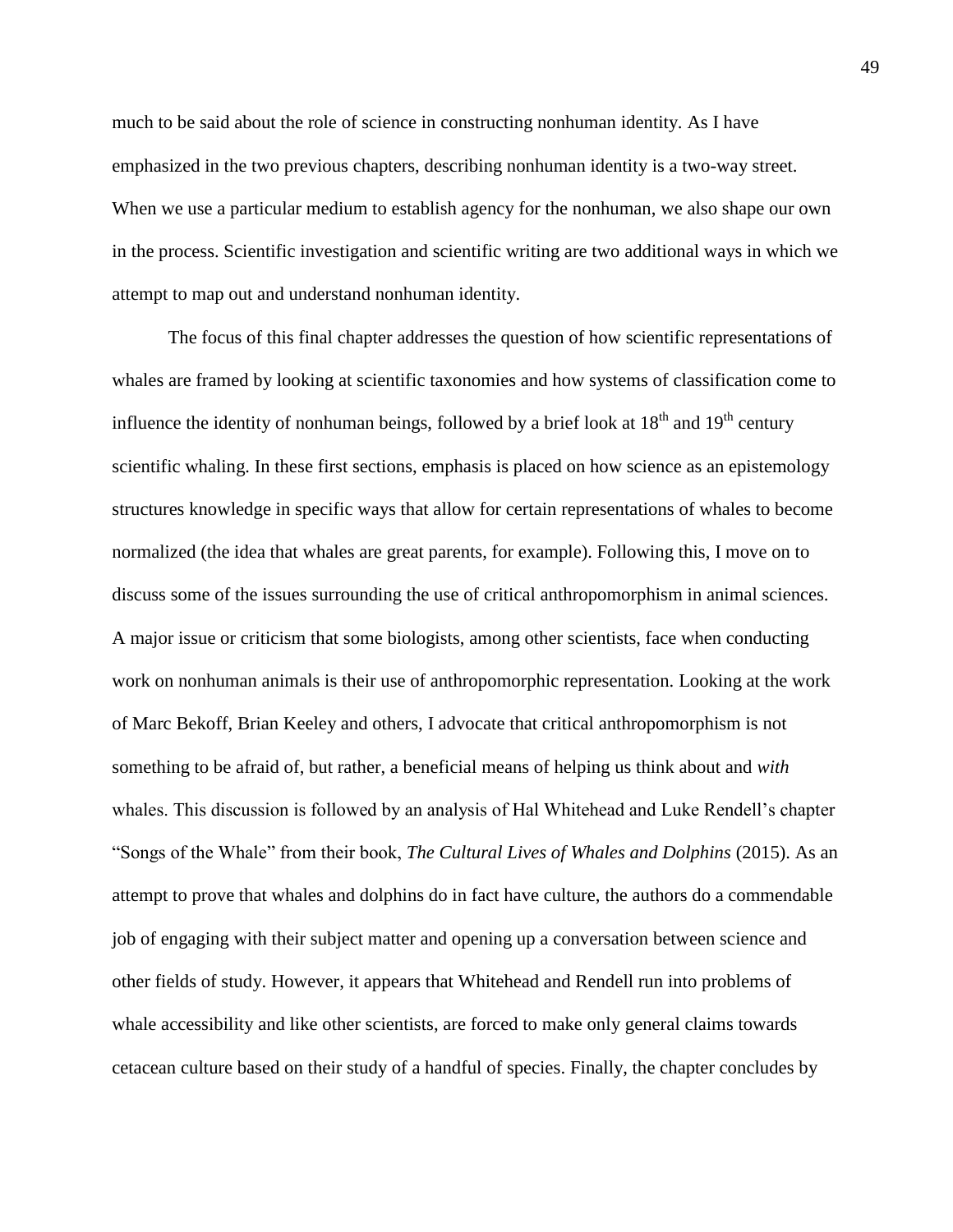looking at the spaces in which scientific research takes place. Unlike smaller mammals that can be easily housed in laboratories and research facilities, an intimate study of whales is much easier said than done. Once more the issue of accessibility is discussed but this time with emphasis on nonhuman resistance to methods of representation.

# *Establishing a System*

Looking back at science historically, one thing is clear: humans have continuously attempted to divide and subdivide the natural world in order to understand it. Systems of classification and identification have been used to comprehend complex systems (biospheres, physical bodies, forces of nature, etc.) and understand how these systems function. In terms of the Western philosophical tradition, Aristotle's philosophy of science stands as a starting point for modern theories of biology and the natural sciences. In its simplest form, Aristotle's object was to divide the natural world into categories of similarity and difference in order to proceed with deeper philosophical/scientific inquiry. In *The Progression of Animals*, for example, Aristotle employed "species", "genus", and "differentia" as a basis for a system of classification. Although he recognized that certain beings shared properties with members of different species, Aristotle maintained that it was necessary to determine what differentiated one from the other in order to reach a more complete understanding. For example, humans and dogs share many of the same attributes (we breathe air, we require nourishment, etc.) but our defining attributes or *differentia* would be our use of rational thought, moral reasoning and ability to speak. As Aristotle explains, "the real difference between man and other animals is that humans alone have perception of good and evil, just and unjust, etc." (*Pol*. I.2, 1253a15-17). As Michael Boyun points out, Aristotle's system of classification described in his various works is not complete, nor is it comprehensive. However, it is a form of meta-systematics which, as Boyun explains,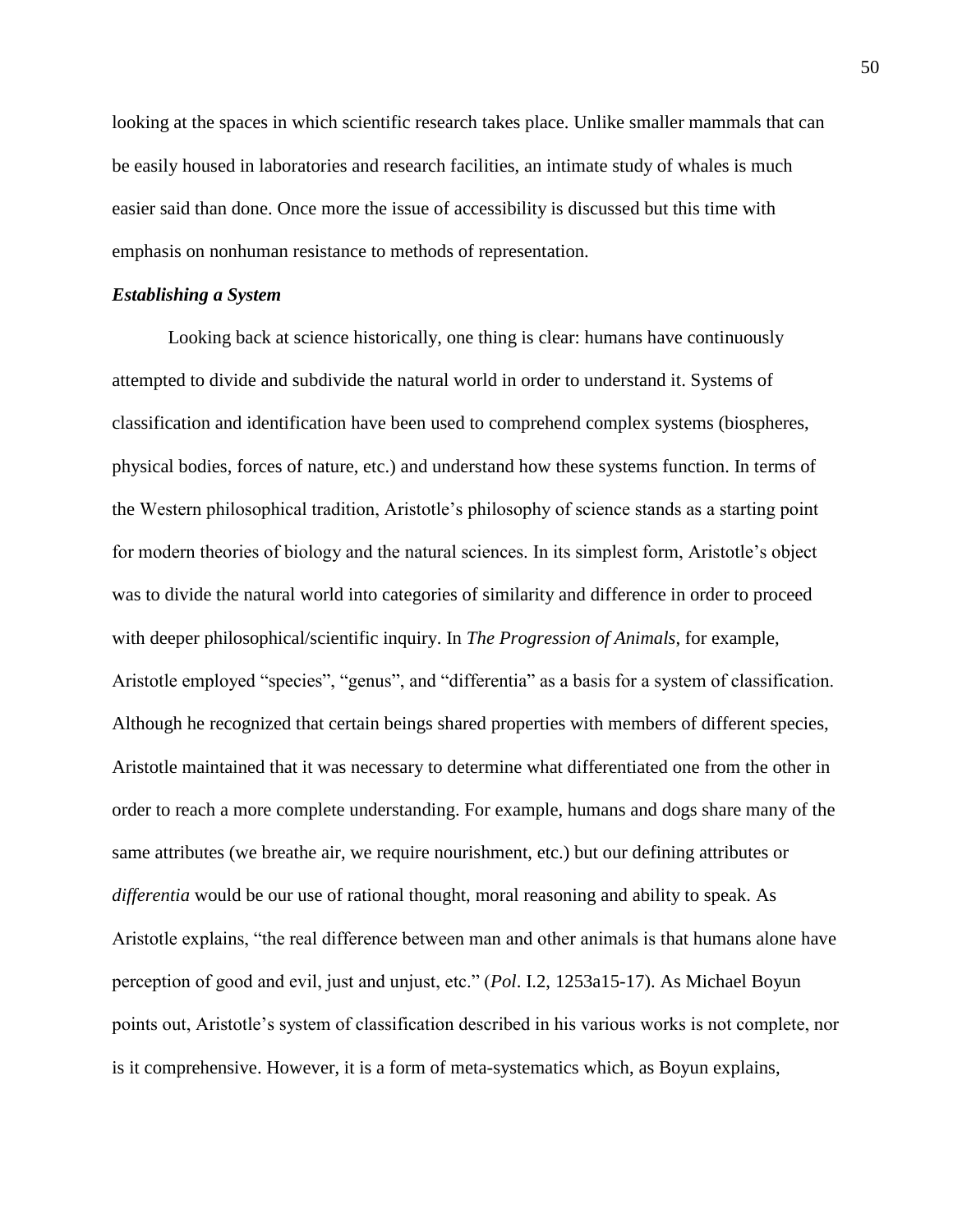also acts as an independent principle that permits Aristotle to examine animals together that are functionally similar. Such a move enhances the reliability of analogy as a tool of explanation. ("Aristotle: Biology")

By the mid  $18<sup>th</sup>$  century, Carl Linnaeus established a more comprehensive means of classifying the natural world and nonhuman life. As a botanist, Linnaeus' work led him to spend most of his time researching out in the field. As such, his pursuits identifying and documenting the flora and fauna of the Swedish countryside required him to employ a method of classification. Unfortunately, the method of classifying plants (Tournefort's system) that he had been taught at Lund university did not work as well as he would have liked, leading him to develop a system of his own. Tournefort's system of classification, although it was the first to establish a clear definition of genus for plants, only provided a foundation for classification. His work, *Flora Lapponica* (1737), was the first of its kind to contain this newly developed system. As such, the Linnaean taxonomic system can be recognized and understood by its five main parts: kingdom, class, order, genus, and species. Over time Linnaeus' system for documenting the natural world became the basis for natural sciences.

In regard to my current project, these ideas of classification or systematics of the natural world are incredibly important for understanding the role of science in constructing nonhuman identity. The implementation of a system like the one Linnaeus established in the  $18<sup>th</sup>$  century has an impact on our relationship to whale and other nonhuman life. It is important, in this context, to consider the colonial undertones associated with classifying, documenting, and naming beings of any order. As Linnaeus proclaims in the opening to his *Systema naturae*  (1735):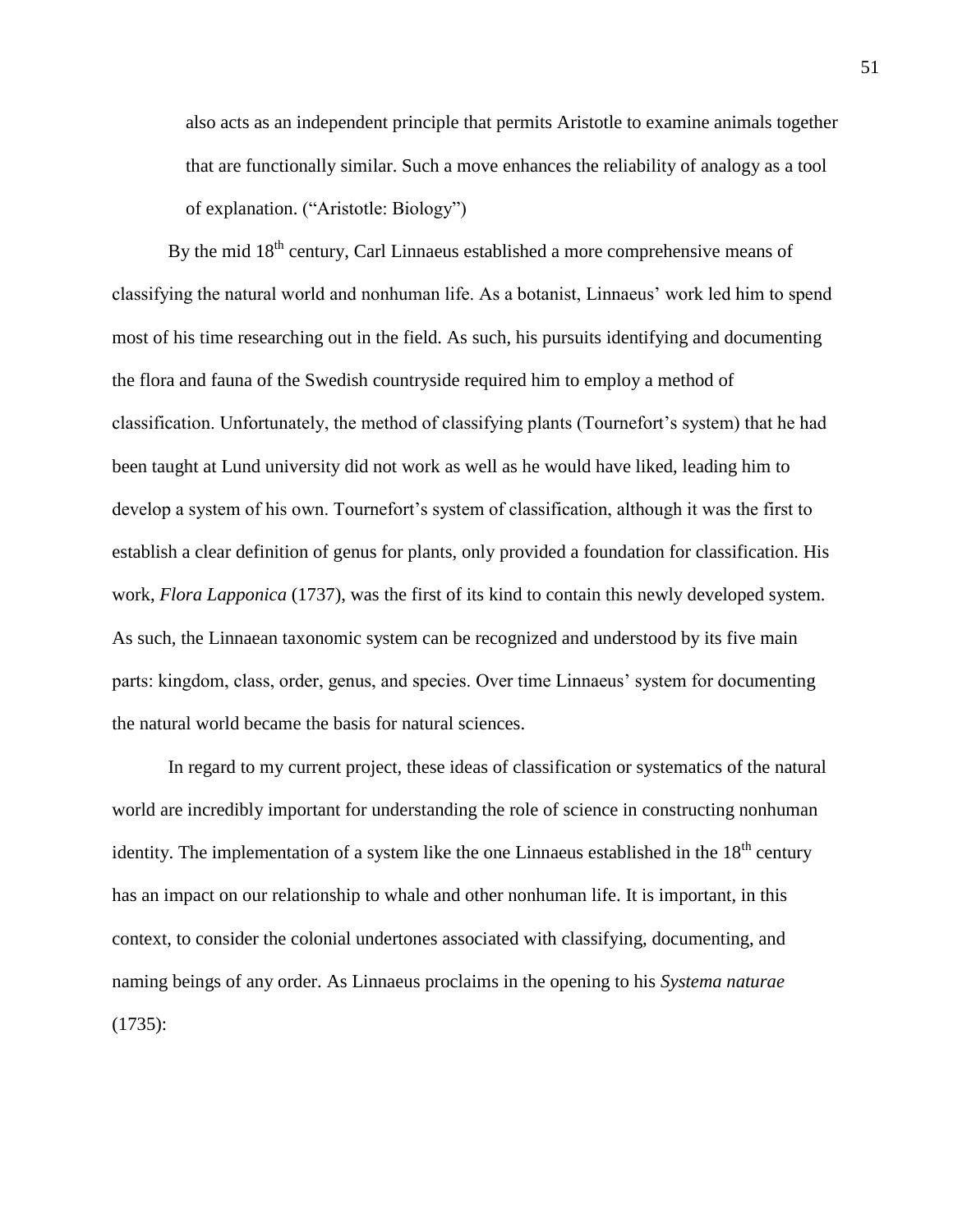the first step in wisdom is to know the things themselves…this notion consists in having a true idea of the objects; objects are distinguished and known by classifying them methodically and giving them appropriate names. Therefore, classification and name-giving will be the foundation of our science. (qtd. in Farber 8-9)

Prior to Linnaeus, the process of naming as a means of establishing order can be traced back to early religious writings like *Genesis*. Shortly after creating the earth and filling it with life, God created Adam whom he gave "dominion over the fish of the sea, and over birds of the air, and over the cattle, and over all the wild animals of the earth, and over every creeping thing that creeps upon the earth" (*New Oxford Annotated Bible*, Gen. 1.26). And soon thereafter, Adam was picked up and placed in the garden of Eden, but he wasn't left there alone. Before Eve, his female counterpart, came into the picture, God brought "every animal of the field, and every bird of the air" to Adam in order "to see what he would call them; and whatever [Adam] called every living creature, that was its name" (Gen. 2.19). Adam can be seen as history's first scientist in a way, if we consider the act of naming part of the process of classification. By naming the animals, Adam was given mastery over them. Derrida voices a similar opinion of Adam's actions in the story of *Genesis* writing that God

> "created man in his likeness *so that* man will *subject, tame, dominate, train,* or *domesticate* the animals born before [Adam] and assert his authority over them. God destines the animals to an experience of the power of man, *in order to see* the power of man in action, in order to see the power of man at work, in order to see man take power over all the other living beings. (Derrida 16)

It is, as Derrida highlights at the end of this passage, very much about exerting power over the nonhuman other; a process which eventually widened its scope to include people of colour,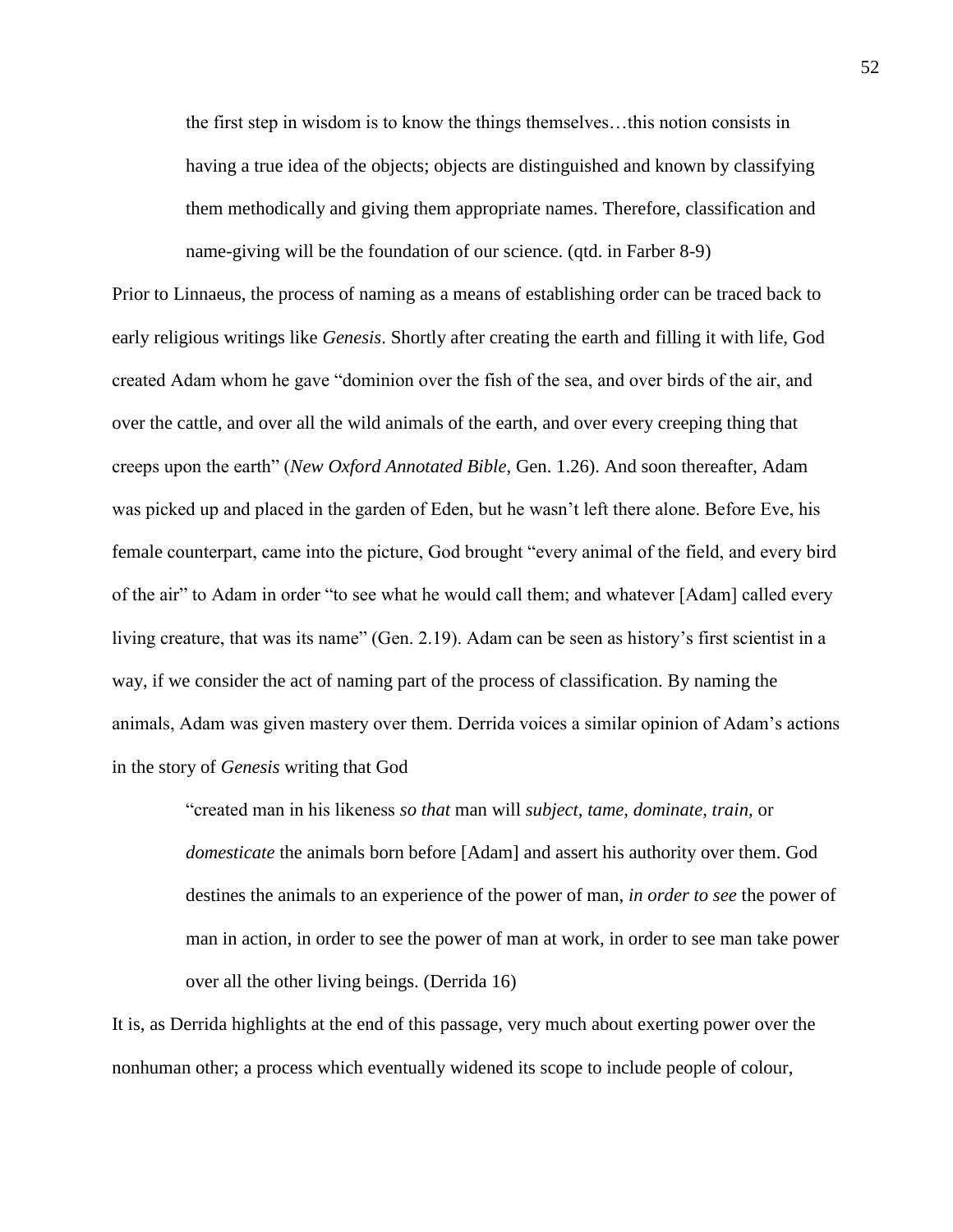women, and other marginalized groups throughout history. There is a power dynamic in naming. It is important to note that the act of naming as a means of developing knowledge or understanding of an object/subject runs throughout the course of human history and can be found across narrative forms.

## *Early Scientific Whale Studies*

While many cultures have connections to a whaling past, the scientific study of whale life as we understand it today in the West did not begin until the  $19<sup>th</sup>$  century with individuals like Thomas Beale. Prior to this time period, the majority of what humans knew about whales was based on myth and stories found in religious texts. However, as I explained in Chapter One, early studies like Beale's were ill-equipped for the task at hand. Spending the entirety of their lives underwater, whales and other cetaceans are incredibly difficult to study in the wild. Even today with advancements in technology, researchers are only beginning to scratch the surface of cetacean life. Although Beale's *The Natural History of the Sperm Whale* (1838) stands as one of the most complete and detailed accounts of the Sperm whale from that time period, Beale acknowledges in his introductory remarks that the majority of naturalists preceding him often misrepresented the whales they were studying. In regards to the Sperm whale, Beale writes that:

> although many thousands of persons have been from time to time engaged in the pursuit, and must have possessed the best opportunities of observing the habits and manners of this immense animal, yet not one has stepped forward to vindicate its

history from the absurd and fabulous accounts which it has been loaded... (Beale 3) Beale continues by pointing out the contradicting accounts of Georges Cuvier, Abbe Lecoz and John Anderson, all of whom describe the Sperm whale in varying ways that he finds questionable and misleading. Following a dismissal of Cuvier's writings on the Sperm whale,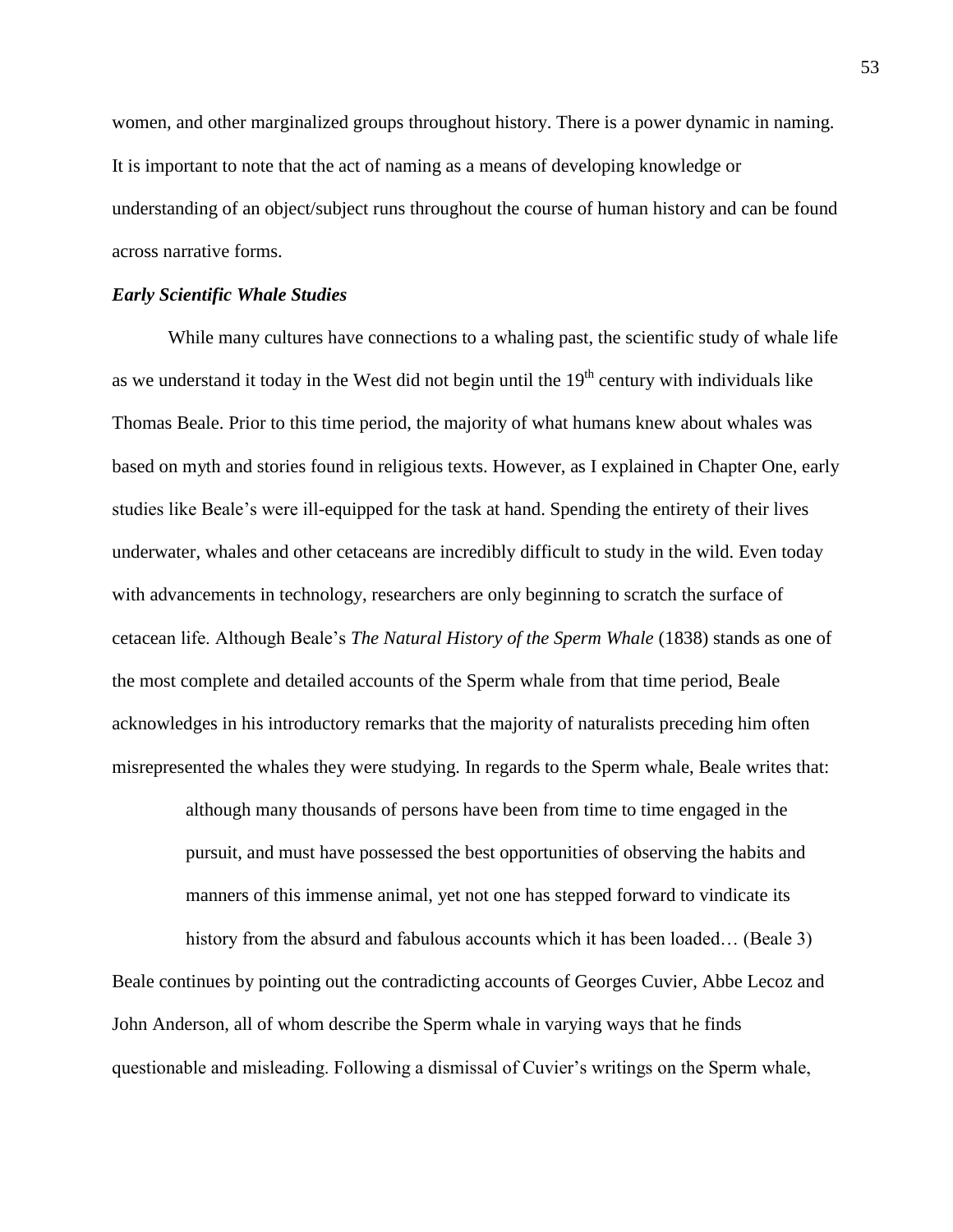Beale asserts that "from these accounts it is evident, that both Anderson and the Abbe Lecoz, have been mistaken in the kind of whale which they saw, and which they heard emit sounds of which they have written" (Beale 4). If anything, Beale's remarks highlight the questionable nature of early scientific studies—including his own! —of cetaceans in the wild.

Historian of science, Graham Burnett, echoes Beale's criticism in his book *The Sounding of the Whale*. Writing in detail about the English *Discovery Investigations*, Burnett comments on how things developed after the British Museum became invested in studying whales in response to the rise of the whaling industry. Prior to the *Discovery Investigations*,

> Nineteenth-century naturalists with an interest in whales were limited to work with a few unwieldy bones; a stranding or two afforded a rare and career-defining glimpse of the object of inquiry, and as a rule, such glimpses were caught through a miasma of stink and decay. (Burnett, loc. 1179-1181).

If these excerpts from Beale and Burnett's work tell us anything, it is that early forms of whale research were pieced together accounts that painted a relatively vague picture of whales and their lives at best. Detailed studies were incredibly difficult as well as costly to pursue and as Burnett notes, a great deal of the information used in these studies came secondhand from whalemen working at distant whaling stations. Despite the varying credibility of these accounts, it is possible to map out two distinct forms of early scientific whale representation.

First, there is the representation of whales as mystical or monstrous beings that we find in Medieval bestiaries and early religious texts. Stories of Leviathan found in biblical scripture combined with folktales from sailors helped contribute to these mystical representations. One of the most common folktales about the whale came from Guillaume Le Clerc's in which the whale is depicted as resting motionless for long periods of time on the ocean's surface. According to Le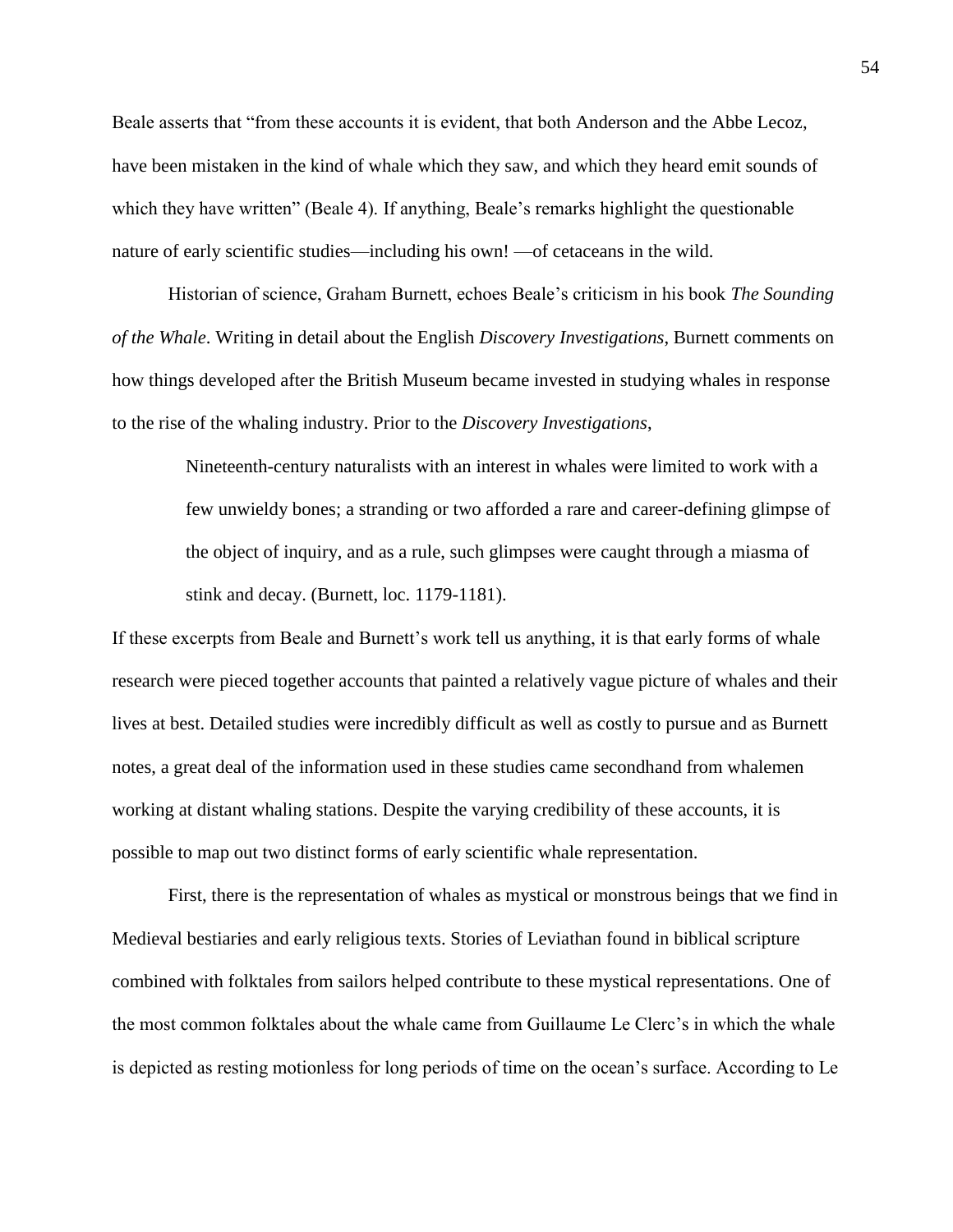Clerc, the whale remains this way for so long that his body eventually becomes covered with sand and debris, and sailors seeking refuge from restless seas once stopped to take refuge on this mysterious floating island. But, as the sailors began to cook their supper over a fire lit on the whale's back, the whale quickly plunged down into the depths dragging the sailors and ship along with it (Kuhns 3). Stories like these shaped the narrative around whales and influenced popular cultural understanding of the animals.

Second, there is the representation of whales taxonomically of the kind Beale and other naturalists of the time were engaged with. These individuals sought to identify whales in ways that would eventually lead to an organized form of classification. This meant identifying the various species of whales and their differing physical and behavioural characteristics, a process Melville refers to in *Moby-Dick*'s "Cetology" chapter, albeit sardonically. Part of this process, as Beale endeavoured to show in his own work, was to correct instances of misrepresentation (attributing characteristics to the wrong species) and accurately identify each individual species of whale. This occurred through both observation and the anatomical study of whale bodies by naturalists either aboard whaling vessels or land based whaling stations.

# *Mechanic Bodies // Minded Bodies*

How scientists conduct experiments and engage with nonhuman subjects has a direct impact on our understanding of the natural world. Unlike literature, there is a direct physicality associated with science and the study of natural phenomena. Animal bodies are sites of interest that fill us with feelings of awe and wonderment, while eliciting questions about our environment and our own human nature. We dedicate spaces to the nonhuman— zoos, conservation areas, aquaria, etc.— to help us better understand and question the nonhuman other. The earlier work of natural scientists sought to map out the inner workings of animal bodies;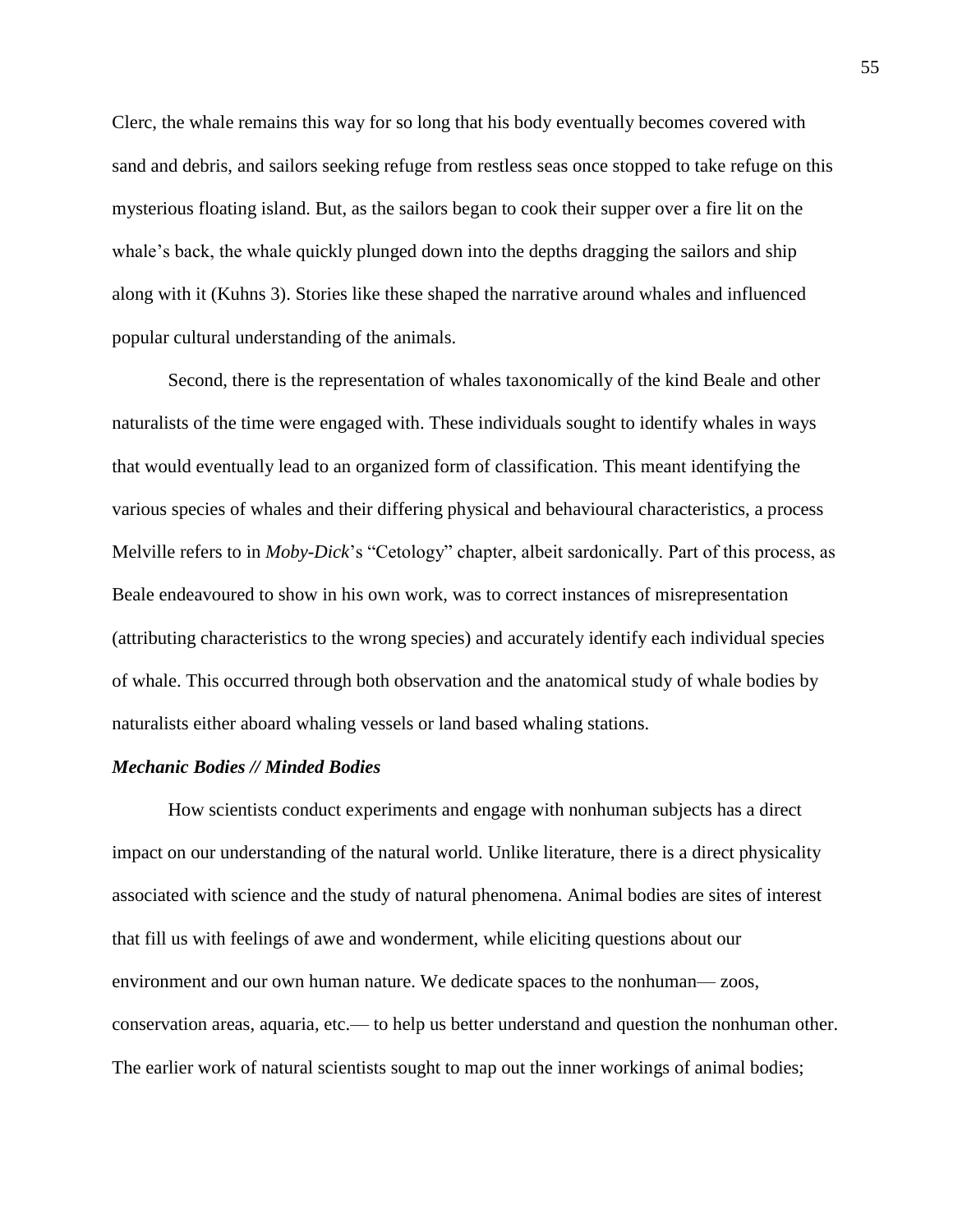they endeavoured to understand form and function, and determine (in a way similar to Aristotle) what made animals different from one another as well as from us. In Descartes' writings, for example, we are presented with the opinion that animals were similar to machines. Meditating on what moves various beings he

> came to realize…that there are two different principles causing our motions: one is purely mechanical and corporeal and depends solely on the force of the spirits and the construction of our organs, and can be called the corporeal soul; the other is the

incorporeal mind, the soul which [he] defined as thinking substance… (Descartes 61). While this view of motion lends itself to Descartes's writings on the human, it does not seem to apply to nonhuman animals. As Peter Harrison and other critics have pointed out, Descartes insisted that "animals were automata, and denied them thought, and *self*-consciousness" but they were still able to feel things like pain and hunger (Harrison 220). Greg Garrard describes Descartes's view of nonhuman animals as mechanomorphic, that is, that animals were understood as mechanistic objects like clocks rather than sentient subjects (Garrard 157).

Descartes' mechanomorphism, which was challenged by his contemporaries but nevertheless persisted as a dominant narrative, eventually led to questions concerning questions concerning animal consciousness, their ability to reason, and their potential for moral behaviour began to become more common among those studying animal life. Ethology, zoology, and behavioural psychology to name only a few disciplines, began to focus on the internal mental abilities/faculties of the nonhuman to glean insight into our own human behaviours and actions. However, as interest in animal cognition continues to grow, a figurative line has been used to separate scholars into two respective camps. For some, questions concerning the mental states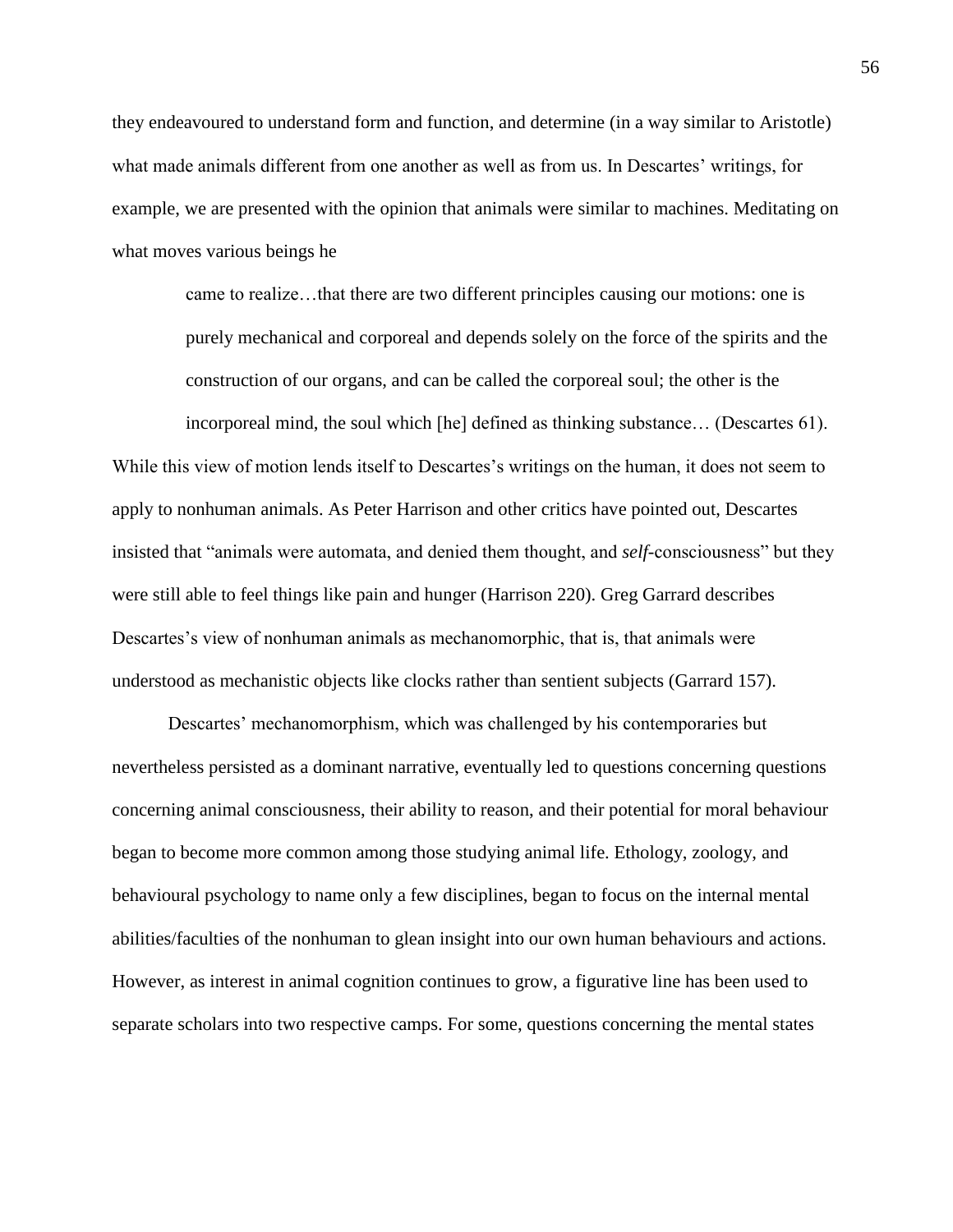and capabilities of nonhuman animals are more easily understood by using anthropomorphism as a type of tool. Marc Bekoff writes,

> the way we describe and explain the behaviour of other animals is influenced and limited by the language we use to talk about things in general. By engaging in anthropomorphism we make the world of other animals accessible to ourselves and to other human beings. ("Wild Justice" 73)

Making these life-worlds accessible is a key point for Bekoff and other scholars. Since the midtwentieth century, anthropomorphic attributions (empathy, communication, forgiveness, etc.) to nonhuman behaviour has been a hotly debated topic within the scientific community. For some, anthropomorphizing animals is something which ought to be avoided at all costs. Nonhuman animals need to remain *other* and any kind of anthropomorphizing works against that. This sort of animal as other position goes back to what Derrida addresses in *The Animal That Therefore I Am*, specifically that all things nonhuman must remain specifically *as such*. There could be no direct relation between animals and humans because that diminishes the humanist idea of humanity as sacred, distinct, superior, etc.

To follow this kind of thinking, proponents against anthropomorphism believe that anthropomorphic attributions to nonhuman animals are for the most part anecdotal and not objective science. Brian L. Keeley sheds light on the debate between those for and against these kinds of attributions in his essay, "Anthropomorphism, Primatomorphism, Mammalomorphism: Understanding Cross-Species Comparison". For Keeley, who positions himself as a defender – or at least a soft advocate – for anthropomorphism, problems arise when we start looking closely at charges against anthropomorphism. Perhaps the most pressing issue in relation to these charges is how they tend to focus solely on cognitive attributes and abilities. It is also worth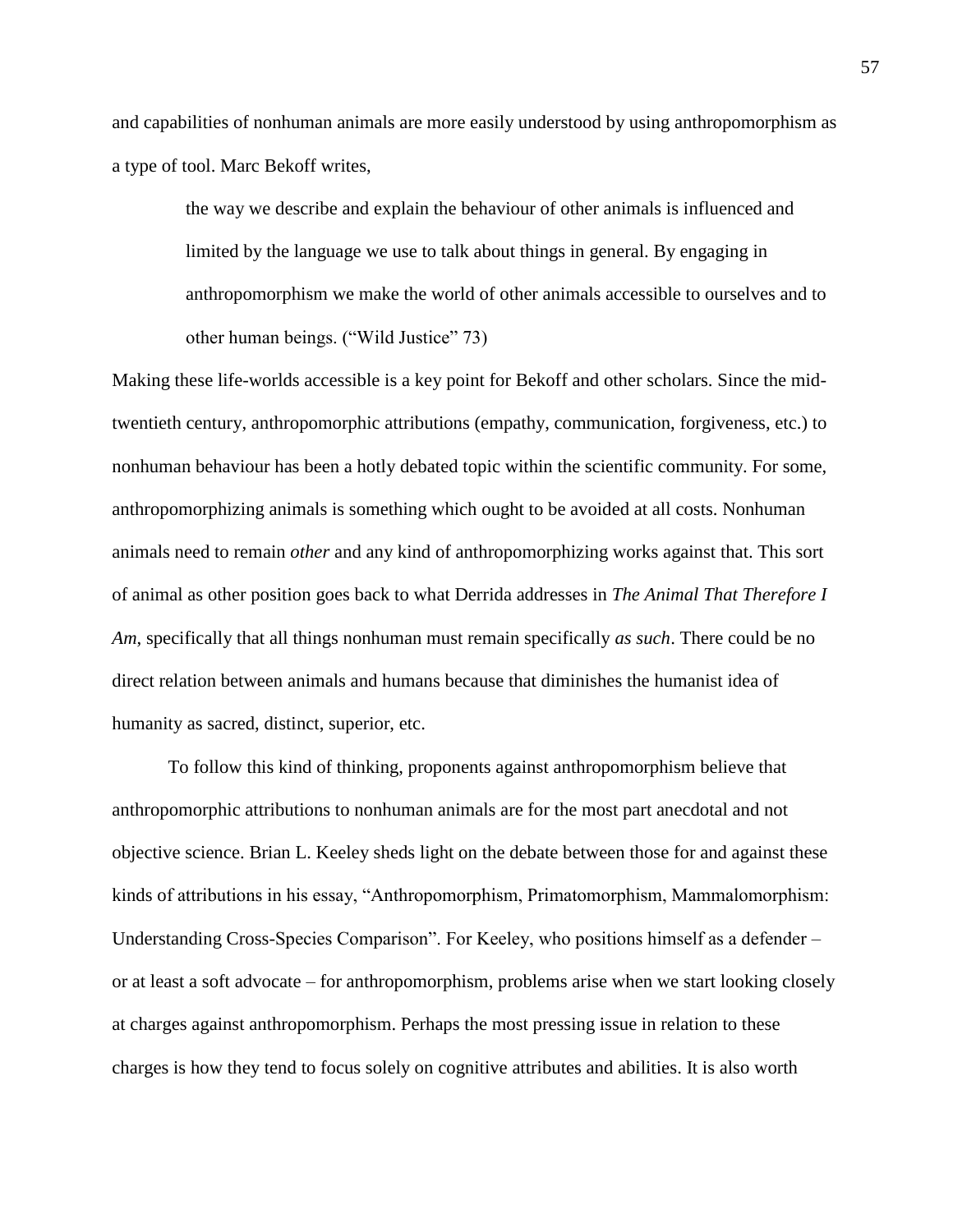noting that many of the examples Keeley uses throughout his paper focus on cognitive ethology and comparative biology, two of the disciplines that receive the most criticism for anthropomorphic attributions.

When dealing with members of different species, physical comparisons are not necessarily considered as questionable as those that fall under the category of mental/behavioural comparisons. Actions in nonhuman animals that some cognitive ethologists like Frans de Waal perceive as sympathetic seem to cross a line that should not be crossed. Devoting the majority of his time to studying primates, de Waal, who has written about animal behaviour in the wild and in captivity, emphasizes that "using anthropomorphic assumptions to frame hypotheses for testing in field observation has proven scientific value" (Garrard 172). Commenting on ethologists and behavioural zoologists who study animals in the wild, de Waal highlights the fact that "they try and meet the animal on its own terms, comparing behavioural characteristics along phylogenetic lines" (de Waal 257). But those opposed to seeing ourselves in animals or vice versa, end up reinforcing the human-animal binary that Derrida and others critically evaluate and deconstruct. For some reason, perhaps the human fear of losing our place at the center of things, there is a desire to remain at a distance from the nonhuman. In response to critiques of anthropomorphic language in the study of animals, Frans de Waal writes:

Thus, while we should be reluctant to postulate capacities for which there is no evidence anywhere in a species' behavior, charges of anthropomorphism are meaningless without a precise critique of the hypotheses under consideration. In a Darwinian framework, there is no good reason to avoid concepts merely because they derive from the behaviors of the species to which we belong. Application of these concepts to animals not only enriches the range of hypotheses to be considered, but it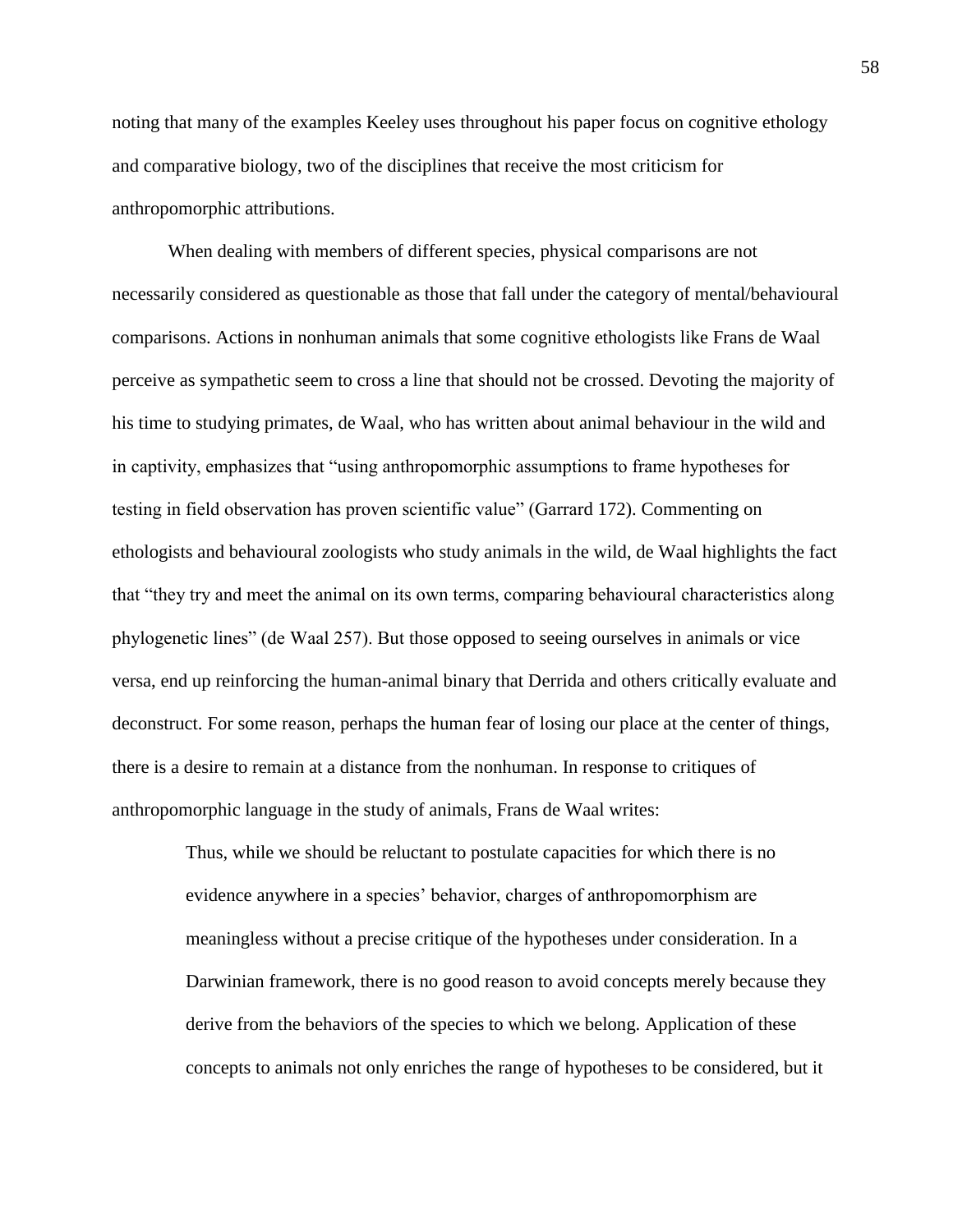also changes the view of ourselves: the more human-like we permit animals to become the more animal-like we become in the process. (de Waal 272)

A criticism facing cognitive ethologists and comparative biologists is that their work may be influenced by their feelings and emotions in ways that obstruct their judgement. But is it possible for individuals working within these disciplines to speak about agency, personhood, tool use, and other forms of behaviour in nonhuman animals without relating to their subjects? In her essay, "Into the Laboratory", feminist biologist Lynda Birke comments on the relationship between researcher and object of study, addressing the place of emotions in scientific inquiry. Writing about her own experiences as a woman studying science within an academic institution, Birke claims that "to identify with your animals...is to cease to be objective" (Birke 326). Here, Birke is mainly referring to those animals used in laboratories for experimentation. But, as she points out further on, the learned behaviour of scientists to treat animals as objects of study rather than beings with emotion, feeling, etc., is what matters here. To become a scientist, Birke writes,

> means learning to speak and write in ways that gloss over some of the deep ambivalence that many scientists –male and female—often experience. This is how we learn in science to speak of 'sacrifices,' or learn to make (unnecessarily) complex sentences in written papers that omit any reference to agency. Part of that learning

process is to acquire the social skills of appearing not to be affected by emotions. (ibid) But Birke does not agree with this sort of practice or of conducting scientific research in these ways. For her, there is much to be gained in science if we open ourselves up to the nonhuman subjects we engage with. Part of the issue that Birke raises, and one that Hal Whitehead and Luke Rendell address in *The Cultural Lives of Whales and Dolphins*, is the rigid and mechanical nature of scientific writing and its ability to gloss over or exclude important elements of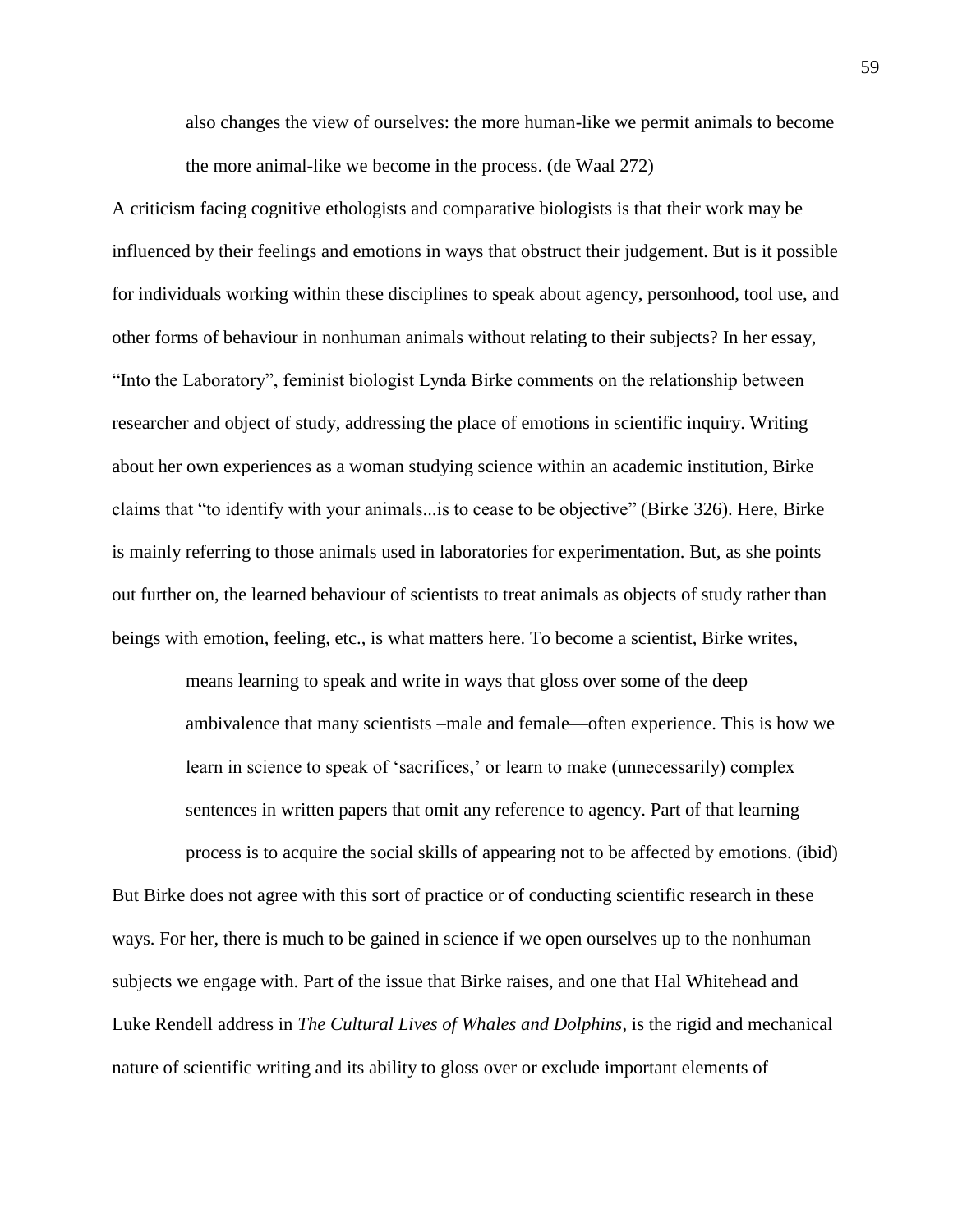nonhuman lives (agency, emotions, etc.). As other scientists like George Schaller suggest, there is a place for emotion in scientific research. As a field biologist who dedicates a great deal of time and effort studying animals in the wild, Schaller explains that

> When you're isolated in a different culture, a different country, you have to have an emotional attachment to what you do. You have to like the people, the country, and the animals. Without emotion you have a dead study. How can you possibly sit for months and look at something you don't particularly like, that you see simply as an object? You're dealing with individual beings who have their own feelings, desires, fears. To understand them is very difficult and you cannot do it unless you try to have some emotional contact and intuition. Some scientists will say they are wholly objective, but I think that's impossible. Laboratory scientists wasted years putting rats in mazes to show they were learning. They never got close enough to a rat to realize that they were not going by sight and learning, they were following scent trails of previous rats. By overlooking this simple fact they wasted years of science. (qtd. in *Animal Manifesto* 68-69)

Schaller's perspective on scientific research is important here. First, it raises a good point in regards to how we engage in studies of nonhuman life. We must be invested, albeit up to a point, in the various dimensions of our subjects of study. We must be able to feel something in order to be receptive to emergent forms of being; to open up spaces for the nonhuman to be itself, to learn from it, become affected by it. Second, attempting to remain wholly objective can lead us down the wrong path to understanding animals. It seemingly excludes the potential to think with or alongside animals. The possibility for understanding who animals are or how they see the world is inherently limited when we develop elaborate ways of testing such and such a behaviour. Is an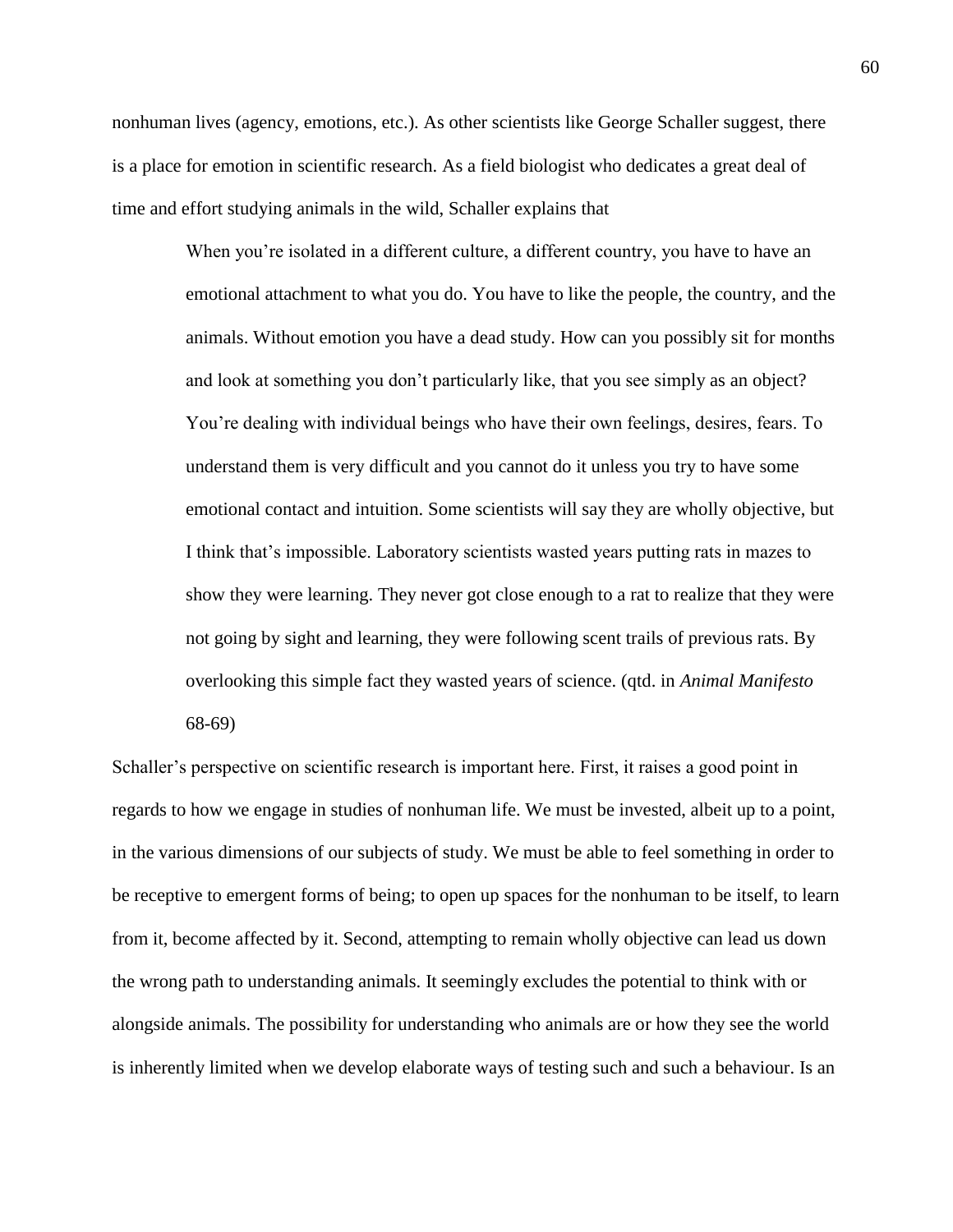Orca's behaviour in a marine park indicative of its natural behaviour in the wild, for example? Does this animal have agency or has it been stripped of who/what it is through the process of experimentation?

In an essay on nonhuman agency, Vinciane Despret writes about what it means for the nonhuman to become an acting agent. Looking at Darwin as one of her examples, Despret comments on how the naturalist explained the showy behaviours of a peacock. According to her understanding of his observation, Darwin maintains the notion that male peacocks "delight to display their beauty" even in situations where there is no possibility of mating. While Darwin in this case advocates that other naturalists will also attest to having observed similar behaviours in birds, Despret notes that this belief in the exhibitionist displays of the "peacock's finery" was not shared by ethologists of the mid-twentieth century. A notable shift occurred as scientific study continued; the enchantment of nature and intentional behaviour found in Darwin's writings were replaced by calculated stimuli response. Eileen Crist, who Despret calls on in her work, notes that the exhibitionist behaviour of the peacock could be understood as the response to external stimulus elicited by other beings according to classical ethological depictions. In essence, the peacock's behaviour was understood as something that happened as a response to something else, a typical behaviorist point of view. This thinking removes the notion of intentional action and the possibility of the peacock being the agent of its own actions. However, this is only one way of *see*ing things. In her reading of Darwin's portrayal of the peacock, Crist views the animal as "the inhabitant of an aesthetic and exhibitionist world" which as Despret notes, makes it the "author of his action" (Crist 89, Despret 33).

As Despret continues in regard to the peacock showing off its fan to other animals, "why not imagine these two beings liberated from pure reproductive motives, and enjoying together an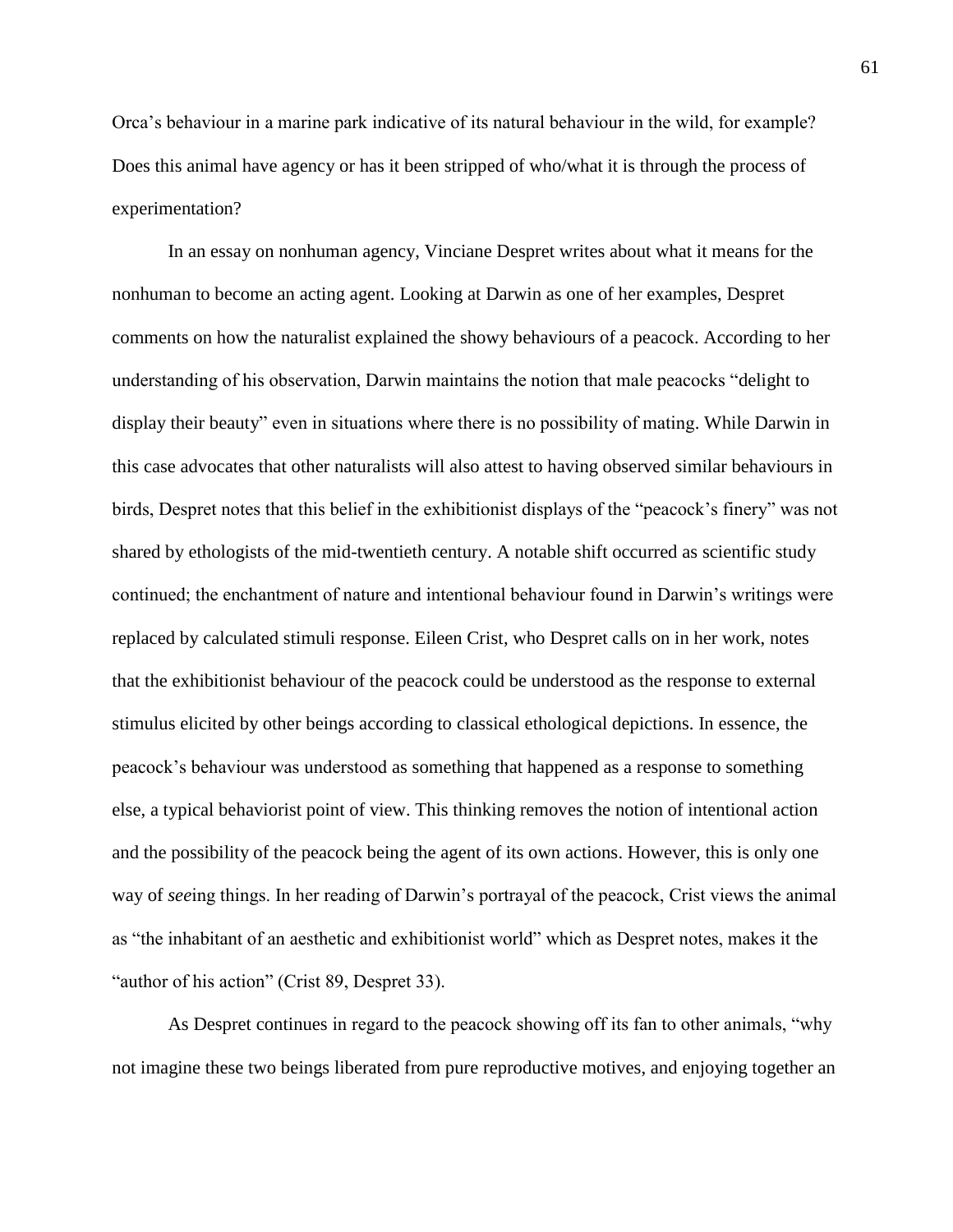unprecedented, creative, improvised, and queer 'becoming together'?" (Despret 33). Is it strange to think of animals performing or acting for themselves out of enjoyment? Comparatively, the exhibitionist behaviour of Darwin's peacock is not unlike the tail-slapping behaviour observed in various species of whales. Humpbacks are well-known for their aquatic performances in which they lob-tail, breach, and slap the water's surface with their tails and pectoral fins. Like Darwin's peacock, this exhibitionist behaviour raises questions about what it is the whales are doing and why. Near the end of the film *Humpback Whales*, discussed in the previous chapter, there is a montage of Humpbacks breaching while the narrator comments "we're not exactly sure why they do it, but we're glad they do". Although scientists have hypothesized why the whales exhibit these behaviours, the film portrays them as acts *for* human spectators, an idea that whalewatching tours seem to take full advantage of. In a way, it would seem that Humpbacks breach only for our enjoyment although I would consider this wishful thinking. However, critical anthropomorphism can be used to help us restructure how we think about nonhuman agency. Looking at the breaching whales with this in mind allows us to see them as other-than-human beings enjoying themselves, being playful, and perhaps, teaching one another rather than a behaviour that is a response to some form of stimuli. It is social behaviour that may potentially even be cultural as Hal Whitehead and Luke Rendell suggest.

Although many behaviorists wish to keep animals and humans separate for the sake of objectivity, for example, there is more at risk of being lost or overlooked by proceeding in this way. Opening ourselves up and being receptive to other forms of being in the world is enhanced by employing critical anthropomorphism in future studies. In defense of this sort of thinking, Bekoff claims that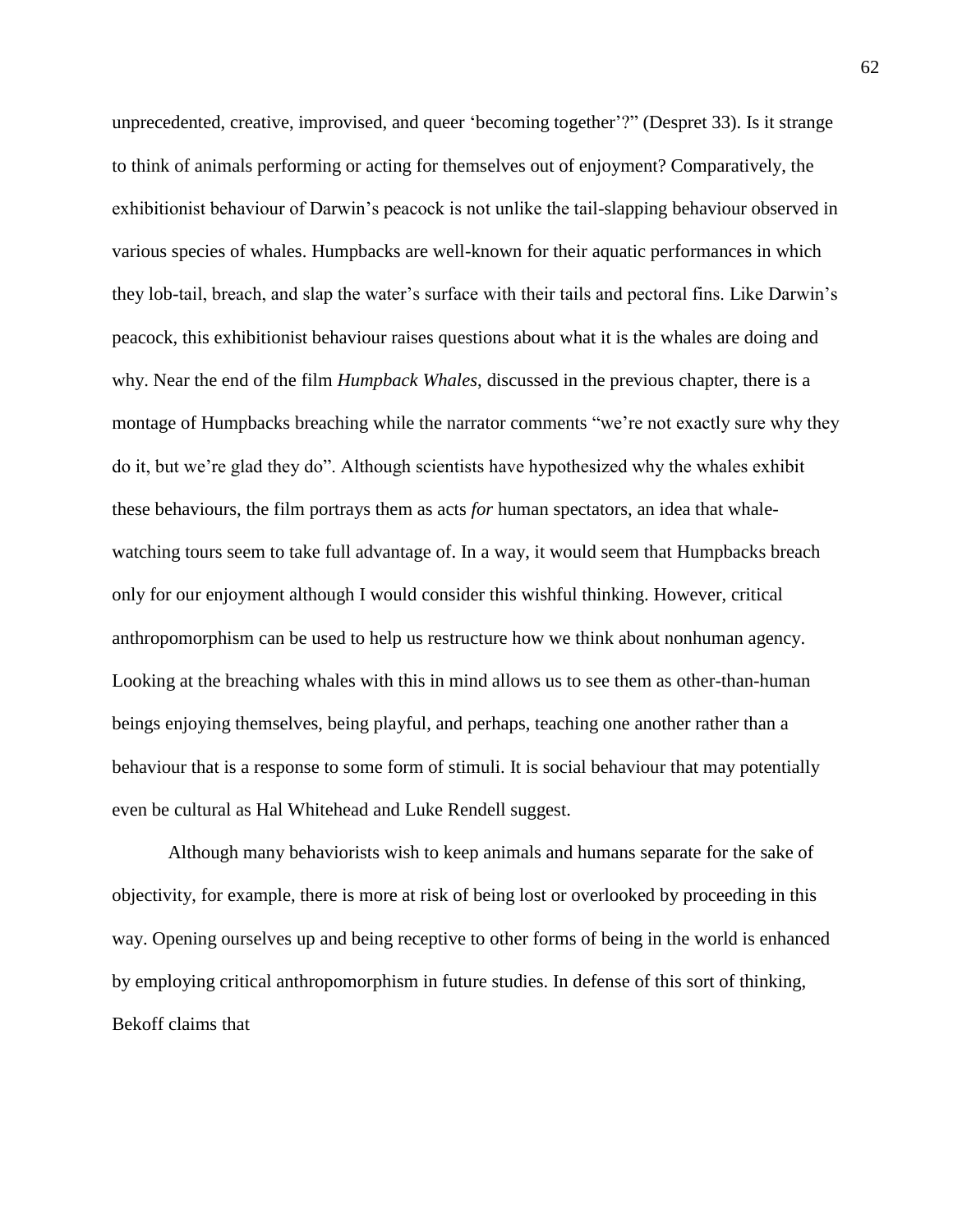What it basically comes down to is that as humans studying other animals, we cannot totally lose our anthropocentric perspective. But we can try as hard as possible to combine the animals' viewpoints to the ways in which we study, describe, interpret, and explain their behaviour. ("Wild Justice" 74)

But our task is not an easy one. Although we must try and work with nonhuman animals rather than against them, there is the possibility that they do not have any interest in participating in our research. While I would like to believe that humans will be able to look forward, eye to eye, with the nonhuman, it is important to consider how we go about negotiating the nonhuman's involvement in scientific or other disciplinary studies. Simply because I believe that the whales will benefit from a certain study or research project, doesn't mean that I have the whale's consent, if consent can in fact be given. It would appear that the more we probe into the lifeworlds of the nonhuman, the more questions and issues seem to arise.

### *The Cultural Lives of Whales and Dolphins*

Hal Whitehead and Luke Rendell, two cetacean biologists, devote an entire book to establishing the case for cetacean culture. As they explain in their important book, *The Cultural Lives of Whales and Dolphins*, their pursuit to map out cetacean culture meets a fair amount of resistance. Some of the pushback when it comes to making the case for culture (nonhuman or human) is that culture by definition is hard to pin down. Depending on which discipline or background you approach the subject from, the meaning of culture can have different implications, definitions, or applications. As the authors note,

There are several long-standing academic disciplines involving hundreds of thousands of academics devoted to studying human culture. But we still do not understand, or agree on, how human culture operates. (Whitehead & Rendell Loc. 5845-5848)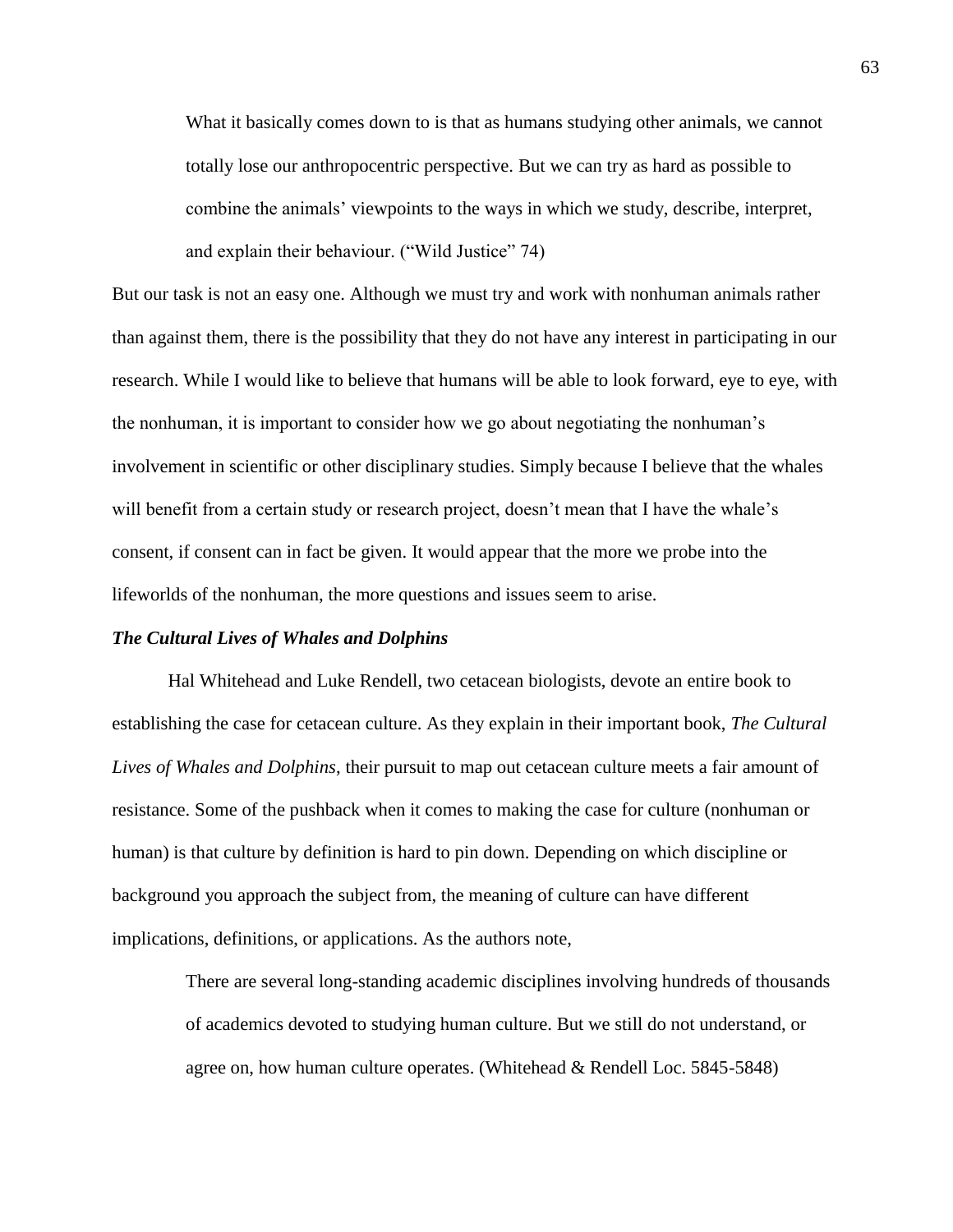Despite the challenges, Whitehead and Rendell still believe that each species of cetacean has its own culture – if only by degree. Before going into detail about instances of whale culture, and acts they consider 'cultural', they devote an entire chapter to clarifying how they've chosen to define nonhuman culture and their reasons why. Both biologists assert that the most applicable definition of culture is a broad one allowing for inclusivity. Therefore, as far as Whitehead and Rendell's research is concerned, culture "is behavior or information with two primary attributes: it is socially learned and it is shared within a social community" (Whitehead & Rendell Loc. 280-281). Establishing the basis for their study, the biologists then present their case for cetacean culture emphasizing aspects such as communication, tool use, social behaviour, and foraging.

One chapter of Whitehead and Rendell's book that stands out to me is "Song of the Whale". In relation to the rest of their book, this portion establishes many of the main points explored later on in different contexts. The chapter is broken down into five subsections: The Lives of Baleen Whales; Baleen Whale Communities; The Song of the Humpback; The Songs of Other Baleen Whales; and Nonvocal Cultures of the Baleen Whales. As the subsections show, vocalization or whale song, is a key component of the cetacean way of life. Because they spend their lives in environments that often have poor conditions for visibility, whales and other cetaceans rely on their echolocation abilities to navigate their watery world. However, vocalization is a complex element of whale life used for an array of purposes such as communication, navigation, foraging, mating, and perhaps even enjoyment. As Whitehead and Rendell show explicitly throughout this chapter – and elsewhere in their book— when we hear someone talking about whale vocalization, they are, more often than not, talking about Humpback whales. Initially captured by U.S. Navy hydrophones in the 1960s, the vocalizations or songs of the Humpback were recorded and studied by American scientist Roger Payne. Trying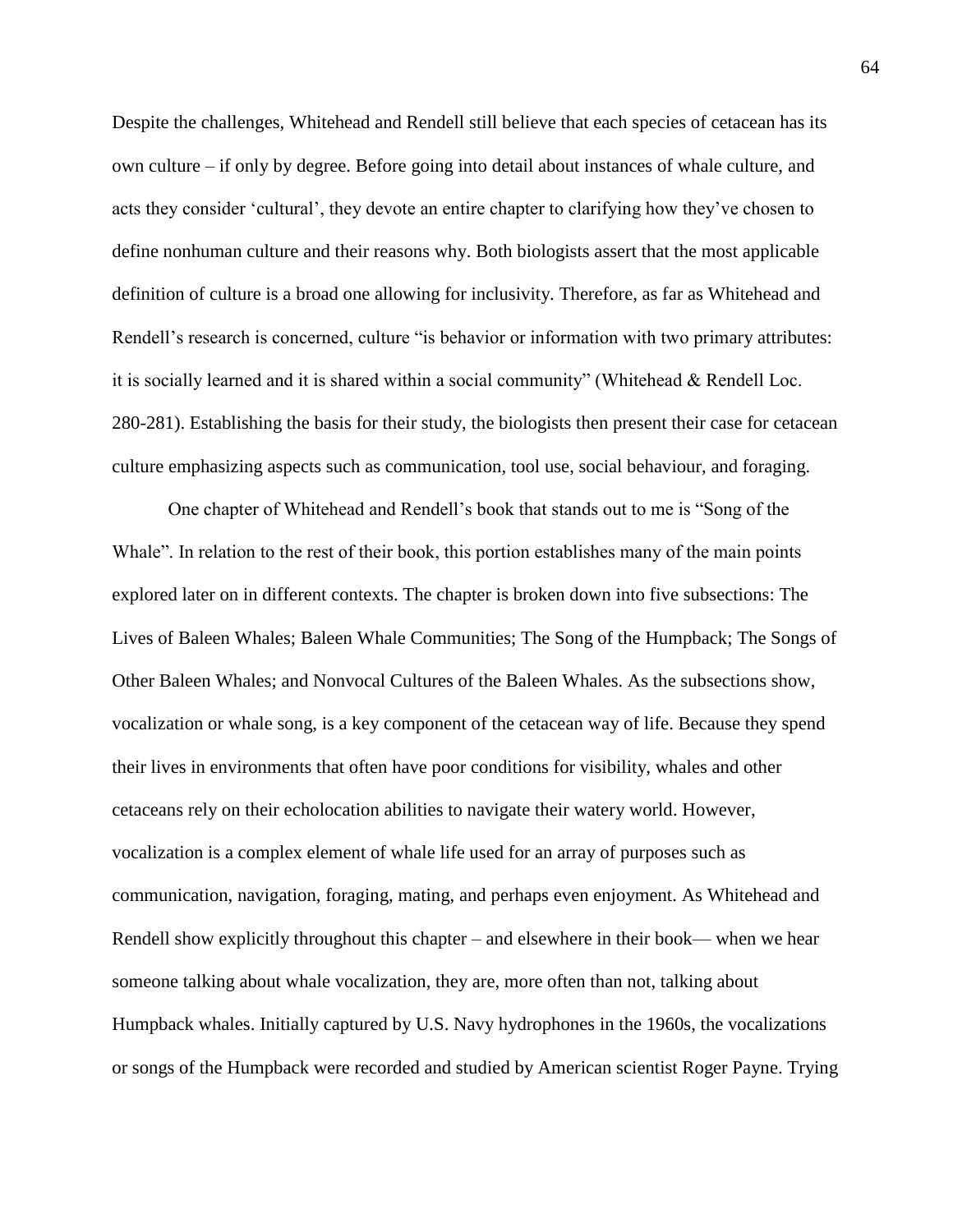to make sense of the recordings, Payne and his colleague, Scott McVay, published a paper in the influential journal *Science* in which they describe the Humpback's sounds as beautiful. For Whitehead and Rendell, along with philosopher and musician David Rothenberg, equating the Humpback's song with beauty in a scientific journal was a first. Following the publication of their article and the release of *Songs of the Humpback* on vinyl in the 1970s, the popularity of this species began to grow.

What is fascinating about this chapter and its subsections is the amount of emphasis placed on Humpback whale culture, especially in regards to vocalization. Although there are a large number of baleen whales, they are lumped into a single section while the Humpback receives a section of its own. While this seems odd and somewhat unfair to other whales like the Blue or the Sei, Whitehead and Rendell explain that:

> Humpbacks are generally both more visible and more available than other baleen whales— the whaler Ingebrigtsen believed them "far more intelligent than other species of whale"— and their attractiveness to whale watchers gives scientists opportunities that would be hard to come by otherwise. (Whitehead & Rendell Loc. 2078-2081).

As it would appear, availability and accessibility become the cornerstones for Whitehead and Rendell in their search for whale culture. In a following chapter, the authors make another similar claim about the accessibility of cetacean subjects to scientific studies. As they put it, scientists like themselves find it much easier to study whales and provide a basis for cetacean culture by focusing on matrilineal social environments such as those formed by species like Orca and Sperm whales. They write:

much of our best information on whale culture comes from these matrilineal species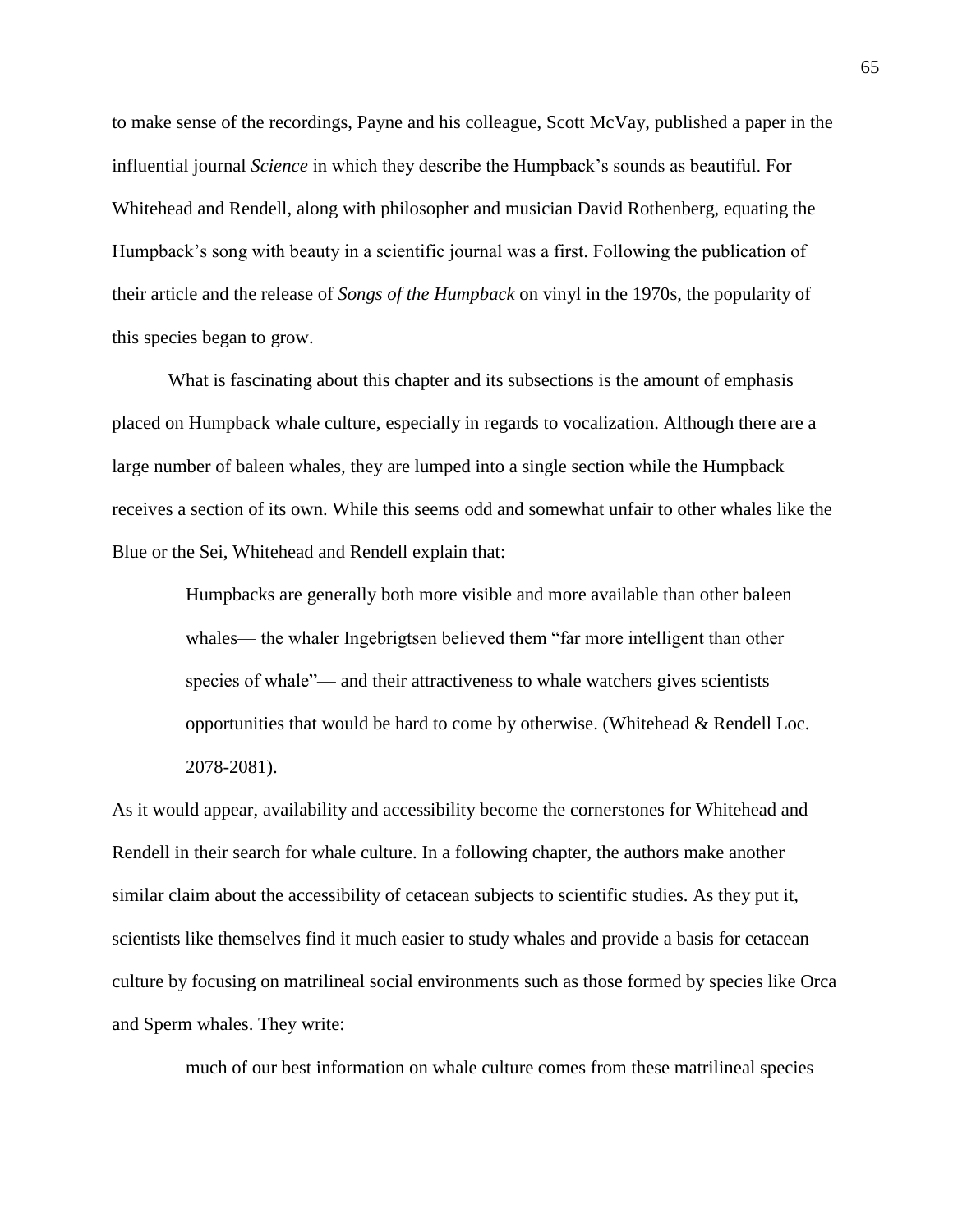and, especially, their sounds. The vocalizations of the matrilineal whales are in some respects our clearest route into the cultures of whales and dolphins. (Whitehead & Rendell Loc. 2767-2769)

And finally, that "we also know more about these animals than almost any other cetaceans only the humpbacks and bottlenose dolphins are as well known" (Whitehead & Rendell Loc. 2770-2771). Based on their work and the information they present, it would appear that much of the time and effort that goes into studying whales from a scientific point of view is dedicated to nonhuman animals that are most readily accessible to us. In depth accounts of dogs and cats are plentiful, but detailed accounts on the behaviour of the False Killer Whale are few and far between. With this in mind, I find that Whitehead and Rendell's work is well-intentioned and truly novel in that they chose to explore what many consider to be a taboo theme in the realm of animal science. However, while I would like to believe that all members of the cetacean order have their own respective cultures, it is hard to make this claim based on the observations of only a few species.

I consider one of the more important aspects of Whitehead and Rendell's work on whale culture to be their honesty as they speak on the current status of whale science. Both authors admit the limitations of their studies and speak openly about the gaps in scientific data that pose obstacles to themselves and other researchers in their field. It is true that most of the data and examples of whale and dolphin culture come from a handful of species rather than the entirety of cetacean order, but that does not diminish the value of what scientists have uncovered thus far. It is a starting point, the beginning of a much larger conversation between science and other fields of study. This goes back to what Gluckman mentions in his address to the people of New Zealand, and something the two biologists put forth in their own way. Whitehead and Rendell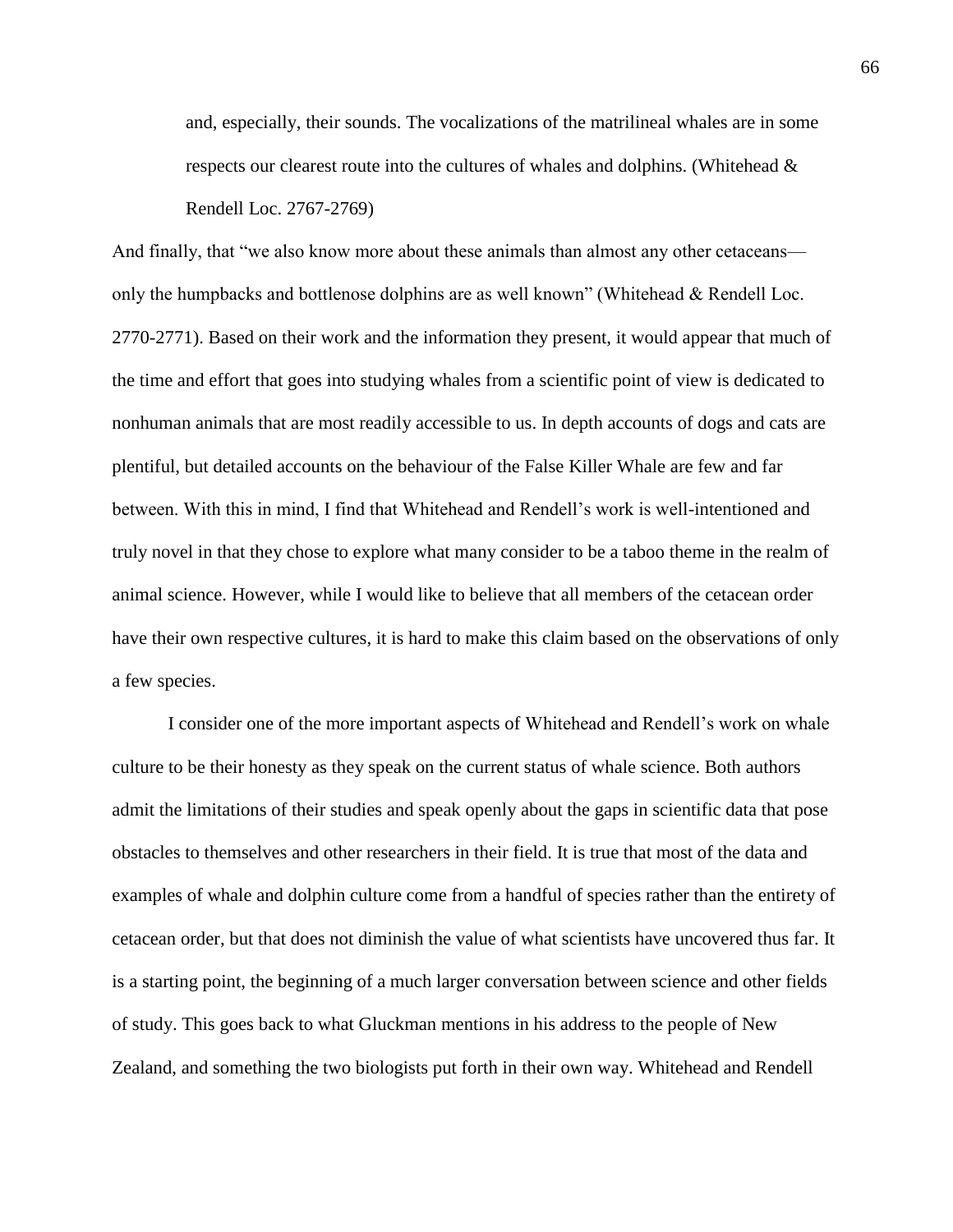continuously concede that there is a lot scientists, and science generally, just don't know. Clearly, more work is required before we begin to comprehend the complexity of whale life. However, the open and almost defiant stance the authors take up in order to put forth their claims for cetacean culture is admirable. *The Cultural Lives of Whales and Dolphins* is a prime example of science holding the door open for other disciplines to join and share in the discussion of nonhuman beings. Incorporating a range of multi-disciplinary topics such as animal welfare, cognition, and empathy, to name only a few, allows other scholars to engage with perspectives from different disciplinary communities. In my view, Whitehead and Rendell encourage scholars like myself to engage in cross-disciplinary collaboration as a way to both make research more inclusive while extending its scope to other forms of knowing the world.

## *Study Spaces*

One important factor to consider when discussing the impact of scientific writing on the construction of whale identity is the environment in which studies and observations take place. Hal Whitehead, whose research is focused on Sperm whale clans, spends most of his time around the coast of the Galápagos islands. As Whitehead and Rendell note in *The Cultural Lives of Whales and Dolphins*, many researchers are forced to conduct field studies because certain species "are large and many cannot be held captive" (Loc. 5842). In regard to studies of cetaceans in the wild, the authors emphasize that "humans face important barriers when trying to understand the nature and scope of cetacean culture," further explaining that "the habitat of whales and dolphins is inhospitable for us" (Loc. 5841-5842). While this barrier is real in relation to the study of whales and dolphins in the wild, it prompts us to question the barriers of captive environments. On the other side of cetacean research, there are a handful of species (Beluga, Bottlenose dolphin, Orca) that we have managed to remove from the wild and place in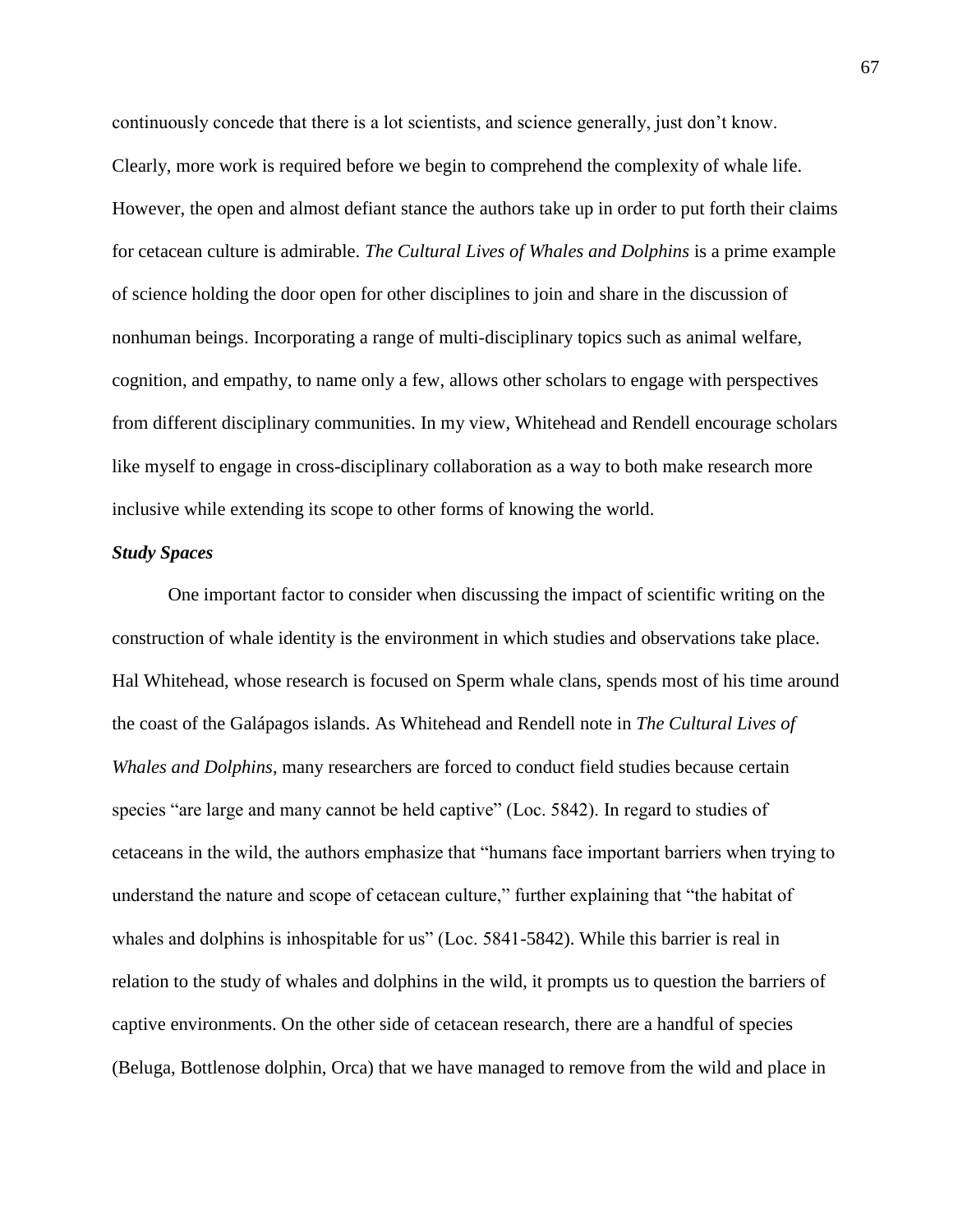spaces designed for purposes of education and entertainment. When we consider marine parks like Marine Land in Niagara Falls, Ontario, or Sea World San Diego, we must be aware that these constructed environments allow researchers to conduct hands-on cetacean research. Another dimension of this would be that it allows the average person (or paying customer) direct access to these animals. But let us return to studies in the field before discussing aquaria and marine parks in more detail.

In the wild, whales often remain at a distance for the reasons Whitehead and Rendell address in their work. The whale's inaccessible ocean habitat challenges researchers to come up with novel ways of observing whale behaviour and collecting useful data. In her book *When Species Meet*, Donna Haraway writes about the use of cameras or 'crittercams' as a means of data acquisition. As she explains, the use of cameras placed on nonhuman animals' bodies allows scientists (or viewers at home) to get a sense of what it's like to be a certain animal (Haraway 253). In a way, we're given privileged access to the lifeworlds of different species, or taken along for the ride as Haraway puts it. For researchers attaching suction cup cameras on Humpback whales off the coast of Alaska, their task required a great deal of patience and effort. Using this story as an example of the physical limits and difficulties humans face when applying these technologies in research situations, Haraway explains how

> Many weeks of unsuccessful attempts to attach a camera to a whale (almost a whole research season) were reduced to a couple of minutes of TV time showing one failed attempt after another to plant a camera hanging off a long pole onto a giant moving whale from a boat. (Haraway 257)

As Haraway's example highlights, scientists are often hard pressed when collecting data from whales in the wild and in those rare instances when they are successful, the results can be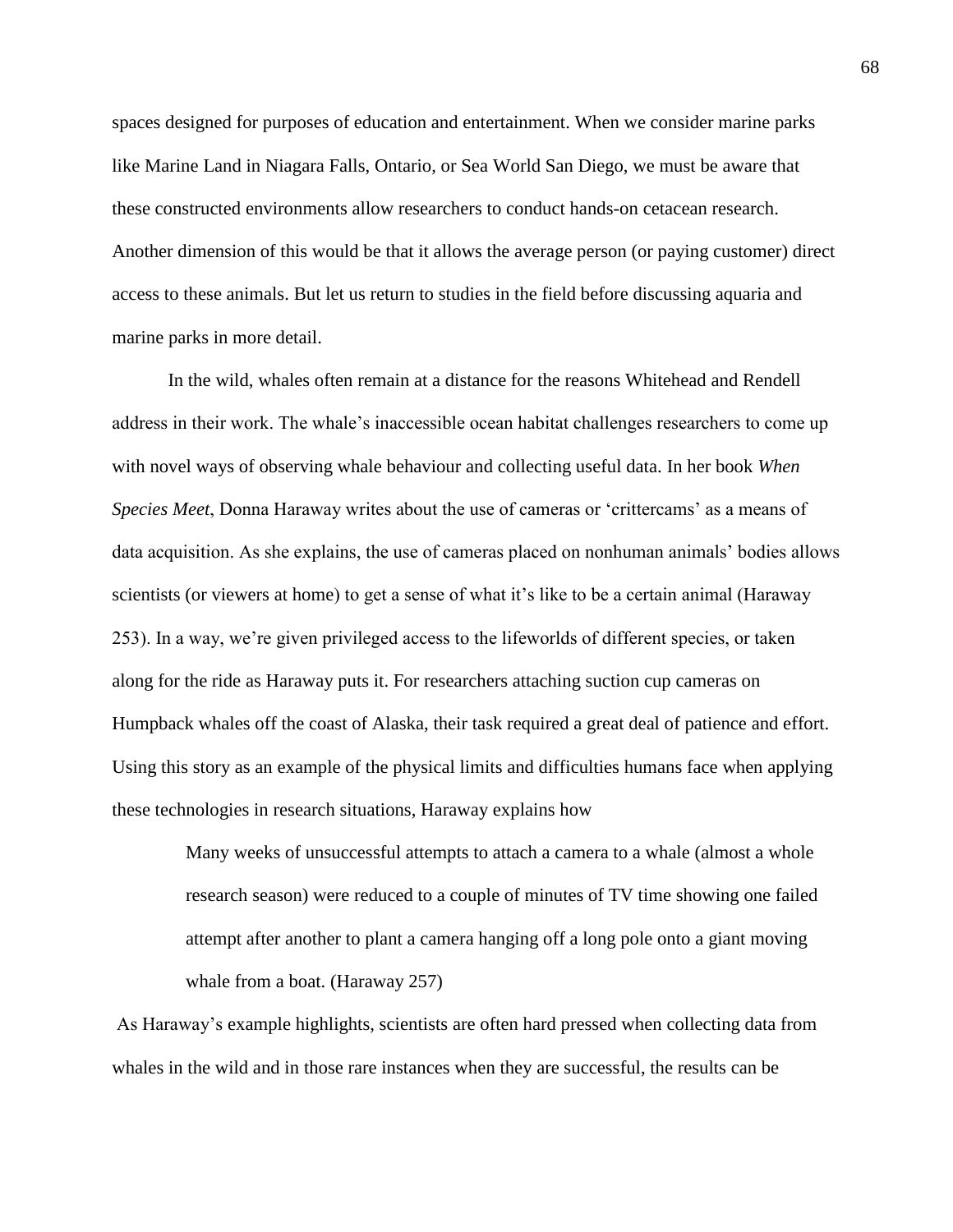disappointing. Whitehead and Rendell touch on a similar issue in their book explaining that some species of whales are just plain hard to find. Even at times when researchers are successfully able to track certain species of whales or dolphins, gathering enough useful information can be difficult or even impossible. While human technologies seek entry into the mysterious worlds of whales, they reach a point where subjects and objects become inaccessible. While this points towards the limits of our current technologies and methods of data acquisition, it also highlights how we are denied entrance into whale lives. Perhaps, the shortcomings of our technologies will be worked out over time and our future studies will yield more rewarding results. But will the information we retrieve be worthwhile? Will it help us more accurately represent the lives of cetaceans and other nonhuman animals? The possibility is exciting, especially considering that whale life is shrouded in mystery, but simply because we gather more detailed information does not mean we will overcome the barriers of representation. We might consider the elusive nature of most whales and dolphins to be a form of passive resistance to the scientific pursuit towards understanding whale behaviour, culture, life, etc. They might not cooperate with us despite our best intentions. Perhaps they choose to leave us at the surface, alone with our questions and our desire to know more. In captivity, however, whale resistance is more overt and recognizable.

To be sure, whales and dolphins are more accessible to humans in aquaria and marine parks than in the open ocean. So how do these spaces afford whales the opportunity to resist and refuse access to humans? In their article, "Whale and Human Agency in World-Making", Leesa Fawcett and Traci Warkentin address forms of whale-human engagement in different environments, one of which is the marine park. As the authors explain, whale-human interactions in captivity are multi-dimensional as well as highly relational. As part of their example, Warkentin and Fawcett raise the issue of tissue sampling for gene banks. Tissue samples from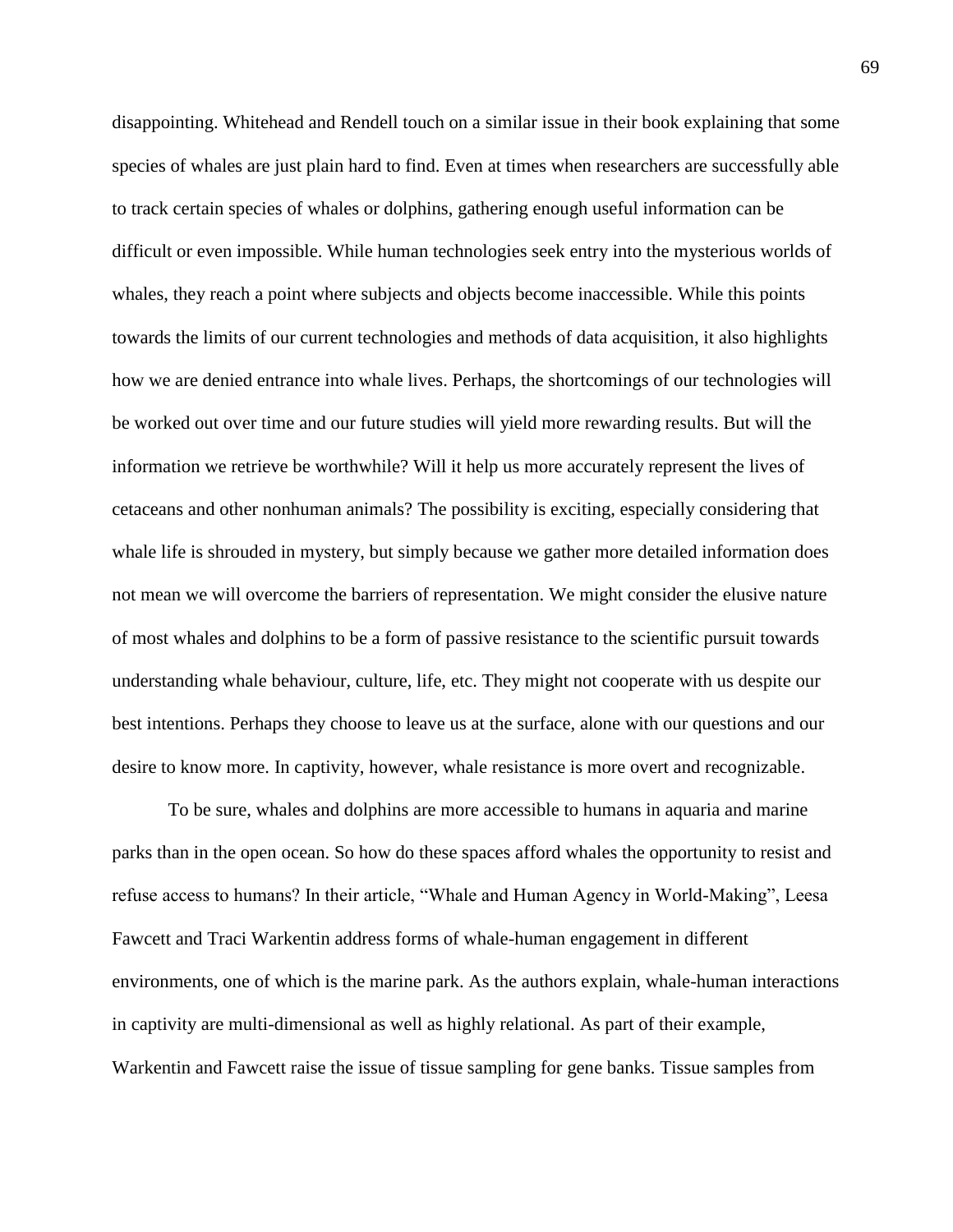captive whales, Orca in their case, can be stored and catalogued for future use and analysis by researchers. A potential issue that arises in this sort of scenario is that if (or perhaps when) the Orca as a species were to go extinct, they would live on as a digital memory. As Fawcett and Warkentin explain, this raises issues in terms of how we come to understand the animals themselves:

> In effect, the species is conceptualized as a machine which can be divided up into smaller and smaller parts. A pod of orcas, for instance, can be seen as a collective machine, isolated first from complex relations with habitat and other beings. Multiple layers of context are stripped away conceptually and physically as an orca is taken from the pod and isolated in captivity, tissue is taken from the orca and isolated in a lab, cells are isolated from the tissue and so on down to the smallest unit of genetic material, which is what is actually "preserved." (Fawcett & Warkentin 107)

From this quote, the relationship between human and whale is reduced to an interaction that is one-sided. The scientists capture and preserve the genetic code of the whale, but in the process the nonhuman is reduced to nothing more than techno-scientific data. At the same time, this data prompts us to ask the question, '*is the nonhuman animal nothing more than a string of DNA?*' In an example such as this, the whale's agency is simply excluded from the equation. The complexity of its being is negated through the scientific processes of reduction and cataloguing. But it is important to note that this is only one of the ways in which whales and humans interact in a setting such as this.

On a more positive note, whales do seem to have the ability to resist humans even when held in tanks and put on display. One of the more uplifting cases Warkentin notes is a dolphin squirting water at trainers to get their attention, while another, perhaps more curious instance was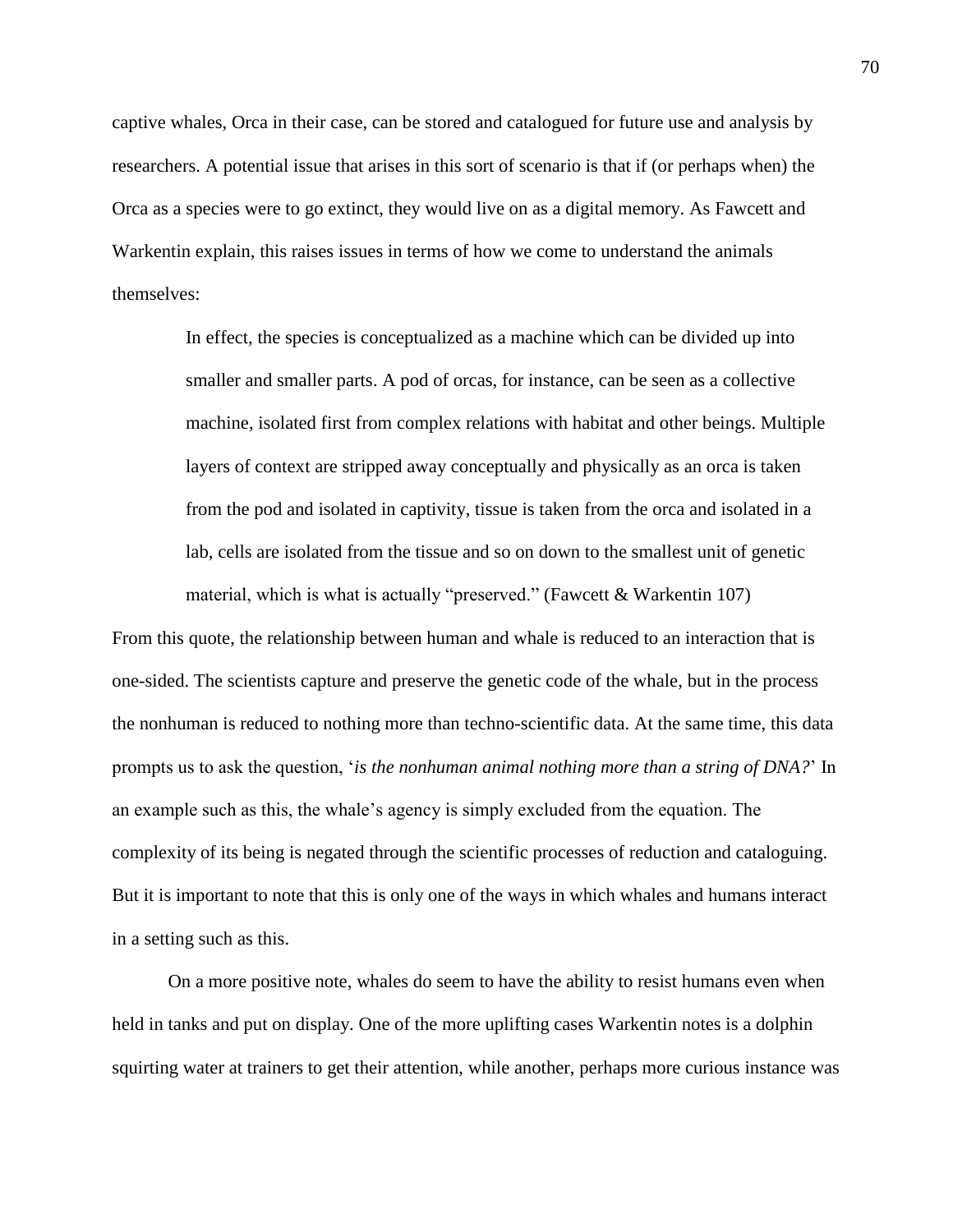documented by Paul Spong at the Vancouver aquarium.

One day, Skana, whose job was to choose the correct card from the two that Spong repeatedly put in front of her, chose the wrong card 99 times in a row. To Spong it was clear that Skana was bored with his experiments and was deliberately choosing the wrong card as a sign of her displeasure. (Zelko 100-101)

In both of these situations, the animals make themselves known in their encounter with trainer and researcher respectively; both animals assert their agency, intentions, desire (or lack thereof). The dolphin's water hitting the trainer in the face shows the trainer that he's being acknowledged and that the dolphin is consciously acting out. The same can be said for Skana and her encounter with Spong. In both encounters, the animal resists by doing the opposite of what the humans expect them to do, similar to Darwin's peacock. Skana confronts Spong's attempt to construct agency by showing her displeasure and deliberately subverting the researcher's own experiment. In her own unique way, Skana asserted herself as acting agent by showing Spong that she had interest in things other than his experiment. At that moment, Spong began to see Skana in the way that Despret and Crist saw Darwin's peacock. Although the behaviour is irregular and unpredictable, it is an example of how the whale chooses to act contrary to how we expect it to. While these are two positive examples of cetaceans resisting humans, there are also some more negative ones to accompany them. As documentaries like Gabriela Cowperthwaite's *Blackfish* (2013) have shown, whales can resist through violence. The intentional death of trainers by captive Orca are some of the more chilling examples of whales resisting their captivity and our rigorous and repetitive training and research programs.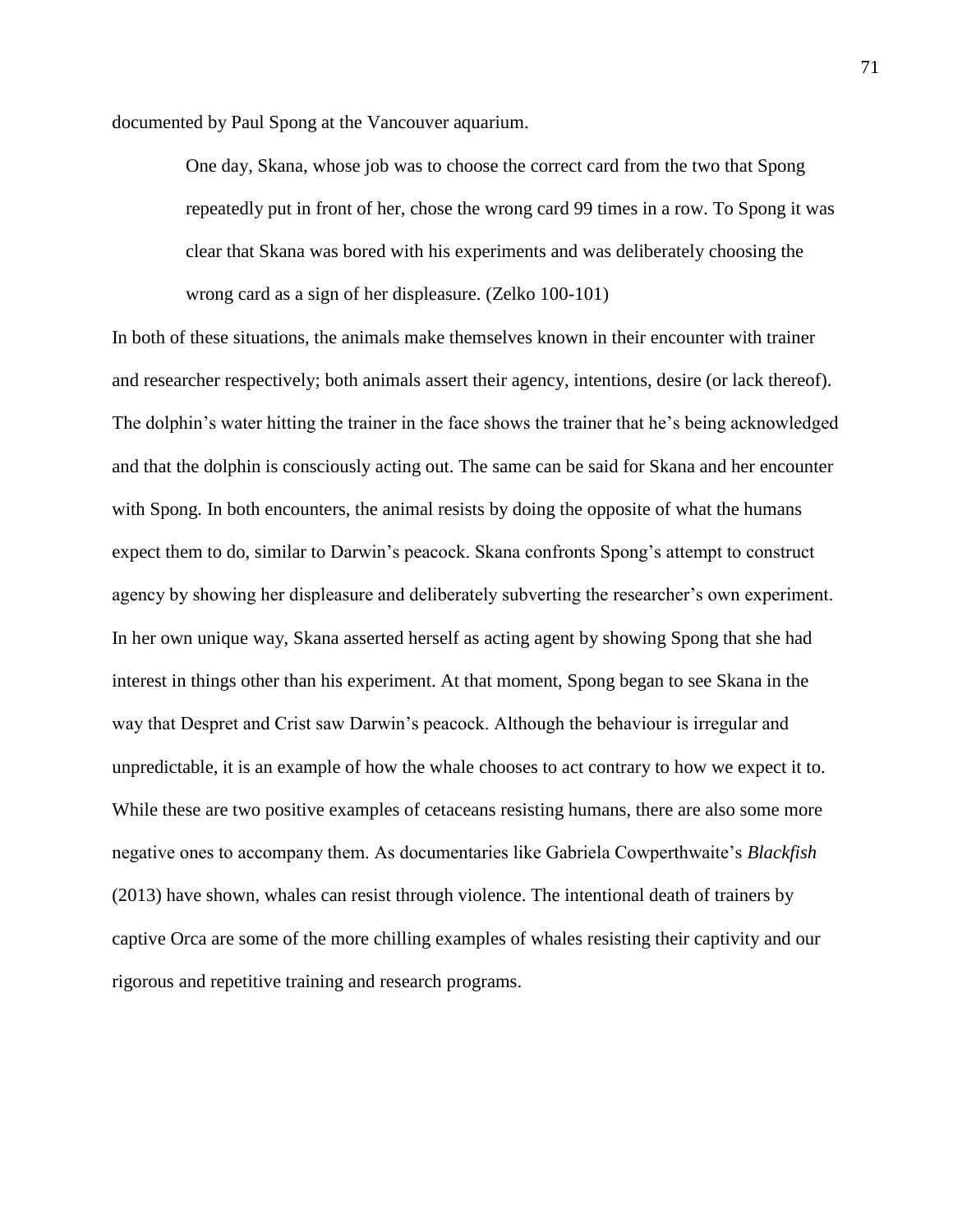# *What Has Science Shaped?*

Scholars like Warkentin and Whitehead, among others, have suggested that there are forms of emergent whale culture(s), modes of being, and agency that we are slowly beginning to notice and recognize. As more studies take place and technologies advance, we are becoming more attuned to these emergent properties and life-worlds. However, referring to these aspects of whale life as 'emergent' does not seem to do justice to the complexity of these beings. What we refer to as emergent is only novel, or so it seems, to the human. The idea of an emergent Humpback whale culture is nothing new to the Humpback; it is already a fundamental part of its being. It is hard not to get caught up in the discovery of behavioural patterns and examples of intentional acts in whales and dolphins. Of course, it is exciting to find evidence that Sperm whales have dialects, or that whales form diverse groups or colonies with different feeding behaviours in the same territory. But what cost do the whales pay for us to access this knowledge? Are there ways to study nonhuman animals that are less invasive and less stressful? Following my reading of Bekoff and others, we may find some answers by engaging our projects from a critical anthropomorphism perspective. Although it may not be possible at all times, opening ourselves up to nonhuman lifeworlds and limiting our desire to think about them objectively could help us begin to see whales and other nonhuman animals as the complex agents that they are.

What this chapter has forced us to consider is how we carry out research on nonhuman animals. As science shifts its attention from animal bodies to animal minds, have we been receptive to new and diverse ways of being? Despret and others would argue that our attitudes are changing, slowly but surely, and becoming more inclusive. While I believe Despret is right, I still maintain that we have a long way to go. Scientists still continue to meticulously classify the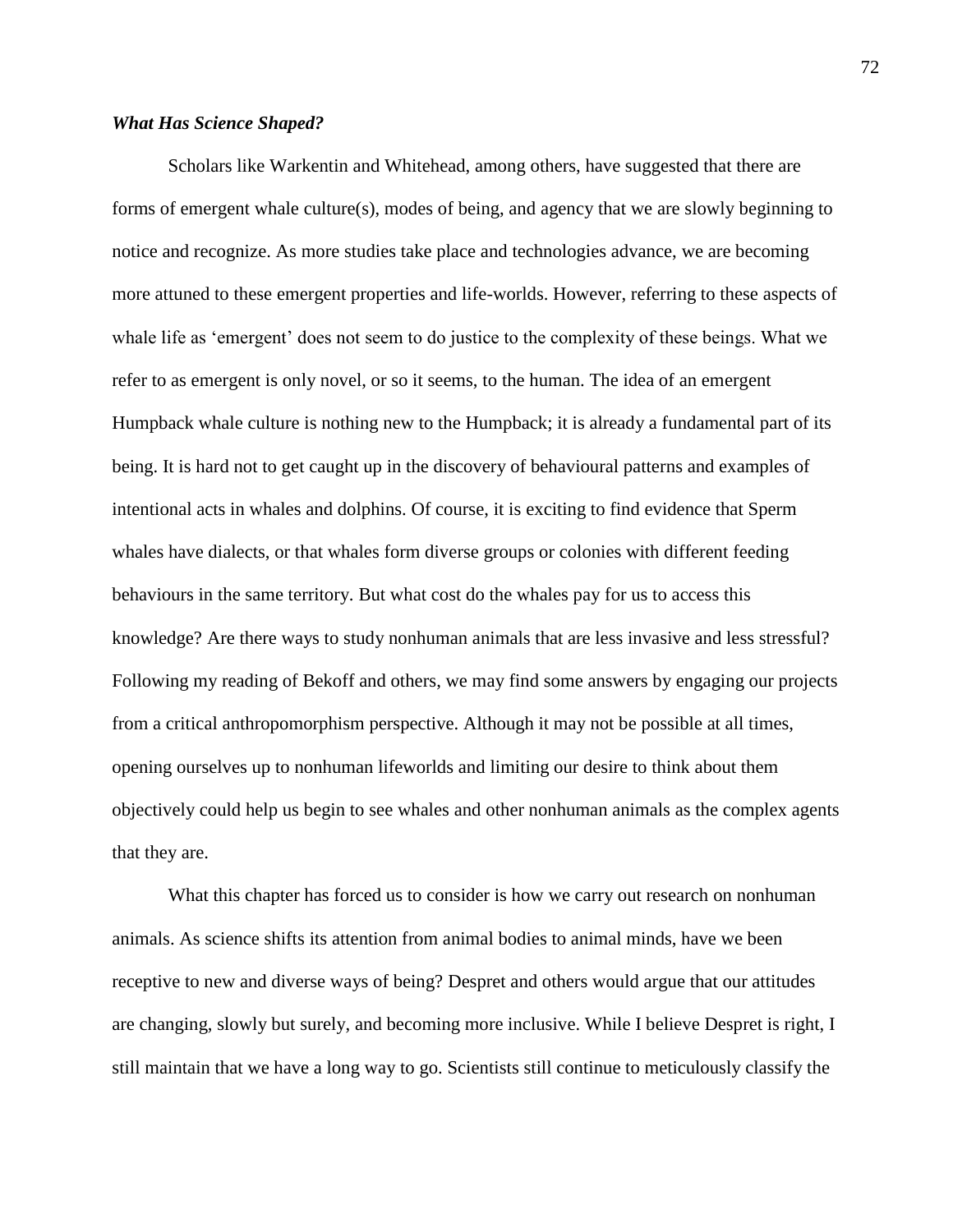natural world and fit its various parts into organized systems, hierarchies, and webs of being. We continue to reach our hands out into the world looking for new things to help us understand who and what we are. Whitehead and Rendell, however, give me hope that we are beginning a conversation across disciplines that will have a better chance at addressing the complexity of nonhuman life. Their pursuit of cetacean culture opens new pathways for future scholars like myself to follow, allowing us to reshape scientific discourse about whales and other nonhuman animals.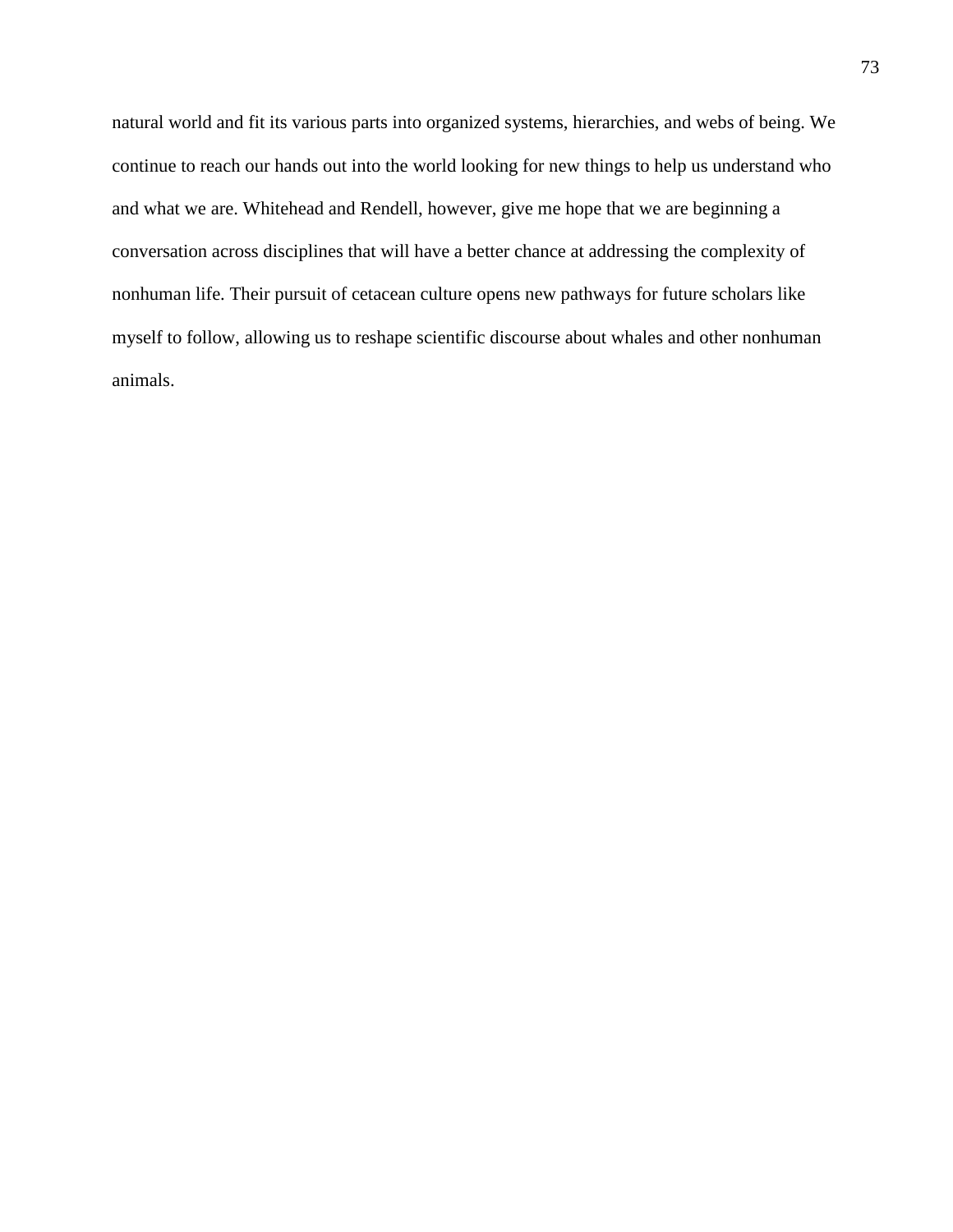#### Conclusion

### Storying Worlds

Humans spend their lives populating the world with stories. These stories take many forms and often weave in and out of one another. Throughout this project, I have come to realize that there is no grand narrative by which all others come to be told. In other words, there is no singular way to speak about the world and tell its stories. This has everything to do with how complex our world is (or worlds are), and who tells the stories. In July 2016, I participated in a place-based literature course in Bamfield, British Columbia where we focused completely on whale-related stories. I considered the course a unique opportunity, one in which I would be able to orient myself with my thesis project's subject matter and better understand how humans tell the nonhuman animal's story for themselves. The idea behind the course was to have students read and engage with cetacean literature in an immersive setting while using ecocritical and animal studies perspectives to direct our readings and class trips. A major difference between this course and one typically delivered at a university was that it took place in what could be considered a traditional scientific facility. The Bamfield Marine Sciences Centre (BMSC) is home to marine scientists and researchers devoted to studying marine ecology and environmental conservation. With that being the primary focus of the institution, the facilities are designed specifically for scientific research. Students and staff have access to wet labs, a scientific library, watercrafts and diving equipment, and other laboratory instruments, to help them carry out their work. In most respects, it is not the typical environment for a student studying English literature and philosophy. However, the facility provided me and my classmates with the opportunity to work alongside scientists.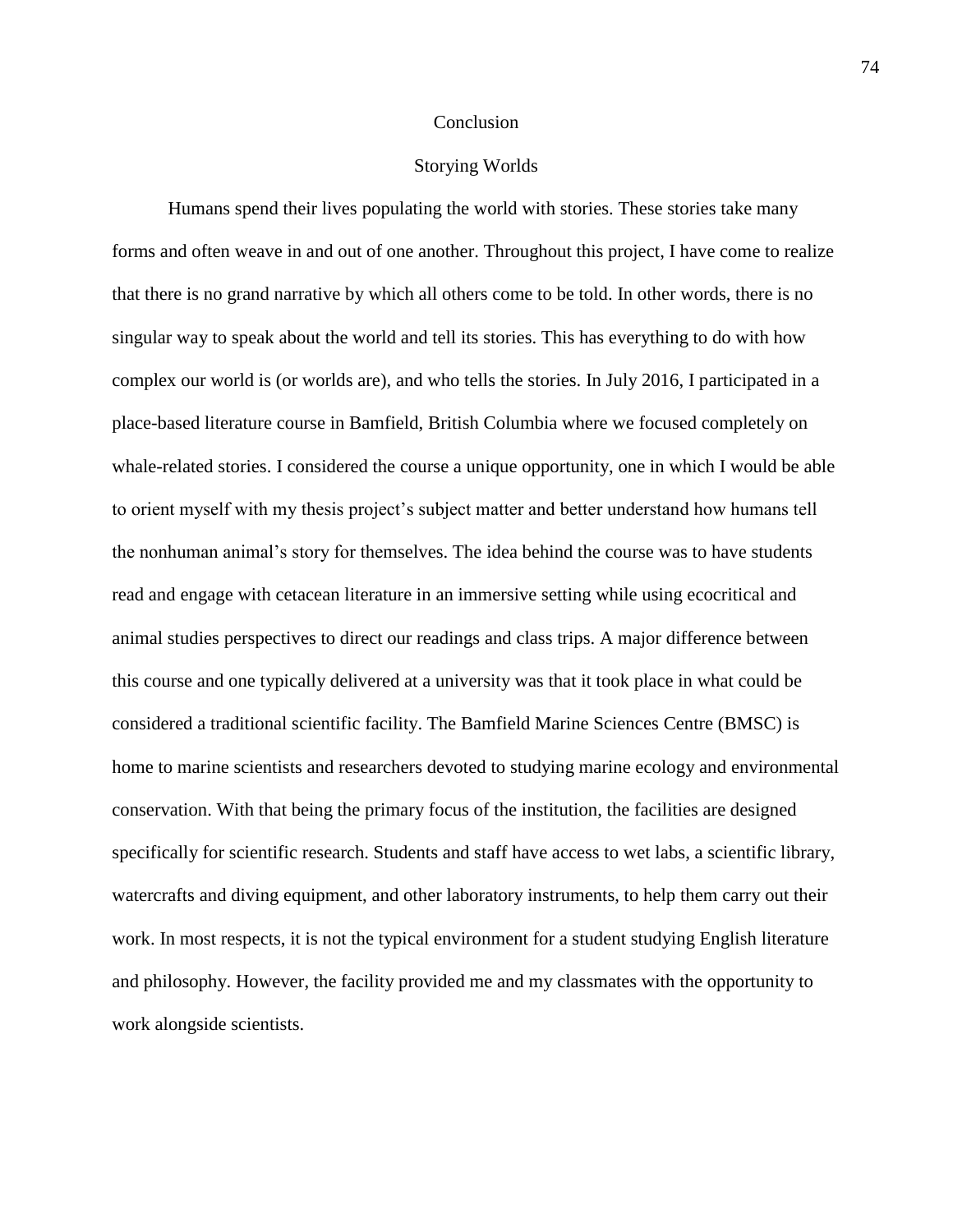In the early stages of the course, our instructors asked us to think about how humanities students like ourselves could conduct "fieldwork" at a place like BMSC. It was a strange idea to consider. How would English students do fieldwork? We weren't collecting data samples and running experiments in the labs, we were reading novels and discussing issues related to text and culture. Was that fieldwork? In a way, it was. Part of what we were exposed to were the incredible natural environments/landscapes/seascapes that helped writers, like the ones we were reading, develop their ideas about their cetacean subject matter. Living in close proximity to the Pacific Ocean, I felt compelled to scan the horizon for flukes and spouts. Each time I visited the nearby Pachena Bay, I would walk slowly along the shoreline and think about the Grey whales dredging the bottom with their powerful jaws in search of a hearty invertebrate meal. This to me seemed like fieldwork, although its use or application had yet to be determined.

Another aspect of our fieldwork stemmed from the company that was kept throughout the duration of the course. Although it seemed like a strange pairing at first, the different groups of students soon began to coalesce into one larger pod. In addition to our time spent in the classroom or out in the field, science and humanities students comingled at meal times, studied in the shared common spaces and spent *temps libre* exploring the surrounding areas together (hiking, kayaking, swimming, and camping). It was during these times where the so-called boundary or division between humanities and sciences seemed to breakdown and disappear. Students in the crustacean biology course openly discussed ideas of sustainable conservation with the English students, while the latter attended lectures held by the students studying marine life in the intertidal. In many ways, the discourse that flowed from these dynamic group settings helped me begin to understand the sort of work that Thom van Dooren and Deborah Bird Rose advocate in their article "Lively Ethography". Our work and academic pursuits overlapped,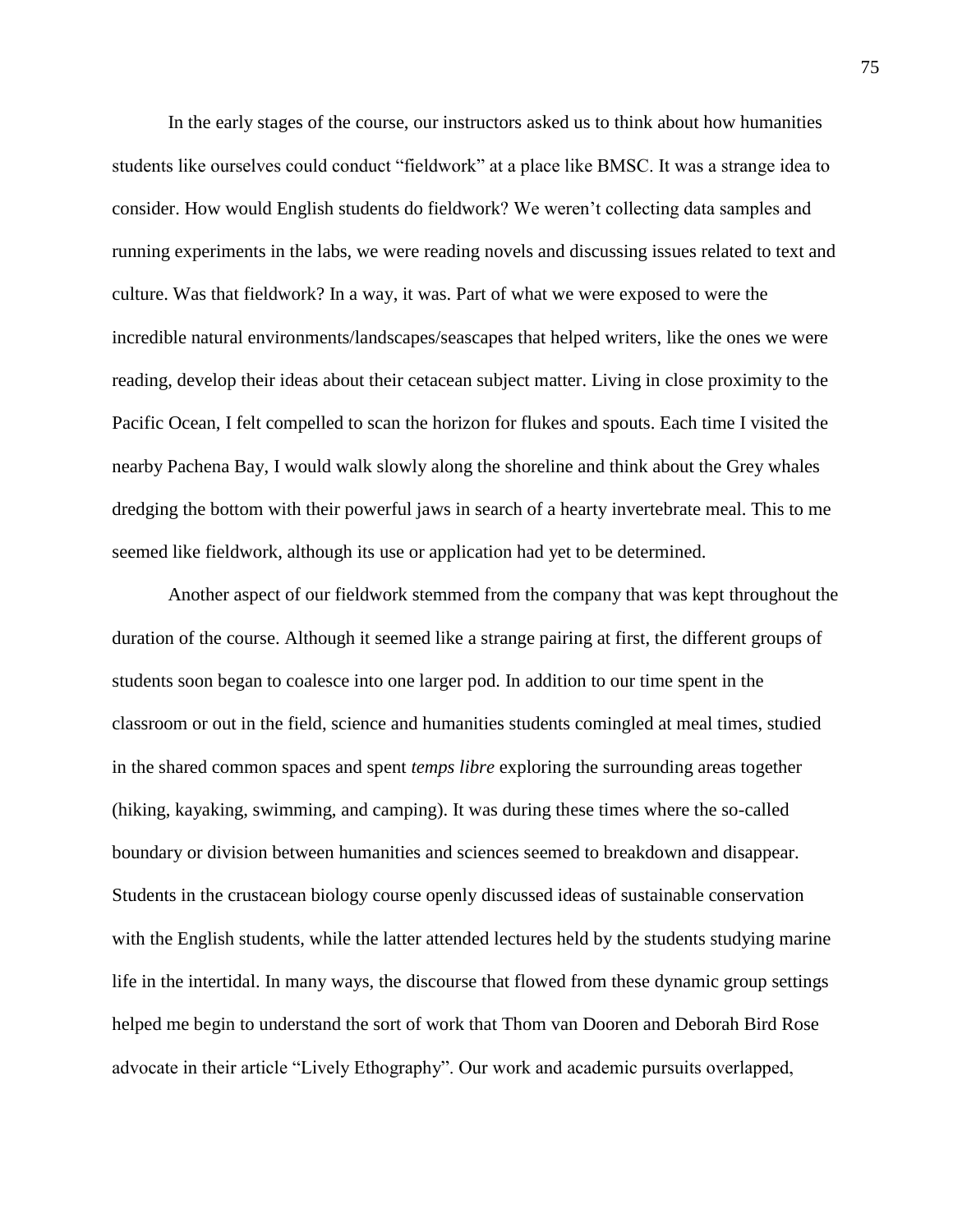borrowed from one another and extended in different directions. In a way, I felt as though we had begun to "participate in the world in its relational becoming" (91). More importantly perhaps, I began to understand what it meant to bear witness to the lives and stories of others, be they individual or shared, or those stories that cross species lines. As van Dooren and Rose write, bearing witness and becoming responsive to the stories that populate our world

> is grounded in the conviction that making others fleshy and thick on the page, exposing readers to their lives and deaths, may give rise to proximity and ethical entanglement, care and concern. At the core of this notion of storytelling as an ethical practice is the understanding that the stories we tell are powerful contributors to the becoming of our shared world. (van Dooren & Rose 89).

In Bamfield, this way of thinking and experiencing the world made sense. My environment and the individuals (human and nonhuman) showed me how stories converge and grow together in their own unique ways.

The crossover stories between the people working and living in Bamfield and the nonhuman animals that coexisted with them is a telling example of this. Working through the literature for my project made me question my involvement in the act of whale-watching. I had seen whales from shore in Pachena Bay and at those times I was filled with awe and excitement. The distance between myself and the feeding whales was enough for me to believe that they were unaware of my presence, and if on the off chance they were, I was not causing any harm. Out on the water, however, it seemed as though our group of eager whale-watchers were trying to force an intimate encounter between the whales. Although we only managed to briefly spy a solitary Humpback, it made me wonder what the whale thought of us and if the whale wanted us there to begin with. But through my engagement with classmates, researchers, boat operators,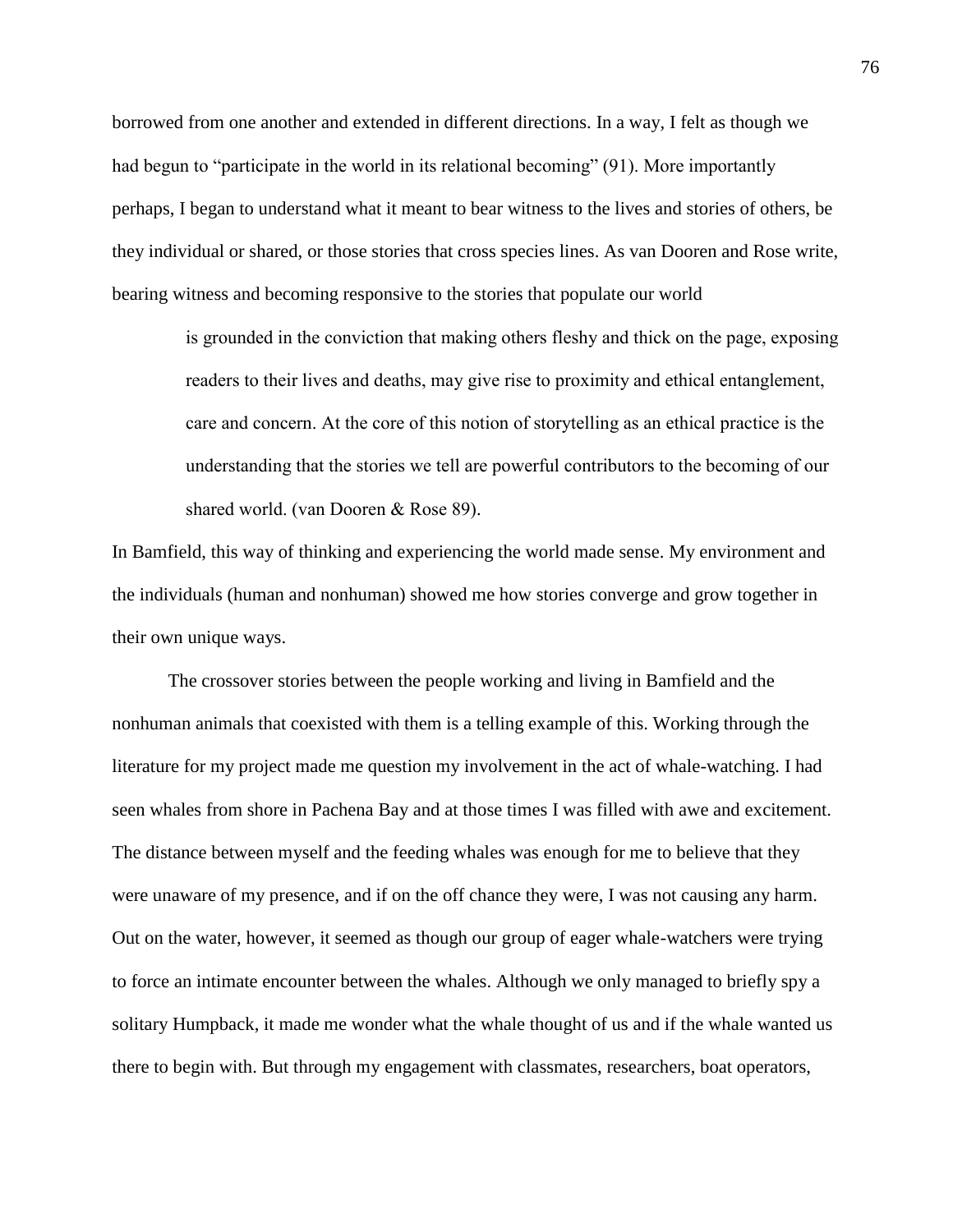and members of the local Huu-ay-aht First Nations, it became clear how stories were connected. For me, the whales belonged in the ocean, free of bother and human interference. However, for the boat operators who ran the whale-watching tours, the whales were a source of income. For many of my classmates and the visitors participating in these tours, the whales were a source of wonder and fascination, who excited their imaginations. For the Huu-ay-aht who are indigenous to the Western coast of Vancouver Island where we were living and studying, the whales were a significant part of their cultural memory. As a Pacific whaling tribe, the Huu-ay-aht's history is shared and interwoven with the histories of the animals themselves. But what about the whales? How do humans factor into their perspectives, or into their stories? It is a complicated question and not one that I could answer with any degree of certainty. What I did know, however, was that the human and nonhuman beings in the area were affecting and being affected by one another in different ways. The whales were influencing our stories by challenging them, by forcing us to acknowledge them as complex living beings with their own stories and histories. After finishing the course and returning home to Ontario where there were no whales to distract me, I realized that I had taken this idea of interconnected beings/becomings with me. Reflecting on my experience in Bamfield, perhaps I can begin to articulate a reason for why this idea has stayed with me. Earlier I mentioned how our instructors encouraged us to think about how humanities students could conduct fieldwork. In short, I believe that my time spent among these diverse groups of living beings allowed me to think and see the world in a different way. I was certainly not a scientist when I arrived in Bamfield and I am quite certain that I am not a scientist now. However, I developed a sense of urgency and need to tell stories. My work was only a small part of this process, allowing me to draw attention to the many ways humans and nonhuman animals create narratives together. More importantly, my work and the experiences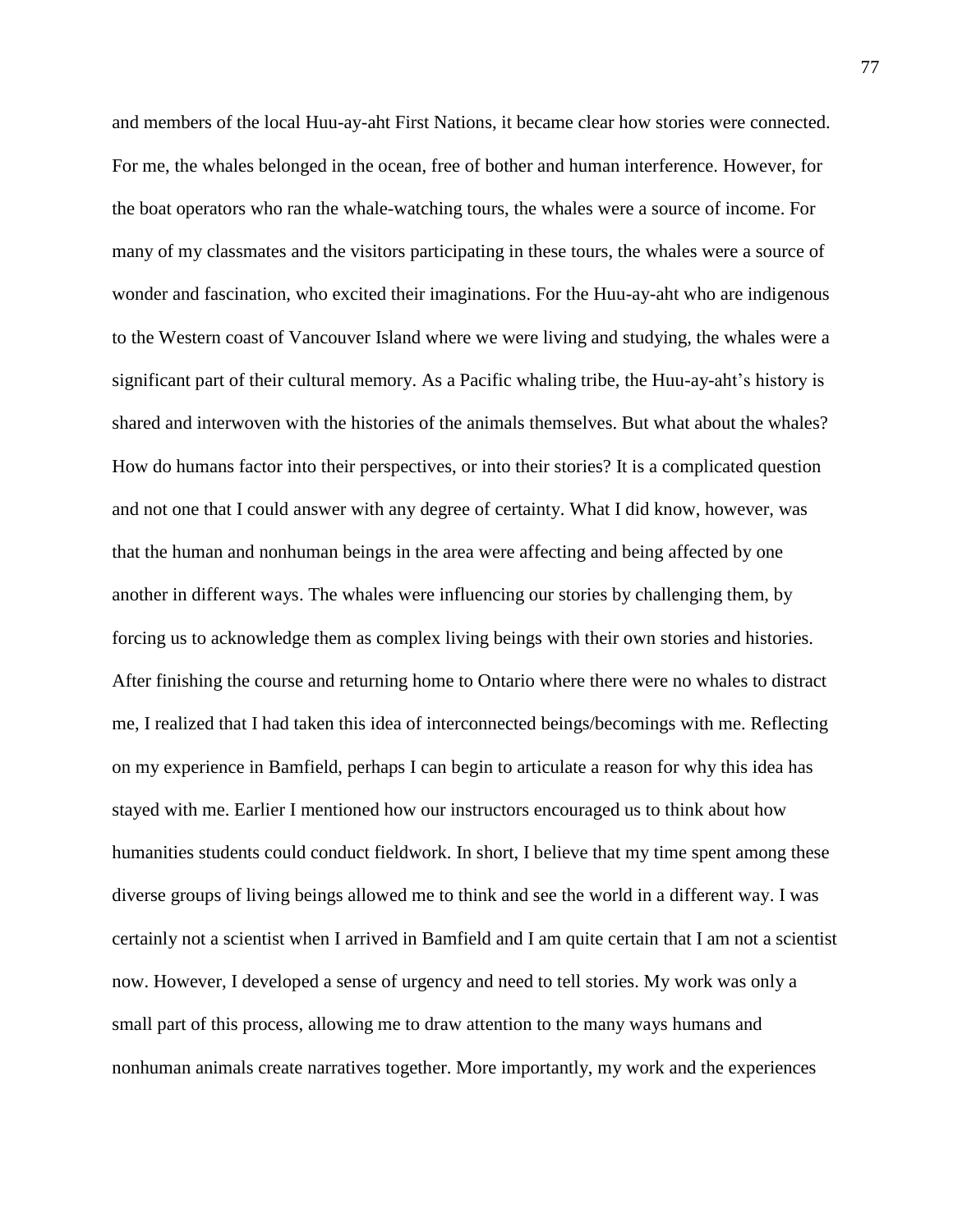that have accompanied this project have brought different narratives together in a way that enabled me to become what van Dooren and Rose refer to as a witness to the lives, bodies, minds of others "which include both attention to others and expression of that experience: to stand as witness and actively to bear witness" (van Dooren & Rose 89).

As the chapters and their material show, I have attempted to cover a lot of ground and map out the various ways in which humans represent whale agency across three representative modes. Representation in whatever context it is being studied or discussed, is a difficult subject to unpack. In terms of my work, my engagement with representation has revealed comparisons along with serious differences between literature, film, and science. This idea along with those developed throughout my chapters, have been an important step in laying a groundwork for how we come to construct nonhuman agency through narrative processes.

From a Derridean point of view, for example, Melville used fiction as a way to open up and create a space for the nonhuman to respond and break free of its historical silence. The whale narrative that runs parallel to those of Ishmael and Ahab shapes and provides meaning to the novel and its plot as a whole. In many ways, Melville's use of the whale as a central character worked to co-constitute the identities of the human characters aboard the *Pequod*. This is only one example of how literature opens a space for the nonhuman to respond and challenge humanist ways of knowing the world. Moby Dick along with all other whales in the novel disrupt an attempt at an anthropocentric narrative by subverting the authority of such narratives with their own agency.

In a similar fashion, my second chapter on visual media challenged us to reconsider our relationship with the nonhuman and confront the fact that we are not bystanders removed from the pressing environmental/ecological issues that face our world. Where Melville's focus in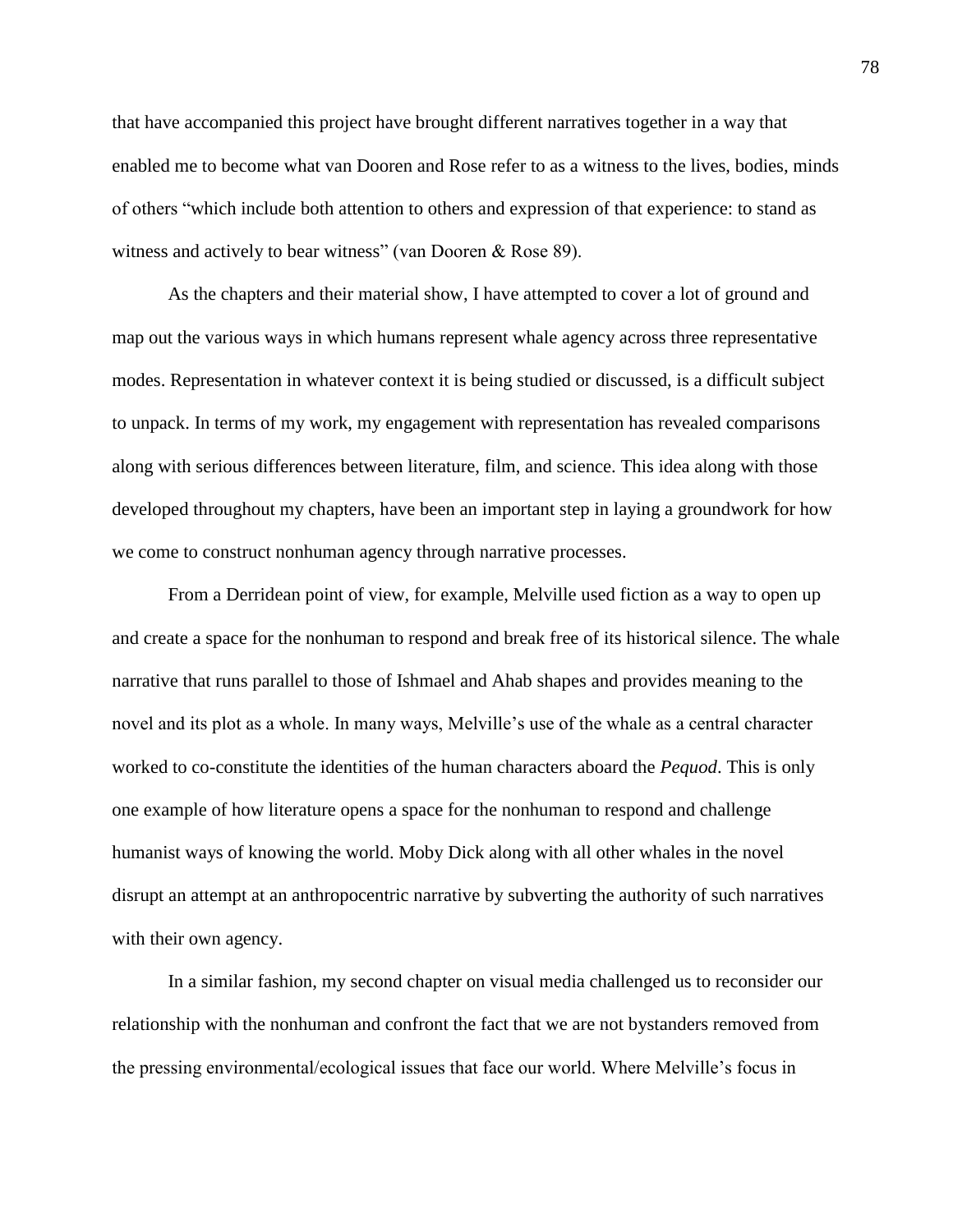*Moby-Dick* was directed towards the importance of a whale narrative (or, whale as acting agent) as a way to question how we identify ourselves and others in processes of relational becomings, films like MacGillivray-Freeman's *Humpback Whales* and Anderson's *Orca* bring us face to face with the nonhuman. While some critics like Armbruster warn of the potential harm visual media can cause in reinforcing binary relationships, it is important to acknowledge that film and other forms of visual media open a space for whales to resist. For example, whales may not always behave in ways filmmakers want them to. In many instances, whales often choose not to participate and do the opposite of what the camera operator or director intends of them. This subtle act reminds us that whales participate in how we represent them, revealing themselves to eager human viewers or choosing to remain a mystery.

My final chapter on science writing built on the ideas established in the two preceding chapters. What became clear in this section was that our cultural understanding of whales and other nonhuman animals is woven into traditional scientific ways of knowing the world. However, after studying the work of authors like de Waal, Whitehead, Rendell, and Keeley for example, it would appear that there is no purely objective or subjective stance for scientific representations. At its core, science has been and will continue to be affected by social, cultural, and personal histories. Furthermore, these histories are shared by members of other species. Applying a critical anthropomorphic perspective to scientific research can help us begin to think *with* the nonhuman rather than keep thinking *about* them. Understanding, for example, that a whale can feel depressed, disappointed, or bored forces us to acknowledge that these animals are in fact agents while also allowing them to be relatable. This thinking moves us beyond the idea that whales, along with other nonhuman animals, are merely fleshy data for human collection,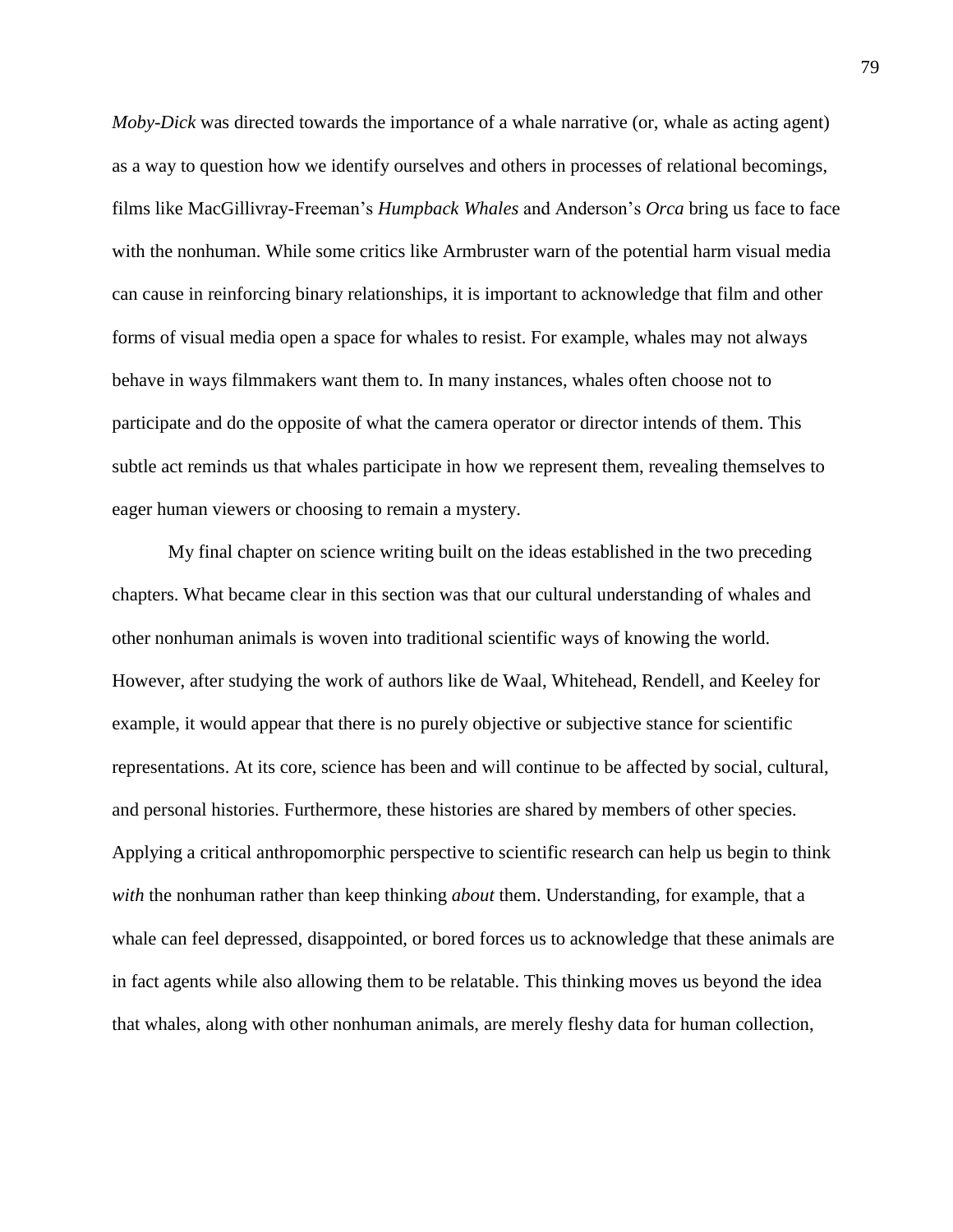classification, and dominion, but complex creatures who question, respond, and participate in their own unique ways.

While this project has shed light on some of the questions I initially had about how humans represent nonhuman animals, and whales in particular, it has definitely forced me to consider many more issues and raised even more questions for me to continue to pursue. These three chapters are only the beginning of a much larger project. I have managed to connect my ideas with the work and views of individuals from a variety of disciplines for two particular reasons. First, I wanted to show that a study of nonhuman animals, whether concerned with habitat, agency, or extinction, is not isolated to one disciplinary perspective. What I've attempted to prove throughout this project is that no one specific approach is the most effective for understanding or answering complex human-animal issues. There are many ways that whales have been represented in literature, film, and science, and whales are themselves active contributors to these representations. Second, connecting these various disciplines within my project emphasizes the potential (and also the need) for cross-disciplinary collaboration. Whalehuman narratives are understandably multifaceted things. I have learned a lot about the way narratives converge and meet with one another in sometimes strange and unexpected ways. The stories we tell emerge from who we are and how we relate to the world around us. Every living thing communicates in its own way, and as I have shown through my work, it is necessary for us to be receptive to these stories—even when they're more-than-human. Clearly more can, and should, be said on the topic of nonhuman representation. My work addresses only a fraction of the questions we should be asking, but hopefully it inspires more scholastic research.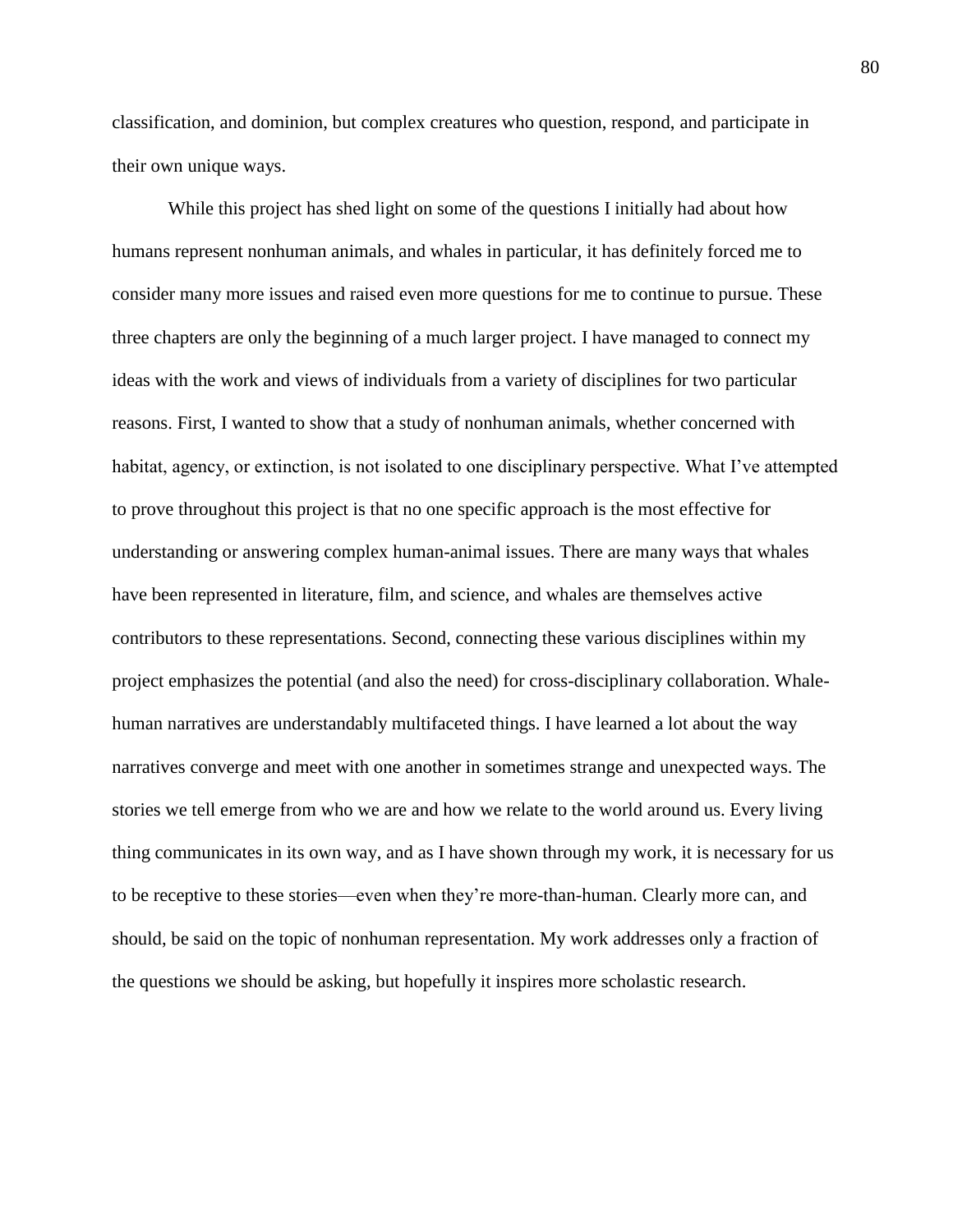#### Works Cited

- "An Ill-Compounded Mixture." *Moby-Dick*. Edited by Hershel Parker and Harrison Hayford, New York: Norton, 2002.
- Aquinas, Thomas. "Humans as Moral Ends". *Environmental Ethics: The Big Questions*, edited by David R. Keller. Wiley-Blackwell, 2010. 63-64.
- Aristotle. "Parts of Animals." *A New Aristotle Reader*, edited by J. L. Ackrill. Princeton: Princeton University Press, 1987.
- Armbruster, Karla. "Creating the World We Must Save: The paradox of television nature documentaries." *Writing the Environment: Ecocriticism and Literature*, edited by Richard Kerridge and Neil Sammells. Zed Books Ltd., 1998. 218-239.
- Armstrong, Philip. ""Leviathan is a Skein of Networks": Translations of Nature and Culture in *Moby-Dick*." *ELH* 71.4 (Winter 2004): 1039-1063.
- ---. *What Animals Mean in the Fiction of Modernity*. London: Routledge, 2008. Print.
- Barstow, Robbins. "Whales are Uniquely Special". *Why Whales?* Bath: WDCS, 1991. 4-7.
- Bateson, Gregory. "Observations of a Cetacean Community." *Mind in the Waters*, edited by Joan McIntyre. Charles Scribner's Sons, 1974. 146-154.
- Beale, Thomas. *Natural History of The Sperm Whale*. London: Manning and Mason, 1838.
- Beaulieu, Alain. "The Status of Animality in Deleuze's Thought". *Journal for Critical Animal Studies* 9.1 (2011): 69-88.
- Bekoff, Marc. *The Animal Manifesto: Six Reasons for Expanding Our Compassion Footprint*. California: New World Library, 2010.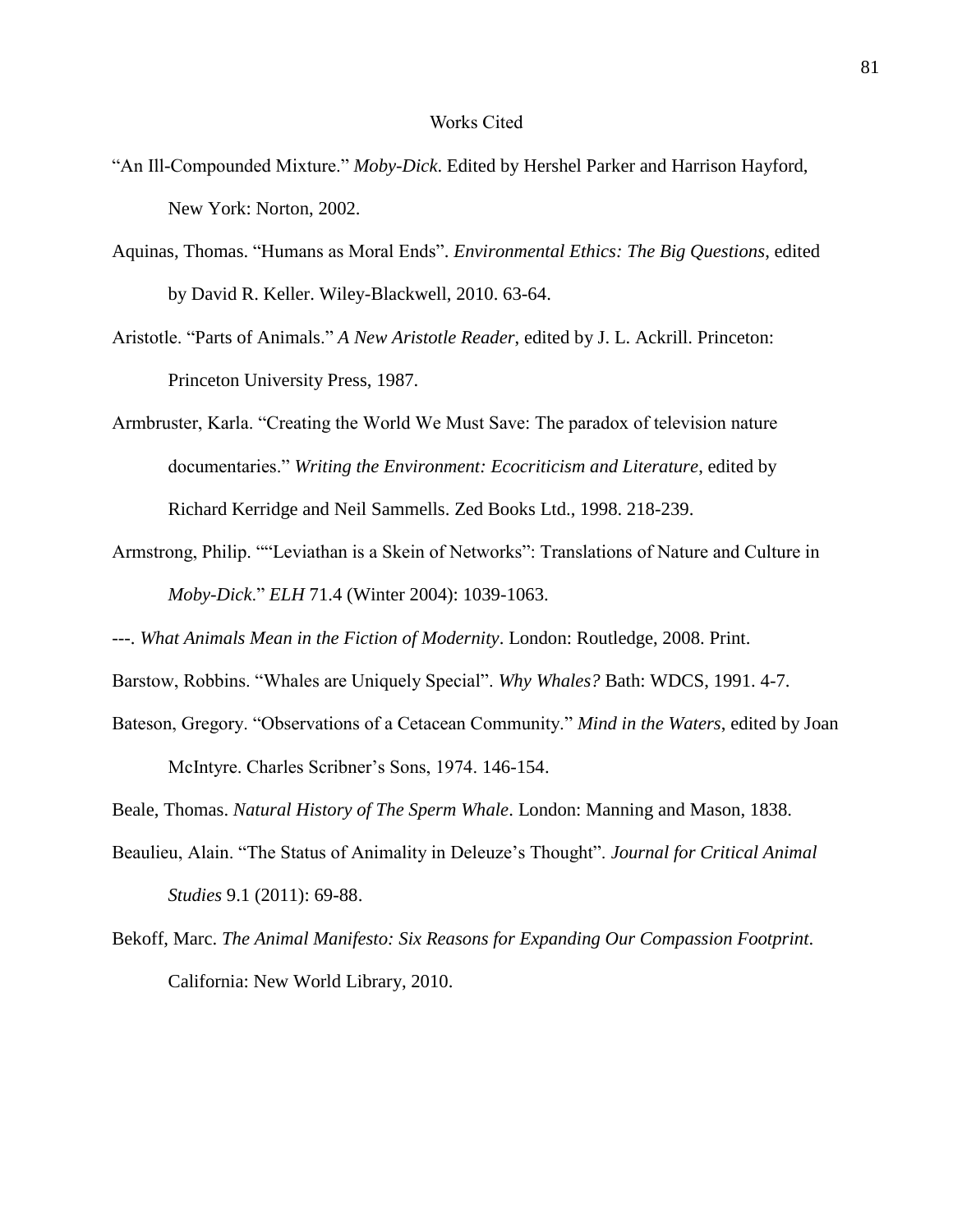- Bekoff, Marc. "Wild Justice and Fair Play: Cooperation, Forgiveness and Morality in Animals." *The Animals Reader*, edited by Linda Kalof and Amy Fitzgerald. New York: Berg, 2007: 72-90.
- Berger, John. "Why Look at Animals?" *The Animals Reader*. Eds. Linda Kalof and Amy Fitzgerald. New York: Berg, 2007. 251-261. Print.
- Birke, Lynda. "Into the Laboratory." *The Animals Reader*, edited by Linda Kalof and Amy Fitzgerald. New York: Berg, 2007: 323-335.
- Burt, Jonathan. "The Illumination of the Animal Kingdom: The Role of Light and Electricity in Animal Representation." *Society & Animals* 9.3 (2001): 203-228.
- Burnett, Graham. *Sounding of the Whale: Science and Cetaceans in the Twentieth Century*. University of Chicago Press, e-book.
- Calarco, Matthew. Thinking Through Animals: Identity, Difference, Indistinction (p. 6). Stanford University Press. Kindle Edition.
- Chase, Owen. *Narrative of the Most Extraordinary and Distressing Shipwreck of the Whale-Ship Essex, of Nantucket; Which Was Attacked and Finally Destroyed by a Large Spermaceti-Whale in the Pacific Ocean*. New York: W. B. Gilley, 1821.

Colman, Felicty. *Deleuze & Cinema: The Film Concepts*. New York: Berg, 2011. Print.

- Coté, Charlotte. *Spirits of Our Whaling Ancestors: Revitalizing Makah and Nuu-Chah-Nulth Traditions*. Seattle: University of Washington Press, 2010. Print.
- Crawford, T. Hugh. "Networking the (Non)Human: *Moby-Dick*, Matthew Fontaine Maury, and Bruno Latour." *Configurations* 5.1 (Winter 1997): 1-21.

Crist, Eileen. *Images of Animals*. Philadelphia: Temple University Press, 1999.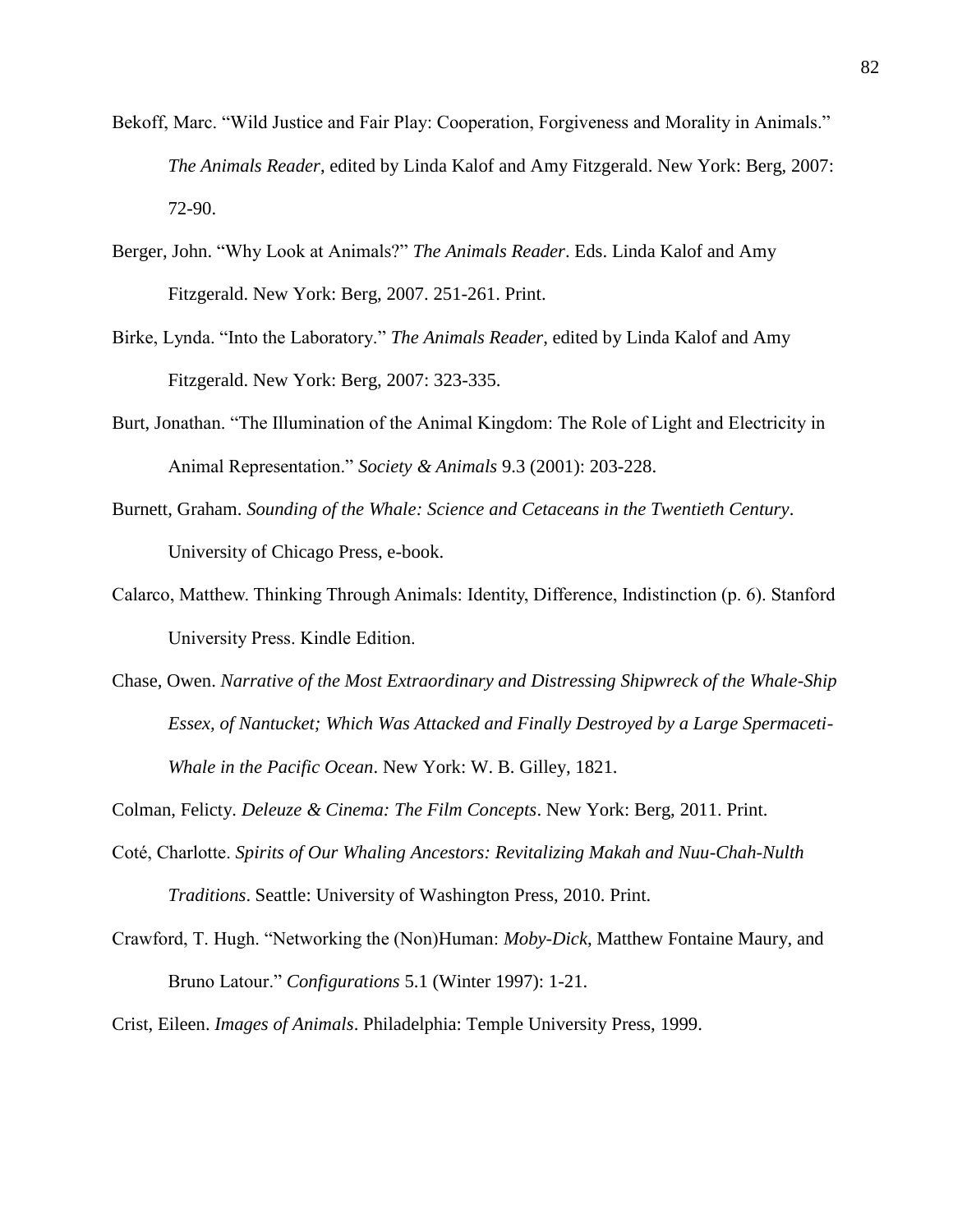- Currie, Gregory. "Visible Traces: Documentary and the Contents of Photographs." *Philosophy of Film and Motion Pictures*, edited by Noël Carrol and Jinhee Choi, Blackwell Publishing, 2006, pp. 141-153.
- Deleuze, Gilles, and Felix Guattari. *A Thousand Plateaus: Capitalism and Schizophrenia*. Trans. Brian Massumi. Minneapolis: University of Minnesota Press, 1987. Print.
- Descartes, René. "From Letter to More, 5 February 1649". *The Animals Reader*. Eds. Linda Kalof and Amy Fitzgerald. New York: Berg, 2007. 61-62. Print.
- ---. "From Letter to Marquess of Newcastle, 23 November 1646". *The Animals Reader*. Eds. Linda Kalof and Amy Fitzgerald. New York: Berg, 2007. 59-60. Print.
- Derrida, Jacques. *The Animal That Therefore I Am*. Translated by David Willis, edited by Marie-Louise Mallet, Fordham University Press, 2008.
- Despret, Vinciane. ""From Secret Agents to Interagency". *History and Theory* 52 (December 2013): 29-44. Print.
- de Waal, Frans. "Anthropomorphism and Anthropodenial: Consistency in Our Thinking About Humans and Other Animals." *Philosophical Topics* 27.1 (Spring 1999): 255-280.
- "Fable 220: The Dolphin and the Whale." *Aesop's Fables*. Translated by Laura Gibbs, New York: Oxford University Press, 2002.
- Farber, Paul Lawrence. *Finding Order in Nature: The Naturalist Tradition from Linnaeus to E. O. Wilson*. Baltimore: John Hopkins University Press, 2000.
- Fawcett, Leesa & Traci Warkentin. "Whale and Human Agency in World-Making." *Metamorphoses of the Zoo: Animal Encounter After Noah*, edited by Ralph R. Acampora. Plymouth, U.K.: Lexington Books, 2010. 103-122.

Francis, Daniel. *A History of World Whaling*. New York: Viking, 1990. Print.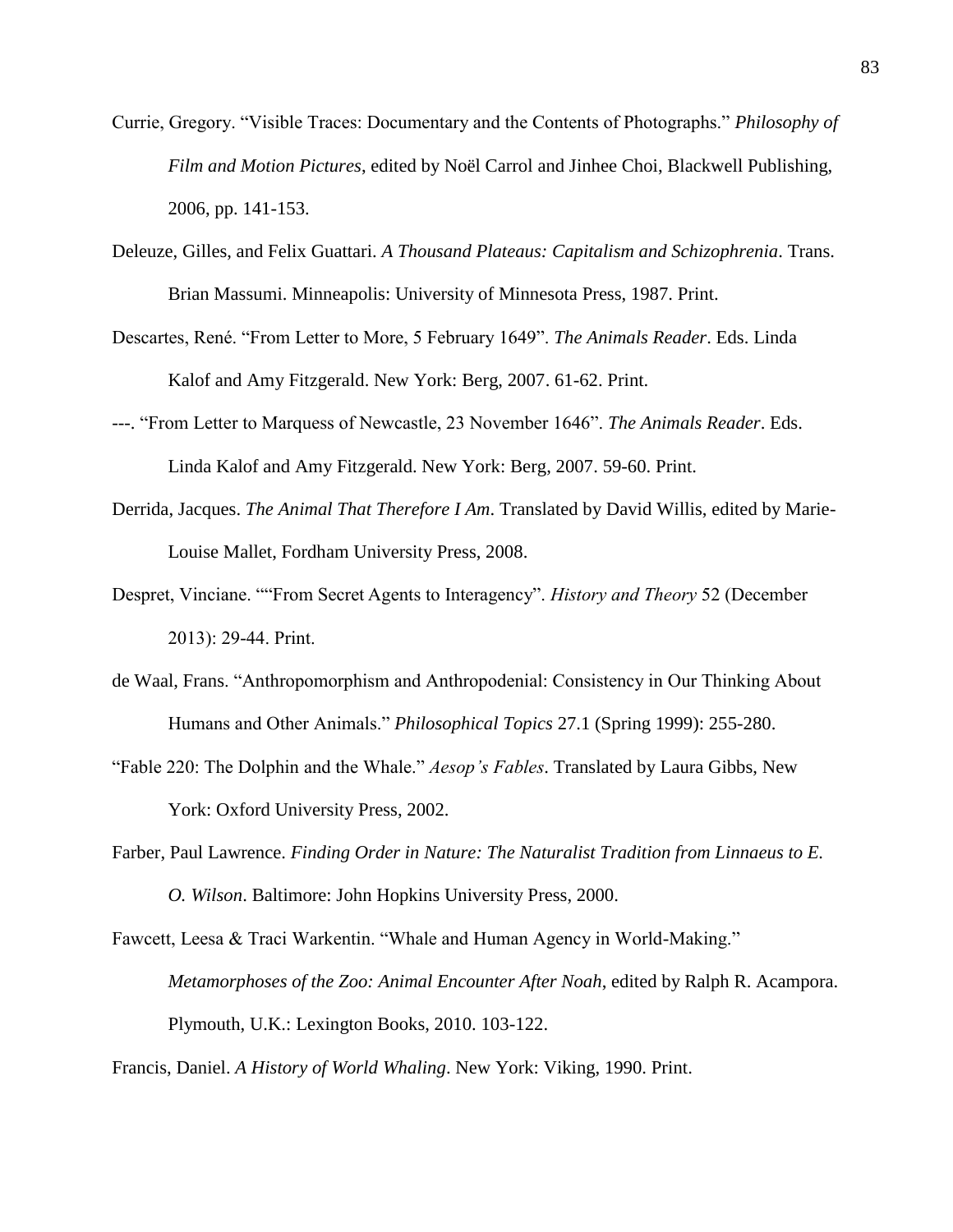Gambin, Lee. *Massacred by Mother Nature. Exploring the Natural Horror Film*. Baltimore: Midnight Marquee Press, Inc., 2012.

Garrard, Greg. *Ecocriticism*. New York: Routledge University Press, 2012.

- Gluckman, Peter. *The Epistemologies of Scientific and Indigenous Knowledge Systems*. Office of the Prime Minister's Chief Science Advisor, 2015.
- Gregersdotter, Katarina, Hållén, Nicklas, & Johan Höglund. "A History of Animal Horror Cinema." *Animal Horror Cinema: Genre, History, Criticism*, edited by Katarina Gregersdotter, Nicklas Hållén and Johan Höglund. New York: Palgrave Macmillan, 2015. 19-36.
- Gregersdotter, Katarina & Nicklas Hållén. "Anthropomorphism and the Representation of Animals as Adversaries." *Animal Horror Cinema: Genre, History, Criticism*, edited by Katarina Gregersdotter, Nicklas Hållén and Johan Höglund. New York: Palgrave Macmillan, 2015. 206-223.

Haraway, Donna. *When Species Meet*. Minneapolis: University of Minnesota Press, 2008.

Harrison, Peter. "Descartes on Animals." *The Philosophical Quarterly*. 42.167 (1992): 219-227.

"History and Purpose". *International Whaling Commission*, 19 December 2016,

https://iwc.int/history-and-purpose.

Hoare, Philip. *The Whale: In Search of Giants of the Sea*. New York: Ecco, 2011. Print.

*Humpback Whales*. (2015) Film. Directed by Greg MacGillivray. [DVD]

- Kalland, Arne. *Unveiling the Whale: Discourse on Whales and Whaling*. New York: Berghan Books, 2009. Print.
- Keeley, Brian L. "Anthropomorphism, Primatomorphism, Mammalomorphism: Understanding Cross-Species Comparison." *Biology and Philosophy*. 19 (2004): 521-540.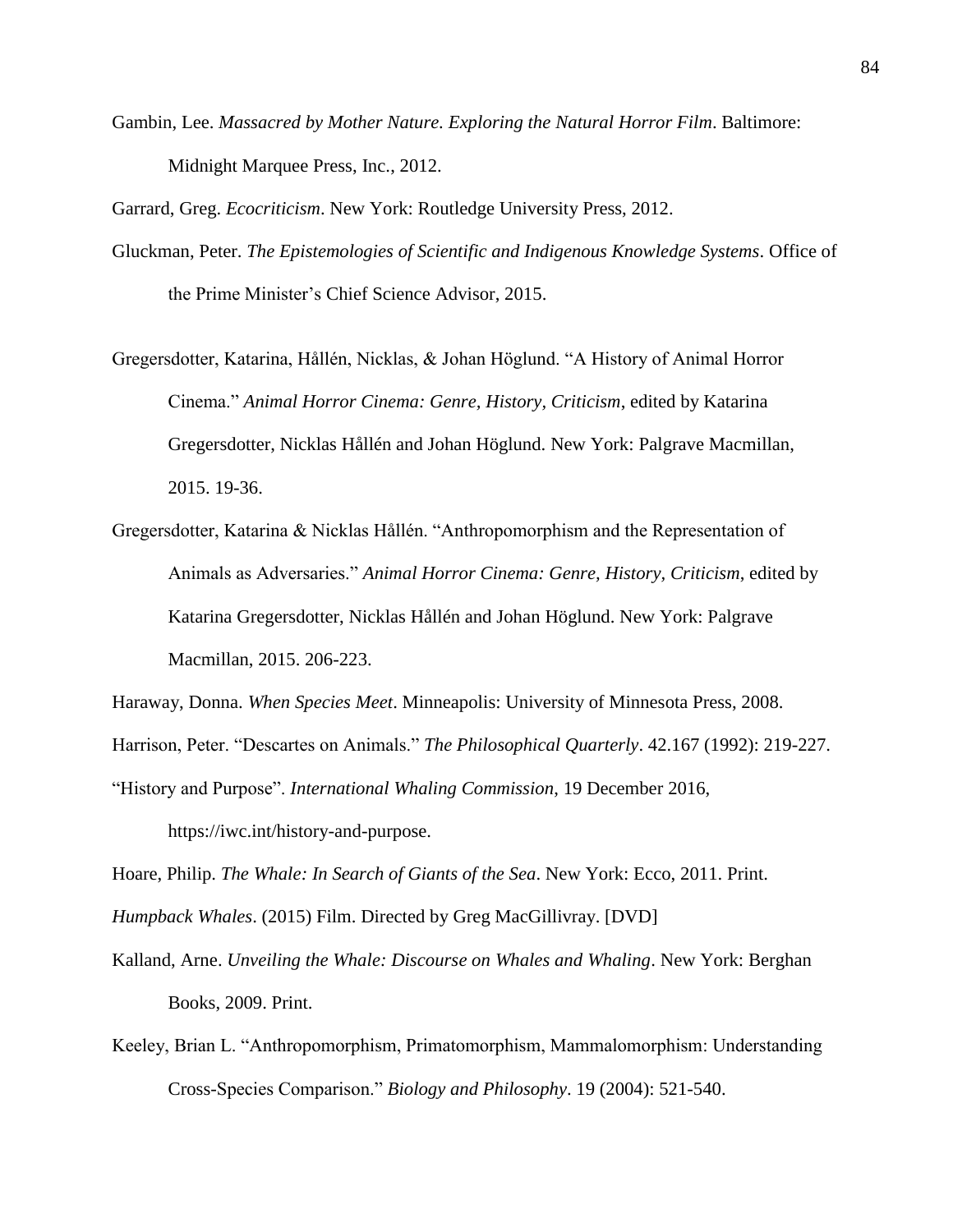- Kuhns, Oscar L. "Bestiaries and Lapidaries." *Library of the World's Best Literature, Ancient and Modern IV*, edited by Charles Dudley Warner, 2004. E-book.
- Lippit, Akira Mizuta. *Electric Animal: Toward a Rhetoric of Wildlife*. Minneapolis: University of Minnesota Press, 2000. Print.
- Lorimer, Jamie. *Wildlife in the Anthropocene*. Minneapolis: University of Minnesota Press, 2015. Print.
- Macdonald, Ann-Marie. "The History of Zoos". *CBC Doc Zone*, 2016, http://www.cbc.ca/doczone/features/history-of-zoos.
- McHugh, Susan. *Animal Stories: Narrating across species lines*. Minneapolis: University of Minnesota Press, 2011.
- ---. "Literary Animal Agents." *MLA*. 2009: 487-495.
- Melville, Herman. *Moby-Dick*. Edited by Hershel Parker and Harrison Hayford, New York: Norton, 2002.
- Mitman, Gregg. "Cinematic Nature: Hollywood Technology, Popular Culture, and the American Museum of Natural History." *Isis* 84.4 (December 1993): 637-661.
- "Not Worth the Money Asked for It." *Moby-Dick*. Edited by Hershel Parker and Harrison Hayford, New York: Norton, 2002.
- Oliver, Kelly. *Animal Lesson: How They Teach Us to Be Human*. New York: Columbia University Press, 2009.
- *Orca: The Killer Whale*. (1977) Film. Directed by Michael Anderson. [DVD] USA: Paramount Pictures and Dino De Laurentiis Company.
- Palmer, Chris. "Confessions of a Wildlife Filmmaker." *Youtube*, uploaded by TEDx Talks, 30 June 2015, https://www.youtube.com/watch?v=S3SnIMZ43EQ&t=38s.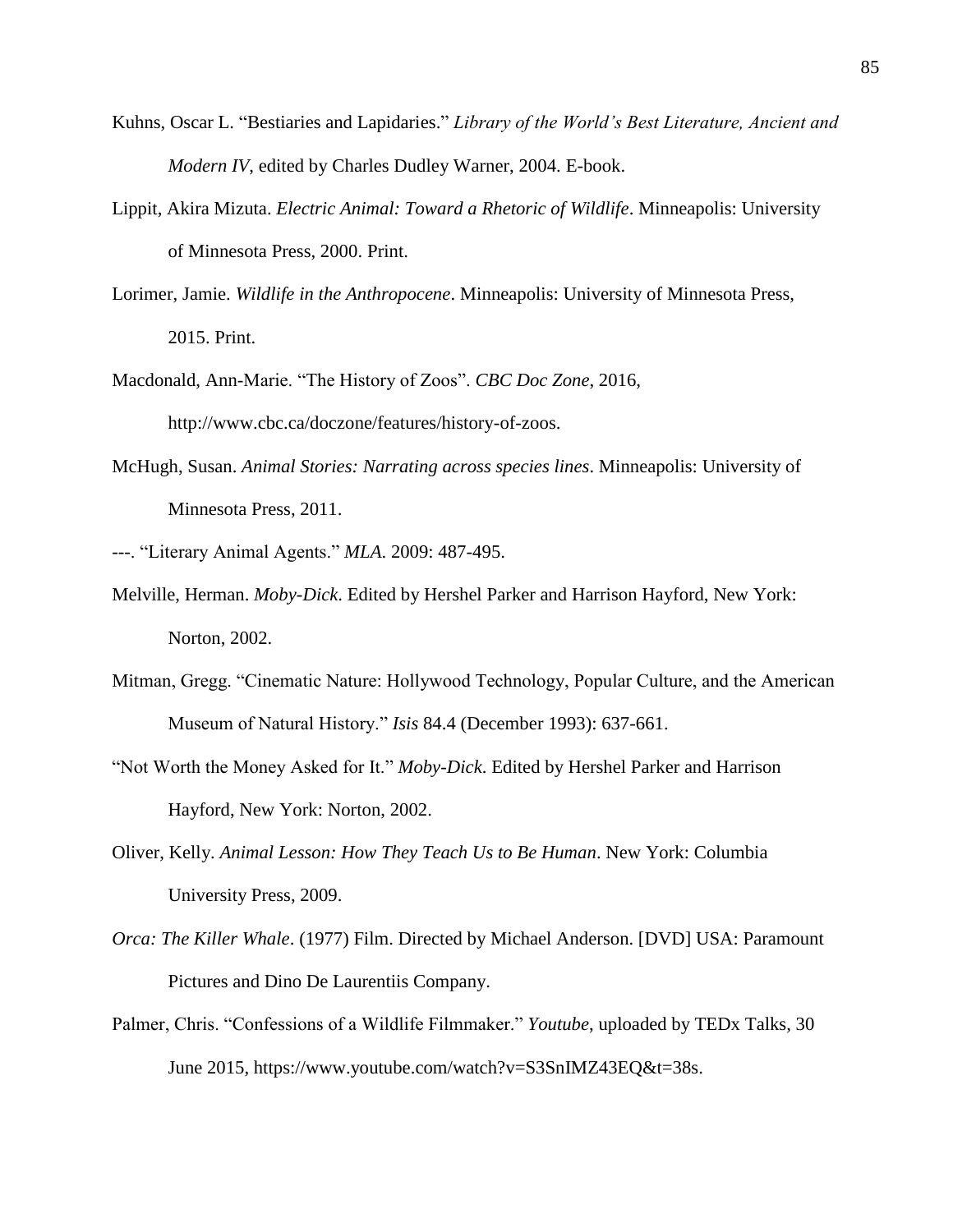- Philbrook, Nathaniel. *In the Heart of the Sea: The Tragic History of the Whaleship Essex*. Penguin Books: 2001. Print.
- Rothfels, Nigel. "Introduction". *Representing Animals*, edited by Nigel Rothfels, Indiana University Press, 2000.
- Scoresby, William. *Journal of a Voyage to the Northern Whale Fishery; Including Research and Discoveries on the Eastern Coast of West Greenland*…in…1822. Edinburgh: Constable, 1823. E-book.
- Singer, Peter. *Animal Liberation*. Pimlico: 1995. Print.
- Sontag, Susan. "The Image-World." *Visual Culture: The Reader*, edited by Jessica Evans and Stuart Hall, Sage Publications, 2005, pp. 80-94.
- Sturken, Marita and Lisa Cartwright. *Practices of Looking: An Introduction to Visual Culture*. Oxford University Press, 2009.
- Tally Jr., Robert T. "The Whale in the World: Using *Moby-Dick* in a General Education Course." *Academic Exchange Quarterly* 12.1 (Spring 2008): 174-178.
- *The New Oxford Annotated Bible*. New Revised Standard Version, 4<sup>th</sup> ed., Oxford: Oxford University Press, 2010.
- "Too Much for Our Money." *Moby-Dick*. Edited by Hershel Parker and Harrison Hayford, New York: Norton, 2002.
- Uexküll, Jakob. *A Foray into the Worlds of Animals and Humans*. Minneapolis: University of Minnesota Press, 2010. Print.
- van Dooren, Thom and Deborah Bird Rose. "Lively Ethography: Storying Animist Worlds." *Environmental Humanities*. 8.1 (May 2016): 77-94.